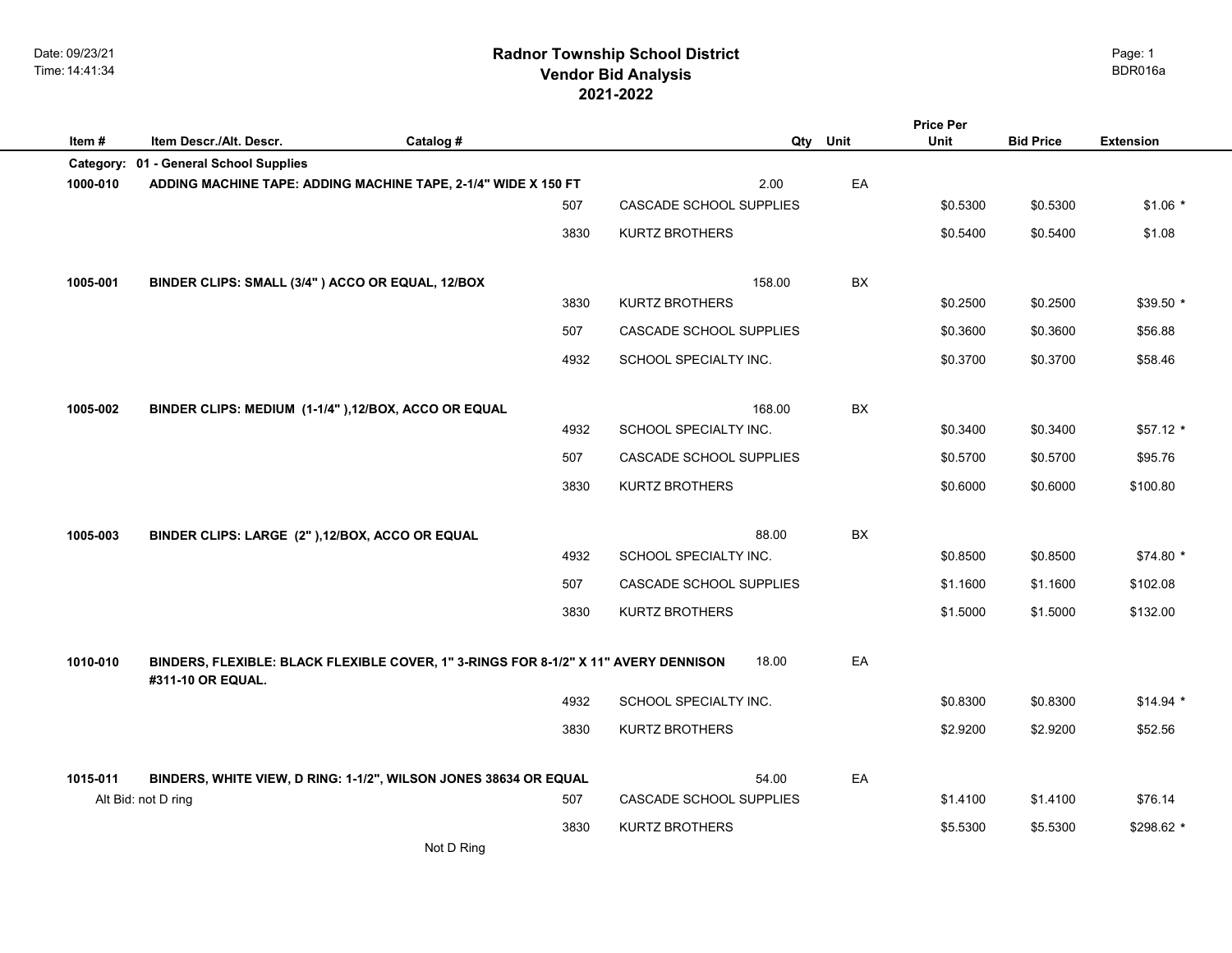## **2021-2022 Radnor Township School District Vendor Bid Analysis** BDR016a

|          |                                                              |                                                                  | <b>Price Per</b>               |      |           |                  |                  |  |
|----------|--------------------------------------------------------------|------------------------------------------------------------------|--------------------------------|------|-----------|------------------|------------------|--|
| Item #   | Item Descr./Alt. Descr.                                      | Catalog #                                                        | Qty                            | Unit | Unit      | <b>Bid Price</b> | <b>Extension</b> |  |
|          | Category: 01 - General School Supplies                       |                                                                  |                                |      |           |                  |                  |  |
| 1015-011 |                                                              | BINDERS, WHITE VIEW, D RING: 1-1/2", WILSON JONES 38634 OR EQUAL | 54.00                          | EA   |           |                  |                  |  |
|          |                                                              | 4932                                                             | SCHOOL SPECIALTY INC.          |      | \$7.9300  | \$7.9300         | \$428.22         |  |
|          |                                                              |                                                                  |                                |      |           |                  |                  |  |
| 1015-012 | BINDERS, WHITE VIEW, D RING: 2", WILSON JONES 38644 OR EQUAL |                                                                  | 24.00                          | EA   |           |                  |                  |  |
|          | Alt Bid: not D ring                                          | 507                                                              | <b>CASCADE SCHOOL SUPPLIES</b> |      | \$1.7600  | \$1.7600         | \$42.24          |  |
|          |                                                              | 3830                                                             | <b>KURTZ BROTHERS</b>          |      | \$6.6700  | \$6.6700         | $$160.08$ *      |  |
|          |                                                              | Not D Ring                                                       |                                |      |           |                  |                  |  |
|          |                                                              | 4932                                                             | SCHOOL SPECIALTY INC.          |      | \$7.4800  | \$7,4800         | \$179.52         |  |
|          |                                                              |                                                                  |                                |      |           |                  |                  |  |
| 1015-013 | BINDERS, WHITE VIEW, D RING: 3" WILSON JONES 38649 OR EQUAL  |                                                                  | 17.00                          | EA   |           |                  |                  |  |
|          | Alt Bid: not D ring                                          | 507                                                              | CASCADE SCHOOL SUPPLIES        |      | \$2.2000  | \$2.2000         | \$37.40          |  |
|          |                                                              | 3830                                                             | <b>KURTZ BROTHERS</b>          |      | \$8.6900  | \$8.6900         | \$147.73 *       |  |
|          |                                                              | Not D Ring                                                       |                                |      |           |                  |                  |  |
|          |                                                              |                                                                  |                                |      |           |                  |                  |  |
|          |                                                              | 4932                                                             | SCHOOL SPECIALTY INC.          |      | \$12.8000 | \$12.8000        | \$217.60         |  |
|          |                                                              |                                                                  |                                |      |           |                  |                  |  |
| 1015-014 | BINDERS, WHITE VIEW, D RING: 4", WILSON JONES 38654 OR EQUAL |                                                                  | 19.00                          | EA   |           |                  |                  |  |
|          |                                                              | 3830                                                             | KURTZ BROTHERS                 |      | \$12.6300 | \$12.6300        | \$239.97 *       |  |
|          | Alt Bid: not D ring                                          | 507                                                              | CASCADE SCHOOL SUPPLIES        |      | \$13.6600 | \$13.6600        | \$259.54         |  |
|          |                                                              | 4932                                                             | SCHOOL SPECIALTY INC.          |      | \$19.7300 | \$19.7300        | \$374.87         |  |
|          |                                                              |                                                                  |                                |      |           |                  |                  |  |
| 1016-011 |                                                              | BINDERS, BLACK VIEW, D RING: 1-1/2", WILSON JONES 38634 OR EQUAL | 30.00                          | EA   |           |                  |                  |  |
|          | Alt Bid: not D ring                                          | 507                                                              | CASCADE SCHOOL SUPPLIES        |      | \$1.4100  | \$1.4100         | \$42.30          |  |
|          |                                                              | 5015                                                             | OFFICE BASICS, INC             |      | \$2.5000  | \$2.5000         | \$75.00 *        |  |
|          |                                                              | Not D Ring                                                       |                                |      |           |                  |                  |  |
|          |                                                              | 3830                                                             | <b>KURTZ BROTHERS</b>          |      |           |                  | \$166.50         |  |
|          |                                                              |                                                                  |                                |      | \$5.5500  | \$5.5500         |                  |  |
|          |                                                              | 4932                                                             | SCHOOL SPECIALTY INC.          |      | \$7.6300  | \$7.6300         | \$228.90         |  |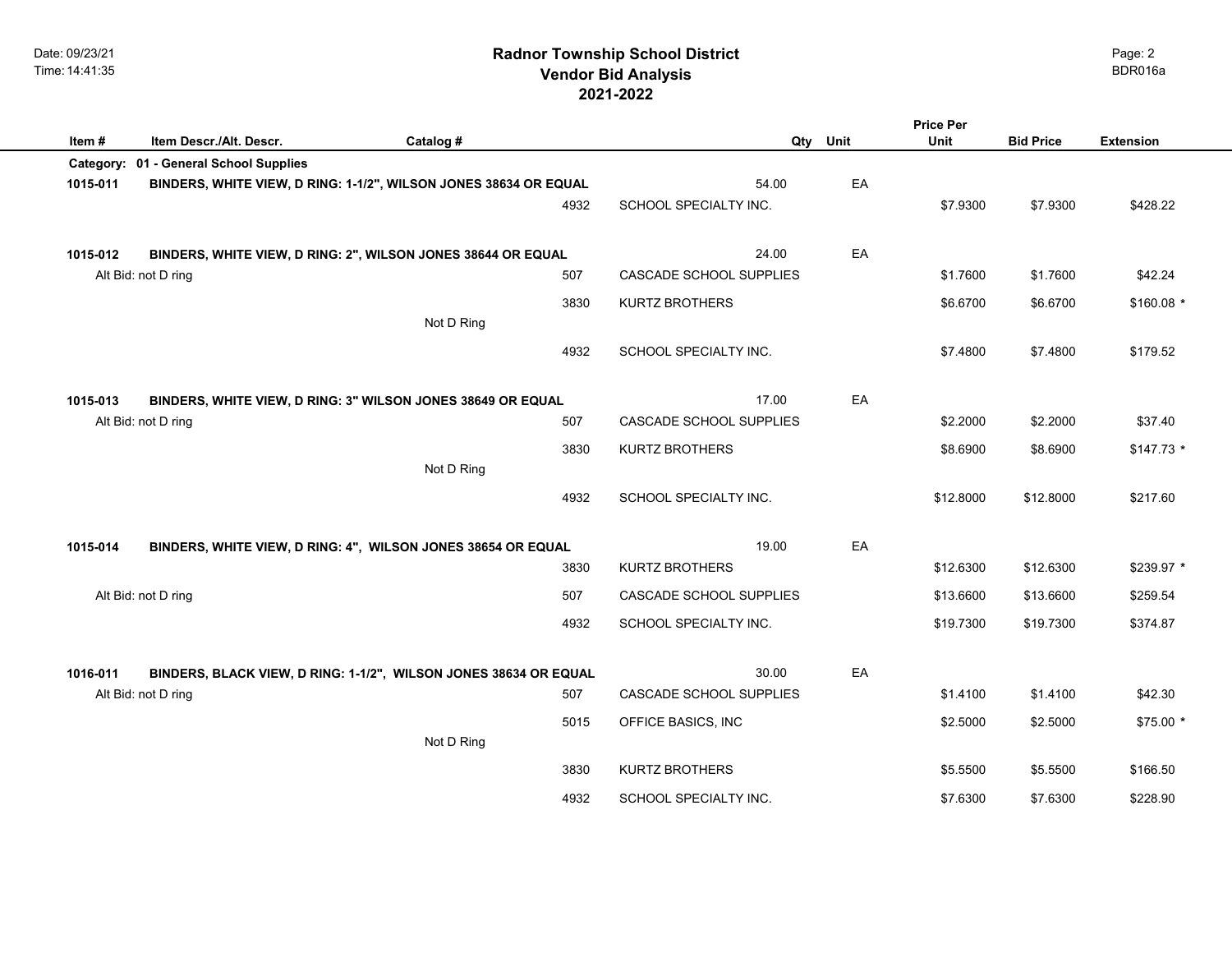|                                                                                     |            |      |                         |       |          | <b>Price Per</b><br><b>Unit</b> | <b>Bid Price</b> | <b>Extension</b> |
|-------------------------------------------------------------------------------------|------------|------|-------------------------|-------|----------|---------------------------------|------------------|------------------|
| Item Descr./Alt. Descr.<br>Item#<br>Category: 01 - General School Supplies          | Catalog #  |      |                         |       | Qty Unit |                                 |                  |                  |
| 1016-012<br>BINDERS, BLACK VIEW, D RING: 2", WILSON JONES 38644 OR EQUAL            |            |      |                         | 10.00 | EA       |                                 |                  |                  |
| Alt Bid: not D ring                                                                 |            | 507  | CASCADE SCHOOL SUPPLIES |       |          | \$2.4800                        | \$2.4800         | \$24.80          |
|                                                                                     | Not D Ring | 5015 | OFFICE BASICS, INC      |       |          | \$3.4000                        | \$3.4000         | $$34.00*$        |
|                                                                                     |            | 3830 | <b>KURTZ BROTHERS</b>   |       |          | \$6.6800                        | \$6.6800         | \$66.80          |
| 1016-013<br>BINDERS, BLACK VIEW, D RING: 3", WILSON JONES 38649 OR EQUAL            |            |      |                         | 1.00  | EA       |                                 |                  |                  |
|                                                                                     |            | 5015 | OFFICE BASICS, INC      |       |          | \$4.0000                        | \$4.0000         | $$4.00*$         |
|                                                                                     |            | 3830 | <b>KURTZ BROTHERS</b>   |       |          | \$8.6800                        | \$8.6800         | \$8.68           |
| Alt Bid: not D ring                                                                 |            | 507  | CASCADE SCHOOL SUPPLIES |       |          | \$10.2100                       | \$10.2100        | \$10.21          |
|                                                                                     |            | 4932 | SCHOOL SPECIALTY INC.   |       |          | \$12.3000                       | \$12.3000        | \$12.30          |
| 1018-011<br>BINDERS, HEAVY DUTY, EZ-D RING BINDERS: 1", RED, AVERY #79589 OR EQUAL  |            |      |                         | 23.00 | EA       |                                 |                  |                  |
| Alt Bid: not D ring                                                                 |            | 507  | CASCADE SCHOOL SUPPLIES |       |          | \$2.0200                        | \$2.0200         | \$46.46          |
|                                                                                     |            | 3830 | <b>KURTZ BROTHERS</b>   |       |          | \$4.8200                        | \$4.8200         | $$110.86$ *      |
|                                                                                     | Not D Ring |      |                         |       |          |                                 |                  |                  |
| 1018-012<br>BINDERS, HEAVY DUTY, EZ-D RING BINDERS: 2", RED, AVERY #79582 OR EQUAL  |            |      |                         | 1.00  | EA       |                                 |                  |                  |
| Alt Bid: 169519 - - Avery 27203                                                     |            | 507  | CASCADE SCHOOL SUPPLIES |       |          | \$5.5700                        | \$5.5700         | $$5.57$ *        |
|                                                                                     |            | 3830 | <b>KURTZ BROTHERS</b>   |       |          | \$6.8700                        | \$6.8700         | \$6.87           |
|                                                                                     |            | 5015 | OFFICE BASICS, INC      |       |          | \$8.0000                        | \$8.0000         | \$8.00           |
|                                                                                     |            | 4932 | SCHOOL SPECIALTY INC.   |       |          | \$9.7100                        | \$9.7100         | \$9.71           |
| 1018-021<br>BINDERS, HEAVY DUTY, EZ-D RING BINDERS: 1", BLUE, AVERY #79889 OR EQUAL |            |      |                         | 13.00 | EA       |                                 |                  |                  |
|                                                                                     |            | 3830 | <b>KURTZ BROTHERS</b>   |       |          | \$4.8200                        | \$4.8200         | $$62.66$ *       |
| 1018-022<br>BINDERS, HEAVY DUTY, EZ-D RING BINDERS: 2", BLUE, AVERY #79882 OR EQUAL |            |      |                         | 5.00  | EA       |                                 |                  |                  |
| Alt Bid: not D ring                                                                 |            | 507  | CASCADE SCHOOL SUPPLIES |       |          | \$3.7700                        | \$3.7700         | \$18.85          |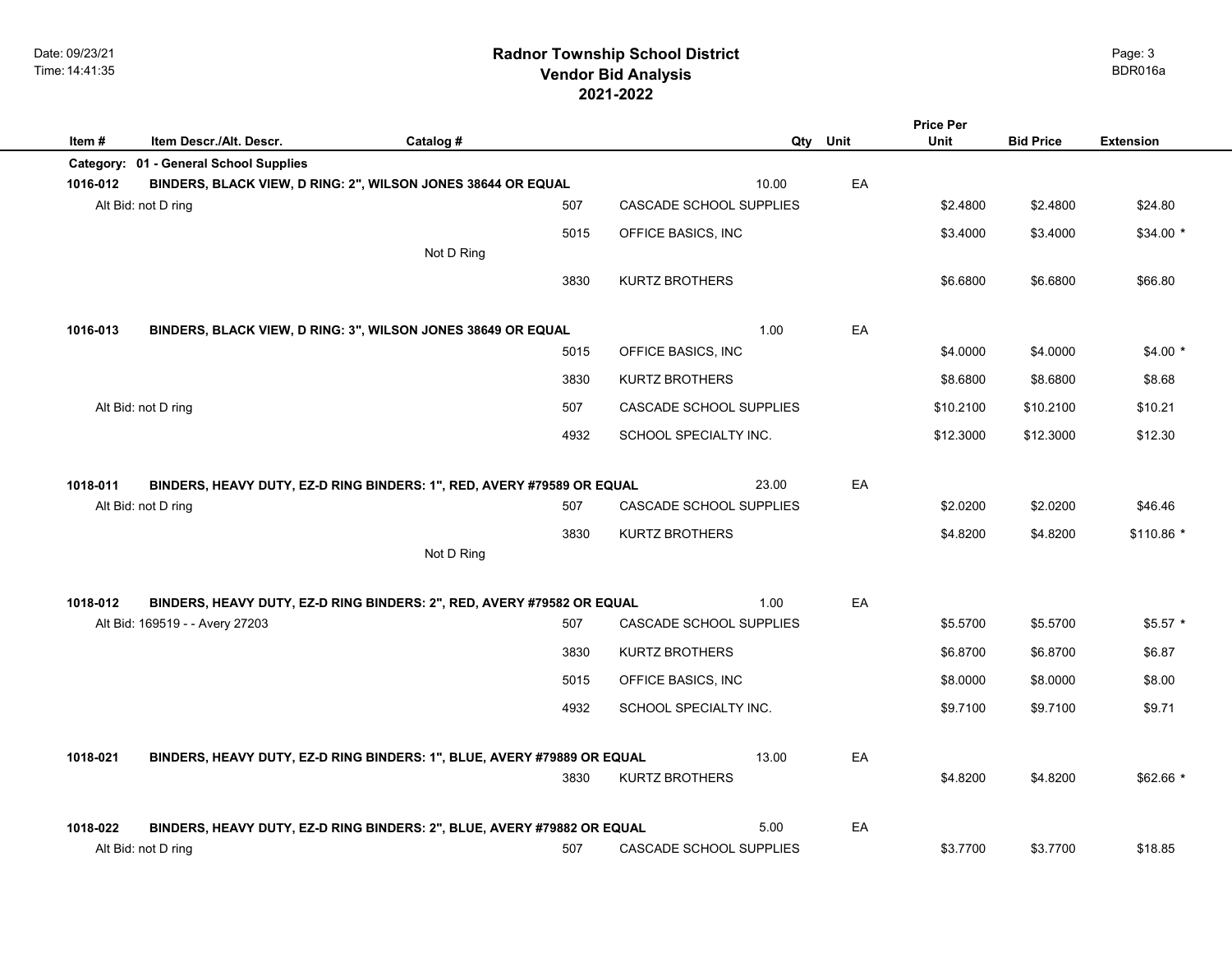|          |                                                                          |            |      |                         |       |      | <b>Price Per</b> |                  |                  |
|----------|--------------------------------------------------------------------------|------------|------|-------------------------|-------|------|------------------|------------------|------------------|
| Item#    | Item Descr./Alt. Descr.                                                  | Catalog #  |      |                         | Qty   | Unit | Unit             | <b>Bid Price</b> | <b>Extension</b> |
|          | Category: 01 - General School Supplies                                   |            |      |                         |       |      |                  |                  |                  |
| 1018-022 | BINDERS, HEAVY DUTY, EZ-D RING BINDERS: 2", BLUE, AVERY #79882 OR EQUAL  |            |      |                         | 5.00  | EA   |                  |                  |                  |
|          |                                                                          | Not D Ring | 3830 | <b>KURTZ BROTHERS</b>   |       |      | \$6.8700         | \$6.8700         | $$34.35$ *       |
|          |                                                                          |            |      |                         |       |      |                  |                  |                  |
|          |                                                                          |            | 5015 | OFFICE BASICS, INC      |       |      | \$8.0000         | \$8.0000         | \$40.00          |
|          |                                                                          |            | 4932 | SCHOOL SPECIALTY INC.   |       |      | \$9.7100         | \$9.7100         | \$48.55          |
|          |                                                                          |            |      |                         |       |      |                  |                  |                  |
| 1018-033 | BINDERS, HEAVY DUTY, EZ-D RING BINDERS: 3", BLACK, AVERY #79983 OR EQUAL |            |      |                         | 10.00 | EA   |                  | (No substitutes) |                  |
|          |                                                                          |            | 5015 | OFFICE BASICS, INC      |       |      | \$9.0000         | \$9.0000         | $$90.00*$        |
|          |                                                                          |            | 3830 | <b>KURTZ BROTHERS</b>   |       |      | \$10.4500        | \$10.4500        | \$104.50         |
|          |                                                                          |            | 4932 | SCHOOL SPECIALTY INC.   |       |      | \$12.0100        | \$12.0100        | \$120.10         |
|          |                                                                          |            |      |                         |       |      |                  |                  |                  |
| 1021-001 | PLASTIC BINDING COMBS: 5/16" DIAMETER, 100/BOX, BLACK, FELLOWS #52507    |            |      |                         | 1.00  | BX   |                  | (No substitutes) |                  |
|          |                                                                          |            | 507  | CASCADE SCHOOL SUPPLIES |       |      | \$2.9200         | \$2.9200         | $$2.92*$         |
|          |                                                                          |            | 5015 | OFFICE BASICS, INC      |       |      | \$4.5000         | \$4.5000         | \$4.50           |
|          |                                                                          |            | 4932 | SCHOOL SPECIALTY INC.   |       |      | \$8.7700         | \$8.7700         | \$8.77           |
|          |                                                                          |            |      |                         |       |      |                  |                  |                  |
| 1021-003 | PLASTIC BINDING COMBS: 3/8" DIAMETER, 100/BOX, BLACK, FELLOWS # 52325    |            |      |                         | 1.00  | BX   |                  | (No substitutes) |                  |
|          |                                                                          |            | 507  | CASCADE SCHOOL SUPPLIES |       |      | \$3.4600         | \$3.4600         | $$3.46*$         |
|          |                                                                          |            | 5015 | OFFICE BASICS, INC      |       |      | \$5.0000         | \$5.0000         | \$5.00           |
|          |                                                                          |            | 4932 | SCHOOL SPECIALTY INC.   |       |      | \$8.8600         | \$8.8600         | \$8.86           |
|          |                                                                          |            |      |                         |       |      |                  |                  |                  |
| 1021-005 | PLASTIC BINDING COMBS: 1/2" DIAMETER, 100/BOX, BLACK, FELLOWS # 52326    |            |      |                         | 1.00  | BX   |                  | (No substitutes) |                  |
|          |                                                                          |            | 507  | CASCADE SCHOOL SUPPLIES |       |      | \$5.3000         | \$5.3000         | $$5.30*$         |
|          |                                                                          |            | 5015 | OFFICE BASICS, INC      |       |      | \$6.0000         | \$6.0000         | \$6.00           |
|          |                                                                          |            | 4932 | SCHOOL SPECIALTY INC.   |       |      | \$13.2900        | \$13.2900        | \$13.29          |
|          | Alt Bid: sold 50/box                                                     |            | 3830 | <b>KURTZ BROTHERS</b>   |       |      | \$25.0200        | \$25.0200        | \$25.02          |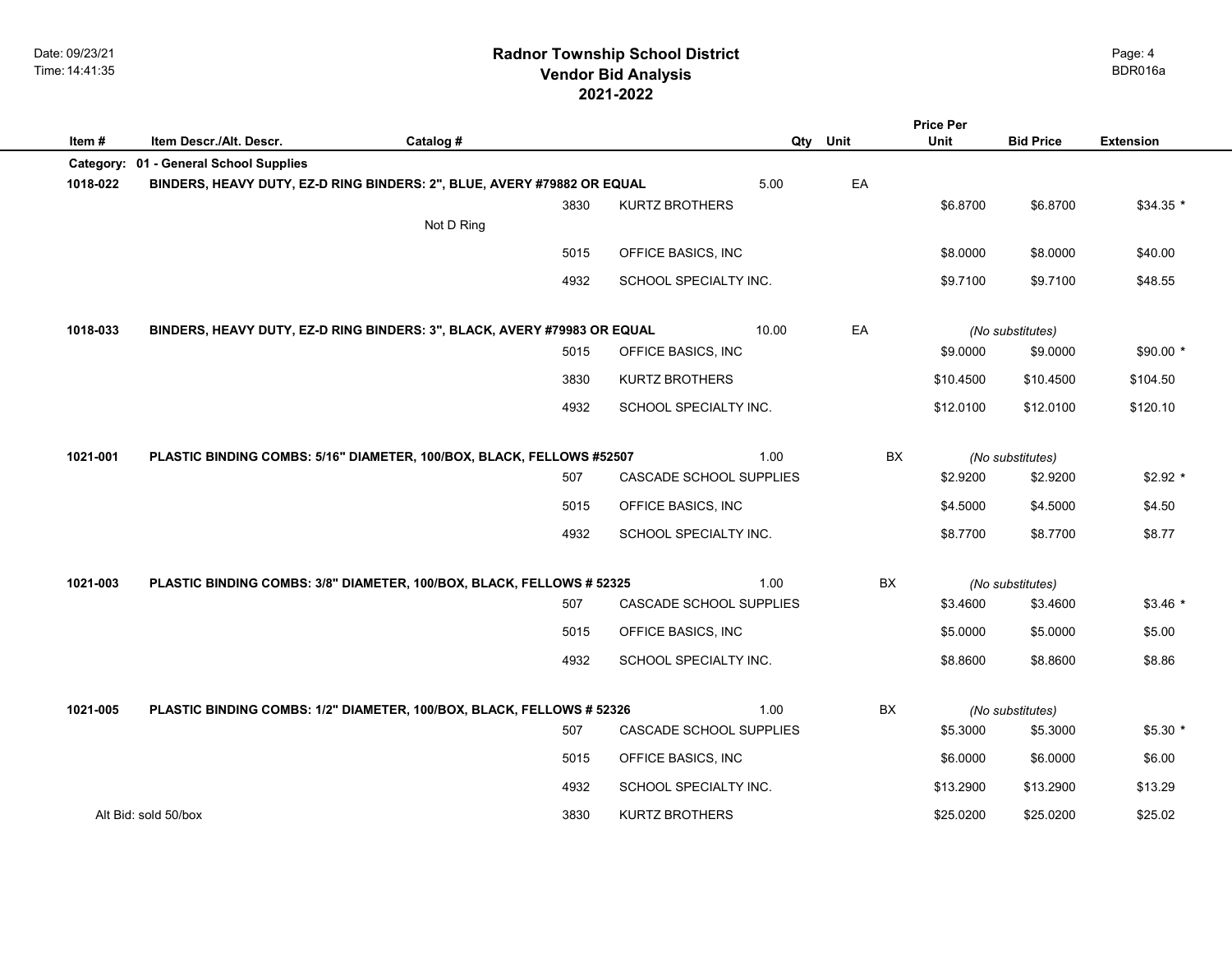|          |                                                                                                                                   |           |      |                           |       |             | <b>Price Per</b> |                  |                  |
|----------|-----------------------------------------------------------------------------------------------------------------------------------|-----------|------|---------------------------|-------|-------------|------------------|------------------|------------------|
| Item#    | Item Descr./Alt. Descr.                                                                                                           | Catalog # |      |                           | Qty   | Unit        | <b>Unit</b>      | <b>Bid Price</b> | <b>Extension</b> |
|          | Category: 01 - General School Supplies                                                                                            |           |      |                           |       |             |                  |                  |                  |
| 1036-010 | CALENDARS: CALENDAR 22" X 17" MONTHLY DESK PAD CALENDAR, ACADEMIC YEAR, OCEAN<br>BLUE OR MOUNTAIN, COLOR NOT IMPORTANT            |           |      |                           | 69.00 | EA          |                  |                  |                  |
|          | Alt Bid: 12 modern, black corners pg 84                                                                                           |           | 3830 | <b>KURTZ BROTHERS</b>     |       |             | \$1.6900         | \$1.6900         | $$116.61$ *      |
|          |                                                                                                                                   |           | 507  | CASCADE SCHOOL SUPPLIES   |       |             | \$2.5200         | \$2.5200         | \$173.88         |
|          |                                                                                                                                   |           | 5015 | OFFICE BASICS, INC        |       |             | \$7.0000         | \$7.0000         | \$483.00         |
| 1036-011 | <b>CALENDARS: PLANNER 9 X 12 AT A GLANCE ACADEMIC MONTHLY PLANNER SEPT. '14 -</b><br>DECEMBER '15, 2 PAGE PER MONTH               |           |      |                           | 27.00 | <b>EACH</b> |                  |                  |                  |
|          | Alt Bid: 120092 - - House of Doolittle 265-02 - Jul - Aug                                                                         |           | 507  | CASCADE SCHOOL SUPPLIES   |       |             | \$5.2600         | \$5.2600         | $$142.02$ *      |
| 1036-012 | CALENDARS: AT A GLANCE BRAND REFILL #E717-50, 3 1/2" x 6", 2-PAGE SPREAD PER<br><b>WEEKDAY, 1/2 HOURLY APPOINTMENTS</b>           |           |      |                           | 5.00  | <b>EACH</b> |                  | (No substitutes) |                  |
|          |                                                                                                                                   |           | 5015 | OFFICE BASICS, INC        |       |             | \$1.8000         | \$1.8000         | $$9.00*$         |
|          |                                                                                                                                   |           | 3830 | <b>KURTZ BROTHERS</b>     |       |             | \$2.0300         | \$2.0300         | \$10.15          |
|          |                                                                                                                                   |           |      |                           |       |             |                  |                  |                  |
| 1040-020 | BLACKBOARD ACCESSORIES: ERASERS, WOOL DOUBLE STITCHED (GLUED TYPE NOT<br>ACCEPTABLE) 5" X 2" X 1-1/4", SCHOOLMATE #2020 OR EQUAL. |           |      |                           | 17.00 | <b>DZ</b>   |                  |                  |                  |
|          |                                                                                                                                   |           | 4932 | SCHOOL SPECIALTY INC.     |       |             | \$0.6500         | \$0.6500         | $$11.05$ *       |
|          |                                                                                                                                   |           | 3991 | <b>LAKESHORE LEARNING</b> |       |             | \$3.7900         | \$3.7900         | \$64.43          |
|          |                                                                                                                                   |           | 507  | CASCADE SCHOOL SUPPLIES   |       |             | \$13.0000        | \$13.0000        | \$221.00         |
|          |                                                                                                                                   |           | 3830 | <b>KURTZ BROTHERS</b>     |       |             | \$16.0800        | \$16.0800        | \$273.36         |
| 1040-025 | <b>BLACKBOARD ACCESSORIES: BRAHAM CHALKBOARD CLOTH, 15" X 36"</b>                                                                 |           |      |                           | 4.00  | EA          |                  | (No substitutes) |                  |
|          |                                                                                                                                   |           | 3830 | <b>KURTZ BROTHERS</b>     |       |             | \$4.3300         | \$4.3300         | $$17.32$ *       |
|          |                                                                                                                                   |           |      |                           |       |             |                  |                  |                  |
| 1040-030 | BLACKBOARD ACCESSORIES: POINTER, 3 FT., RUBBER TIP, SCHOOL MART #084468.                                                          |           |      |                           | 1.00  | EA          |                  |                  |                  |
|          |                                                                                                                                   |           | 3830 | <b>KURTZ BROTHERS</b>     |       |             | \$1.7900         | \$1.7900         | $$1.79$ *        |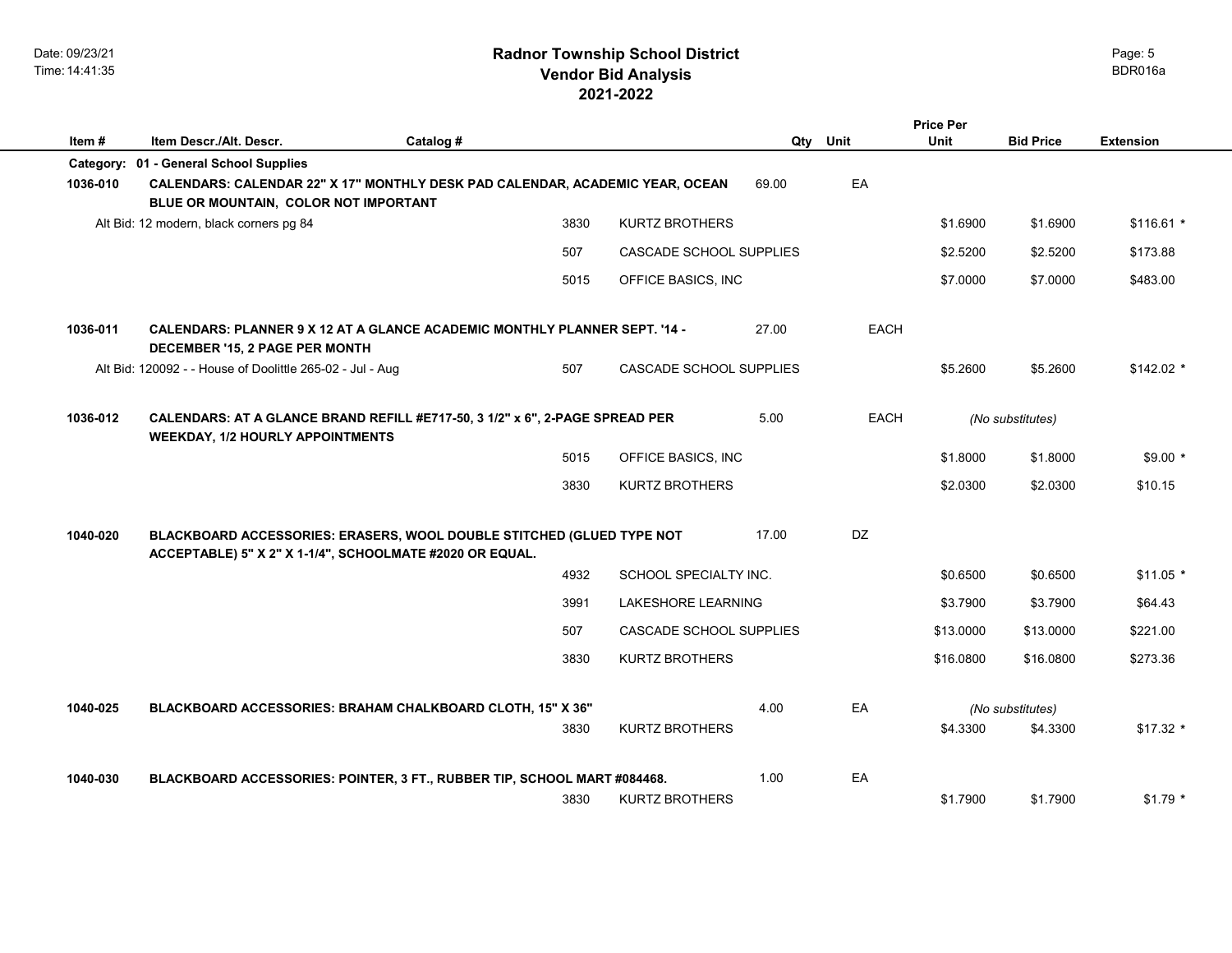## **2021-2022 Radnor Township School District Vendor Bid Analysis** BDR016a

| Item#    | Item Descr./Alt. Descr.                | Catalog #                                                                          |      |                         | Qty   | Unit      | <b>Price Per</b><br><b>Unit</b> | <b>Bid Price</b> | <b>Extension</b> |
|----------|----------------------------------------|------------------------------------------------------------------------------------|------|-------------------------|-------|-----------|---------------------------------|------------------|------------------|
|          | Category: 01 - General School Supplies |                                                                                    |      |                         |       |           |                                 |                  |                  |
| 1043-010 |                                        | CHALK: WHITE DUSTLESS, 12 STICKS PER BOX, 12 BOXES PER CTN. DIXON #31144           |      |                         | 27.00 | <b>CN</b> |                                 | (No substitutes) |                  |
|          |                                        |                                                                                    | 5015 | OFFICE BASICS, INC      |       |           | \$3.0000                        | \$3.0000         | $$81.00*$        |
|          |                                        |                                                                                    | 3830 | <b>KURTZ BROTHERS</b>   |       |           | \$4,4400                        | \$4.4400         | \$119.88         |
|          |                                        |                                                                                    | 507  | CASCADE SCHOOL SUPPLIES |       |           | \$4.7000                        | \$4.7000         | \$126.90         |
| 1043-020 |                                        | CHALK: YELLOW DUSTLESS, 12 STICKS PER BOX, 12 BOXES PER CTN. DIXON #31344          |      |                         | 11.00 | <b>CN</b> |                                 | (No substitutes) |                  |
|          |                                        |                                                                                    | 5015 | OFFICE BASICS, INC      |       |           | \$3.0000                        | \$3.0000         | $$33.00*$        |
|          |                                        |                                                                                    | 3830 | <b>KURTZ BROTHERS</b>   |       |           | \$4.4400                        | \$4.4400         | \$48.84          |
|          |                                        |                                                                                    | 507  | CASCADE SCHOOL SUPPLIES |       |           | \$4.7000                        | \$4.7000         | \$51.70          |
| 1043-030 | #61400 OR EQ.                          | CHALK: ASSORTED COLORS, 12 STICKS OF 12, DUSTLESS, 12 BOX/ CTN. PRANG HYGIERIA     |      |                         | 16.00 | <b>CN</b> |                                 |                  |                  |
|          |                                        |                                                                                    | 5015 | OFFICE BASICS, INC      |       |           | \$4.8000                        | \$4.8000         | $$76.80*$        |
|          |                                        |                                                                                    | 507  | CASCADE SCHOOL SUPPLIES |       |           | \$5.9500                        | \$5.9500         | \$95.20          |
|          |                                        |                                                                                    | 3830 | <b>KURTZ BROTHERS</b>   |       |           | \$6.0000                        | \$6.0000         | \$96.00          |
| 1048-010 |                                        | CLASS PLAN BOOK: CLASS RECORD BOOK, 11" X 8 1/2", 10 WK, 35 STUDENT, ELAN #R1035   |      |                         | 24.00 | EA        |                                 |                  |                  |
|          |                                        |                                                                                    | 4932 | SCHOOL SPECIALTY INC.   |       |           | \$1.5000                        | \$1.5000         | $$36.00*$        |
|          |                                        | 507                                                                                |      | CASCADE SCHOOL SUPPLIES |       |           | \$3.3900                        | \$3.3900         | \$81.36          |
|          |                                        |                                                                                    | 3991 | LAKESHORE LEARNING      |       |           | \$5.6900                        | \$5.6900         | \$136.56         |
|          |                                        |                                                                                    | 3830 | <b>KURTZ BROTHERS</b>   |       |           | \$5.7800                        | \$5.7800         | \$138.72         |
| 1048-015 |                                        | CLASS PLAN BOOK: KING SIZE 11" X 14" 40 WEEKS, HAMMOND STEPHENS #414D-40           |      |                         | 5.00  | EA        |                                 | (No substitutes) |                  |
|          |                                        |                                                                                    | 4932 | SCHOOL SPECIALTY INC.   |       |           | \$3.8200                        | \$3.8200         | $$19.10*$        |
| 1048-025 |                                        | CLASS PLAN BOOK: 8-1/2" X 11". 40 WEEKS, SPIRAL BOUND, 6 PERIODS/DAY. HAMMOND 5052 |      |                         | 3.00  | EA        |                                 |                  |                  |
|          |                                        |                                                                                    | 3830 | <b>KURTZ BROTHERS</b>   |       |           | \$1.1900                        | \$1.1900         | $$3.57$ *        |
|          |                                        |                                                                                    | 4932 | SCHOOL SPECIALTY INC.   |       |           | \$2.1900                        | \$2.1900         | \$6.57           |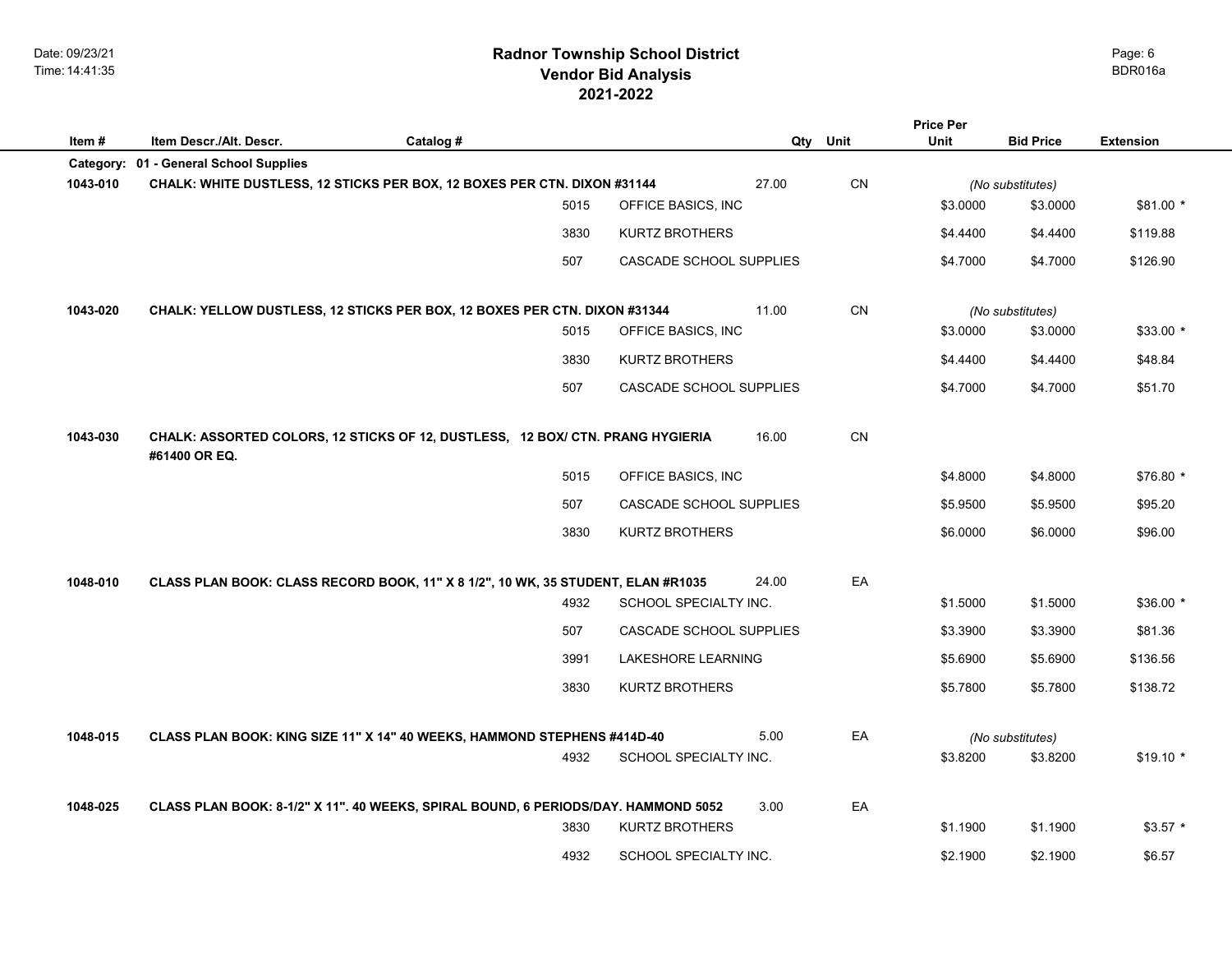## **2021-2022 Radnor Township School District Vendor Bid Analysis** BDR016a

|          |                                                                                                                                             |           |                           |       |           | <b>Price Per</b> |                  |                  |
|----------|---------------------------------------------------------------------------------------------------------------------------------------------|-----------|---------------------------|-------|-----------|------------------|------------------|------------------|
| Item #   | Item Descr./Alt. Descr.                                                                                                                     | Catalog # |                           |       | Qty Unit  | <b>Unit</b>      | <b>Bid Price</b> | <b>Extension</b> |
|          | Category: 01 - General School Supplies                                                                                                      |           |                           |       |           |                  |                  |                  |
| 1048-025 | CLASS PLAN BOOK: 8-1/2" X 11". 40 WEEKS, SPIRAL BOUND, 6 PERIODS/DAY. HAMMOND 5052                                                          |           |                           | 3.00  | EA        |                  |                  |                  |
|          |                                                                                                                                             | 507       | CASCADE SCHOOL SUPPLIES   |       |           | \$4.1800         | \$4.1800         | \$12.54          |
|          |                                                                                                                                             | 3991      | <b>LAKESHORE LEARNING</b> |       |           | \$7.5900         | \$7.5900         | \$22.77          |
|          |                                                                                                                                             |           |                           |       |           |                  |                  |                  |
| 1048-030 | CLASS PLAN BOOK: TEACHER PLAN BOOK FILLER, 6 PERIOD, STANDARD BLOCK STYLE,<br><b>SQUIBB</b>                                                 |           |                           | 15.00 | EA        |                  |                  |                  |
|          |                                                                                                                                             | 3830      | <b>KURTZ BROTHERS</b>     |       |           | \$0.8100         | \$0.8100         | $$12.15$ *       |
|          |                                                                                                                                             |           |                           |       |           |                  |                  |                  |
| 1048-032 | CLASS PLAN BOOK: MODERN TEACHER PLAN BOOK NO 5, 8 CLASS PERIODS, BOOK 8-1/2" X<br>11" BLOCK SIZE 1-7/8" X 7/8", 40 WEEKS, KURTZ # 1653      |           |                           | 18.00 | EA        |                  | (No substitutes) |                  |
|          |                                                                                                                                             | 3830      | <b>KURTZ BROTHERS</b>     |       |           | \$1.5900         | \$1.5900         | $$28.62*$        |
|          |                                                                                                                                             | 507       | CASCADE SCHOOL SUPPLIES   |       |           | \$2,8100         | \$2.8100         | \$50.58          |
|          |                                                                                                                                             |           |                           |       |           |                  |                  |                  |
| 1052-010 | CLIPBOARDS: 9 X 12-1/2" MASONITE, W/CLAMP                                                                                                   |           |                           | 64.00 | EA        |                  |                  |                  |
|          |                                                                                                                                             | 507       | CASCADE SCHOOL SUPPLIES   |       |           | \$0.7300         | \$0.7300         | $$46.72*$        |
|          |                                                                                                                                             | 5015      | OFFICE BASICS, INC        |       |           | \$0.8000         | \$0.8000         | \$51.20          |
|          |                                                                                                                                             | 3830      | <b>KURTZ BROTHERS</b>     |       |           | \$0.9600         | \$0.9600         | \$61.44          |
|          |                                                                                                                                             | 4932      | SCHOOL SPECIALTY INC.     |       |           | \$1.1100         | \$1.1100         | \$71.04          |
|          |                                                                                                                                             |           |                           |       |           |                  |                  |                  |
| 1052-012 | CLIPBOARDS: 9 X 15-1/2" MASONITE, W/CLAMP                                                                                                   |           |                           | 31.00 | EA        |                  |                  |                  |
|          |                                                                                                                                             | 507       | CASCADE SCHOOL SUPPLIES   |       |           | \$0.9000         | \$0.9000         | $$27.90*$        |
|          |                                                                                                                                             | 3830      | <b>KURTZ BROTHERS</b>     |       |           | \$1.0100         | \$1.0100         | \$31.31          |
|          |                                                                                                                                             | 5015      | OFFICE BASICS, INC        |       |           | \$1.1000         | \$1.1000         | \$34.10          |
|          |                                                                                                                                             | 4932      | SCHOOL SPECIALTY INC.     |       |           | \$1.2200         | \$1.2200         | \$37.82          |
|          |                                                                                                                                             |           |                           |       |           |                  |                  |                  |
| 1060-001 | <b>COMPOSITION BOOKS: WHITE PAPER PRESSBOARD COVER, 48 PAGES, 16# STOCK, RULED</b><br>3/8", 8-1/2" X 7" CENTER STAPLED, MODERN #54ST 12/PKG |           |                           | 16.00 | <b>PK</b> |                  | (No substitutes) |                  |
|          | Alt Bid: sewed not stapled                                                                                                                  | 3830      | <b>KURTZ BROTHERS</b>     |       |           | \$4.2300         | \$4.2300         | \$67.68 *        |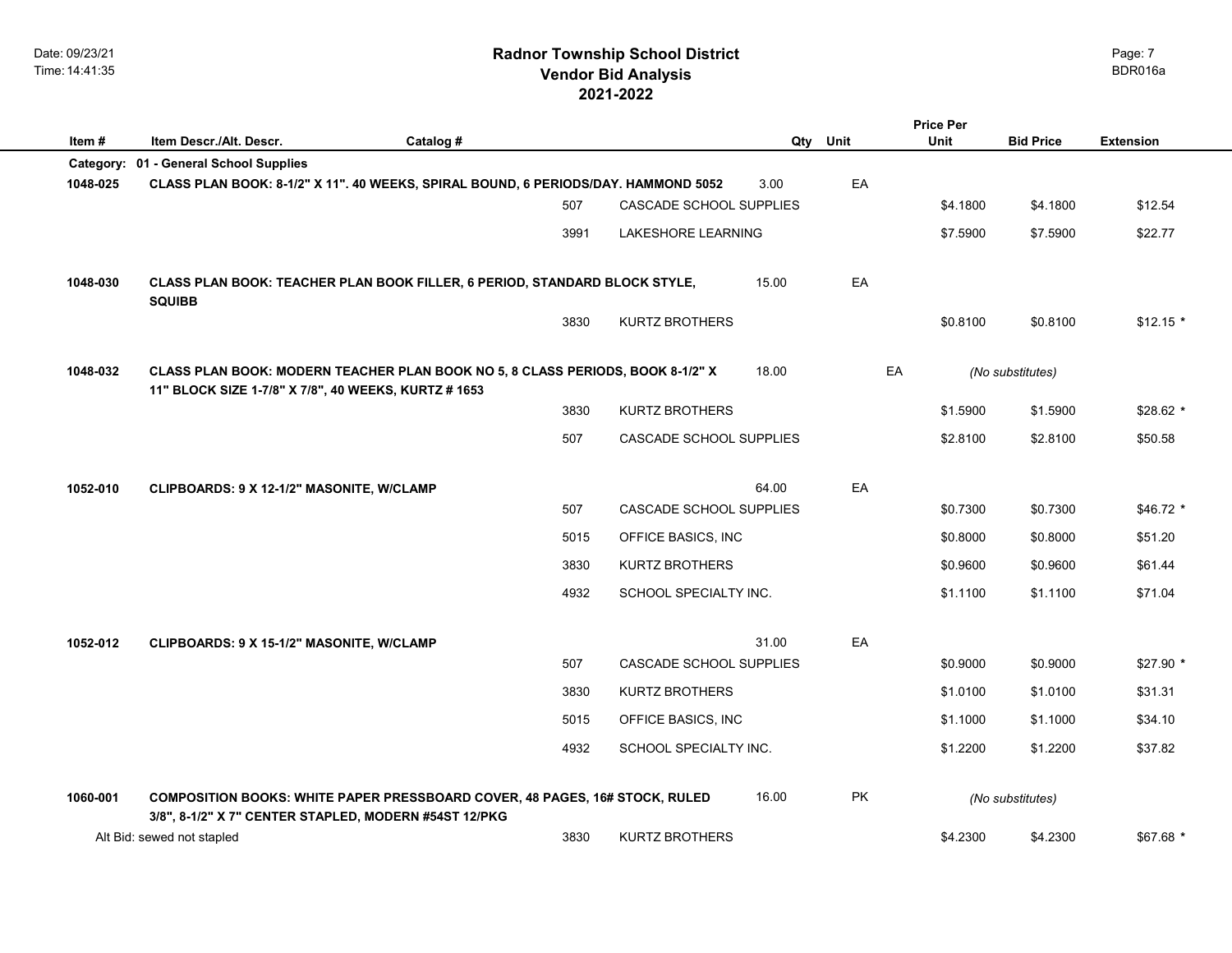|           |                                                                                                                                                                                                                         |                                       |       |           | <b>Price Per</b> |                              |                  |
|-----------|-------------------------------------------------------------------------------------------------------------------------------------------------------------------------------------------------------------------------|---------------------------------------|-------|-----------|------------------|------------------------------|------------------|
| Item#     | Catalog #<br>Item Descr./Alt. Descr.                                                                                                                                                                                    |                                       |       | Qty Unit  | <b>Unit</b>      | <b>Bid Price</b>             | <b>Extension</b> |
| Category: | 01 - General School Supplies                                                                                                                                                                                            |                                       |       |           |                  |                              |                  |
| 1060-002  | COMPOSITION BOOKS: BEGINNING LEVEL COMPOSITION BOOKS, 10-1/2" X 8", 72 PAGES SEWN,<br>RULING 3/8", LINE 3/16", DESCENDER SPACE 3/8", 25/PKG, MODERN THIRD COMPOSITION BOOK<br>#1410                                     |                                       | 18.00 | <b>PK</b> |                  | (No substitutes)             |                  |
|           |                                                                                                                                                                                                                         | 3830<br><b>KURTZ BROTHERS</b>         |       |           | \$14.8300        | \$14.8300                    | \$266.94 *       |
| 1060-003  | COMPOSITION BOOKS: RULED 3/8", 48 PAGES, 8-1/2" X 7" CENTER STRIP SEWN BINDING,<br>12/PKG, MODERN #54                                                                                                                   |                                       | 26.00 | <b>PK</b> |                  | (No substitutes)             |                  |
|           |                                                                                                                                                                                                                         | 507<br>CASCADE SCHOOL SUPPLIES        |       |           | \$2.1900         | \$2.1900                     | $$56.94$ *       |
|           |                                                                                                                                                                                                                         | 3830<br><b>KURTZ BROTHERS</b>         |       |           | \$4.2300         | \$4.2300                     | \$109.98         |
| 1060-004  | COMPOSITION BOOKS: HEAVY FLEXIBLE PRESSBOARD COVER, PRINTED WITH TABLE OF<br>INFORMATION, CONTAINING 16 LB WHITE PAPER, RULED 3/8", BOOK IS SEWN WITH STRIP<br>BINDING, 72 PAGES, 8-1/2" X 7", MODERN #56, 12 BOOKS/PKG |                                       | 16.00 | <b>PK</b> |                  | (No substitutes)             |                  |
|           |                                                                                                                                                                                                                         | 507<br>CASCADE SCHOOL SUPPLIES        |       |           | \$2.8200         | \$2.8200                     | $$45.12*$        |
|           |                                                                                                                                                                                                                         | 3830<br><b>KURTZ BROTHERS</b>         |       |           | \$4.9400         | \$4.9400                     | \$79.04          |
| 1060-005  | COMPOSITION BOOKS: SKIP A LINE, 9-3/4" X 7-3/4", 3/4" RULE, 3/8" BROKEN LINE, BLUE<br>CLASSROOM DIRECT #085301-206 OR EQUAL                                                                                             |                                       | 1.00  | EA        |                  |                              |                  |
|           |                                                                                                                                                                                                                         | 3830<br><b>KURTZ BROTHERS</b>         |       |           | \$1.0000         | \$1.0000                     | $$1.00*$         |
|           |                                                                                                                                                                                                                         | 3991<br>LAKESHORE LEARNING            |       |           | \$8.5400         | \$8.5400                     | \$8.54           |
| 1060-009  | COMPOSITION BOOKS: MARBLE WITH SEMI STIFF COVER, 9-3/4" X 7-1/2", WITH MARGIN                                                                                                                                           | 507<br><b>CASCADE SCHOOL SUPPLIES</b> | 92.00 | EA        | \$0.4900         | (No substitutes)<br>\$0.4900 | $$45.08*$        |
|           |                                                                                                                                                                                                                         | 3830<br><b>KURTZ BROTHERS</b>         |       |           | \$0.7100         | \$0.7100                     | \$65.32          |
|           |                                                                                                                                                                                                                         | 4932<br>SCHOOL SPECIALTY INC.         |       |           | \$0.8700         | \$0.8700                     | \$80.04          |
| 1060-010  | <b>COMPOSITION BOOKS: 16 LB PAPER, RULED 3/8" WITH RED MARGIN LINE, MARBLE PRINTED</b><br>HARD COVER, SEWN CLOTH BINDING, 9-3/4" X 7-1/2", 200 PAGES                                                                    |                                       | 44.00 | EA        |                  | (No substitutes)             |                  |
|           |                                                                                                                                                                                                                         | 507<br>CASCADE SCHOOL SUPPLIES        |       |           | \$0.6600         | \$0.6600                     | $$29.04$ *       |
|           |                                                                                                                                                                                                                         | 3830<br><b>KURTZ BROTHERS</b>         |       |           | \$0.7700         | \$0.7700                     | \$33.88          |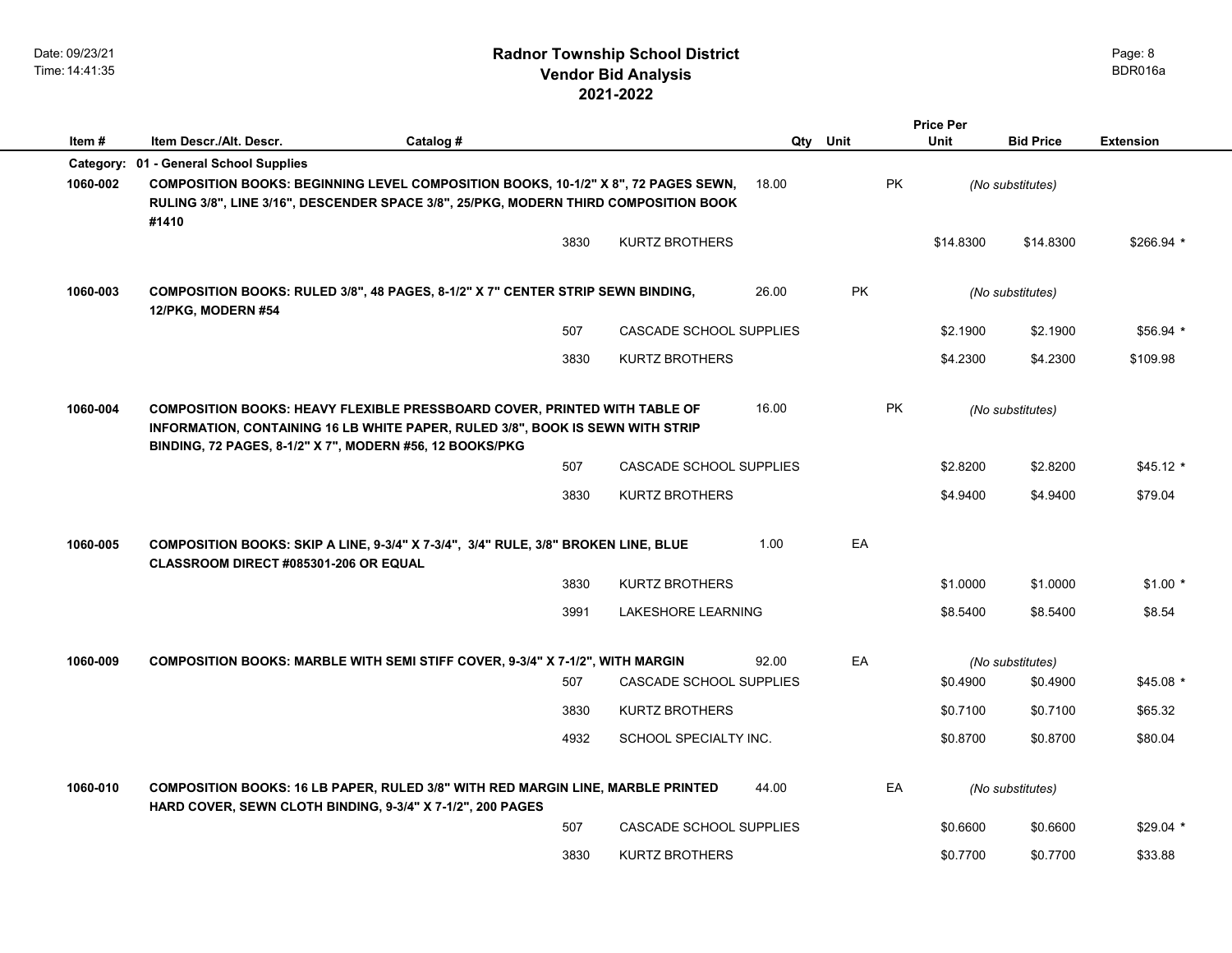## **2021-2022 Radnor Township School District Vendor Bid Analysis** BDR016a

|          |                                                                                                                                                                                                        |           |      |                           |       |           | <b>Price Per</b> |                  |                  |
|----------|--------------------------------------------------------------------------------------------------------------------------------------------------------------------------------------------------------|-----------|------|---------------------------|-------|-----------|------------------|------------------|------------------|
| Item#    | Item Descr./Alt. Descr.                                                                                                                                                                                | Catalog # |      |                           | Qty   | Unit      | Unit             | <b>Bid Price</b> | <b>Extension</b> |
|          | Category: 01 - General School Supplies                                                                                                                                                                 |           |      |                           |       |           |                  |                  |                  |
| 1060-010 | <b>COMPOSITION BOOKS: 16 LB PAPER, RULED 3/8" WITH RED MARGIN LINE, MARBLE PRINTED</b><br>HARD COVER, SEWN CLOTH BINDING, 9-3/4" X 7-1/2", 200 PAGES                                                   |           |      |                           | 44.00 | EA        |                  | (No substitutes) |                  |
|          |                                                                                                                                                                                                        |           | 4932 | SCHOOL SPECIALTY INC.     |       |           | \$1.1400         | \$1.1400         | \$50.16          |
| 1060-016 | COMPOSITION BOOKS: 8-1/2" X 7", 96 PAGES, WIREBOUND WILL OPEN & LIE FLAT, 16 LB<br>PAPER, 3/8" RULED, 12/PKG, MODERN OR EQUAL                                                                          |           |      |                           | 6.00  | <b>PK</b> |                  |                  |                  |
|          |                                                                                                                                                                                                        |           | 507  | CASCADE SCHOOL SUPPLIES   |       |           | \$6.7300         | \$6.7300         | $$40.38$ *       |
|          |                                                                                                                                                                                                        |           | 3830 | <b>KURTZ BROTHERS</b>     |       |           | \$7.6500         | \$7.6500         | \$45.90          |
| 1060-018 | COMPOSITION BOOKS: MARBLE, QUAD RULED, 7-1/2" X 9-3/4", 100 SHEETS                                                                                                                                     |           |      |                           | 20.00 | EA        |                  |                  |                  |
|          |                                                                                                                                                                                                        |           | 507  | CASCADE SCHOOL SUPPLIES   |       |           | \$1.2100         | \$1.2100         | $$24.20*$        |
|          |                                                                                                                                                                                                        |           | 3830 | <b>KURTZ BROTHERS</b>     |       |           | \$2.0300         | \$2.0300         | \$40.60          |
|          |                                                                                                                                                                                                        |           | 3991 | <b>LAKESHORE LEARNING</b> |       |           | \$2.8400         | \$2.8400         | \$56.80          |
| 1060-020 | <b>COMPOSITION BOOKS: HEAVY FLEXIBLE PRESSBOARD COVER, PRINTED WITH TABLE OF</b><br>INFORMATION, 16 LB WHITE PAPER, 3/8" RULED, BOOK IS SEWN WITH STRIP BINDING, 72<br>PAGES, 10.5" X 8", MODERN #156. |           |      |                           | 8.00  | DZ.       |                  | (No substitutes) |                  |
|          |                                                                                                                                                                                                        |           | 3830 | <b>KURTZ BROTHERS</b>     |       |           | \$5.4700         | \$5.4700         | \$43.76 *        |
| 1060-030 | COMPOSITION BOOKS: MY FAVORITE STORIES BOOK, 9" X 12" STAPLED, 24 SHEETS, PAPER<br>RULED FOR DRAWING ON 1/2 PAGE & 1-1/2 PAGE FOR WRITING, RULED 5/8" WITH 5/16"<br>SKIPLINE, 25/PKG KURTZ #01814      |           |      |                           | 2.00  | <b>PK</b> |                  | (No substitutes) |                  |
|          |                                                                                                                                                                                                        |           | 3830 | <b>KURTZ BROTHERS</b>     |       |           | \$28.8800        | \$28.8800        | $$57.76*$        |
| 1060-035 | COMPOSITION BOOKS: COMPOSITION BOOKS, 72 PAGES, 1/2" RULING, 1/4" SKIP LINE, 1/4"<br>DESCENDER SPACE, MODERN 1409, 25/PACKAGE                                                                          |           |      |                           | 3.00  | <b>PK</b> |                  | (No substitutes) |                  |
|          |                                                                                                                                                                                                        |           | 3830 | <b>KURTZ BROTHERS</b>     |       |           | \$15,5100        | \$15,5100        | $$46.53*$        |
| 1060-036 | <b>COMPOSITION BOOKS: COMPOSITION BOOKS, 72 PAGES, 10.5" X 8", MODERN 1056, DZ, KURTZ</b><br>#01427                                                                                                    |           |      |                           | 2.00  | DZ.       |                  | (No substitutes) |                  |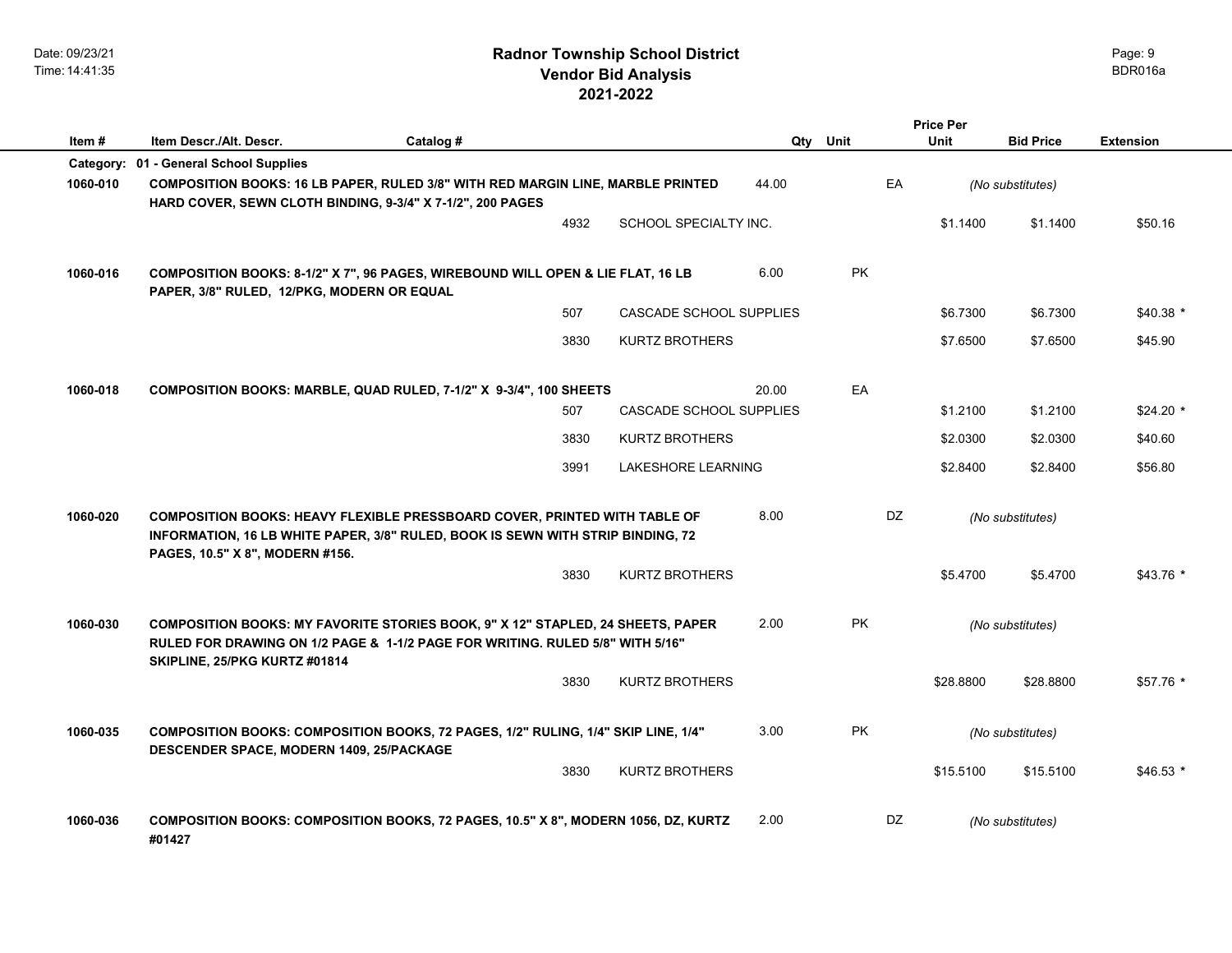|           |                                                                  |                                                                                           | <b>Price Per</b>        |       |           |             |                  |                  |
|-----------|------------------------------------------------------------------|-------------------------------------------------------------------------------------------|-------------------------|-------|-----------|-------------|------------------|------------------|
| Item #    | Item Descr./Alt. Descr.                                          | Catalog #                                                                                 |                         | Qty   | Unit      | <b>Unit</b> | <b>Bid Price</b> | <b>Extension</b> |
| Category: | 01 - General School Supplies                                     |                                                                                           |                         |       |           |             |                  |                  |
| 1060-036  | #01427                                                           | <b>COMPOSITION BOOKS: COMPOSITION BOOKS, 72 PAGES, 10.5" X 8", MODERN 1056, DZ, KURTZ</b> |                         | 2.00  | DZ        |             | (No substitutes) |                  |
|           |                                                                  | 3830                                                                                      | <b>KURTZ BROTHERS</b>   |       |           | \$5.4700    | \$5.4700         | $$10.94$ *       |
|           |                                                                  | 507                                                                                       | CASCADE SCHOOL SUPPLIES |       |           | \$7.0500    | \$7.0500         | \$14.10          |
| 1060-045  |                                                                  | COMPOSITION BOOKS: PRIMARY COMPOSITION BOOK, 7-1/2 X 9-1/2, 72 PAGES, MEAD # 09956        |                         | 10.00 | EA        |             | (No substitutes) |                  |
|           |                                                                  | 3830                                                                                      | <b>KURTZ BROTHERS</b>   |       |           | \$1.0500    | \$1.0500         | $$10.50*$        |
| 1068-010  | PAPER #56431                                                     | CORRECTION FLUID: LIQUID PAPER, FAST DRY SMOOTH COVERAGE, 3 BOTTLES/PACK, LIQUID          |                         | 39.00 | <b>PK</b> |             | (No substitutes) |                  |
|           |                                                                  | 1172                                                                                      | NATIONAL ART & SCHOOL   |       |           | \$2.7000    | \$2.7000         | $$105.30*$       |
|           |                                                                  | 5015                                                                                      | OFFICE BASICS, INC      |       |           | \$3.2000    | \$3.2000         | \$124.80         |
|           |                                                                  | 3830                                                                                      | <b>KURTZ BROTHERS</b>   |       |           | \$3.2100    | \$3.2100         | \$125.19         |
|           |                                                                  | 4932                                                                                      | SCHOOL SPECIALTY INC.   |       |           | \$4.1200    | \$4.1200         | \$160.68         |
| 1068-020  | <b>CORRECTION FLUID: LIQUID PAPER, ORIGINAL CORRECTION FLUID</b> |                                                                                           |                         | 29.00 | DZ        |             | (No substitutes) |                  |
|           |                                                                  | 4932                                                                                      | SCHOOL SPECIALTY INC.   |       |           | \$1.1300    | \$1.1300         | $$32.77$ *       |
|           |                                                                  | 1172                                                                                      | NATIONAL ART & SCHOOL   |       |           | \$10.8000   | \$10.8000        | \$313.20         |
|           |                                                                  | 507                                                                                       | CASCADE SCHOOL SUPPLIES |       |           | \$11.2800   | \$11.2800        | \$327.12         |
|           |                                                                  | 5015                                                                                      | OFFICE BASICS, INC      |       |           | \$12.0000   | \$12.0000        | \$348.00         |
|           |                                                                  | 3830                                                                                      | <b>KURTZ BROTHERS</b>   |       |           | \$12.8400   | \$12.8400        | \$372.36         |
| 1068-040  | <b>CORRECTION FLUID: CORRECTION PEN, WHITE, BIC #WOSQP11</b>     |                                                                                           |                         | 50.00 | EA        |             | (No substitutes) |                  |
|           |                                                                  | 5015                                                                                      | OFFICE BASICS, INC      |       |           | \$1.2500    | \$1.2500         | $$62.50$ *       |
|           |                                                                  | 1172                                                                                      | NATIONAL ART & SCHOOL   |       |           | \$1.4000    | \$1.4000         | \$70.00          |
|           |                                                                  | 3830                                                                                      | <b>KURTZ BROTHERS</b>   |       |           | \$1.4900    | \$1.4900         | \$74.50          |
|           |                                                                  | 507                                                                                       | CASCADE SCHOOL SUPPLIES |       |           | \$1.5800    | \$1.5800         | \$79.00          |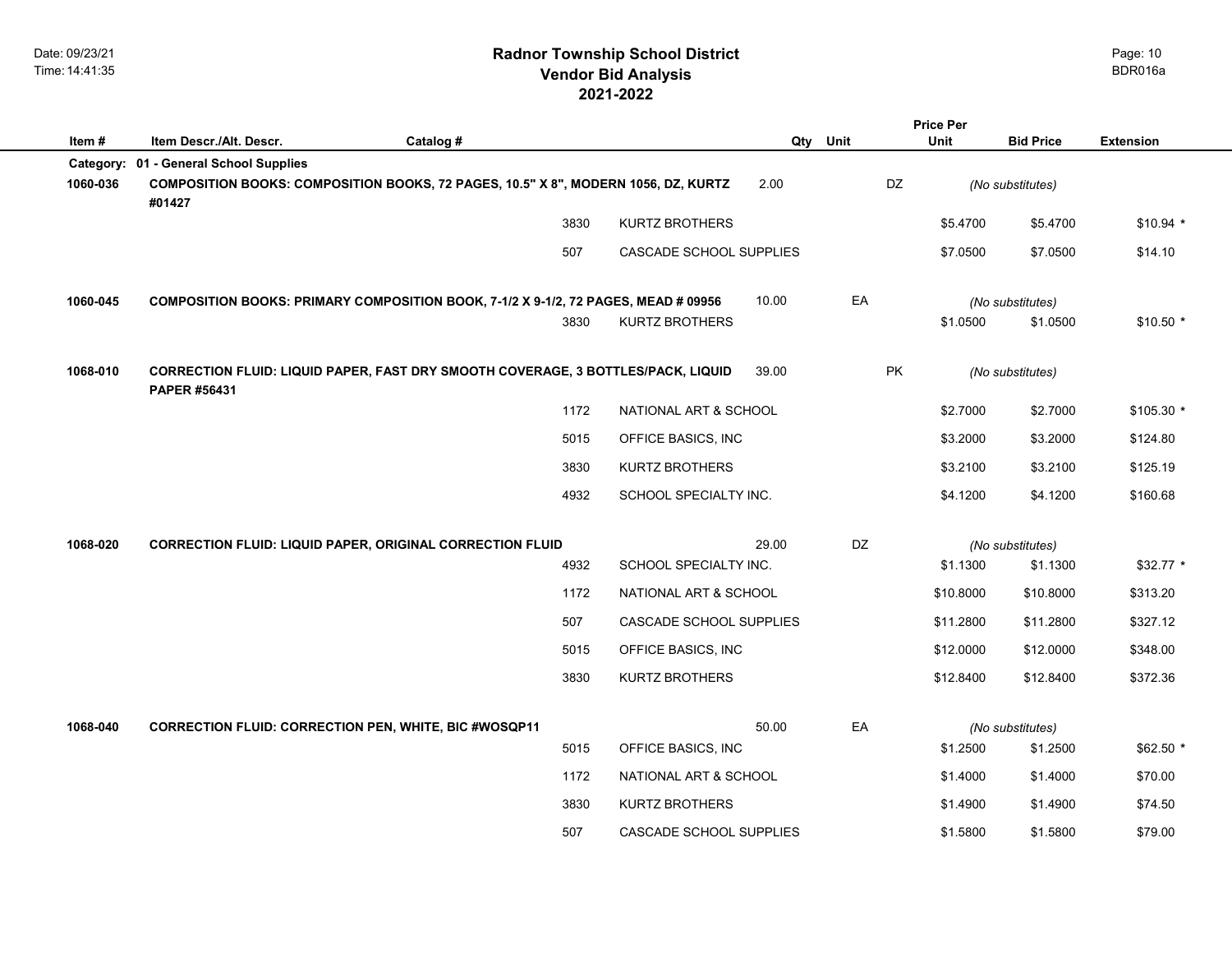## **2021-2022 Radnor Township School District Vendor Bid Analysis** BDR016a

|           |                                                              |                                                                                           | <b>Price Per</b>        |       |             |             |                  |                  |  |
|-----------|--------------------------------------------------------------|-------------------------------------------------------------------------------------------|-------------------------|-------|-------------|-------------|------------------|------------------|--|
| Item#     | Item Descr./Alt. Descr.                                      | Catalog #                                                                                 |                         | Qty   | Unit        | <b>Unit</b> | <b>Bid Price</b> | <b>Extension</b> |  |
| Category: | 01 - General School Supplies                                 |                                                                                           |                         |       |             |             |                  |                  |  |
| 1068-040  | <b>CORRECTION FLUID: CORRECTION PEN, WHITE, BIC #WOSQP11</b> |                                                                                           |                         | 50.00 | EA          |             | (No substitutes) |                  |  |
|           |                                                              | 4932                                                                                      | SCHOOL SPECIALTY INC.   |       |             | \$1.9200    | \$1.9200         | \$96.00          |  |
|           |                                                              |                                                                                           |                         |       |             |             |                  |                  |  |
| 1068-041  |                                                              | <b>CORRECTION FLUID: PENTEL PRESTO! FLAT BARREL CORRECTION PEN, WHITE, STAPLES #</b>      |                         | 4.00  | <b>EACH</b> |             | (No substitutes) |                  |  |
|           | 521930                                                       |                                                                                           |                         |       |             |             |                  |                  |  |
|           |                                                              | 1172                                                                                      | NATIONAL ART & SCHOOL   |       |             | \$1.9000    | \$1.9000         | \$7.60 *         |  |
|           |                                                              |                                                                                           |                         |       |             |             |                  |                  |  |
| 1070-010  |                                                              | <b>CORRECTION TAPE: LIQUID PAPER DRYLINE GRIP CORRECTION TAPE # 6624; SINGLE LINE 5MM</b> |                         | 70.00 | <b>PK</b>   |             | (No substitutes) |                  |  |
|           | X 8.5M, 2/PKG                                                |                                                                                           |                         |       |             |             |                  |                  |  |
|           |                                                              | 1172                                                                                      | NATIONAL ART & SCHOOL   |       |             | \$3.4000    | \$3.4000         | \$238.00 *       |  |
|           |                                                              | 5015                                                                                      | OFFICE BASICS, INC      |       |             | \$4.0000    | \$4.0000         | \$280.00         |  |
|           |                                                              | 3830                                                                                      | <b>KURTZ BROTHERS</b>   |       |             | \$4.4100    | \$4.4100         | \$308.70         |  |
|           |                                                              | 4932                                                                                      | SCHOOL SPECIALTY INC.   |       |             | \$5.7100    | \$5.7100         | \$399.70         |  |
|           |                                                              |                                                                                           |                         |       |             |             |                  |                  |  |
| 1070-012  |                                                              | <b>CORRECTION TAPE: CORRECTION TAPE REFILLS FOR TOMBOW MONO DISPENSERS</b>                |                         | 9.00  | EA          |             | (No substitutes) |                  |  |
|           |                                                              | 4932                                                                                      | SCHOOL SPECIALTY INC.   |       |             | \$2.8000    | \$2.8000         | \$25.20 *        |  |
|           |                                                              |                                                                                           |                         |       |             |             |                  |                  |  |
| 1070-013  |                                                              | <b>CORRECTION TAPE: CORRECTION TAPE DISPENSER, TOMBOW MONO</b>                            |                         | 7.00  | EA          |             | (No substitutes) |                  |  |
|           |                                                              | 507                                                                                       | CASCADE SCHOOL SUPPLIES |       |             | \$1.8800    | \$1.8800         | $$13.16*$        |  |
|           |                                                              | 3830                                                                                      | <b>KURTZ BROTHERS</b>   |       |             | \$2.0200    | \$2.0200         | \$14.14          |  |
|           |                                                              | 4932                                                                                      | SCHOOL SPECIALTY INC.   |       |             | \$3.6300    | \$3.6300         | \$25.41          |  |
|           |                                                              |                                                                                           |                         |       |             |             |                  |                  |  |
| 1072-001  |                                                              | COVER UP & LABELING TAPE: 2-LINE WIDTH X 700", WHITE, 3M #652                             |                         | 2.00  | EA          |             | (No substitutes) |                  |  |
|           |                                                              | 5015                                                                                      | OFFICE BASICS, INC      |       |             | \$2.2000    | \$2.2000         | $$4.40*$         |  |
|           |                                                              | 507                                                                                       | CASCADE SCHOOL SUPPLIES |       |             | \$2.2400    | \$2.2400         | \$4.48           |  |
|           |                                                              | 3830                                                                                      | <b>KURTZ BROTHERS</b>   |       |             | \$2.3300    | \$2.3300         | \$4.66           |  |
|           |                                                              |                                                                                           |                         |       |             |             |                  |                  |  |
|           |                                                              | 4932                                                                                      | SCHOOL SPECIALTY INC.   |       |             | \$3.4600    | \$3.4600         | \$6.92           |  |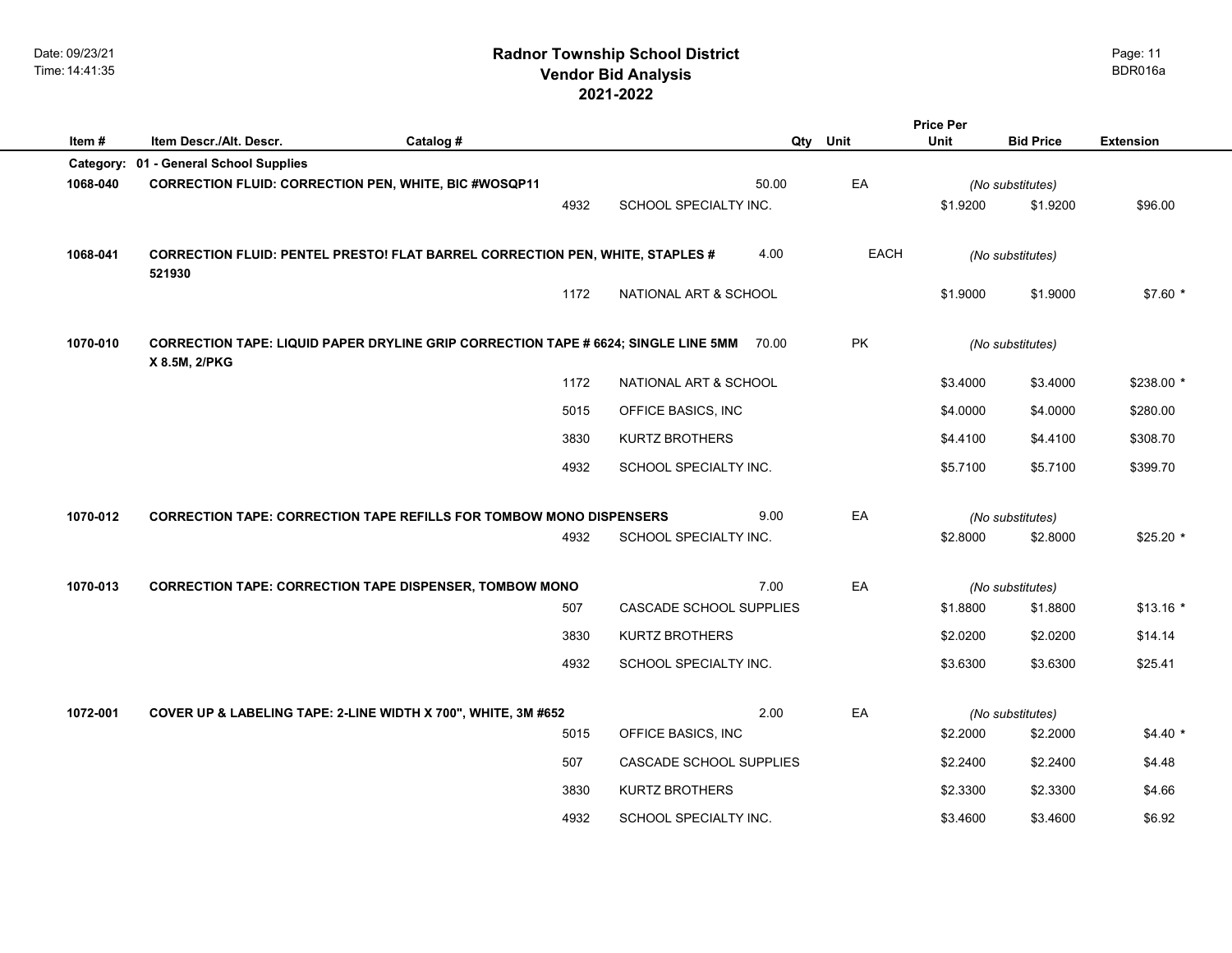## **2021-2022 Radnor Township School District Vendor Bid Analysis** BDR016a

|           |                                               |                                                                                         |                             |             | <b>Price Per</b> |                              |                  |
|-----------|-----------------------------------------------|-----------------------------------------------------------------------------------------|-----------------------------|-------------|------------------|------------------------------|------------------|
| Item#     | Item Descr./Alt. Descr.                       | Catalog #                                                                               |                             | Unit<br>Qty | Unit             | <b>Bid Price</b>             | <b>Extension</b> |
| Category: | 01 - General School Supplies                  |                                                                                         |                             |             |                  |                              |                  |
| 1080-010  |                                               | CRAYONS, CRAYOLA: CRAYOLA, STANDARD SIZE, 8 COLORS, TUCK BOX, CRAYOLA # 52-0008<br>5015 | 69.00<br>OFFICE BASICS, INC | BX          | \$0.3900         | (No substitutes)<br>\$0.3900 | $$26.91*$        |
|           |                                               |                                                                                         |                             |             |                  |                              |                  |
|           |                                               | 1172                                                                                    | NATIONAL ART & SCHOOL       |             | \$0.4500         | \$0.4500                     | \$31.05          |
|           |                                               | 507                                                                                     | CASCADE SCHOOL SUPPLIES     |             | \$0.5900         | \$0.5900                     | \$40.71          |
|           |                                               | 3830                                                                                    | <b>KURTZ BROTHERS</b>       |             | \$0.5900         | \$0.5900                     | \$40.71          |
|           |                                               | 4932                                                                                    | SCHOOL SPECIALTY INC.       |             | \$0.6600         | \$0.6600                     | \$45.54          |
| 1080-015  |                                               | CRAYONS, CRAYOLA: CRAYOLA, LARGE SIZE, 8 COLORS, TUCK BOX, CRAYOLA # 52-0080            | 15.00                       | BX          |                  | (No substitutes)             |                  |
|           |                                               | 5015                                                                                    | OFFICE BASICS, INC          |             | \$1.1000         | \$1.1000                     | $$16.50*$        |
|           |                                               | 1172                                                                                    | NATIONAL ART & SCHOOL       |             | \$1.2000         | \$1.2000                     | \$18.00          |
|           |                                               | 507                                                                                     | CASCADE SCHOOL SUPPLIES     |             | \$1.4900         | \$1.4900                     | \$22.35          |
|           |                                               | 3830                                                                                    | <b>KURTZ BROTHERS</b>       |             | \$1.5300         | \$1.5300                     | \$22.95          |
|           |                                               | 4932                                                                                    | SCHOOL SPECIALTY INC.       |             | \$1.6800         | \$1.6800                     | \$25.20          |
| 1080-020  |                                               | CRAYONS, CRAYOLA: CRAYOLA, STANDARD SIZE, 16 COLORS, TUCK BOX, CRAYOLA # 52-0016        | 119.00                      | PK          |                  | (No substitutes)             |                  |
|           |                                               | 5015                                                                                    | OFFICE BASICS, INC          |             | \$0.7400         | \$0.7400                     | \$88.06 *        |
|           |                                               | 1172                                                                                    | NATIONAL ART & SCHOOL       |             | \$0.9000         | \$0.9000                     | \$107.10         |
|           |                                               | 507                                                                                     | CASCADE SCHOOL SUPPLIES     |             | \$0.9100         | \$0.9100                     | \$108.29         |
|           |                                               | 3830                                                                                    | <b>KURTZ BROTHERS</b>       |             | \$1.1100         | \$1.1100                     | \$132.09         |
|           |                                               | 4932                                                                                    | SCHOOL SPECIALTY INC.       |             | \$1.2700         | \$1.2700                     | \$151.13         |
| 1080-025  | BOX WITH BUILT-IN SHARPENER, CRAYOLA #52-0096 | <b>CRAYONS, CRAYOLA: CRAYONS, CRAYOLA 96 COUNT, INCLUDES 16 FLUORESCENT, IN HINGED</b>  | 19.00                       | BX          |                  | (No substitutes)             |                  |
|           |                                               | 1172                                                                                    | NATIONAL ART & SCHOOL       |             | \$4.8000         | \$4.8000                     | $$91.20$ *       |
|           |                                               | 507                                                                                     | CASCADE SCHOOL SUPPLIES     |             | \$5.1400         | \$5.1400                     | \$97.66          |
|           |                                               | 3830                                                                                    | <b>KURTZ BROTHERS</b>       |             | \$5.2000         | \$5.2000                     | \$98.80          |
|           |                                               | 4932                                                                                    | SCHOOL SPECIALTY INC.       |             | \$5.8400         | \$5.8400                     | \$110.96         |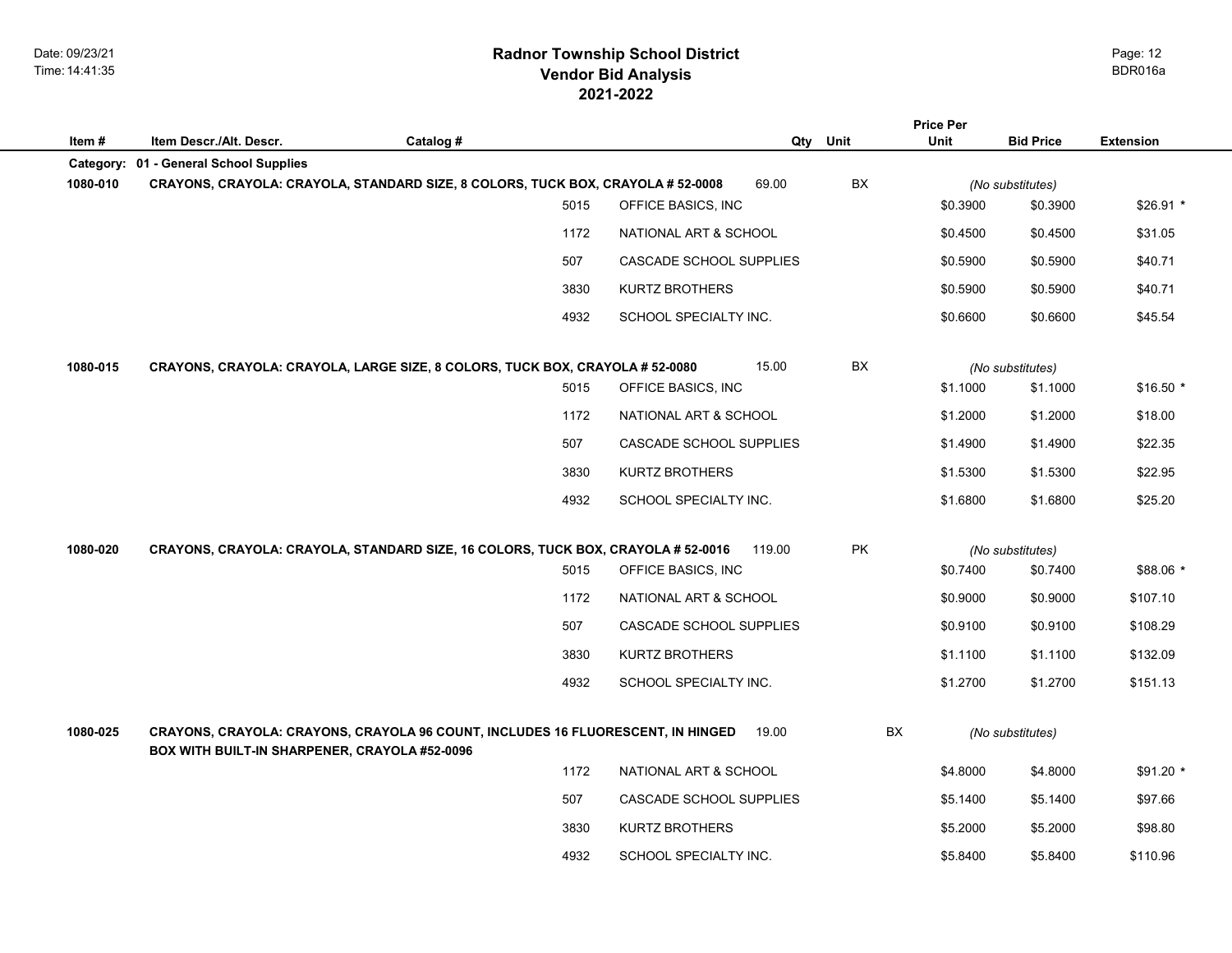|          |                                         |                                                                                     |                       | <b>Price Per</b> |           |             |                  |                  |
|----------|-----------------------------------------|-------------------------------------------------------------------------------------|-----------------------|------------------|-----------|-------------|------------------|------------------|
| Item#    | Item Descr./Alt. Descr.                 | Catalog #                                                                           |                       | Qty              | Unit      | <b>Unit</b> | <b>Bid Price</b> | <b>Extension</b> |
|          | Category: 01 - General School Supplies  |                                                                                     |                       |                  |           |             |                  |                  |
| 1095-010 | SETS/BOX, AVERY 11436                   | DIVIDERS: INDEX MAKER, CLEAR LABEL DIVIDERS, WHITE TABS, 3-HOLE PUNCHED, 5 TAB, 5   |                       | 5.00             | BX        |             | (No substitutes) |                  |
|          |                                         | 5015                                                                                | OFFICE BASICS, INC    |                  |           | \$16.0000   | \$16.0000        | $$80.00*$        |
| 1095-011 | SETS/BOX, AVERY 11437                   | DIVIDERS : INDEX MAKER, CLEAR LABEL DIVIDERS, WHITE TABS, 3-HOLE PUNCHED, 8 TAB, 5  |                       | 2.00             | BX        |             | (No substitutes) |                  |
|          |                                         | 5015                                                                                | OFFICE BASICS, INC    |                  |           | \$19.0000   | \$19.0000        | $$38.00*$        |
|          |                                         | 4932                                                                                | SCHOOL SPECIALTY INC. |                  |           | \$29.7500   | \$29.7500        | \$59.50          |
| 1095-021 | SETS/BOX, AVERY 11447                   | DIVIDERS : INDEX MAKER, CLEAR LABEL DIVIDERS, WHITE TABS, 3-HOLE PUNCHED, 8 TAB, 25 |                       | 1.00             | BX        |             | (No substitutes) |                  |
|          |                                         | 5015                                                                                | OFFICE BASICS, INC    |                  |           | \$80.0000   | \$80.0000        | $$80.00*$        |
|          |                                         | 4932                                                                                | SCHOOL SPECIALTY INC. |                  |           | \$115.4400  | \$115.4400       | \$115.44         |
| 1095-022 | 8.50"x11" - 5/SET MULTICOLOR TAB        | DIVIDERS : AVERY BIG TAB WRITE-ON DIVIDER WITH ERASABLE TAB - WRITE-ON 5 TAB(S)/SET |                       | 43.00            | <b>PK</b> |             | (No substitutes) |                  |
|          |                                         | 5015                                                                                | OFFICE BASICS, INC    |                  |           | \$0.8000    | \$0.8000         | $$34.40*$        |
|          |                                         | 4932                                                                                | SCHOOL SPECIALTY INC. |                  |           | \$1.3100    | \$1.3100         | \$56.33          |
|          |                                         | 3830                                                                                | <b>KURTZ BROTHERS</b> |                  |           | \$1.3900    | \$1.3900         | \$59.77          |
| 1095-030 | SIDE-TAB, A-Z, 8-1/2" X 11", AVERY 1400 | DIVIDERS : DIVIDERS, AVERY-STYLE STANDARD COLLATED LEGAL INDEX EXHIBIT DIVIDERS,    |                       | 3.00             | <b>PK</b> |             | (No substitutes) |                  |
|          |                                         | 5015                                                                                | OFFICE BASICS, INC    |                  |           | \$1.7000    | \$1.7000         | $$5.10*$         |
| 1095-035 |                                         | DIVIDERS : POCKET DIVIDERS, DOUBLE POCKET FOR BINDERS, 5/PACK, AVERY 03075          |                       | 32.00            | <b>PK</b> |             | (No substitutes) |                  |
|          |                                         | 3830                                                                                | <b>KURTZ BROTHERS</b> |                  |           | \$1.6400    | \$1.6400         | $$52.48$ *       |
|          |                                         | 5015                                                                                | OFFICE BASICS, INC    |                  |           | \$1.7000    | \$1.7000         | \$54.40          |
|          |                                         | 4932                                                                                | SCHOOL SPECIALTY INC. |                  |           | \$2.2500    | \$2.2500         | \$72.00          |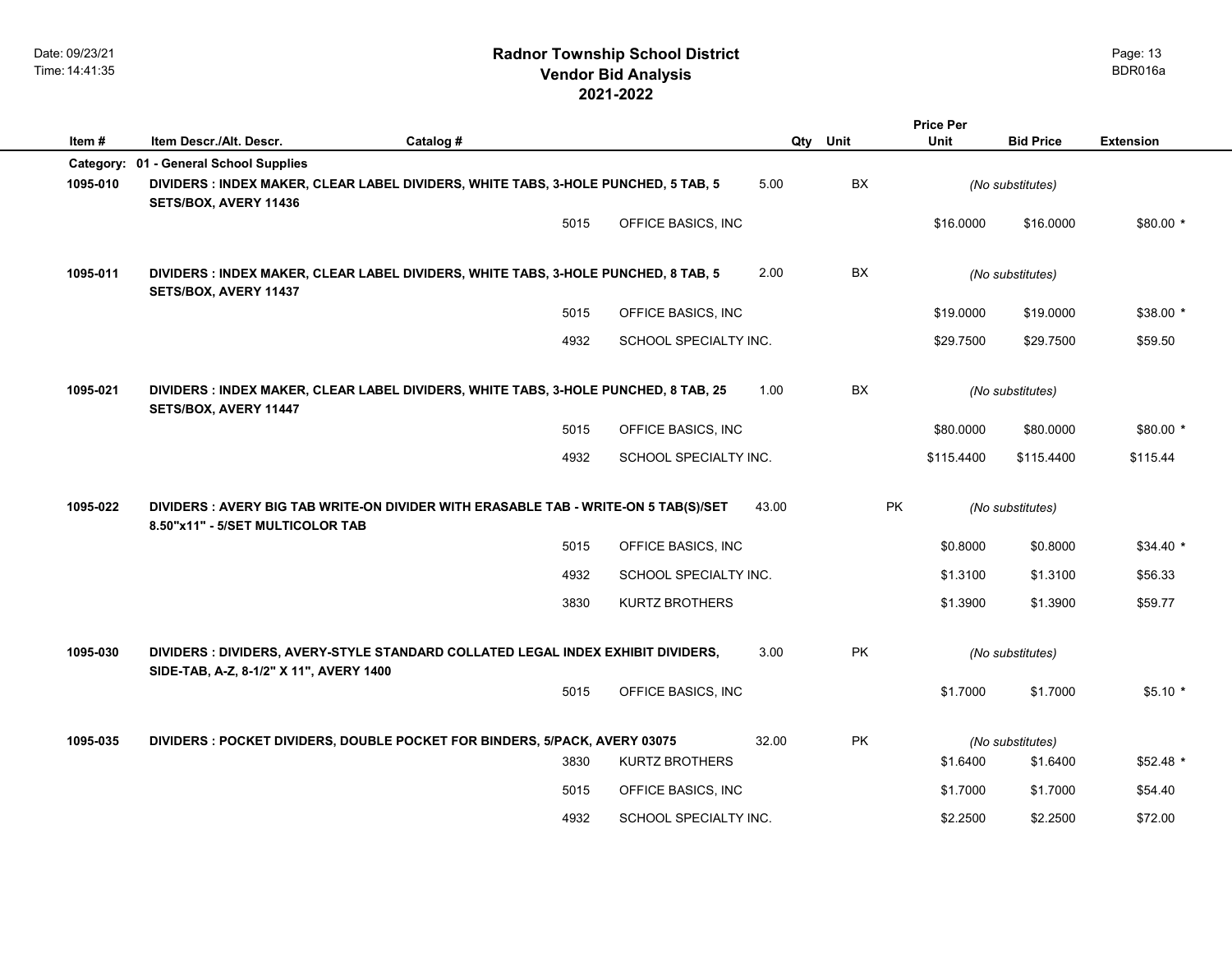|          |                                                                                                                   |           | <b>Price Per</b> |                         |       |            |          |                  |                  |
|----------|-------------------------------------------------------------------------------------------------------------------|-----------|------------------|-------------------------|-------|------------|----------|------------------|------------------|
| Item#    | Item Descr./Alt. Descr.                                                                                           | Catalog # |                  |                         | Qty   | Unit       | Unit     | <b>Bid Price</b> | <b>Extension</b> |
|          | Category: 01 - General School Supplies                                                                            |           |                  |                         |       |            |          |                  |                  |
| 1095-040 | DIVIDERS : INSERTABLE DIVIDERS WITH BIG TABS, BUFF, ASSORTED COLORS, 8-TAB, PK OF 4<br>SETS, OFFICE DEPOT #976344 |           |                  |                         | 13.00 | PK         |          | (No substitutes) |                  |
|          | Alt Bid: 033195 - - sold per set                                                                                  |           | 507              | CASCADE SCHOOL SUPPLIES |       |            | \$0.8900 | \$0.8900         | $$11.57$ *       |
|          |                                                                                                                   |           |                  |                         |       |            |          |                  |                  |
| 1100-010 | RUBBER BANDS: #54 ASSORTED, 1 LB., UNV-00154                                                                      |           |                  |                         | 19.00 | BX         |          |                  |                  |
|          |                                                                                                                   |           | 507              | CASCADE SCHOOL SUPPLIES |       |            | \$2.9200 | \$2.9200         | \$55.48 *        |
|          |                                                                                                                   |           | 3830             | <b>KURTZ BROTHERS</b>   |       |            | \$3.3800 | \$3.3800         | \$64.22          |
|          |                                                                                                                   |           | 4932             | SCHOOL SPECIALTY INC.   |       |            | \$4.0000 | \$4.0000         | \$76.00          |
|          |                                                                                                                   |           |                  |                         |       |            |          |                  |                  |
| 1100-020 | RUBBER BANDS: #16, 2-1/2" X1/16", 1 LB, UNV-00116                                                                 |           |                  |                         | 1.00  | BX         |          |                  |                  |
|          |                                                                                                                   |           | 4932             | SCHOOL SPECIALTY INC.   |       |            | \$4.3900 | \$4.3900         | $$4.39$ *        |
|          |                                                                                                                   |           |                  |                         |       |            |          |                  |                  |
| 1100-025 | RUBBER BANDS: #18, 3" X1/16", 1 LB, UNV-00118                                                                     |           | 507              | CASCADE SCHOOL SUPPLIES | 2.00  | BX         | \$2.9200 | \$2.9200         | $$5.84*$         |
|          |                                                                                                                   |           |                  |                         |       |            |          |                  |                  |
|          |                                                                                                                   |           | 3830             | KURTZ BROTHERS          |       |            | \$3.2400 | \$3.2400         | \$6.48           |
|          |                                                                                                                   |           | 4932             | SCHOOL SPECIALTY INC.   |       |            | \$4.6700 | \$4.6700         | \$9.34           |
|          |                                                                                                                   |           |                  |                         |       |            |          |                  |                  |
| 1100-030 | RUBBER BANDS: #33, 3-1/2" X1/8", 1 LB, UNV-00133                                                                  |           | 3830             | KURTZ BROTHERS          | 1.00  | BX         |          | \$3.2400         |                  |
|          |                                                                                                                   |           |                  |                         |       |            | \$3.2400 |                  | $$3.24$ *        |
|          |                                                                                                                   |           | 4932             | SCHOOL SPECIALTY INC.   |       |            | \$4.6700 | \$4.6700         | \$4.67           |
|          |                                                                                                                   |           |                  |                         |       |            |          |                  |                  |
| 1100-035 | RUBBER BANDS: #64, 3-1/2" X1/4", 1 LB, UNV-00164                                                                  |           | 507              | CASCADE SCHOOL SUPPLIES | 2.00  | BX         | \$2.9200 | \$2.9200         | \$5.84 *         |
|          |                                                                                                                   |           |                  |                         |       |            |          |                  |                  |
|          |                                                                                                                   |           | 3830             | <b>KURTZ BROTHERS</b>   |       |            | \$3.2000 | \$3.2000         | \$6.40           |
| 1100-036 | RUBBER BANDS: #64, 3-1/2" X1/4", 1 LB, ALLIANCE PALE CREPE GOLD BOX OF 490                                        |           |                  |                         | 1.00  | <b>BOX</b> |          | (No substitutes) |                  |
|          |                                                                                                                   |           | 4932             | SCHOOL SPECIALTY INC.   |       |            | \$7.6900 | \$7.6900         | $$7.69*$         |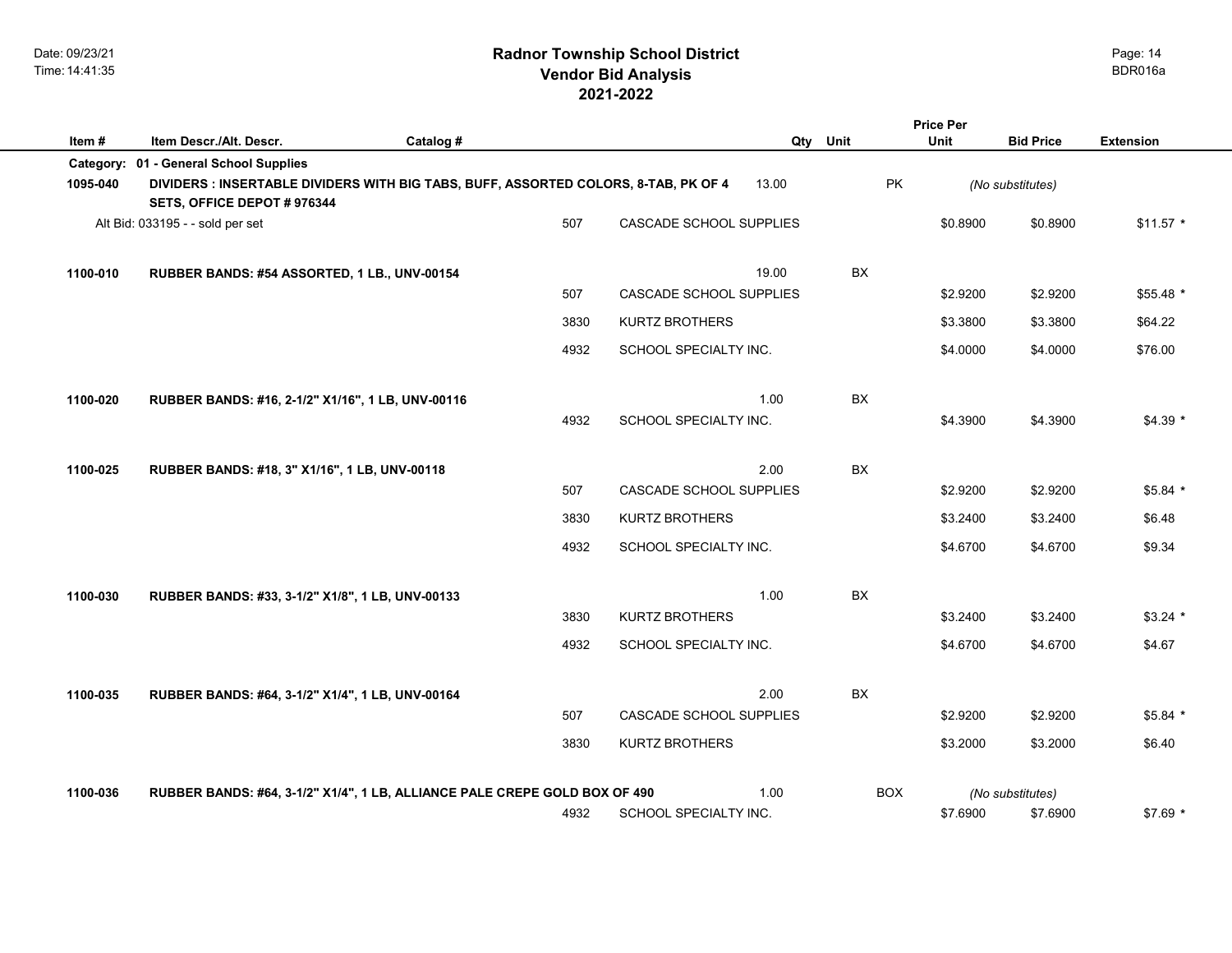|          |                                                                                                                              |           |      |                         |          |             | <b>Price Per</b> |                  |                  |
|----------|------------------------------------------------------------------------------------------------------------------------------|-----------|------|-------------------------|----------|-------------|------------------|------------------|------------------|
| Item#    | Item Descr./Alt. Descr.                                                                                                      | Catalog # |      |                         | Qty Unit |             | <b>Unit</b>      | <b>Bid Price</b> | <b>Extension</b> |
|          | Category: 01 - General School Supplies                                                                                       |           |      |                         |          |             |                  |                  |                  |
| 1100-040 | RUBBER BANDS: #33, 3-1/2" X 1/8", 1 LB, ALLIANCE 20335                                                                       |           |      |                         | 2.00     | PK          |                  | (No substitutes) |                  |
|          | Alt Bid: sold 1/4 lb package only                                                                                            |           | 3830 | <b>KURTZ BROTHERS</b>   |          |             | \$3.2400         | \$3.2400         | $$6.48*$         |
|          |                                                                                                                              |           | 4932 | SCHOOL SPECIALTY INC.   |          |             | \$7.6900         | \$7.6900         | \$15.38          |
| 1100-101 | RUBBER BANDS: ALLIANCE RUBBER BANDS #117B Size 7 x 1/8 250 PACK                                                              |           |      |                         | 1.00     | <b>PACK</b> |                  | (No substitutes) |                  |
|          | Alt Bid: sold 1/4 lb package                                                                                                 |           | 3830 | <b>KURTZ BROTHERS</b>   |          |             | \$0.9500         | \$0.9500         | $$0.95$ *        |
| 1110-010 | EASEL PADS/PAPER: CHART TABLET, RULED 32'H X 24"W, 1" RULED, 25 SHEETS/PAD, PACON<br>74610                                   |           |      |                         | 50.00    | EA          |                  | (No substitutes) |                  |
|          |                                                                                                                              |           | 4932 | SCHOOL SPECIALTY INC.   |          |             | \$4.0600         | \$4.0600         | \$203.00 *       |
|          |                                                                                                                              |           | 5015 | OFFICE BASICS, INC      |          |             | \$6.0000         | \$6.0000         | \$300.00         |
|          |                                                                                                                              |           | 3991 | LAKESHORE LEARNING      |          |             | \$12.3400        | \$12.3400        | \$617.00         |
| 1110-012 | EASEL PADS/PAPER: EASEL PAD, 27" X 34", RULED W/FAINT BLUE 1" LINES 3 HOLE PUNCHED<br>TOP FOR EASEL, 50 SHTS/PAD, 2 PADS/BOX |           |      |                         | 10.00    | BX          |                  |                  |                  |
|          |                                                                                                                              |           | 3830 | <b>KURTZ BROTHERS</b>   |          |             | \$11.0200        | \$11.0200        | $$110.20$ *      |
|          |                                                                                                                              |           | 507  | CASCADE SCHOOL SUPPLIES |          |             | \$12.7600        | \$12.7600        | \$127.60         |
|          |                                                                                                                              |           | 4932 | SCHOOL SPECIALTY INC.   |          |             | \$17.3400        | \$17.3400        | \$173.40         |
|          |                                                                                                                              |           | 5015 | OFFICE BASICS, INC      |          |             | \$18.0000        | \$18.0000        | \$180.00         |
| 1110-020 | EASEL PADS/PAPER: CHART TABLET, RULED 32" X 24" X 1-1/2" RULED, 25 SHEETS/PAD, PACON 31.00<br>74710                          |           |      |                         |          | EA          |                  | (No substitutes) |                  |
|          |                                                                                                                              |           | 3830 | <b>KURTZ BROTHERS</b>   |          |             | \$4.1900         | \$4.1900         | $$129.89$ *      |
|          |                                                                                                                              |           | 4932 | SCHOOL SPECIALTY INC.   |          |             | \$5.4900         | \$5.4900         | \$170.19         |
|          |                                                                                                                              |           | 5015 | OFFICE BASICS, INC      |          |             | \$6.0000         | \$6.0000         | \$186.00         |
|          |                                                                                                                              |           | 3991 | LAKESHORE LEARNING      |          |             | \$12.3400        | \$12.3400        | \$382.54         |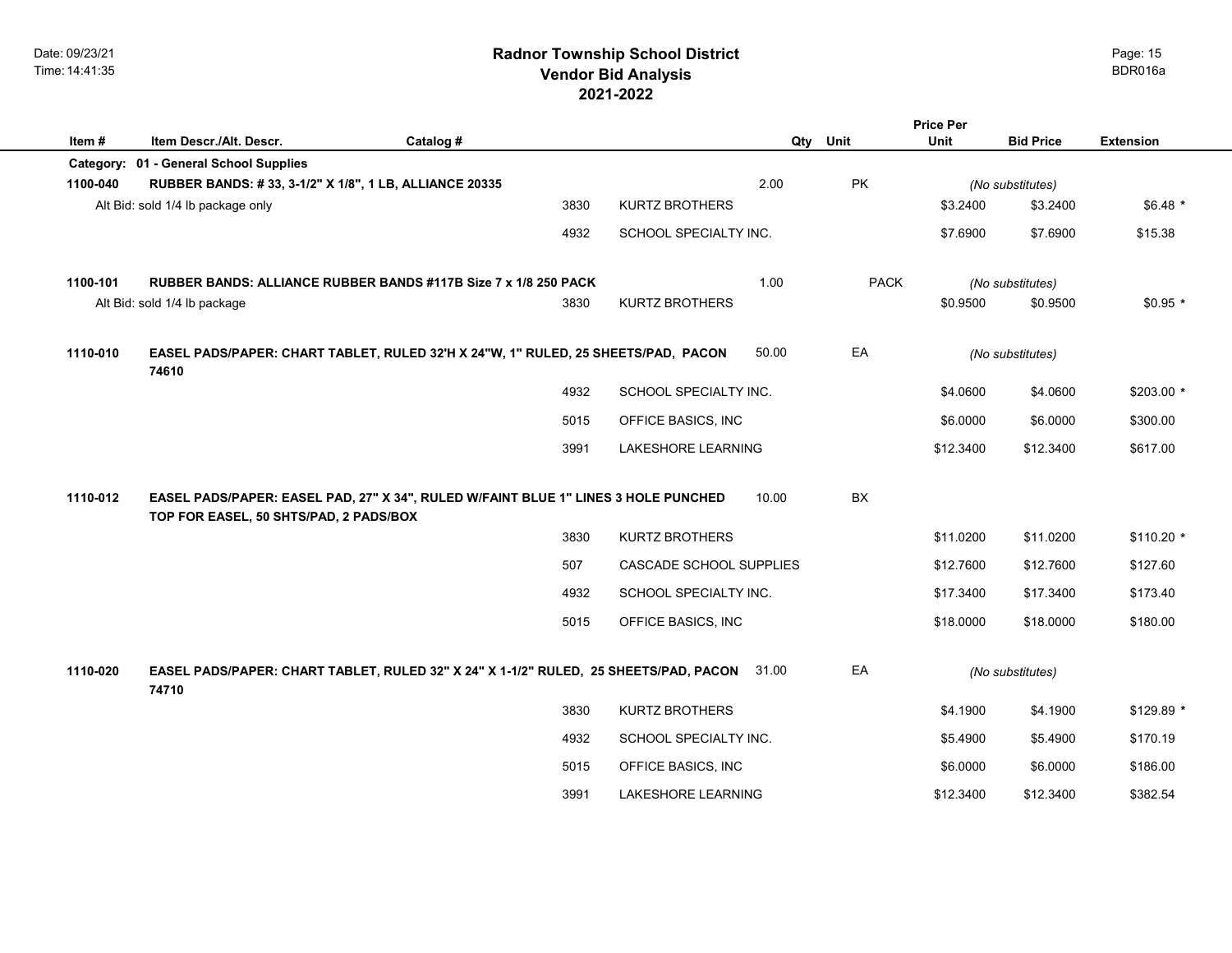|           |                                                                                                                                           |           |      |                         |       |           | <b>Price Per</b> |                  |                  |
|-----------|-------------------------------------------------------------------------------------------------------------------------------------------|-----------|------|-------------------------|-------|-----------|------------------|------------------|------------------|
| Item#     | Item Descr./Alt. Descr.                                                                                                                   | Catalog # |      |                         | Qty   | Unit      | Unit             | <b>Bid Price</b> | <b>Extension</b> |
| Category: | 01 - General School Supplies                                                                                                              |           |      |                         |       |           |                  |                  |                  |
| 1110-022  | EASEL PADS/PAPER: CHART TABLET, 24" X 16", 1-1/2" RULED, 25 SHTS/PAD, WIREBOUND,<br><b>PACON 74720</b>                                    |           |      |                         | 27.00 | EA        |                  | (No substitutes) |                  |
|           |                                                                                                                                           |           | 5015 | OFFICE BASICS, INC      |       |           | \$4.0000         | \$4.0000         | $$108.00*$       |
| 1110-024  | EASEL PADS/PAPER: 24" X 36" SHEETS, RULED ON BOTH SIDES W/1-1/2" SPACING & 3/4"<br>MID-LINE, 2-HOLE PUNCHED, 100 SHT/PKG, PACON # PAC5163 |           |      |                         | 4.00  | <b>PK</b> |                  | (No substitutes) |                  |
|           |                                                                                                                                           |           | 4932 | SCHOOL SPECIALTY INC.   |       |           | \$22.5300        | \$22.5300        | $$90.12$ *       |
|           |                                                                                                                                           |           | 5015 | OFFICE BASICS, INC      |       |           | \$45.0000        | \$45.0000        | \$180.00         |
| 1110-030  | EASEL PADS/PAPER: UNRULED, 12" X24", WHITE NEWS, 500 SHTS/REAM, 5 REAMS/CARTON,<br>KURTZ 02307 OR EQUAL                                   |           |      |                         | 3.00  | CN        |                  |                  |                  |
|           | Alt Bid: 12 x 18                                                                                                                          |           | 3830 | <b>KURTZ BROTHERS</b>   |       |           | \$33.3500        | \$33.3500        | $$100.05$ *      |
|           |                                                                                                                                           |           |      |                         |       |           |                  |                  |                  |
| 1110-040  | EASEL PADS/PAPER: POST-IT SELF STICK EASEL PADS, UNLINED, 20" X 30", WHITE, 30<br>SHEETS/PAD, 2 PADS/CARTON, MMM-559                      |           |      |                         | 18.00 | <b>CT</b> |                  | (No substitutes) |                  |
|           |                                                                                                                                           |           | 5015 | OFFICE BASICS, INC      |       |           | \$38.5000        | \$38.5000        | \$693.00 *       |
|           |                                                                                                                                           |           | 1172 | NATIONAL ART & SCHOOL   |       |           | \$39.0000        | \$39.0000        | \$702.00         |
|           |                                                                                                                                           |           | 507  | CASCADE SCHOOL SUPPLIES |       |           | \$44.2700        | \$44.2700        | \$796.86         |
|           |                                                                                                                                           |           | 3830 | <b>KURTZ BROTHERS</b>   |       |           | \$46.0400        | \$46.0400        | \$828.72         |
|           |                                                                                                                                           |           |      |                         |       |           |                  |                  |                  |
| 1110-042  | EASEL PADS/PAPER: POST-IT SELF STICK EASEL PADS, LINED, 20" X 30", YELLOW, 30<br>SHEETS/PAD, 2 PADS/CARTON, MMM-561                       |           |      |                         | 15.00 | <b>CT</b> |                  | (No substitutes) |                  |
|           |                                                                                                                                           |           | 5015 | OFFICE BASICS, INC      |       |           | \$40.0000        | \$40.0000        | \$600.00 *       |
|           |                                                                                                                                           |           | 507  | CASCADE SCHOOL SUPPLIES |       |           | \$42.7000        | \$42.7000        | \$640.50         |
|           |                                                                                                                                           |           | 1172 | NATIONAL ART & SCHOOL   |       |           | \$45.0000        | \$45.0000        | \$675.00         |
|           |                                                                                                                                           |           | 3830 | <b>KURTZ BROTHERS</b>   |       |           | \$46.6800        | \$46.6800        | \$700.20         |
|           |                                                                                                                                           |           | 4932 | SCHOOL SPECIALTY INC.   |       |           | \$49.1100        | \$49.1100        | \$736.65         |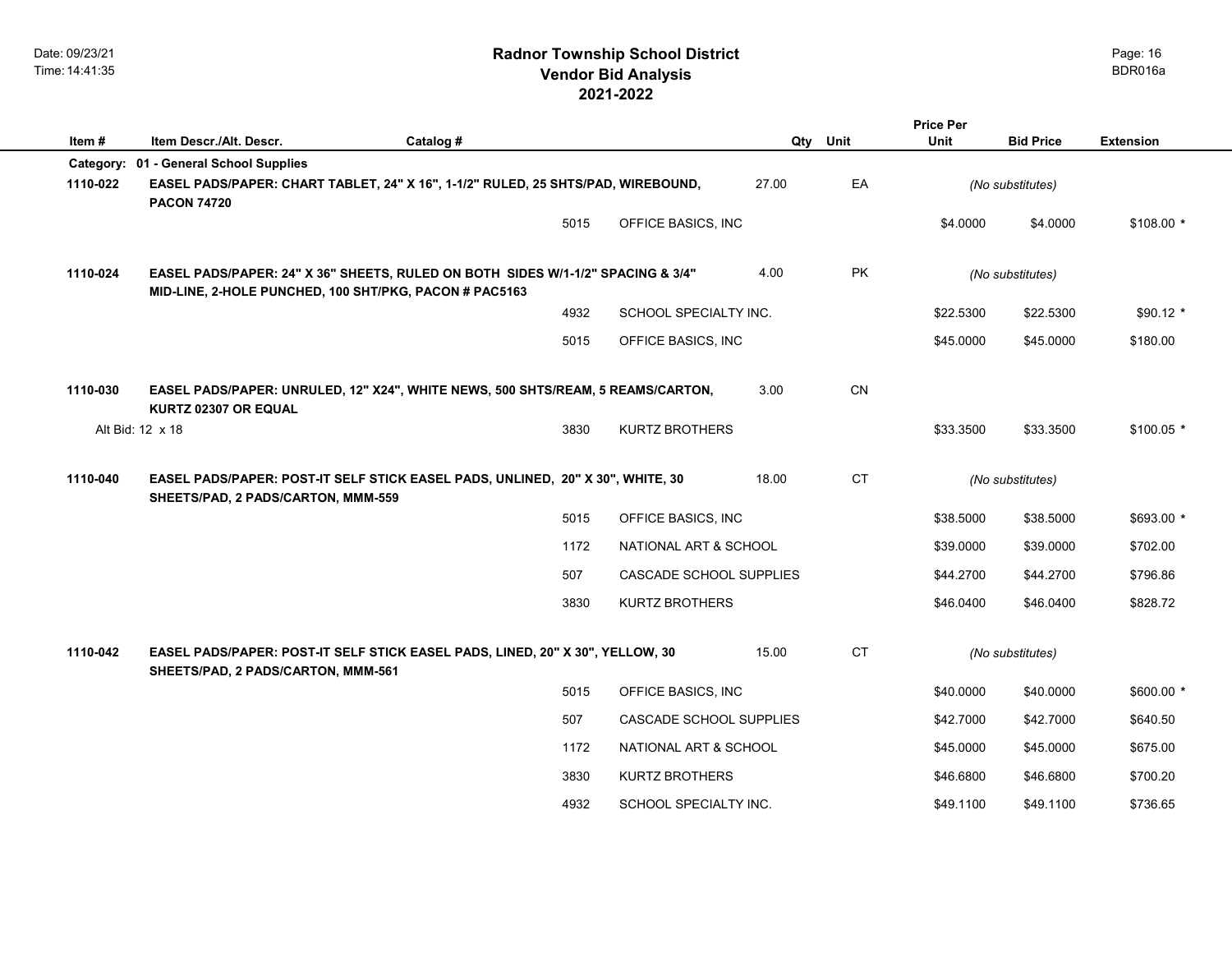## **2021-2022 Radnor Township School District Vendor Bid Analysis** BDR016a

| Item#    | Item Descr./Alt. Descr.                                         | Catalog #                                                           |                         | Qty Unit    | <b>Price Per</b><br>Unit | <b>Bid Price</b> | <b>Extension</b> |
|----------|-----------------------------------------------------------------|---------------------------------------------------------------------|-------------------------|-------------|--------------------------|------------------|------------------|
|          | Category: 01 - General School Supplies                          |                                                                     |                         |             |                          |                  |                  |
| 1115-001 | ENVELOPES: 6" X 9" CLASP OPEN END. 28#, JUTE, 100/BOX           |                                                                     |                         | 9.00<br>BX  |                          |                  |                  |
|          |                                                                 | 3830                                                                | <b>KURTZ BROTHERS</b>   |             | \$5.5100                 | \$5.5100         | $$49.59$ *       |
|          |                                                                 | 4932                                                                | SCHOOL SPECIALTY INC.   |             | \$6.2800                 | \$6.2800         | \$56.52          |
|          |                                                                 | 507                                                                 | CASCADE SCHOOL SUPPLIES |             | \$6.4300                 | \$6.4300         | \$57.87          |
| 1115-005 | ENVELOPES: 7-1/2" X 10-1/2", CLASP OPEN END, 28#, JUTE, 100/BOX |                                                                     |                         | 3.00<br>BX  |                          |                  |                  |
|          |                                                                 | 507                                                                 | CASCADE SCHOOL SUPPLIES |             | \$7.2000                 | \$7.2000         | $$21.60*$        |
|          |                                                                 | 4932                                                                | SCHOOL SPECIALTY INC.   |             | \$9.7200                 | \$9.7200         | \$29.16          |
|          |                                                                 | 3830                                                                | <b>KURTZ BROTHERS</b>   |             | \$9.9000                 | \$9.9000         | \$29.70          |
| 1115-010 |                                                                 | ENVELOPES: CATALOG, 9" X 12", 28 LB, OPEN END, GUMMED FLAP, 100/BOX |                         | 12.00<br>BX |                          |                  |                  |
|          |                                                                 | 3830                                                                | <b>KURTZ BROTHERS</b>   |             | \$6.4800                 | \$6.4800         | $$77.76*$        |
|          |                                                                 | 507                                                                 | CASCADE SCHOOL SUPPLIES |             | \$16.5200                | \$16.5200        | \$198.24         |
| 1115-011 | ENVELOPES: 9" X 12" CLASP OPEN END, 28#, JUTE, 100/BOX          |                                                                     |                         | 8.00<br>BX  |                          |                  |                  |
|          |                                                                 | 3830                                                                | <b>KURTZ BROTHERS</b>   |             | \$7.3500                 | \$7.3500         | \$58.80 *        |
|          |                                                                 | 507                                                                 | CASCADE SCHOOL SUPPLIES |             | \$8.2200                 | \$8.2200         | \$65.76          |
|          |                                                                 | 4932                                                                | SCHOOL SPECIALTY INC.   |             | \$9.9100                 | \$9.9100         | \$79.28          |
| 1115-013 | ENVELOPES: #10 SELF SEAL, 4 1/8 x 9 1/2                         |                                                                     |                         | 1.00        | <b>BOX</b>               | (No substitutes) |                  |
|          |                                                                 | 3830                                                                | <b>KURTZ BROTHERS</b>   |             | \$3.7000                 | \$3.7000         | $$3.70*$         |
|          |                                                                 | 507                                                                 | CASCADE SCHOOL SUPPLIES |             | \$11.6500                | \$11.6500        | \$11.65          |
| 1115-020 | ENVELOPES: 10" X 13", CLASP OPEN END, 28#, JUTE, 100/BOX.       |                                                                     |                         | 2.00<br>BX  |                          |                  |                  |
|          |                                                                 | 4932                                                                | SCHOOL SPECIALTY INC.   |             | \$7.2100                 | \$7.2100         | $$14.42*$        |
|          |                                                                 | 3830                                                                | <b>KURTZ BROTHERS</b>   |             | \$8.7800                 | \$8.7800         | \$17.56          |
|          |                                                                 | 507                                                                 | CASCADE SCHOOL SUPPLIES |             | \$9.8300                 | \$9.8300         | \$19.66          |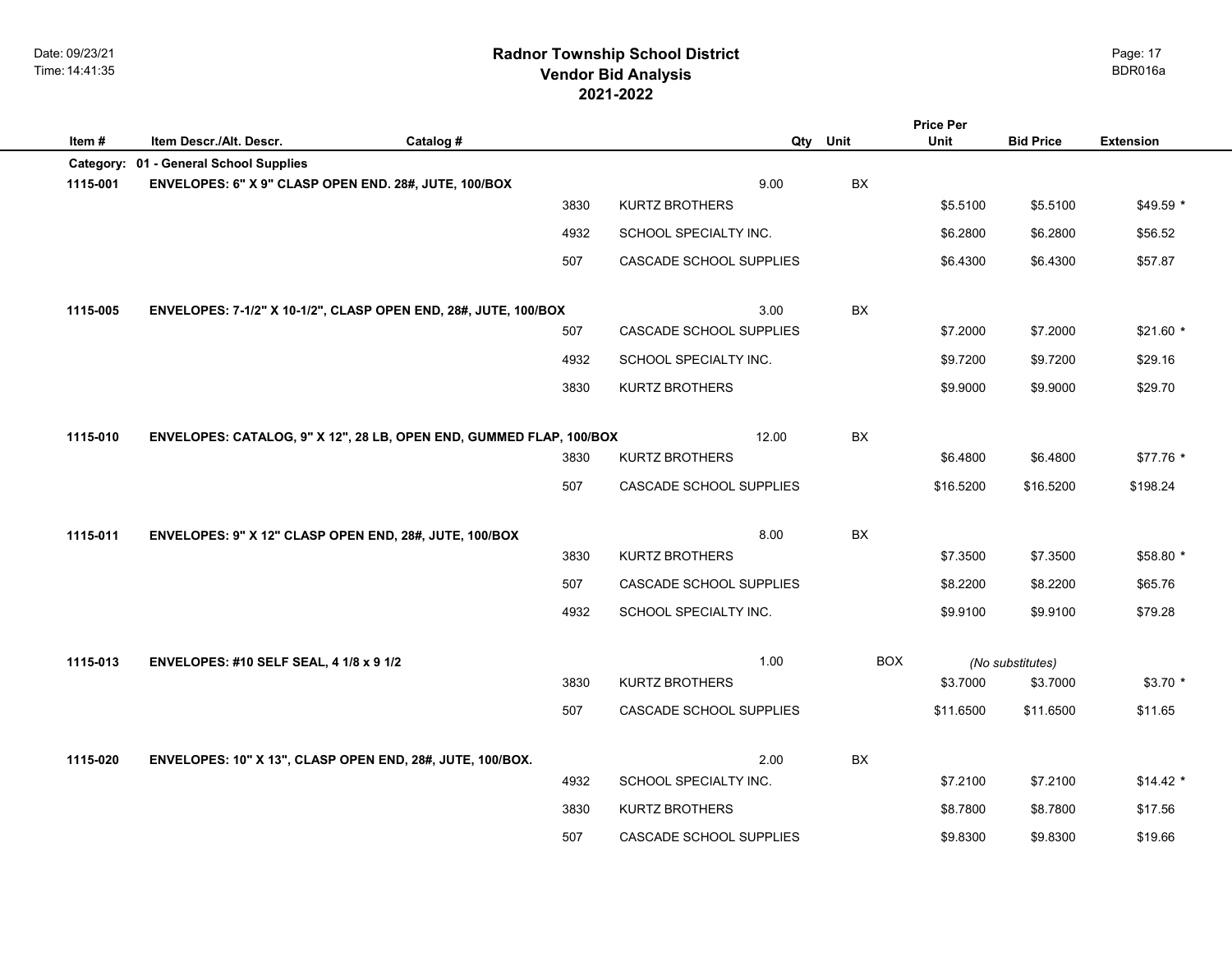|           |                                                                                                                   |           |      |                         |      |           | <b>Price Per</b> |                  |                  |
|-----------|-------------------------------------------------------------------------------------------------------------------|-----------|------|-------------------------|------|-----------|------------------|------------------|------------------|
| Item#     | Item Descr./Alt. Descr.                                                                                           | Catalog # |      |                         | Qty  | Unit      | Unit             | <b>Bid Price</b> | <b>Extension</b> |
| Category: | 01 - General School Supplies                                                                                      |           |      |                         |      |           |                  |                  |                  |
| 1115-021  | ENVELOPES: CATALOG, 10" X 13" GUMMED, 28 LB, 100/BOX, KURTZ 17086                                                 |           |      |                         | 2.00 | BX        |                  |                  |                  |
|           |                                                                                                                   |           | 3830 | <b>KURTZ BROTHERS</b>   |      |           | \$7.0400         | \$7.0400         | $$14.08*$        |
|           |                                                                                                                   |           | 507  | CASCADE SCHOOL SUPPLIES |      |           | \$27.7400        | \$27.7400        | \$55.48          |
| 1115-022  | ENVELOPES: CATALOG, 10" X 13", 28 LB., GUMMED, 500/CASE, KURTZ BROTHERS, #17086.                                  |           |      |                         | 1.00 | CS        |                  |                  |                  |
|           |                                                                                                                   |           | 3830 | <b>KURTZ BROTHERS</b>   |      |           | \$35.2000        | \$35.2000        | $$35.20$ *       |
| 1115-023  | ENVELOPES: CATALOG, 10" X 13", SELF SEAL, WHITE, 28 LB STOCK, 100/BOX                                             |           |      |                         | 4.00 |           | BX               | (No substitutes) |                  |
|           |                                                                                                                   |           | 4932 | SCHOOL SPECIALTY INC.   |      |           | \$11.3600        | \$11.3600        | \$45.44 *        |
| 1115-025  | ENVELOPES: INTER-DEPARTMENTAL, 10" X 13", 3 COLUMNS, LINES ON BOTH SIDES, STRING &<br>BUTTON FLAP, 28 LB, 100/BOX |           |      |                         | 1.00 | <b>BX</b> |                  |                  |                  |
|           |                                                                                                                   |           | 4932 | SCHOOL SPECIALTY INC.   |      |           | \$16.5000        | \$16.5000        | $$16.50*$        |
|           |                                                                                                                   |           | 3830 | KURTZ BROTHERS          |      |           | \$23.1000        | \$23.1000        | \$23.10          |
|           |                                                                                                                   |           | 507  | CASCADE SCHOOL SUPPLIES |      |           | \$34.2200        | \$34.2200        | \$34.22          |
| 1115-030  | ENVELOPES: 12" X 15 1/2", CLASP, OPEN END, 100/BOX, KURTZ #17055 OR EQUAL.                                        |           |      |                         | 3.00 | BX        |                  |                  |                  |
|           |                                                                                                                   |           | 4932 | SCHOOL SPECIALTY INC.   |      |           | \$9.5600         | \$9.5600         | $$28.68*$        |
|           |                                                                                                                   |           | 3830 | <b>KURTZ BROTHERS</b>   |      |           | \$11.6100        | \$11.6100        | \$34.83          |
|           |                                                                                                                   |           | 507  | CASCADE SCHOOL SUPPLIES |      |           | \$13.3600        | \$13.3600        | \$40.08          |
| 1115-040  | ENVELOPES: #10 WHITE WOVEN, 24 LB, 500/BOX                                                                        |           |      |                         | 4.00 | BX        |                  | (No substitutes) |                  |
|           |                                                                                                                   |           | 4932 | SCHOOL SPECIALTY INC.   |      |           | \$7.2800         | \$7.2800         | \$29.12 *        |
|           |                                                                                                                   |           | 3830 | KURTZ BROTHERS          |      |           | \$8.4600         | \$8.4600         | \$33.84          |
|           |                                                                                                                   |           | 507  | CASCADE SCHOOL SUPPLIES |      |           | \$9.4700         | \$9.4700         | \$37.88          |
| 1115-041  | <b>ENVELOPES: #10 SECURITY BUSINESS ENVELOPES, 500/BOX</b>                                                        |           |      |                         | 7.00 | <b>BX</b> |                  | (No substitutes) |                  |

3830 KURTZ BROTHERS \$9.2500 \$64.75 \$9.2500 **\***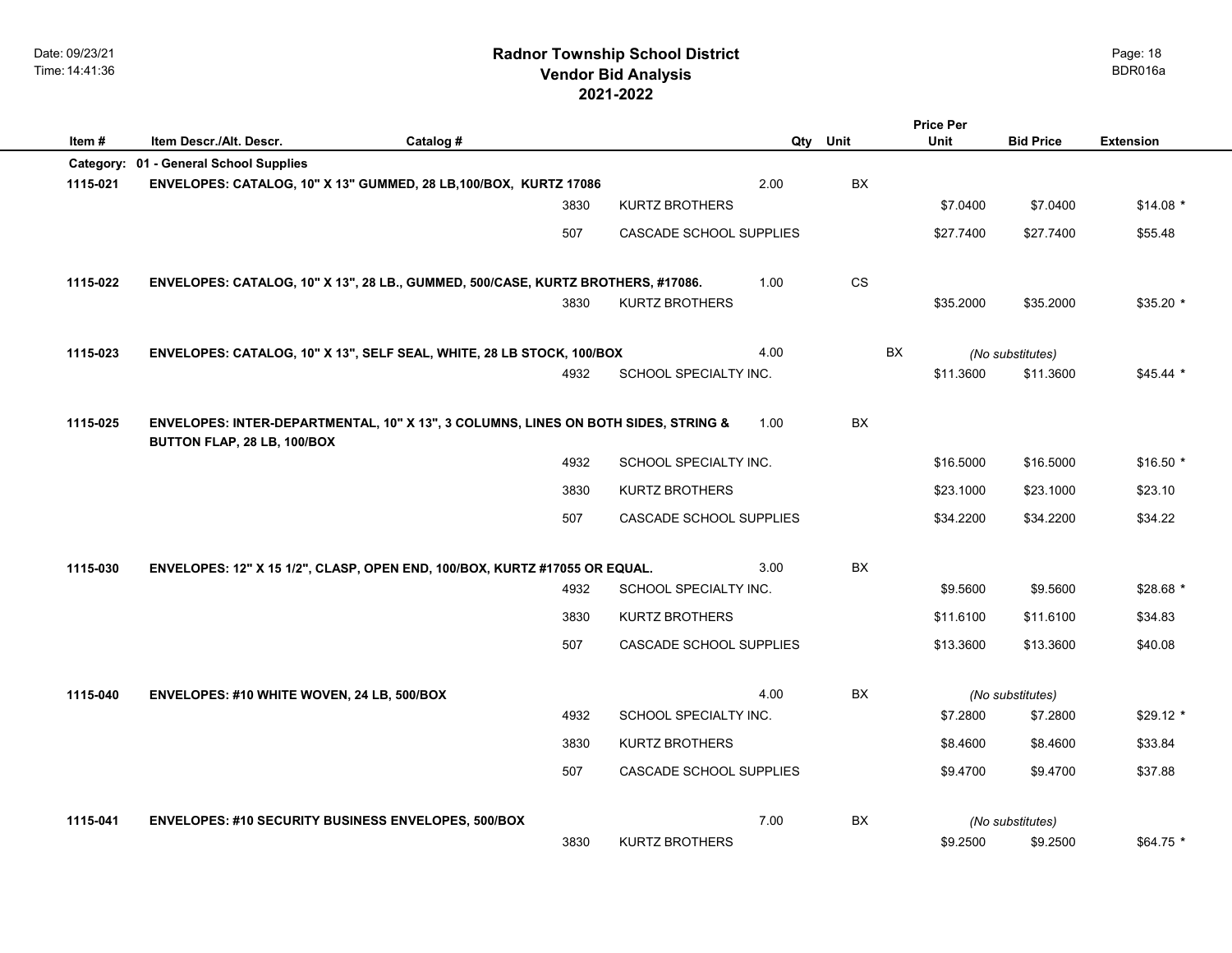## **2021-2022 Radnor Township School District Vendor Bid Analysis** BDR016a

|          |                                                                                                            |           |      |                         |       |            | <b>Price Per</b> |                  |                  |
|----------|------------------------------------------------------------------------------------------------------------|-----------|------|-------------------------|-------|------------|------------------|------------------|------------------|
| Item#    | Item Descr./Alt. Descr.                                                                                    | Catalog # |      |                         | Qty   | Unit       | Unit             | <b>Bid Price</b> | <b>Extension</b> |
|          | Category: 01 - General School Supplies                                                                     |           |      |                         |       |            |                  |                  |                  |
| 1115-041 | ENVELOPES: #10 SECURITY BUSINESS ENVELOPES, 500/BOX                                                        |           |      |                         | 7.00  | BX         |                  | (No substitutes) |                  |
|          |                                                                                                            |           | 507  | CASCADE SCHOOL SUPPLIES |       |            | \$11.6500        | \$11.6500        | \$81.55          |
|          |                                                                                                            |           | 4932 | SCHOOL SPECIALTY INC.   |       |            | \$60,6800        | \$60.6800        | \$424.76         |
| 1115-042 | ENVELOPES: #6 PLAIN ENVELOPES, ROUNDED FLAP, 3-5/8" X 6-1/2", 24 LB, 500/BOX                               |           |      |                         | 2.00  | BX         |                  | (No substitutes) |                  |
|          |                                                                                                            |           | 3830 | <b>KURTZ BROTHERS</b>   |       |            | \$6.6300         | \$6.6300         | $$13.26$ *       |
|          |                                                                                                            |           | 507  | CASCADE SCHOOL SUPPLIES |       |            | \$7.1000         | \$7.1000         | \$14.20          |
|          |                                                                                                            |           | 4932 | SCHOOL SPECIALTY INC.   |       |            | \$8.4400         | \$8.4400         | \$16.88          |
| 1115-043 | ENVELOPES: Quality Park® Tyvek® Envelopes, 12" x 15 1/2", White, Box Of 100, Office Depot Item<br># 675139 |           |      |                         | 1.00  | <b>BOX</b> |                  | (No substitutes) |                  |
|          |                                                                                                            |           | 5015 | OFFICE BASICS, INC      |       |            | \$57.0000        | \$57.0000        | \$57.00 *        |
| 1120-010 | ERASERS: SOFT PINK, 80/BOX, BLOCK ERASER, KURTZ 07007 OR EQUAL                                             |           |      |                         | 17.00 | BX         |                  |                  |                  |
|          |                                                                                                            |           | 4932 | SCHOOL SPECIALTY INC.   |       |            | \$1.4000         | \$1.4000         | $$23.80*$        |
|          |                                                                                                            |           | 507  | CASCADE SCHOOL SUPPLIES |       |            | \$2.4500         | \$2.4500         | \$41.65          |
|          |                                                                                                            |           | 3830 | <b>KURTZ BROTHERS</b>   |       |            | \$3.2900         | \$3.2900         | \$55.93          |
| 1120-015 | ERASERS: RUBBER, PENCIL CAP, 144/BOX, DIXON 34500 OR EQUAL                                                 |           |      |                         | 22.00 | BX         |                  |                  |                  |
|          |                                                                                                            |           | 507  | CASCADE SCHOOL SUPPLIES |       |            | \$0.9000         | \$0.9000         | $$19.80$ *       |
|          |                                                                                                            |           | 4932 | SCHOOL SPECIALTY INC.   |       |            | \$0.9400         | \$0.9400         | \$20.68          |
|          |                                                                                                            |           | 3830 | <b>KURTZ BROTHERS</b>   |       |            | \$1.1600         | \$1.1600         | \$25.52          |
|          |                                                                                                            |           | 5015 | OFFICE BASICS, INC      |       |            | \$1.2000         | \$1.2000         | \$26.40          |
| 1120-020 | ERASERS: STAEDTLER MARS PLASTIC ERASERS, 4/PACK, MANUFACTURER # 52650BK4 US                                |           |      |                         | 21.00 | <b>PK</b>  |                  | (No substitutes) |                  |
|          |                                                                                                            |           | 1172 | NATIONAL ART & SCHOOL   |       |            | \$4.4000         | \$4.4000         | $$92.40*$        |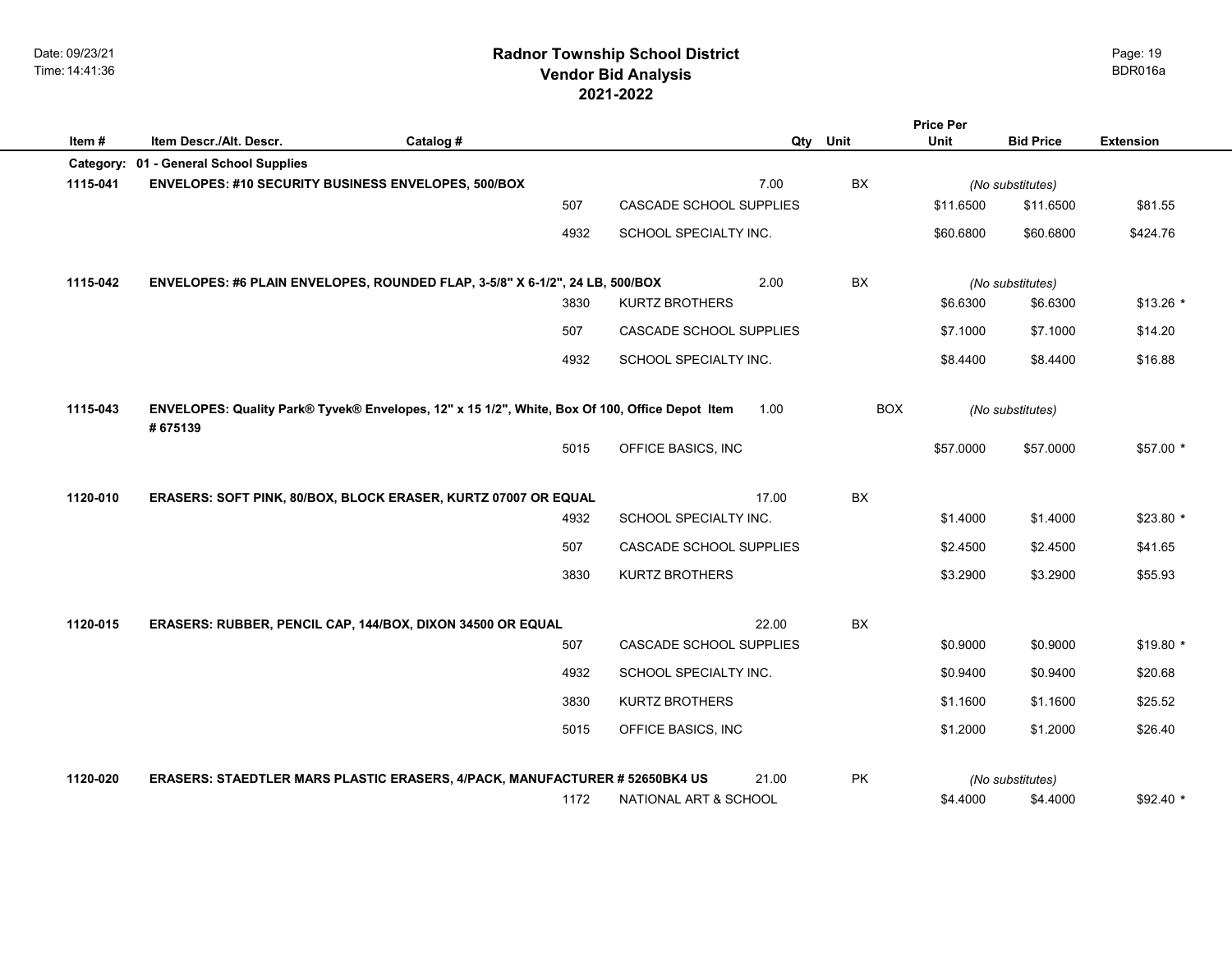|           |                                                                                                                 |           |                         |       |           | <b>Price Per</b> |                  |                  |  |
|-----------|-----------------------------------------------------------------------------------------------------------------|-----------|-------------------------|-------|-----------|------------------|------------------|------------------|--|
| Item#     | Item Descr./Alt. Descr.                                                                                         | Catalog # |                         | Qty   | Unit      | Unit             | <b>Bid Price</b> | <b>Extension</b> |  |
| Category: | 01 - General School Supplies                                                                                    |           |                         |       |           |                  |                  |                  |  |
| 1143-010  | FILE FOLDERS: MANILA, LETTER SIZE, 1/3 CUT, EXTRA HEAVY TAG, 11 POINT GUIDE HEIGHT,<br>100/BOX                  |           |                         | 50.00 | BX        |                  |                  |                  |  |
|           |                                                                                                                 | 5015      | OFFICE BASICS, INC      |       |           | \$4.8000         | \$4.8000         | \$240.00 *       |  |
|           |                                                                                                                 | 3830      | <b>KURTZ BROTHERS</b>   |       |           | \$5.5900         | \$5.5900         | \$279.50         |  |
|           |                                                                                                                 | 507       | CASCADE SCHOOL SUPPLIES |       |           | \$5.8600         | \$5.8600         | \$293.00         |  |
| 1143-011  | FILE FOLDERS: RED, LETTER SIZE, 1/3 CUT, EXTRA HEAVY TAG, 11 POINT GUIDE HEIGHT,<br>100/BOX, ESSELTE 15213      |           |                         | 9.00  | BX        |                  |                  |                  |  |
|           |                                                                                                                 | 3830      | <b>KURTZ BROTHERS</b>   |       |           | \$6.8200         | \$6.8200         | $$61.38$ *       |  |
|           |                                                                                                                 | 507       | CASCADE SCHOOL SUPPLIES |       |           | \$7.4600         | \$7.4600         | \$67.14          |  |
|           |                                                                                                                 | 5015      | OFFICE BASICS, INC      |       |           | \$16.5000        | \$16.5000        | \$148.50         |  |
| 1143-012  | FILE FOLDERS: BLUE, LETTER SIZE, 1/3 CUT, EXTRA HEAVY TAG, 11 POINT GUIDE HEIGHT,<br>100/BOX, ESSELTE 15213     |           |                         | 10.00 | BX        |                  |                  |                  |  |
|           |                                                                                                                 | 3830      | <b>KURTZ BROTHERS</b>   |       |           | \$7.0700         | \$7.0700         | \$70.70 *        |  |
|           |                                                                                                                 | 507       | CASCADE SCHOOL SUPPLIES |       |           | \$7,4600         | \$7.4600         | \$74.60          |  |
|           |                                                                                                                 | 5015      | OFFICE BASICS, INC      |       |           | \$16.5000        | \$16,5000        | \$165.00         |  |
| 1143-014  | FILE FOLDERS: YELLOW, LETTER SIZE, 1/3 CUT, EXTRA HEAVY TAG, 11 POINT GUIDE HEIGHT,<br>100/BOX, ESSELTE 15213   |           |                         | 12.00 | <b>BX</b> |                  |                  |                  |  |
|           |                                                                                                                 | 3830      | <b>KURTZ BROTHERS</b>   |       |           | \$7.2000         | \$7.2000         | \$86.40 *        |  |
|           |                                                                                                                 | 507       | CASCADE SCHOOL SUPPLIES |       |           | \$7,4600         | \$7.4600         | \$89.52          |  |
|           |                                                                                                                 | 5015      | OFFICE BASICS, INC      |       |           | \$16.5000        | \$16.5000        | \$198.00         |  |
| 1143-015  | FILE FOLDERS: NAVY BLUE, LETTER SIZE, 1/3 CUT, EXTRA HEAVY TAG, 11 PINT GUIDE HEIGHT,<br>100/BOX, ESSELTE 15213 |           |                         | 2.00  | BX        |                  |                  |                  |  |
|           |                                                                                                                 | 5015      | OFFICE BASICS, INC      |       |           | \$22.0000        | \$22.0000        | $$44.00*$        |  |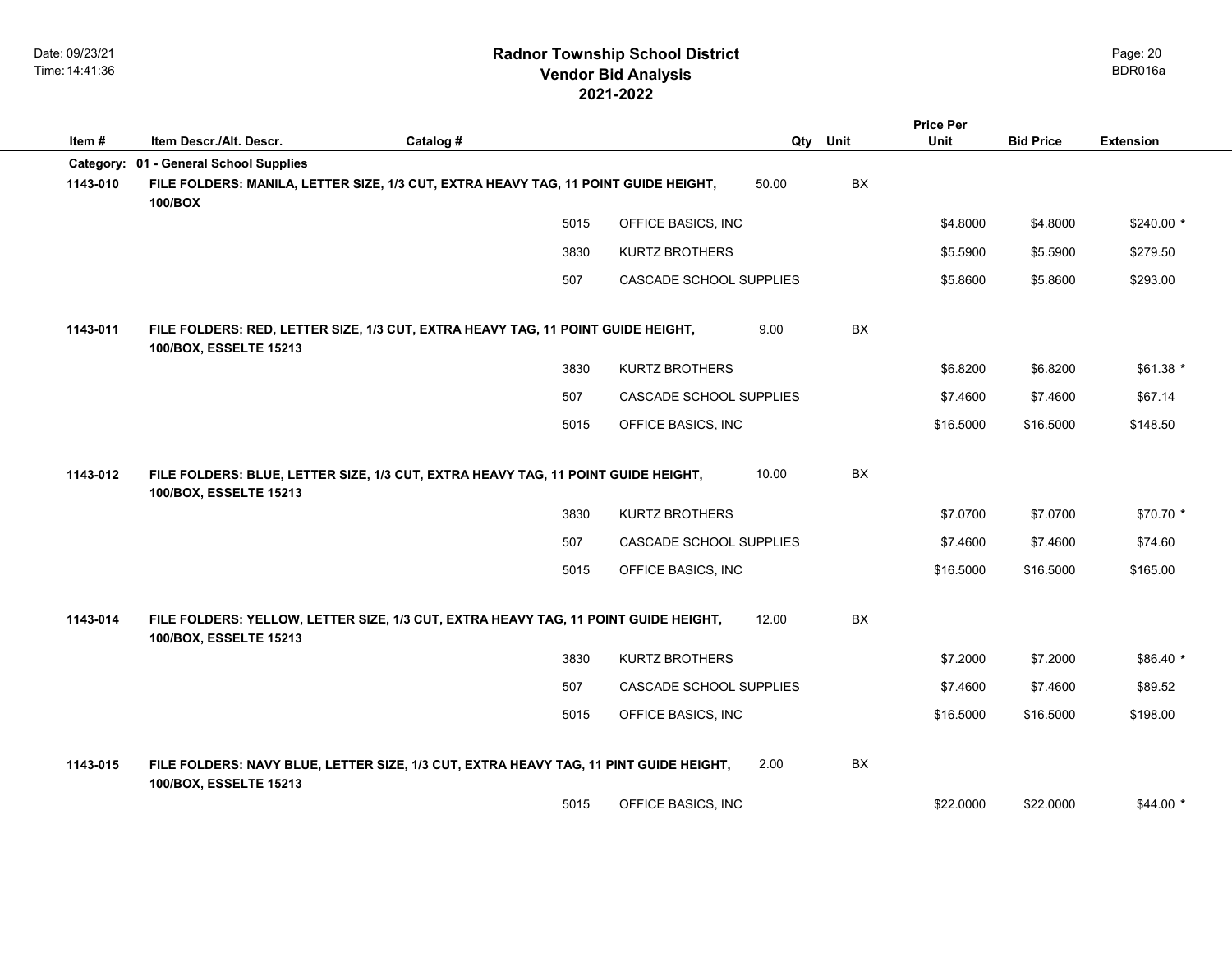|           |                              |                                                                                     |                           |       |             | <b>Price Per</b> |                  |                  |
|-----------|------------------------------|-------------------------------------------------------------------------------------|---------------------------|-------|-------------|------------------|------------------|------------------|
| Item #    | Item Descr./Alt. Descr.      | Catalog #                                                                           |                           |       | Qty Unit    | <b>Unit</b>      | <b>Bid Price</b> | <b>Extension</b> |
| Category: | 01 - General School Supplies |                                                                                     |                           |       |             |                  |                  |                  |
| 1143-016  | 100/BOX, ESSELTE 15213       | FILE FOLDERS: GREEN, LETTER SIZE, 1/3 CUT, EXTRA HEAVY TAG, 11 POINT GUIDE HEIGHT,  |                           | 5.00  | BX          |                  |                  |                  |
|           |                              | 3830                                                                                | <b>KURTZ BROTHERS</b>     |       |             | \$6.8200         | \$6.8200         | $$34.10*$        |
|           |                              | 507                                                                                 | CASCADE SCHOOL SUPPLIES   |       |             | \$7.4600         | \$7.4600         | \$37.30          |
|           |                              | 5015                                                                                | OFFICE BASICS, INC        |       |             | \$16.5000        | \$16,5000        | \$82.50          |
| 1143-017  | 100/BOX, SMEAD # 13034       | FILE FOLDERS: PURPLE, LETTER SIZE, 1/3 CUT, EXTRA HEAVY TAG, 11 POINT GUIDE HEIGHT, |                           | 5.00  | <b>PK</b>   |                  | (No substitutes) |                  |
|           |                              | 5015                                                                                | OFFICE BASICS, INC        |       |             | \$24.0000        | \$24.0000        | $$120.00*$       |
| 1143-018  | 100/BOX, SMEAD # 12334       | FILE FOLDERS: GRAY, LETTER SIZE, 1/3 CUT, EXTRA HEAVY TAG, 11 POINT GUIDE HEIGHT,   |                           |       |             |                  | (No substitutes) |                  |
|           |                              | 5015                                                                                | OFFICE BASICS, INC.       |       |             | \$26,0000        | \$26,0000        | $$26.00*$        |
| 1143-019  | 100/BOX, SMEAD # 12634       | FILE FOLDERS: PINK, LETTER SIZE, 1/3 CUT, EXTRA HEAVY TAG, 11 POINT GUIDE HEIGHT,   |                           |       |             |                  | (No substitutes) |                  |
|           |                              | 5015                                                                                | OFFICE BASICS, INC        |       |             | \$24.0000        | \$24.0000        | $$96.00*$        |
| 1143-020  | 100/BOX, SMEAD # 12434       | FILE FOLDERS: LAVENDER, LETTER SIZE, 1/3 CUT, 11 POINT COLOR STOCK, REINFORCED TAB, |                           | 2.00  | <b>PK</b>   |                  | (No substitutes) |                  |
|           |                              | 5015                                                                                | OFFICE BASICS, INC        |       |             | \$24.0000        | \$24.0000        | $$48.00*$        |
| 1143-021  | 100/BOX, SMEAD #10330        | FILE FOLDERS: MANILLA, LETTER SIZE, 1/3 CUT, 11 POINT COLOR STOCK, REINFORCED TAB,  |                           | 10.00 | <b>PACK</b> |                  | (No substitutes) |                  |
|           |                              | 4932                                                                                | SCHOOL SPECIALTY INC.     |       |             | \$8,4900         | \$8,4900         | \$84.90 *        |
|           |                              | 5015                                                                                | OFFICE BASICS, INC        |       |             | \$11.0000        | \$11.0000        | \$110.00         |
| 1143-024  | 100/BOX, SMEAD #13134        | FILE FOLDERS: TEAL, LETTER SIZE, 1/3 CUT, 11 POINT COLOR STOCK, REINFORCED TAB,     |                           | 2.00  | <b>PACK</b> |                  | (No substitutes) |                  |
|           |                              | 5015                                                                                | <b>OFFICE BASICS. INC</b> |       |             | \$26,0000        | \$26,0000        | $$52.00*$        |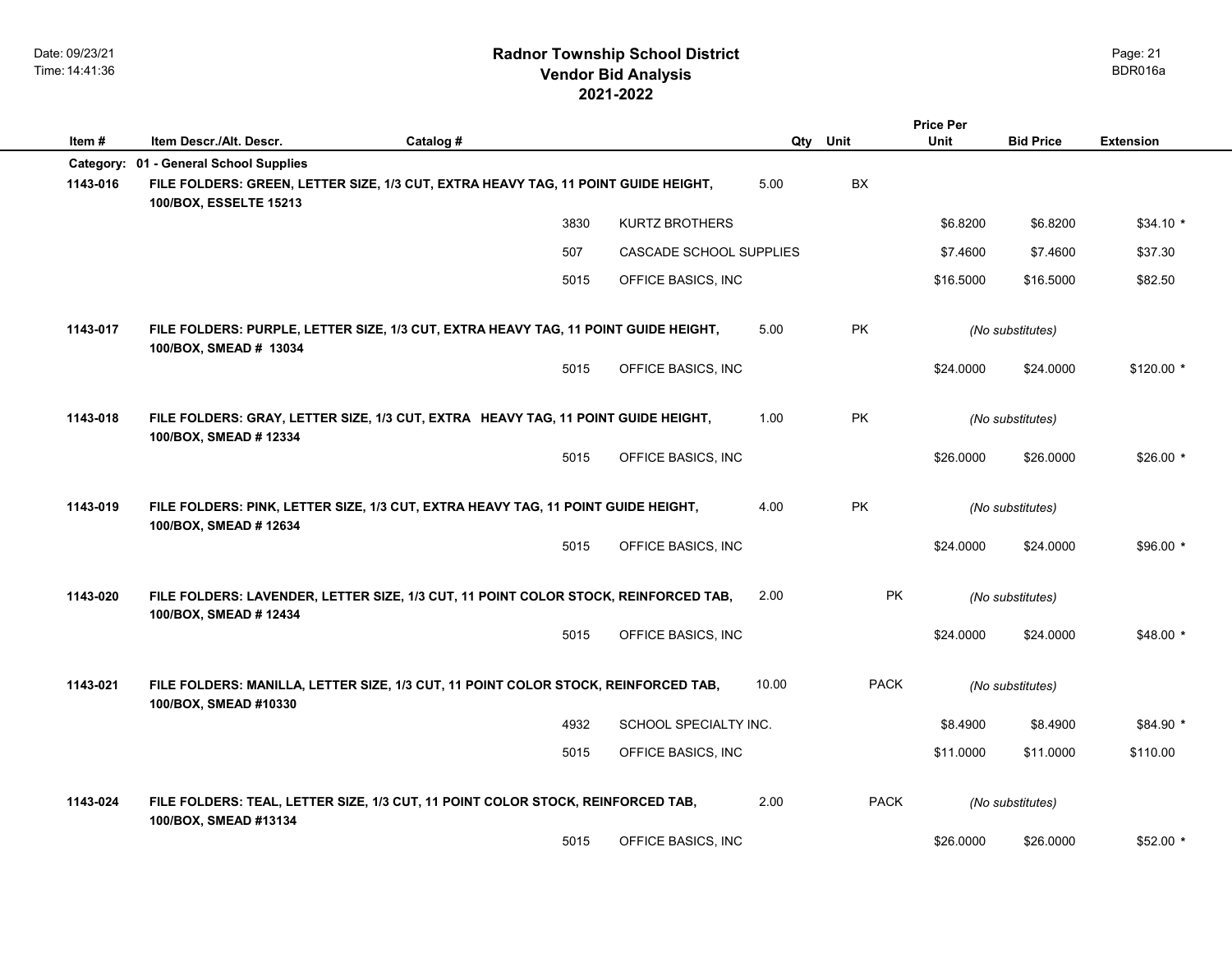|          |                                                                                                                                                    |                                                                                    |      |                         |       |             | <b>Price Per</b> |                  |             |
|----------|----------------------------------------------------------------------------------------------------------------------------------------------------|------------------------------------------------------------------------------------|------|-------------------------|-------|-------------|------------------|------------------|-------------|
| Item#    | Item Descr./Alt. Descr.                                                                                                                            | Catalog #                                                                          |      |                         |       | Qty Unit    | Unit             | <b>Bid Price</b> | Extension   |
|          | Category: 01 - General School Supplies                                                                                                             |                                                                                    |      |                         |       |             |                  |                  |             |
| 1143-024 | FILE FOLDERS: TEAL, LETTER SIZE, 1/3 CUT, 11 POINT COLOR STOCK, REINFORCED TAB,<br>100/BOX, SMEAD #13134                                           |                                                                                    |      |                         | 2.00  | <b>PACK</b> |                  | (No substitutes) |             |
|          |                                                                                                                                                    |                                                                                    | 4932 | SCHOOL SPECIALTY INC.   |       |             | \$33.2700        | \$33.2700        | \$66.54     |
| 1143-025 | FILE FOLDERS: ASST COLORS, LETTER SIZE, 1/3 CUT, EXTRA HEAVY TAG, 11 POINT GUIDE,<br>100/BOX                                                       |                                                                                    |      |                         | 21.00 | <b>BX</b>   |                  |                  |             |
|          |                                                                                                                                                    |                                                                                    | 3830 | <b>KURTZ BROTHERS</b>   |       |             | \$6.8200         | \$6.8200         | $$143.22$ * |
|          |                                                                                                                                                    |                                                                                    | 507  | CASCADE SCHOOL SUPPLIES |       |             | \$7.2700         | \$7.2700         | \$152.67    |
|          |                                                                                                                                                    |                                                                                    | 4932 | SCHOOL SPECIALTY INC.   |       |             | \$21.3900        | \$21.3900        | \$449.19    |
| 1143-026 | 100/BOX (10333)                                                                                                                                    | FILE FOLDERS: SMEAD FILE FOLDER, 1/3-CUT TAB, RIGHT POSITION, LETTER SIZE, MANILA, |      |                         |       | <b>BOX</b>  |                  | (No substitutes) |             |
|          |                                                                                                                                                    |                                                                                    | 4932 | SCHOOL SPECIALTY INC.   |       |             | \$15.4800        | \$15.4800        | $$30.96$ *  |
| 1143-030 | FILE FOLDERS: SMEAD SUPER TAB FILE FOLDERS, ASST COLORS, LETTER SIZE, 1/3 CUT, 11<br>POINT STOCK, SCORED FOR 3/4" EXPANSION, 100/BOX, SMEAD #11987 |                                                                                    |      |                         | 8.00  | BX          |                  | (No substitutes) |             |
|          |                                                                                                                                                    |                                                                                    | 5015 | OFFICE BASICS, INC      |       |             | \$27.0000        | \$27.0000        | $$216.00*$  |
| 1143-100 | FILE FOLDERS: MANILLA, LEGAL SIZE, 1/3 CUT, HEAVY TAG, 100/BOX, SMEAD 153C OR EQUAL                                                                |                                                                                    |      |                         | 3.00  | <b>BX</b>   |                  | (No substitutes) |             |
|          |                                                                                                                                                    |                                                                                    | 3830 | <b>KURTZ BROTHERS</b>   |       |             | \$7.4700         | \$7.4700         | $$22.41$ *  |
|          |                                                                                                                                                    |                                                                                    | 507  | CASCADE SCHOOL SUPPLIES |       |             | \$7.4900         | \$7.4900         | \$22.47     |
| 1145-005 | FILE FOLDERS, HANGING: STANDARD GREEN, 1/5 TAB, REINFORCED PENDAFLEX STYLE,<br>25/BOX, ESSELTE 415215                                              |                                                                                    |      |                         | 29.00 | <b>BX</b>   |                  | (No substitutes) |             |
|          |                                                                                                                                                    |                                                                                    | 3830 | <b>KURTZ BROTHERS</b>   |       |             | \$13.7900        | \$13.7900        | \$399.91 *  |
|          |                                                                                                                                                    |                                                                                    | 5015 | OFFICE BASICS, INC      |       |             | \$14.4000        | \$14.4000        | \$417.60    |
|          |                                                                                                                                                    |                                                                                    | 507  | CASCADE SCHOOL SUPPLIES |       |             | \$17.0600        | \$17.0600        | \$494.74    |
|          |                                                                                                                                                    |                                                                                    | 4932 | SCHOOL SPECIALTY INC.   |       |             | \$20,2900        | \$20,2900        | \$588.41    |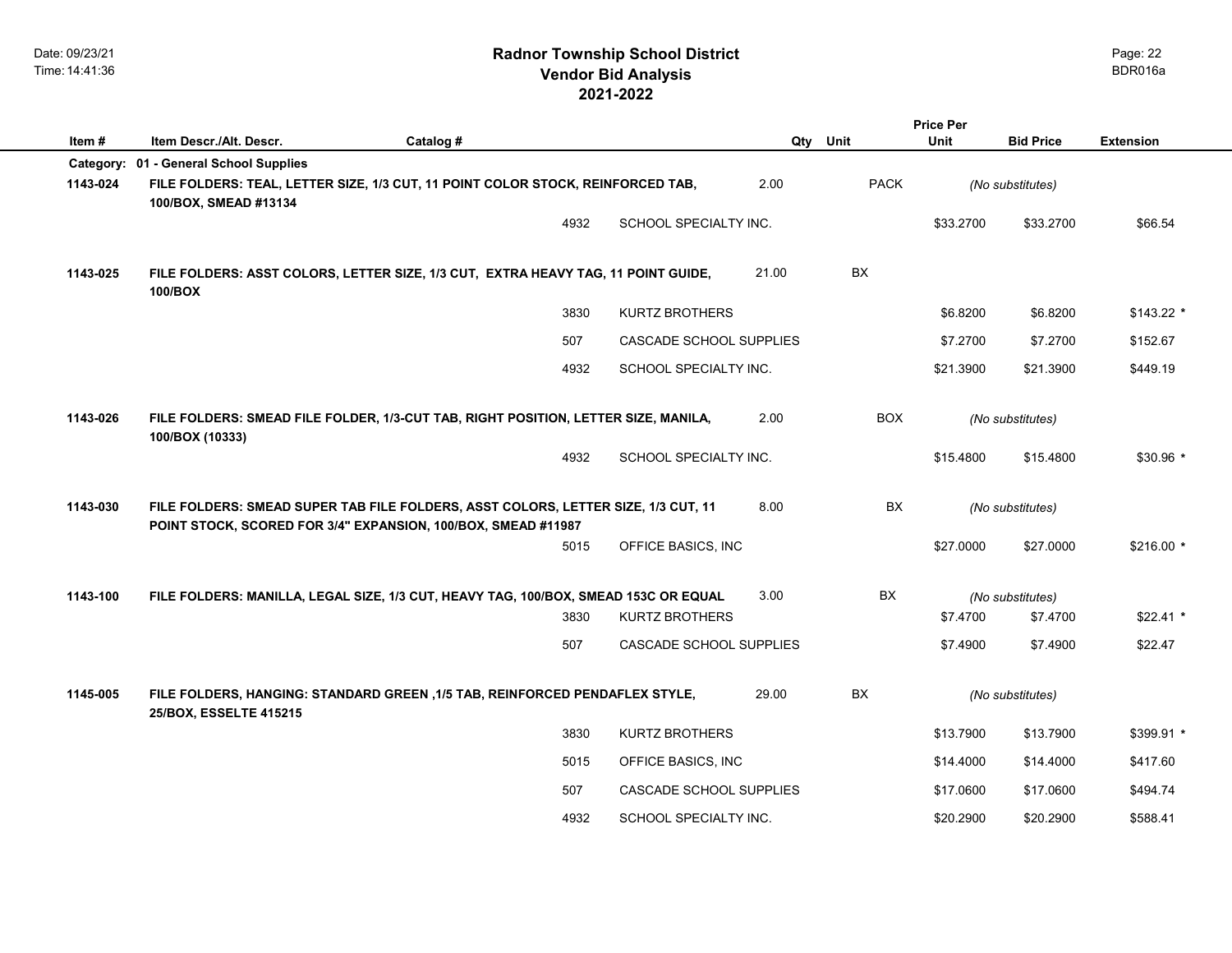|           |                                                                                                                |                                                                                           |      |                                |      |      | <b>Price Per</b> |                  |                  |
|-----------|----------------------------------------------------------------------------------------------------------------|-------------------------------------------------------------------------------------------|------|--------------------------------|------|------|------------------|------------------|------------------|
| Item#     | Item Descr./Alt. Descr.                                                                                        | Catalog #                                                                                 |      |                                | Qty  | Unit | Unit             | <b>Bid Price</b> | <b>Extension</b> |
| Category: | 01 - General School Supplies                                                                                   |                                                                                           |      |                                |      |      |                  |                  |                  |
| 1145-006  | FILE FOLDERS, HANGING: STANDARD GREEN , 1/5 TAB, REINFORCED PENDAFLEX STYLE,<br>25/BOX, ESSELTE 415215, 2 INCH |                                                                                           |      |                                | 1.00 |      | BX               | (No substitutes) |                  |
|           |                                                                                                                |                                                                                           | 507  | CASCADE SCHOOL SUPPLIES        |      |      | \$15.7900        | \$15.7900        | $$15.79$ *       |
|           |                                                                                                                |                                                                                           | 5015 | OFFICE BASICS, INC             |      |      | \$19,0000        | \$19,0000        | \$19.00          |
| 1145-007  | FILE FOLDERS, HANGING: STANDARD GREEN, 1/5 TAB, REINFORCED PENDAFLEX STYLE,<br>25/BOX, ESSELTE 415215, 3 INCH  |                                                                                           |      |                                | 2.00 |      | <b>BX</b>        | (No substitutes) |                  |
|           |                                                                                                                |                                                                                           | 507  | <b>CASCADE SCHOOL SUPPLIES</b> |      |      | \$17.3800        | \$17.3800        | $$34.76$ *       |
|           |                                                                                                                |                                                                                           | 5015 | OFFICE BASICS, INC             |      |      | \$21.0000        | \$21.0000        | \$42.00          |
| 1145-010  | SIZE, ESSELTE 415215                                                                                           | FILE FOLDERS, HANGING: BLUE, 1/5 TAB, REINFORCED, PENDAFLEX STYLE, 25/BOX, LETTER<br>5015 |      |                                |      | BX   |                  | (No substitutes) |                  |
|           |                                                                                                                |                                                                                           |      | OFFICE BASICS, INC             |      |      | \$16.0000        | \$16.0000        | $$16.00*$        |
|           |                                                                                                                |                                                                                           | 4932 | SCHOOL SPECIALTY INC.          |      |      | \$20.2900        | \$20.2900        | \$20.29          |
| 1145-011  | FILE FOLDERS, HANGING: RED, 1/5 TAB, REINFORCED, PENDAFLEX, 25/BOX, LETTER SIZE,                               |                                                                                           |      |                                | 1.00 |      | BX               |                  |                  |
|           | <b>ESSELTE 415215, 2 INCH</b>                                                                                  |                                                                                           |      |                                |      |      |                  | (No substitutes) |                  |
|           |                                                                                                                |                                                                                           | 5015 | OFFICE BASICS, INC             |      |      | \$19.0000        | \$19.0000        | $$19.00*$        |
| 1145-012  |                                                                                                                |                                                                                           |      |                                | 1.00 | EA   |                  |                  |                  |
|           | FILE FOLDERS, HANGING: RED, 1/5 TAB, REINFORCED, PENDAFLEX, 25/BOX, LETTER SIZE,<br><b>ESSELTE 415215</b>      |                                                                                           |      |                                |      |      |                  | (No substitutes) |                  |
|           |                                                                                                                |                                                                                           | 5015 | OFFICE BASICS, INC             |      |      | \$19,0000        | \$19,0000        | $$19.00*$        |
| 1145-014  | FILE FOLDERS, HANGING: YELLOW, 1/5 TAB, REINFORCED, PENDAFLEX, 25/BOX, LETTER SIZE,<br><b>ESSELTE 415215</b>   |                                                                                           |      |                                | 3.00 | EA   |                  | (No substitutes) |                  |
|           |                                                                                                                |                                                                                           | 5015 | OFFICE BASICS, INC             |      |      | \$19.0000        | \$19.0000        | $$57.00*$        |
|           |                                                                                                                |                                                                                           | 4932 | SCHOOL SPECIALTY INC.          |      |      | \$20.2900        | \$20.2900        | \$60.87          |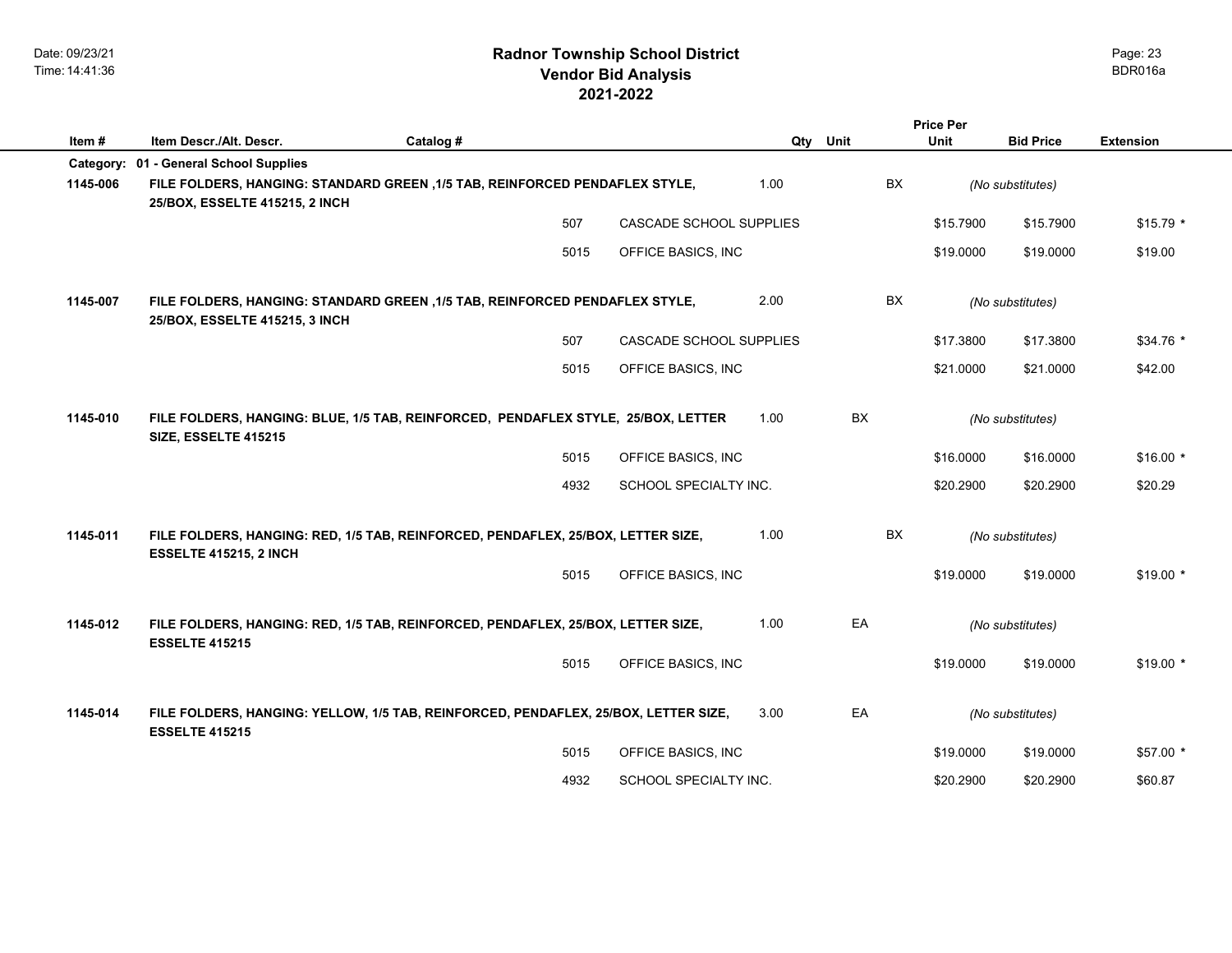|           |                                                                                                                |           |      |                         |       |           | <b>Price Per</b> |                  |                  |  |
|-----------|----------------------------------------------------------------------------------------------------------------|-----------|------|-------------------------|-------|-----------|------------------|------------------|------------------|--|
| Item#     | Item Descr./Alt. Descr.                                                                                        | Catalog # |      |                         | Qty   | Unit      | Unit             | <b>Bid Price</b> | <b>Extension</b> |  |
| Category: | 01 - General School Supplies                                                                                   |           |      |                         |       |           |                  |                  |                  |  |
| 1145-016  | FILE FOLDERS, HANGING: PINK, 1/5 TAB, REINFORCED, PENDAFLEX, 25/BOX, LETTER SIZE,<br><b>ESSELTE 415215</b>     |           |      |                         | 1.00  | EA        |                  | (No substitutes) |                  |  |
|           |                                                                                                                |           | 5015 | OFFICE BASICS, INC      |       |           | \$19.0000        | \$19.0000        | $$19.00*$        |  |
| 1145-018  | FILE FOLDERS, HANGING: NAVY BLUE, 1/5 TAB, REINFORCED, PENDAFLEX STYLE, 25/BOX,<br>LETTER SIZE, ESSELTE 415215 |           |      |                         | 1.00  | BX        |                  | (No substitutes) |                  |  |
|           |                                                                                                                |           | 5015 | OFFICE BASICS, INC      |       |           | \$24.0000        | \$24.0000        | $$24.00*$        |  |
| 1145-020  | FILE FOLDERS, HANGING: PURPLE, 1/5 TAB, REINFORCED PENDAFLEX STYLE, LETTER SIZE,<br><b>25/BOX</b>              |           |      |                         | 1.00  | <b>BX</b> |                  | (No substitutes) |                  |  |
|           |                                                                                                                |           | 5015 | OFFICE BASICS, INC      |       |           | \$16.0000        | \$16.0000        | $$16.00*$        |  |
| 1145-022  | FILE FOLDERS, HANGING: ASSORTED, 1/5 TAB, REINFORCED, PENDAFLEX, 25/BOX, LETTER<br>SIZE, ESSELTE 415215        |           |      |                         | 4.00  | EA        |                  | (No substitutes) |                  |  |
|           |                                                                                                                |           | 3830 | <b>KURTZ BROTHERS</b>   |       |           | \$17.6800        | \$17.6800        | $$70.72$ *       |  |
|           |                                                                                                                |           | 5015 | OFFICE BASICS, INC      |       |           | \$18.0000        | \$18.0000        | \$72.00          |  |
|           |                                                                                                                |           | 4932 | SCHOOL SPECIALTY INC.   |       |           | \$27.7100        | \$27.7100        | \$110.84         |  |
| 1145-024  | FILE FOLDERS, HANGING: STANDARD GREEN, 1/5 TAB, REINFORCED, LEGAL SIZE, 25/BOX,<br><b>UNIVERSAL 14215</b>      |           |      |                         | 1.00  | <b>BX</b> |                  |                  |                  |  |
|           |                                                                                                                |           | 5015 | OFFICE BASICS, INC      |       |           | \$5.7000         | \$5.7000         | $$5.70*$         |  |
|           |                                                                                                                |           | 507  | CASCADE SCHOOL SUPPLIES |       |           | \$7.6100         | \$7.6100         | \$7.61           |  |
| 1148-015  | FILE POCKETS/JACKETS: FILE POCKET, 5-1/4 EXPANSION, LETTER SIZE                                                |           |      |                         | 20.00 | EA        |                  |                  |                  |  |
|           |                                                                                                                |           | 507  | CASCADE SCHOOL SUPPLIES |       |           | \$0.6800         | \$0.6800         | $$13.60*$        |  |
|           |                                                                                                                |           | 3830 | <b>KURTZ BROTHERS</b>   |       |           | \$0.8900         | \$0.8900         | \$17.80          |  |
|           |                                                                                                                |           | 4932 | SCHOOL SPECIALTY INC.   |       |           | \$6.3200         | \$6.3200         | \$126.40         |  |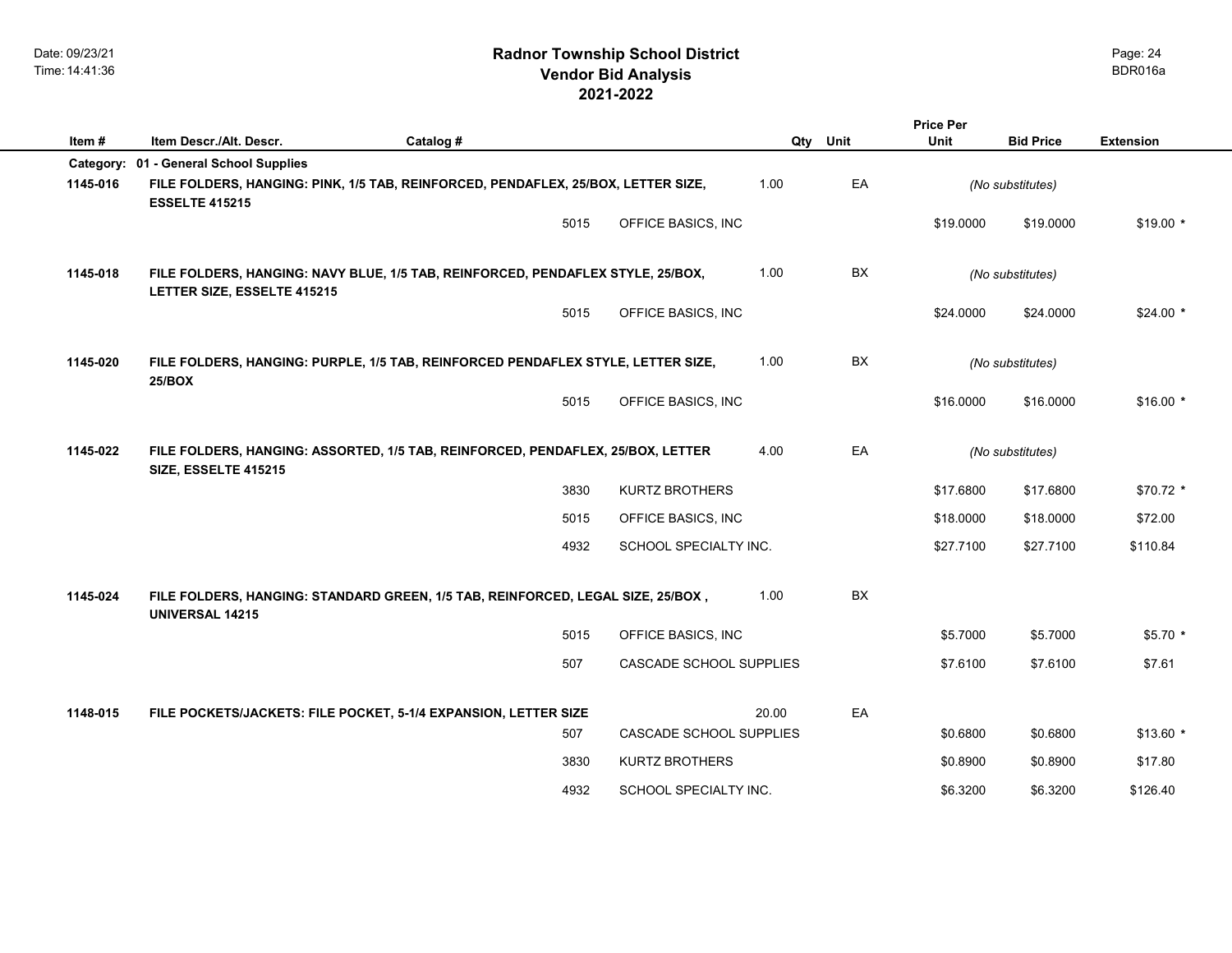| Item#    | Item Descr./Alt. Descr.                | Catalog #                                                                       |                         | Qty Unit | Price Per<br><b>Unit</b> | <b>Bid Price</b> | <b>Extension</b> |
|----------|----------------------------------------|---------------------------------------------------------------------------------|-------------------------|----------|--------------------------|------------------|------------------|
|          | Category: 01 - General School Supplies |                                                                                 |                         |          |                          |                  |                  |
| 1148-020 |                                        | FILE POCKETS/JACKETS: FILE JACKETS, TOP STRAIGHT CUT 2" EXPANSION, SMEAD 50/BOX | 2.00                    | BX       |                          |                  |                  |
|          | Alt Bid: sold per each                 | 507                                                                             | CASCADE SCHOOL SUPPLIES |          | \$0.3900                 | \$0.3900         | \$0.78           |
|          |                                        | 4932                                                                            | SCHOOL SPECIALTY INC.   |          | \$5.2500                 | \$5.2500         | $$10.50*$        |
|          |                                        | 3830                                                                            | <b>KURTZ BROTHERS</b>   |          | \$13.3700                | \$13.3700        | \$26.74          |
|          |                                        | 5015                                                                            | OFFICE BASICS, INC      |          | \$14.0000                | \$14.0000        | \$28.00          |
| 1165-001 |                                        | FLAGS, POST IT, 1" X 1.7" 50 FLAGS/PAD, 2 PADS/PKG: "SIGN HERE", 3M 680-SH2     | 21.00                   | PK       |                          | (No substitutes) |                  |
|          |                                        | 1172                                                                            | NATIONAL ART & SCHOOL   |          | \$3.4000                 | \$3.4000         | $$71.40*$        |
|          |                                        | 507                                                                             | CASCADE SCHOOL SUPPLIES |          | \$3.9600                 | \$3.9600         | \$83.16          |
|          |                                        | 5015                                                                            | OFFICE BASICS, INC      |          | \$4.0000                 | \$4.0000         | \$84.00          |
|          |                                        | 3830                                                                            | <b>KURTZ BROTHERS</b>   |          | \$4.4600                 | \$4.4600         | \$93.66          |
|          |                                        | 4932                                                                            | SCHOOL SPECIALTY INC.   |          | \$5.6500                 | \$5.6500         | \$118.65         |
| 1165-002 |                                        | FLAGS, POST IT, 1" X 1.7" 50 FLAGS/PAD, 2 PADS/PKG: RED, 3M 680-RD2             | 10.00                   | PK       |                          | (No substitutes) |                  |
|          |                                        | 1172                                                                            | NATIONAL ART & SCHOOL   |          | \$3.0000                 | \$3.0000         | $$30.00*$        |
|          |                                        | 507                                                                             | CASCADE SCHOOL SUPPLIES |          | \$3.4300                 | \$3.4300         | \$34.30          |
|          |                                        | 5015                                                                            | OFFICE BASICS, INC      |          | \$3.8000                 | \$3.8000         | \$38.00          |
|          |                                        | 3830                                                                            | <b>KURTZ BROTHERS</b>   |          | \$3.8700                 | \$3.8700         | \$38.70          |
|          |                                        | 4932                                                                            | SCHOOL SPECIALTY INC.   |          | \$3.9000                 | \$3.9000         | \$39.00          |
| 1165-003 |                                        | FLAGS, POST IT, 1" X 1.7" 50 FLAGS/PAD, 2 PADS/PKG: BLUE, 3M 680-BE2            | 4.00                    | PK       |                          | (No substitutes) |                  |
|          |                                        | 1172                                                                            | NATIONAL ART & SCHOOL   |          | \$3.0000                 | \$3.0000         | $$12.00*$        |
|          |                                        | 507                                                                             | CASCADE SCHOOL SUPPLIES |          | \$3.4300                 | \$3.4300         | \$13.72          |
|          |                                        | 5015                                                                            | OFFICE BASICS, INC      |          | \$3.8000                 | \$3.8000         | \$15.20          |
|          |                                        | 4932                                                                            | SCHOOL SPECIALTY INC.   |          | \$3.9000                 | \$3.9000         | \$15.60          |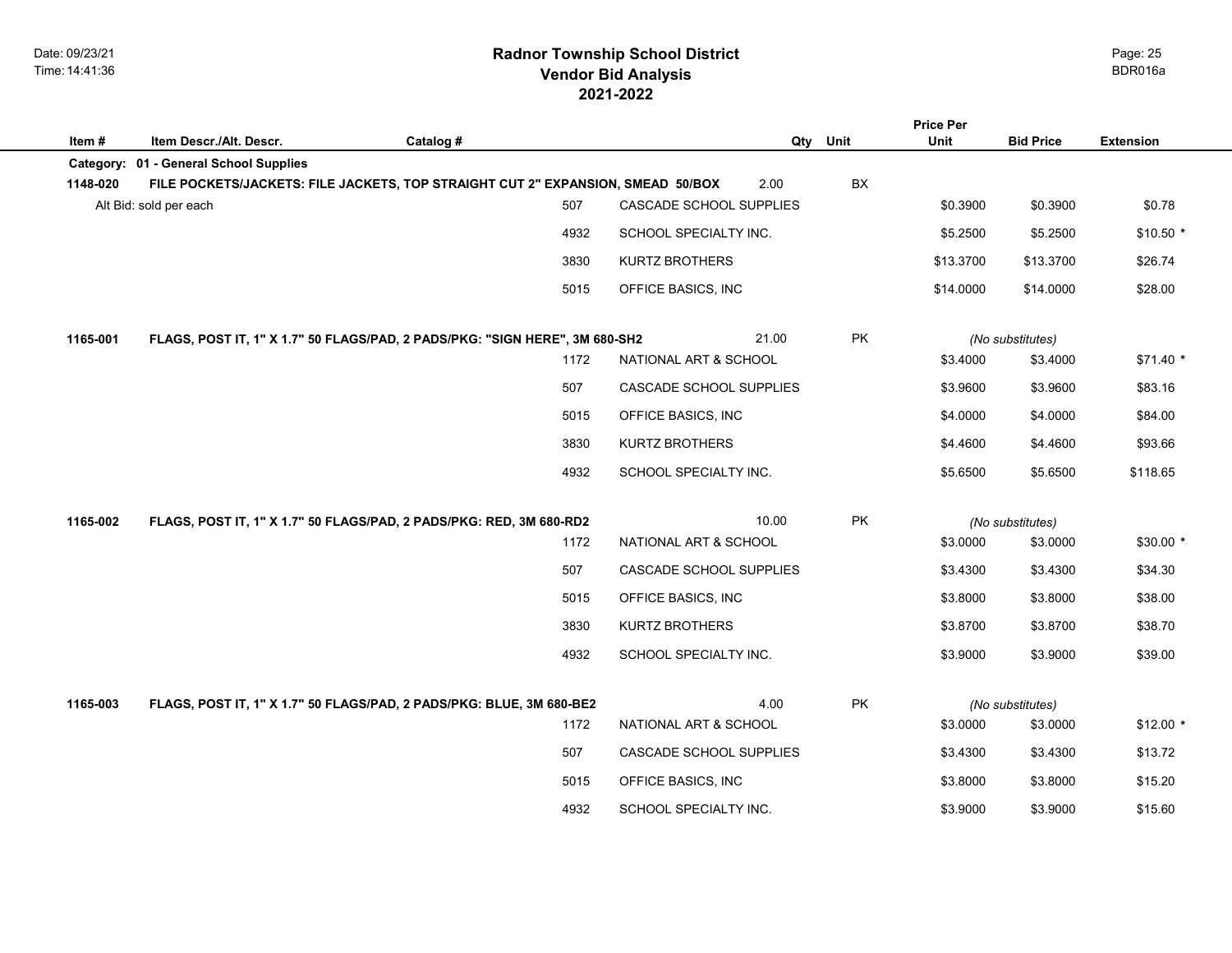**Item # Item Descr./Alt. Descr. Catalog # Qty Unit Bid Price Extension**

**Category: 01 - General School Supplies**

| 1165-004 | FLAGS, POST IT, 1" X 1.7" 50 FLAGS/PAD, 2 PADS/PKG: GREEN, 3M 680-GN2                                                      |      | 3.00                          | PK        | (No substitutes)             |          |           |
|----------|----------------------------------------------------------------------------------------------------------------------------|------|-------------------------------|-----------|------------------------------|----------|-----------|
|          |                                                                                                                            | 1172 | NATIONAL ART & SCHOOL         |           | \$3.0000                     | \$3.0000 | $$9.00*$  |
|          |                                                                                                                            | 507  | CASCADE SCHOOL SUPPLIES       |           | \$3.4300                     | \$3.4300 | \$10.29   |
|          |                                                                                                                            | 5015 | OFFICE BASICS, INC            |           | \$3.8000                     | \$3.8000 | \$11.40   |
|          |                                                                                                                            | 4932 | SCHOOL SPECIALTY INC.         |           | \$3.9000                     | \$3.9000 | \$11.70   |
| 1165-005 | FLAGS, POST IT, 1" X 1.7" 50 FLAGS/PAD, 2 PADS/PKG: YELLOW, 3M 680-YW2                                                     |      | 7.00                          | PK        | (No substitutes)             |          |           |
|          |                                                                                                                            | 1172 | NATIONAL ART & SCHOOL         |           | \$3.0000                     | \$3.0000 | $$21.00*$ |
|          |                                                                                                                            | 507  | CASCADE SCHOOL SUPPLIES       |           | \$3.4300                     | \$3.4300 | \$24.01   |
|          |                                                                                                                            | 5015 | OFFICE BASICS, INC            |           | \$3.8000                     | \$3.8000 | \$26.60   |
|          |                                                                                                                            | 3830 | KURTZ BROTHERS                |           | \$3.8700                     | \$3.8700 | \$27.09   |
|          |                                                                                                                            | 4932 | SCHOOL SPECIALTY INC.         |           | \$3.9000                     | \$3.9000 | \$27.30   |
| 1165-006 | FLAGS, POST IT, 1" X 1.7" 50 FLAGS/PAD, 2 PADS/PKG: ORANGE, 3M 680-OE2                                                     |      | 4.00                          | PK        | (No substitutes)             |          |           |
|          |                                                                                                                            | 1172 | NATIONAL ART & SCHOOL         |           | \$3.0000                     | \$3.0000 | $$12.00*$ |
|          |                                                                                                                            | 507  | CASCADE SCHOOL SUPPLIES       |           | \$3.4300                     | \$3.4300 | \$13.72   |
|          |                                                                                                                            | 5015 | OFFICE BASICS, INC            |           | \$3.8000                     | \$3.8000 | \$15.20   |
|          |                                                                                                                            | 4932 | SCHOOL SPECIALTY INC.         |           | \$4.9800                     | \$4.9800 | \$19.92   |
|          |                                                                                                                            |      |                               |           |                              |          |           |
| 1165-007 | FLAGS, POST IT, 1" X 1.7" 50 FLAGS/PAD, 2 PADS/PKG: PURPLE, 3M 680-PU2                                                     | 1172 | 7.00<br>NATIONAL ART & SCHOOL | PK        | (No substitutes)<br>\$3.0000 | \$3.0000 | $$21.00*$ |
|          |                                                                                                                            | 507  | CASCADE SCHOOL SUPPLIES       |           | \$3.4300                     | \$3.4300 | \$24.01   |
|          |                                                                                                                            | 5015 | OFFICE BASICS, INC            |           | \$3.8000                     | \$3.8000 | \$26.60   |
|          |                                                                                                                            |      |                               |           |                              |          |           |
| 1166-010 | FLAGS/TABS, MISCELLANEOUS: POST IT FLAGS, 1/2" X 1-7/10", "SIGN HERE", ASST COLORS, 30<br>FLAGS/PAD, 4 PADS/PKG, 3M 684-SH |      | 7.00                          | <b>PK</b> | (No substitutes)             |          |           |
|          |                                                                                                                            | 507  | CASCADE SCHOOL SUPPLIES       |           | \$3.8600                     | \$3.8600 | $$27.02*$ |

Page: 26

**Price Per Unit**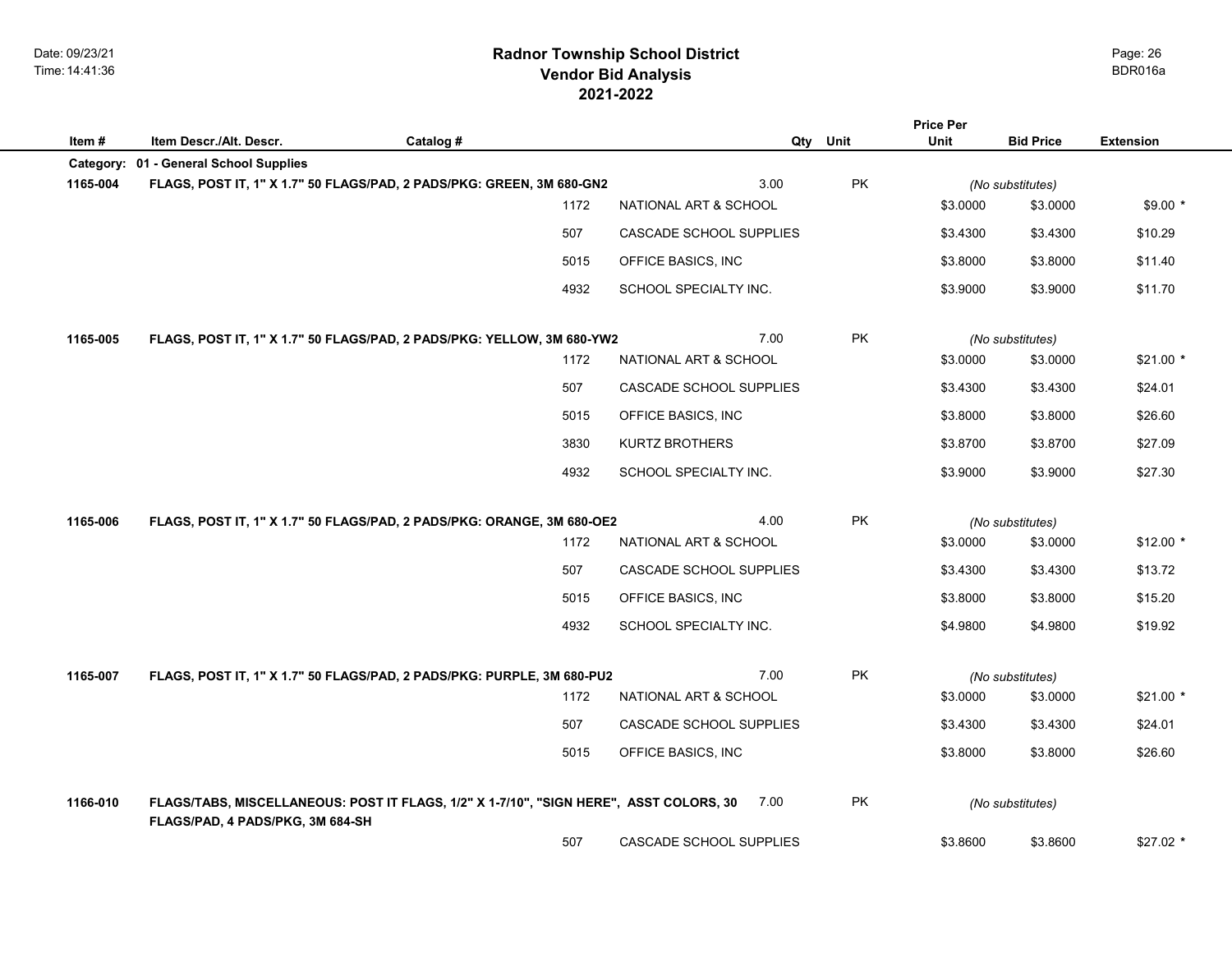|           |                                              |                                                                                        |                         |       |           | <b>Price Per</b> |                  |                  |
|-----------|----------------------------------------------|----------------------------------------------------------------------------------------|-------------------------|-------|-----------|------------------|------------------|------------------|
| Item#     | Item Descr./Alt. Descr.                      | Catalog #                                                                              |                         | Qty   | Unit      | Unit             | <b>Bid Price</b> | <b>Extension</b> |
| Category: | 01 - General School Supplies                 |                                                                                        |                         |       |           |                  |                  |                  |
| 1166-010  | FLAGS/PAD, 4 PADS/PKG, 3M 684-SH             | FLAGS/TABS, MISCELLANEOUS: POST IT FLAGS, 1/2" X 1-7/10", "SIGN HERE", ASST COLORS, 30 |                         | 7.00  | <b>PK</b> |                  | (No substitutes) |                  |
|           |                                              | 5015                                                                                   | OFFICE BASICS, INC      |       |           | \$4.0000         | \$4.0000         | \$28.00          |
|           |                                              | 3830                                                                                   | <b>KURTZ BROTHERS</b>   |       |           | \$4.3500         | \$4.3500         | \$30.45          |
|           |                                              | 4932                                                                                   | SCHOOL SPECIALTY INC.   |       |           | \$4.6100         | \$4.6100         | \$32.27          |
| 1166-020  | FLAGS/PAD, 4 PADS/PKG, 3M 683-4              | FLAGS/TABS, MISCELLANEOUS: POST IT FLAGS (3/8" x 1-7/10") ASST STANDARD COLORS, 35     |                         | 17.00 | PK        |                  | (No substitutes) |                  |
|           |                                              | 1172                                                                                   | NATIONAL ART & SCHOOL   |       |           | \$2.8000         | \$2.8000         | $$47.60*$        |
|           |                                              | 507                                                                                    | CASCADE SCHOOL SUPPLIES |       |           | \$3.3300         | \$3.3300         | \$56.61          |
|           |                                              | 5015                                                                                   | OFFICE BASICS, INC      |       |           | \$3.4000         | \$3.4000         | \$57.80          |
|           |                                              | 3830                                                                                   | <b>KURTZ BROTHERS</b>   |       |           | \$3.7400         | \$3.7400         | \$63.58          |
|           |                                              | 4932                                                                                   | SCHOOL SPECIALTY INC.   |       |           | \$3.9000         | \$3.9000         | \$66.30          |
| 1166-030  | YELLOW, 22 TABS/PAD, 3 PADS/PKG, 3M # 686RYB | FLAGS/TABS, MISCELLANEOUS: TABS, POST-IT DURABLE TABS, 1" X 1-1/2", BLUE. RED&         |                         | 4.00  | <b>PK</b> |                  | (No substitutes) |                  |
|           |                                              | 507                                                                                    | CASCADE SCHOOL SUPPLIES |       |           | \$4.3100         | \$4.3100         | $$17.24$ *       |
|           |                                              | 5015                                                                                   | OFFICE BASICS, INC      |       |           | \$4.5000         | \$4.5000         | \$18.00          |
|           |                                              | 3830                                                                                   | <b>KURTZ BROTHERS</b>   |       |           | \$4.8600         | \$4.8600         | \$19.44          |
|           |                                              | 4932                                                                                   | SCHOOL SPECIALTY INC.   |       |           | \$5.0500         | \$5.0500         | \$20.20          |
| 1166-032  | PINK, 22 TABS/PAD, 3 PADS/PKG, 3M #686-PGO   | FLAGS/TABS, MISCELLANEOUS: TABS, POST-IT DURABLE TABS, 1" X 1-1/2", GREEN, ORANGE,     |                         | 8.00  | <b>PK</b> |                  | (No substitutes) |                  |
|           |                                              | 507                                                                                    | CASCADE SCHOOL SUPPLIES |       |           | \$4.3100         | \$4.3100         | $$34.48$ *       |
|           |                                              | 5015                                                                                   | OFFICE BASICS, INC      |       |           | \$4.5000         | \$4.5000         | \$36.00          |
|           |                                              | 3830                                                                                   | <b>KURTZ BROTHERS</b>   |       |           | \$4.8600         | \$4.8600         | \$38.88          |
|           |                                              | 4932                                                                                   | SCHOOL SPECIALTY INC.   |       |           | \$5.0500         | \$5.0500         | \$40.40          |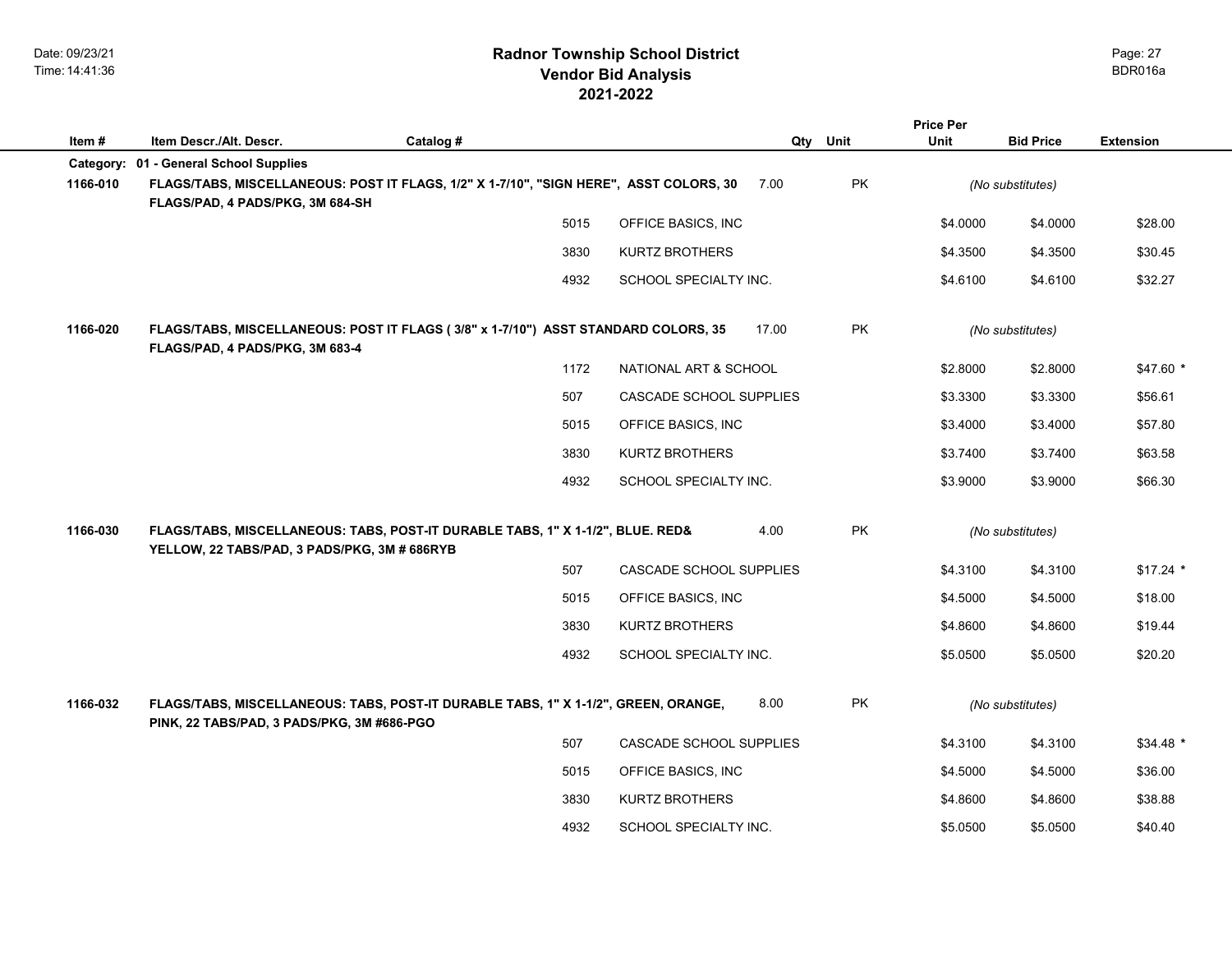# **2021-2022 Radnor Township School District Vendor Bid Analysis** BDR016a

|           |                                                                                                                                                            |           |      |                                |       |             | <b>Price Per</b> |                  |                  |
|-----------|------------------------------------------------------------------------------------------------------------------------------------------------------------|-----------|------|--------------------------------|-------|-------------|------------------|------------------|------------------|
| Item#     | Item Descr./Alt. Descr.                                                                                                                                    | Catalog # |      |                                | Qty   | Unit        | Unit             | <b>Bid Price</b> | <b>Extension</b> |
| Category: | 01 - General School Supplies                                                                                                                               |           |      |                                |       |             |                  |                  |                  |
| 1180-010  | FLASH CARDS: 3" X9". 100 LG TAGBOARD, RULED 1-1/2" GUIDELINE ON ONE SIDE, SINGLE RULE<br>ON OPPOSITE SIDE, 100 STRIPS/PKG, ASST COLOR, PACON 5172 OR EQUAL |           |      |                                | 25.00 | <b>PKG</b>  |                  |                  |                  |
|           |                                                                                                                                                            |           | 3830 | KURTZ BROTHERS                 |       |             | \$4.1600         | \$4.1600         | $$104.00*$       |
| 1185-010  | <b>METAL FOIL: ALUMINUM FOIL - 12" WIDE - 10 FT ROLL</b>                                                                                                   |           |      |                                | 4.00  | <b>ROLL</b> |                  |                  |                  |
|           |                                                                                                                                                            |           | 4932 | SCHOOL SPECIALTY INC.          |       |             | \$4.1200         | \$4.1200         | $$16.48$ *       |
|           |                                                                                                                                                            |           | 3830 | <b>KURTZ BROTHERS</b>          |       |             | \$4.6000         | \$4.6000         | \$18.40          |
|           |                                                                                                                                                            |           | 507  | CASCADE SCHOOL SUPPLIES        |       |             | \$4.8000         | \$4.8000         | \$19.20          |
| 1190-020  | FOLDERS, PROJECT: HEAVY WEIGHT POLYPROPYLENE, 2 POCKET PORTFOLIOS, 25/BOX,<br><b>GREEN</b>                                                                 |           |      |                                | 5.00  | BX          |                  |                  |                  |
|           | Alt Bid: sold per each                                                                                                                                     |           | 507  | <b>CASCADE SCHOOL SUPPLIES</b> |       |             | \$0.5900         | \$0.5900         | \$2.95           |
|           |                                                                                                                                                            |           | 5015 | OFFICE BASICS, INC             |       |             | \$15.0000        | \$15.0000        | $$75.00*$        |
|           |                                                                                                                                                            |           | 4932 | SCHOOL SPECIALTY INC.          |       |             | \$17.5000        | \$17.5000        | \$87.50          |
|           |                                                                                                                                                            |           | 3830 | <b>KURTZ BROTHERS</b>          |       |             | \$18.6100        | \$18.6100        | \$93.05          |
| 1192-001  | FOLDERS, TWIN POCKET, OXFORD ESSELTE, 3 TANG FASTENERS, 8-1/2 X 11, 25/BOX: #57701,<br><b>LIGHT BLUE</b>                                                   |           |      |                                | 26.00 | BX          |                  | (No substitutes) |                  |
|           |                                                                                                                                                            |           | 5015 | OFFICE BASICS, INC             |       |             | \$7.0000         | \$7.0000         | $$182.00*$       |
|           |                                                                                                                                                            |           | 3830 | <b>KURTZ BROTHERS</b>          |       |             | \$7.9100         | \$7.9100         | \$205.66         |
|           |                                                                                                                                                            |           | 4932 | SCHOOL SPECIALTY INC.          |       |             | \$27.6400        | \$27.6400        | \$718.64         |
| 1192-003  | FOLDERS, TWIN POCKET, OXFORD ESSELTE, 3 TANG FASTENERS, 8-1/2 X 11, 25/BOX: #57703,<br><b>LIGHT GREEN</b>                                                  |           |      |                                | 25.00 | <b>BX</b>   |                  | (No substitutes) |                  |
|           |                                                                                                                                                            |           | 5015 | OFFICE BASICS, INC             |       |             | \$7,0000         | \$7.0000         | $$175.00$ *      |
|           |                                                                                                                                                            |           | 3830 | <b>KURTZ BROTHERS</b>          |       |             | \$7.9200         | \$7.9200         | \$198.00         |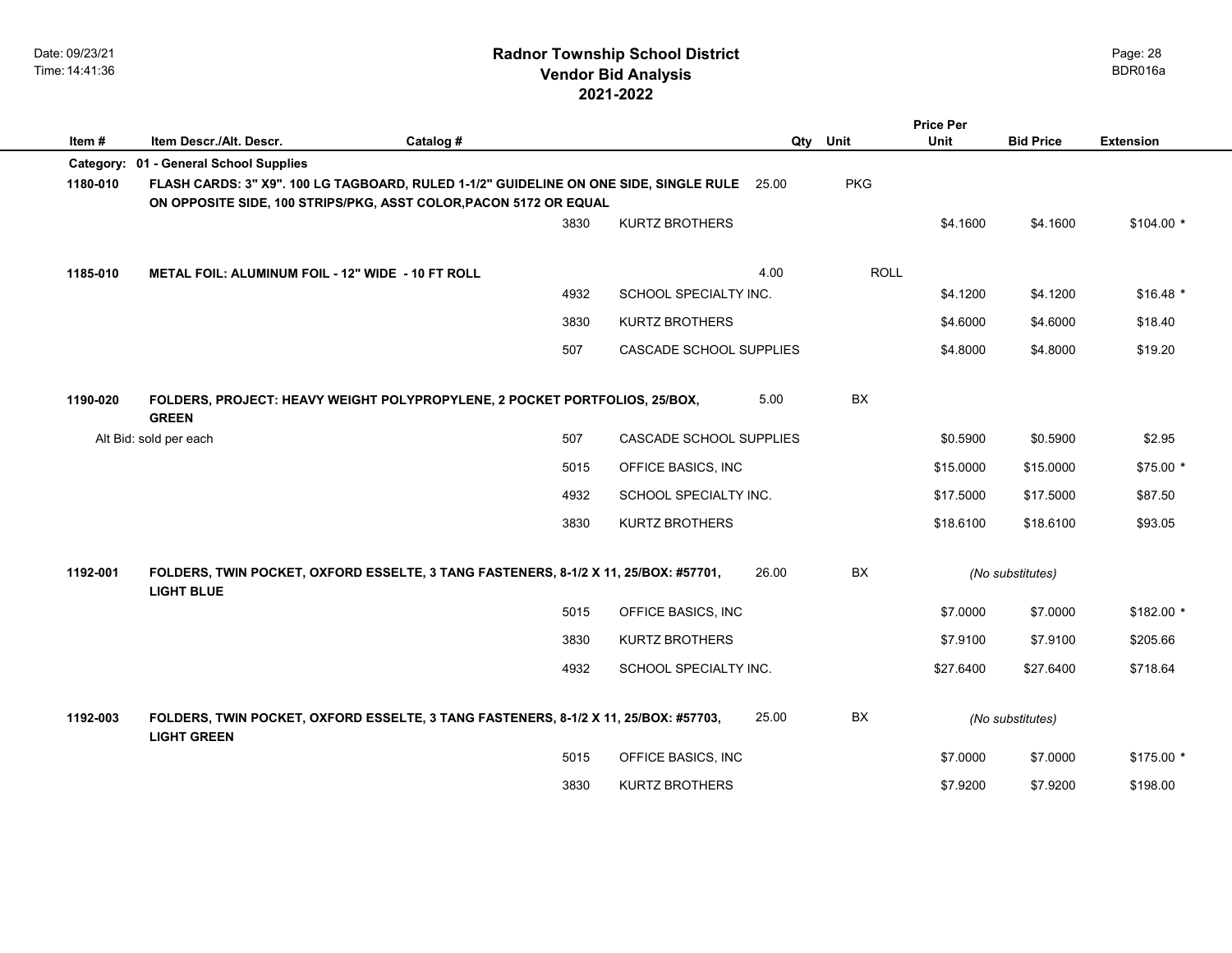|          |                                                                                                          |           |      |                         |       |           | <b>Price Per</b> |                  |                  |
|----------|----------------------------------------------------------------------------------------------------------|-----------|------|-------------------------|-------|-----------|------------------|------------------|------------------|
| Item#    | Item Descr./Alt. Descr.                                                                                  | Catalog # |      |                         | Qty   | Unit      | Unit             | <b>Bid Price</b> | <b>Extension</b> |
|          | Category: 01 - General School Supplies                                                                   |           |      |                         |       |           |                  |                  |                  |
| 1192-005 | FOLDERS, TWIN POCKET, OXFORD ESSELTE, 3 TANG FASTENERS, 8-1/2 X 11, 25/BOX: #57711,<br><b>RED</b>        |           |      |                         | 31.00 | BX        |                  | (No substitutes) |                  |
|          |                                                                                                          |           | 4932 | SCHOOL SPECIALTY INC.   |       |           | \$6.6900         | \$6.6900         | $$207.39$ *      |
|          |                                                                                                          |           | 5015 | OFFICE BASICS, INC      |       |           | \$7.0000         | \$7.0000         | \$217.00         |
|          |                                                                                                          |           | 507  | CASCADE SCHOOL SUPPLIES |       |           | \$8.2900         | \$8.2900         | \$256.99         |
|          |                                                                                                          |           | 3830 | <b>KURTZ BROTHERS</b>   |       |           | \$9.1300         | \$9.1300         | \$283.03         |
| 1192-007 | FOLDERS, TWIN POCKET, OXFORD ESSELTE, 3 TANG FASTENERS, 8-1/2 X 11, 25/BOX: #57756,<br><b>GREEN</b>      |           |      |                         | 7.00  | <b>BX</b> |                  | (No substitutes) |                  |
|          |                                                                                                          |           | 5015 | OFFICE BASICS, INC      |       |           | \$7.0000         | \$7.0000         | $$49.00*$        |
|          |                                                                                                          |           | 3830 | <b>KURTZ BROTHERS</b>   |       |           | \$7.9200         | \$7.9200         | \$55.44          |
|          |                                                                                                          |           | 507  | CASCADE SCHOOL SUPPLIES |       |           | \$8.2900         | \$8.2900         | \$58.03          |
|          |                                                                                                          |           | 4932 | SCHOOL SPECIALTY INC.   |       |           | \$24.1400        | \$24.1400        | \$168.98         |
| 1192-009 | FOLDERS, TWIN POCKET, OXFORD ESSELTE, 3 TANG FASTENERS, 8-1/2 X 11, 25/BOX: #57709,<br><b>YELLOW</b>     |           |      |                         | 25.00 | BX        |                  | (No substitutes) |                  |
|          |                                                                                                          |           | 4932 | SCHOOL SPECIALTY INC.   |       |           | \$6.9500         | \$6.9500         | \$173.75 *       |
|          |                                                                                                          |           | 5015 | OFFICE BASICS, INC      |       |           | \$7.0000         | \$7.0000         | \$175.00         |
|          |                                                                                                          |           | 507  | CASCADE SCHOOL SUPPLIES |       |           | \$8.2900         | \$8.2900         | \$207.25         |
| 1192-012 | FOLDERS, TWIN POCKET, OXFORD ESSELTE, 3 TANG FASTENERS, 8-1/2 X 11, 25/BOX: #57738,<br><b>ROYAL BLUE</b> |           |      |                         | 22.00 | BX        |                  | (No substitutes) |                  |
|          |                                                                                                          |           | 5015 | OFFICE BASICS, INC      |       |           | \$6.5000         | \$6.5000         | $$143.00*$       |
|          |                                                                                                          |           | 4932 | SCHOOL SPECIALTY INC.   |       |           | \$6.9500         | \$6.9500         | \$152.90         |
|          |                                                                                                          |           | 3830 | KURTZ BROTHERS          |       |           | \$7.9200         | \$7.9200         | \$174.24         |
| 1192-014 | FOLDERS, TWIN POCKET, OXFORD ESSELTE, 3 TANG FASTENERS, 8-1/2 X 11, 25/BOX: #57704,<br><b>WHITE</b>      |           |      |                         | 14.00 | BX        |                  | (No substitutes) |                  |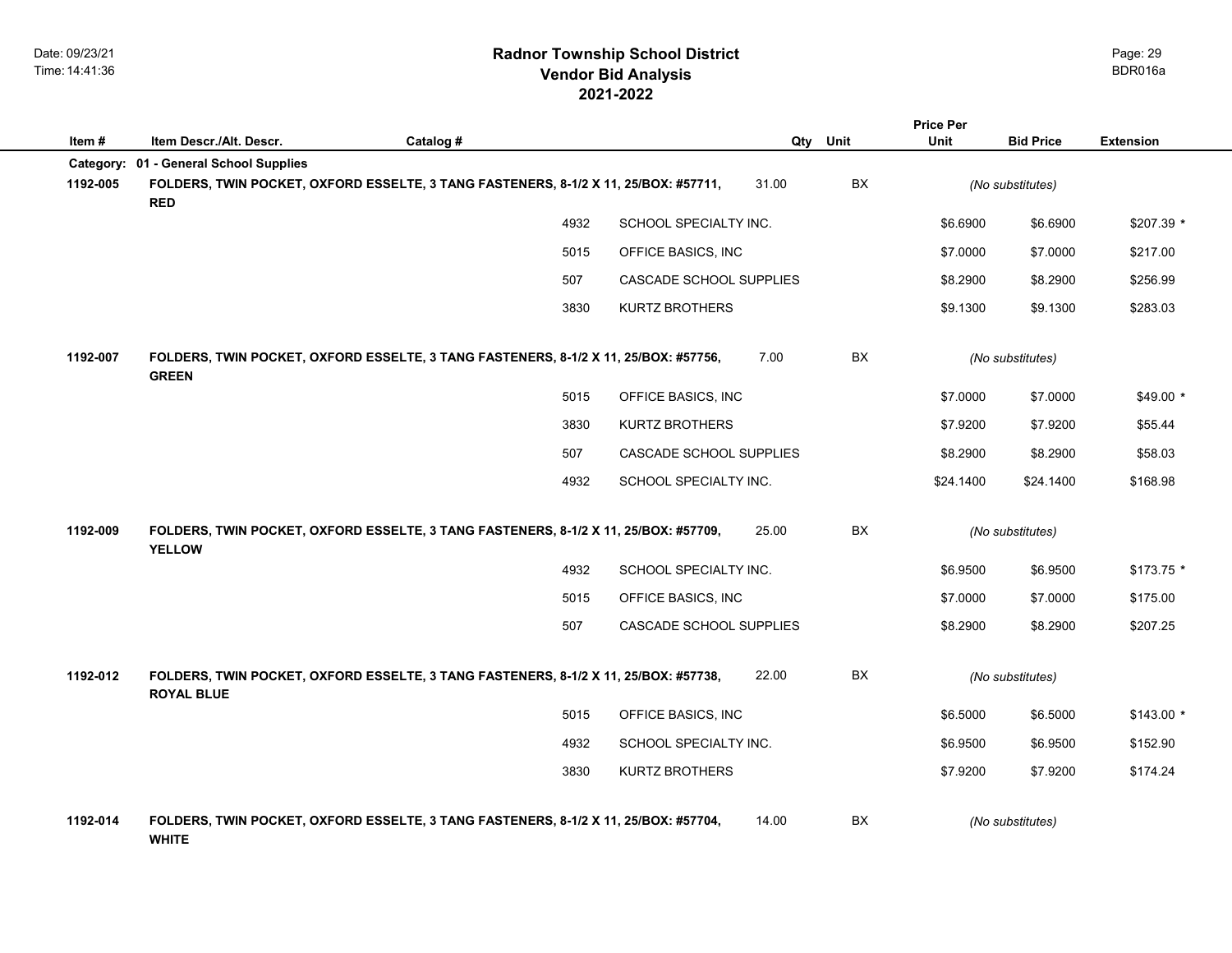|                    |                                                                                                               |           |      |                         |       |          | <b>Price Per</b> |                  |                  |
|--------------------|---------------------------------------------------------------------------------------------------------------|-----------|------|-------------------------|-------|----------|------------------|------------------|------------------|
| Item#<br>Category: | Item Descr./Alt. Descr.<br>01 - General School Supplies                                                       | Catalog # |      |                         |       | Qty Unit | Unit             | <b>Bid Price</b> | <b>Extension</b> |
| 1192-014           | FOLDERS, TWIN POCKET, OXFORD ESSELTE, 3 TANG FASTENERS, 8-1/2 X 11, 25/BOX: #57704,<br><b>WHITE</b>           |           |      |                         | 14.00 | BX       |                  | (No substitutes) |                  |
|                    |                                                                                                               |           | 4932 | SCHOOL SPECIALTY INC.   |       |          | \$6.9500         | \$6.9500         | $$97.30*$        |
|                    |                                                                                                               |           | 5015 | OFFICE BASICS, INC      |       |          | \$7.0000         | \$7.0000         | \$98.00          |
|                    |                                                                                                               |           | 507  | CASCADE SCHOOL SUPPLIES |       |          | \$8.2900         | \$8.2900         | \$116.06         |
| 1192-016           | FOLDERS, TWIN POCKET, OXFORD ESSELTE, 3 TANG FASTENERS, 8-1/2 X 11, 25/BOX: #57706,<br><b>BLACK</b>           |           |      |                         | 2.00  | BX       |                  | (No substitutes) |                  |
|                    |                                                                                                               |           | 5015 | OFFICE BASICS, INC      |       |          | \$7.0000         | \$7.0000         | $$14.00*$        |
|                    |                                                                                                               |           | 3830 | <b>KURTZ BROTHERS</b>   |       |          | \$7.9200         | \$7.9200         | \$15.84          |
|                    |                                                                                                               |           | 507  | CASCADE SCHOOL SUPPLIES |       |          | \$8.2900         | \$8.2900         | \$16.58          |
| 1192-020           | FOLDERS, TWIN POCKET, OXFORD ESSELTE, 3 TANG FASTENERS, 8-1/2 X 11, 25/BOX: #57713,<br><b>ASSORTED COLORS</b> |           |      |                         | 24.00 | BX       |                  | (No substitutes) |                  |
|                    |                                                                                                               |           | 5015 | OFFICE BASICS, INC      |       |          | \$6.5000         | \$6.5000         | $$156.00*$       |
|                    |                                                                                                               |           | 4932 | SCHOOL SPECIALTY INC.   |       |          | \$6.9500         | \$6.9500         | \$166.80         |
|                    |                                                                                                               |           | 3830 | <b>KURTZ BROTHERS</b>   |       |          | \$7.6500         | \$7.6500         | \$183.60         |
|                    |                                                                                                               |           | 507  | CASCADE SCHOOL SUPPLIES |       |          | \$8.2900         | \$8.2900         | \$198.96         |
| 1200-010           | GLUE: GLUE, ALL PURPOSE, 4 OZ., W/DISPENSER TOP, ELMERS #372                                                  |           |      |                         | 56.00 | EA       |                  | (No substitutes) |                  |
|                    |                                                                                                               |           | 5015 | OFFICE BASICS, INC      |       |          | \$0.8300         | \$0.8300         | $$46.48*$        |
|                    |                                                                                                               |           | 4932 | SCHOOL SPECIALTY INC.   |       |          | \$0.8700         | \$0.8700         | \$48.72          |
|                    |                                                                                                               |           | 507  | CASCADE SCHOOL SUPPLIES |       |          | \$0.9500         | \$0.9500         | \$53.20          |
|                    |                                                                                                               |           | 3830 | <b>KURTZ BROTHERS</b>   |       |          | \$0.9600         | \$0.9600         | \$53.76          |
| 1200-015           | GLUE: GLUE, WHITE ALL PURPOSE W/DISPENSER TOP, 16 OZ, ELMERS 371                                              |           |      |                         | 2.00  | PT       |                  | (No substitutes) |                  |
|                    |                                                                                                               |           | 4932 | SCHOOL SPECIALTY INC.   |       |          | \$3.2900         | \$3.2900         | $$6.58*$         |
|                    |                                                                                                               |           | 507  | CASCADE SCHOOL SUPPLIES |       |          | \$3.7900         | \$3.7900         | \$7.58           |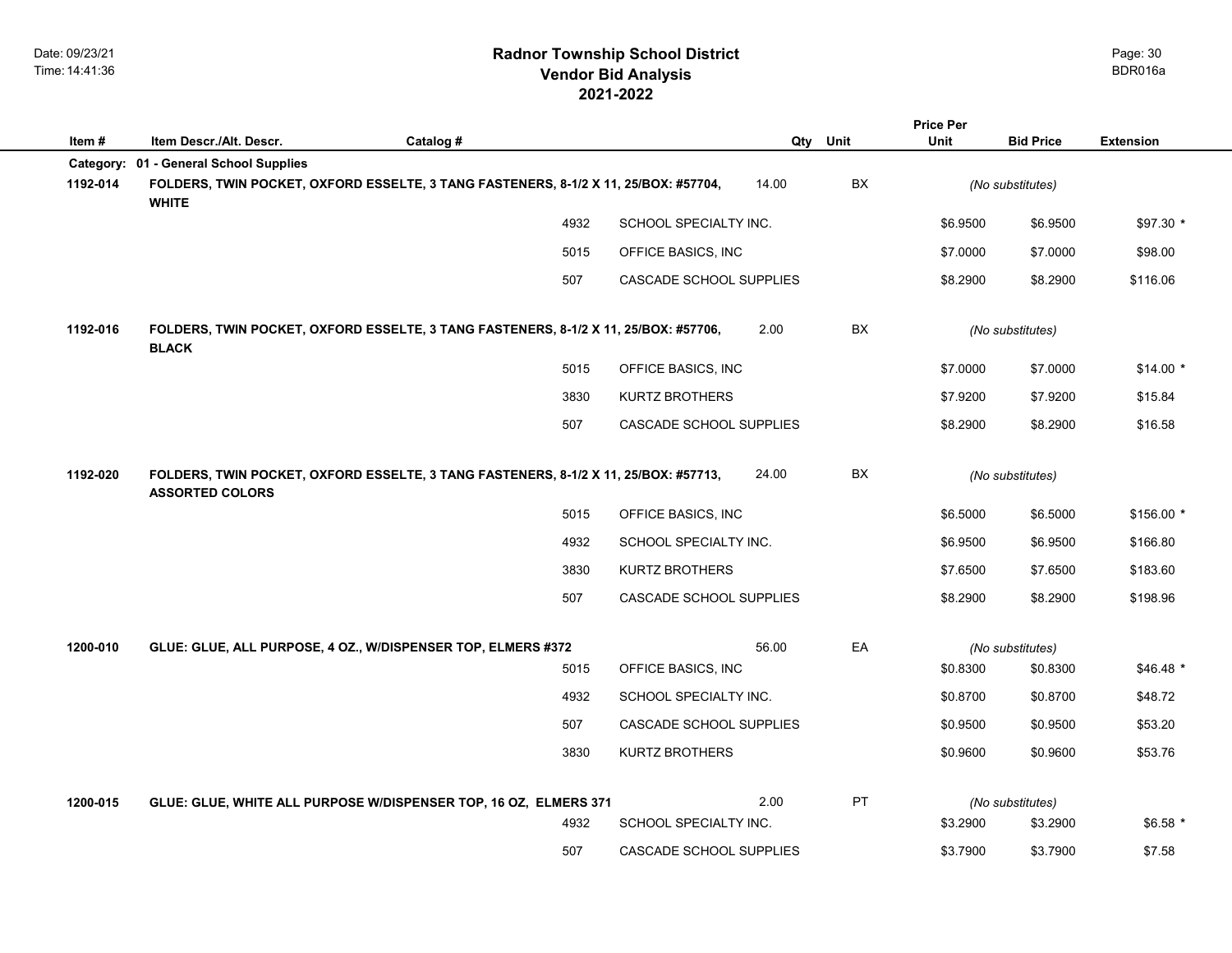## **2021-2022 Radnor Township School District Vendor Bid Analysis** BDR016a

|           |                                                                                                                                              |           |      |                         |        |      | <b>Price Per</b> |                  |                  |
|-----------|----------------------------------------------------------------------------------------------------------------------------------------------|-----------|------|-------------------------|--------|------|------------------|------------------|------------------|
| Item#     | Item Descr./Alt. Descr.                                                                                                                      | Catalog # |      |                         | Qty    | Unit | Unit             | <b>Bid Price</b> | <b>Extension</b> |
| Category: | 01 - General School Supplies                                                                                                                 |           |      |                         |        |      |                  |                  |                  |
| 1200-015  | GLUE: GLUE, WHITE ALL PURPOSE W/DISPENSER TOP, 16 OZ, ELMERS 371                                                                             |           |      |                         | 2.00   | PT   |                  | (No substitutes) |                  |
|           |                                                                                                                                              |           | 3830 | <b>KURTZ BROTHERS</b>   |        |      | \$3.8000         | \$3.8000         | \$7.60           |
|           |                                                                                                                                              |           |      |                         |        |      |                  |                  |                  |
| 1200-020  | GLUE: GLUE, WHITE ALL PURPOSE, 1 GAL, ELMERS #395                                                                                            |           |      |                         | 2.00   | GL   |                  | (No substitutes) |                  |
|           |                                                                                                                                              |           | 5015 | OFFICE BASICS, INC      |        |      | \$11.0000        | \$11.0000        | $$22.00*$        |
|           |                                                                                                                                              |           | 507  | CASCADE SCHOOL SUPPLIES |        |      | \$13.0000        | \$13.0000        | \$26.00          |
|           |                                                                                                                                              |           | 3830 | <b>KURTZ BROTHERS</b>   |        |      | \$13.2000        | \$13.2000        | \$26.40          |
|           |                                                                                                                                              |           | 4932 | SCHOOL SPECIALTY INC.   |        |      | \$13.4400        | \$13.4400        | \$26.88          |
|           |                                                                                                                                              |           |      |                         |        |      |                  |                  |                  |
| 1205-010  | GLUE, STICKS: GLUE STICK, ALL-PURPOSE, 0.77 OZ, ELMERS #E516                                                                                 |           |      |                         | 545.00 | EA   |                  | (No substitutes) |                  |
|           |                                                                                                                                              |           | 1172 | NATIONAL ART & SCHOOL   |        |      | \$0.7800         | \$0.7800         | $$425.10*$       |
|           |                                                                                                                                              |           | 5015 | OFFICE BASICS, INC      |        |      | \$0.8000         | \$0.8000         | \$436.00         |
|           |                                                                                                                                              |           | 507  | CASCADE SCHOOL SUPPLIES |        |      | \$0.8300         | \$0.8300         | \$452.35         |
|           |                                                                                                                                              |           | 4932 | SCHOOL SPECIALTY INC.   |        |      | \$0.8500         | \$0.8500         | \$463.25         |
|           |                                                                                                                                              |           | 3830 | KURTZ BROTHERS          |        |      | \$0.9400         | \$0.9400         | \$512.30         |
|           |                                                                                                                                              |           |      |                         |        |      |                  |                  |                  |
| 1205-015  | GLUE, STICKS: GLUE STICK, 1.41 OZ, PURPLE, UHU # SAU99653                                                                                    |           |      |                         | 86.00  | EA   |                  | (No substitutes) |                  |
|           |                                                                                                                                              |           | 1172 | NATIONAL ART & SCHOOL   |        |      | \$1.5800         | \$1.5800         | $$135.88$ *      |
|           |                                                                                                                                              |           | 3830 | <b>KURTZ BROTHERS</b>   |        |      | \$1.8600         | \$1.8600         | \$159.96         |
|           |                                                                                                                                              |           | 507  | CASCADE SCHOOL SUPPLIES |        |      | \$1.9300         | \$1.9300         | \$165.98         |
|           |                                                                                                                                              |           | 4932 | SCHOOL SPECIALTY INC.   |        |      | \$2.0800         | \$2.0800         | \$178.88         |
|           |                                                                                                                                              |           |      |                         | 7.00   | PK   |                  |                  |                  |
| 1205-100  | GLUE, STICKS: KRAFT GLUE STICKS FOR USE WITH HIGH-TEMP AND LOW TEMP GLUE GUNS,<br>CERTIFIED AP NON-TOXIC, 5/16" DIAMETER, CLEAR, 100/PACKAGE |           |      |                         |        |      |                  | (No substitutes) |                  |
|           |                                                                                                                                              |           | 3830 | <b>KURTZ BROTHERS</b>   |        |      | \$9.1600         | \$9.1600         | $$64.12*$        |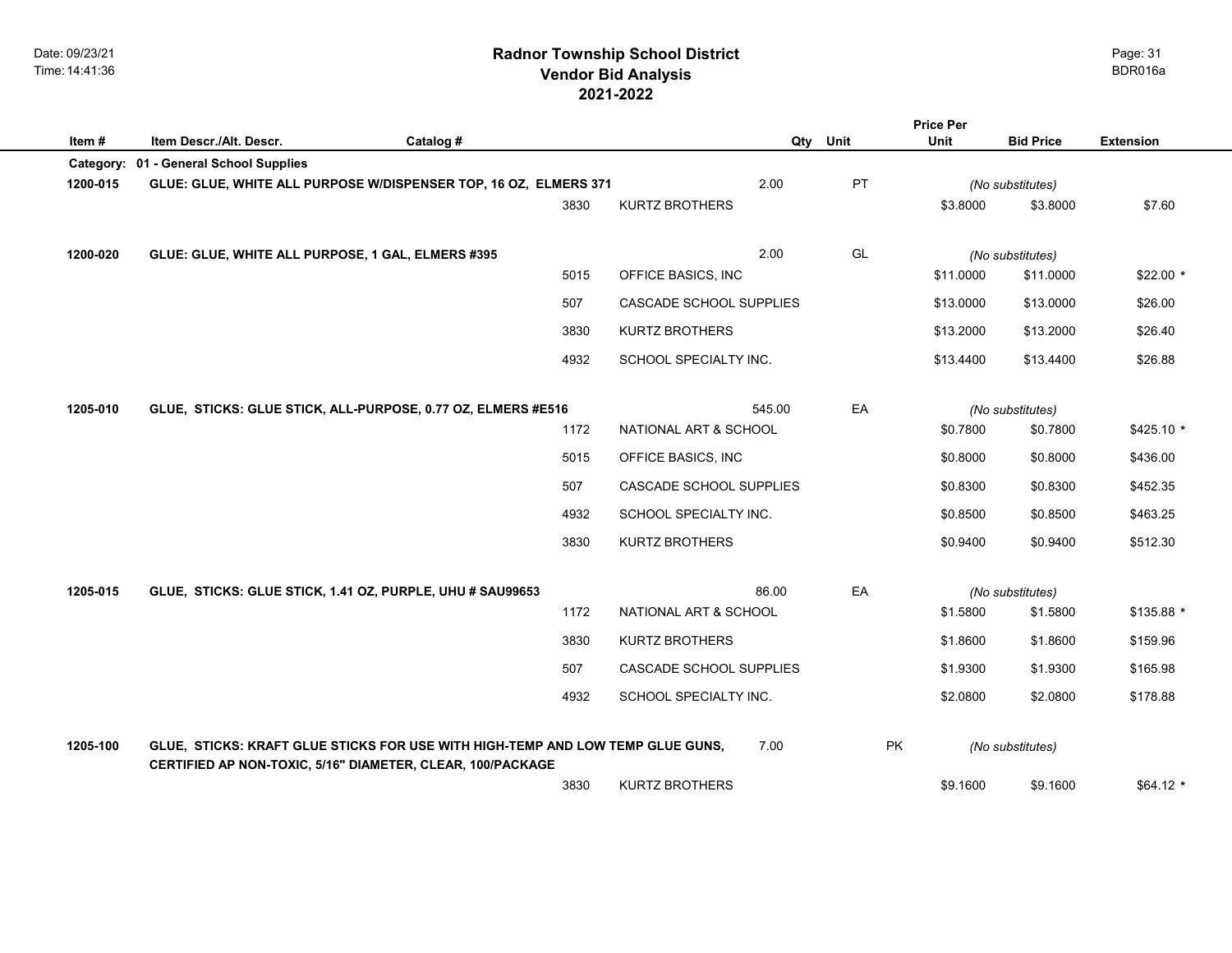## **2021-2022 Radnor Township School District Vendor Bid Analysis** BDR016a

|                    |                                                                                                                  |           |                         |       |           | <b>Price Per</b> |                  |                  |
|--------------------|------------------------------------------------------------------------------------------------------------------|-----------|-------------------------|-------|-----------|------------------|------------------|------------------|
| Item#<br>Category: | Item Descr./Alt. Descr.<br>01 - General School Supplies                                                          | Catalog # |                         | Qty   | Unit      | Unit             | <b>Bid Price</b> | <b>Extension</b> |
| 1208-001           | GLUE, RUBBER CEMENT: RUBBER CEMENT, 4 OZ CONTAINER, ROSS OR EQUAL                                                |           |                         | 7.00  | EA        |                  |                  |                  |
|                    |                                                                                                                  | 5015      | OFFICE BASICS, INC      |       |           | \$1.2000         | \$1.2000         | \$8.40           |
|                    |                                                                                                                  | 4932      | SCHOOL SPECIALTY INC.   |       |           | \$1.2000         | \$1.2000         | $$8.40*$         |
|                    |                                                                                                                  | 507       | CASCADE SCHOOL SUPPLIES |       |           | \$1.3200         | \$1.3200         | \$9.24           |
|                    |                                                                                                                  | 3830      | <b>KURTZ BROTHERS</b>   |       |           | \$1.3300         | \$1.3300         | \$9.31           |
| 1210-010           | GLUES, SPECIALITY ADHESIVES: CEMENT FOR MENDING WOOD, ETC, 1 OZ. TUBE, DEVCON<br>DUCO #6245 OR EQUAL             |           |                         | 2.00  | EA        |                  |                  |                  |
|                    |                                                                                                                  | 3830      | <b>KURTZ BROTHERS</b>   |       |           | \$1.8900         | \$1.8900         | $$3.78$ *        |
| 1220-010           | HIGHLIGHTERS: YELLOW ACCENT MARKER, 12/PKG, SANFORD #25005                                                       |           |                         | 41.00 | <b>PK</b> |                  |                  |                  |
|                    |                                                                                                                  | 1172      | NATIONAL ART & SCHOOL   |       |           | \$4.2000         | \$4.2000         | $$172.20$ *      |
|                    |                                                                                                                  | 5015      | OFFICE BASICS, INC      |       |           | \$4.5000         | \$4.5000         | \$184.50         |
|                    |                                                                                                                  | 507       | CASCADE SCHOOL SUPPLIES |       |           | \$5.1200         | \$5.1200         | \$209.92         |
|                    |                                                                                                                  | 4932      | SCHOOL SPECIALTY INC.   |       |           | \$5.3800         | \$5.3800         | \$220.58         |
|                    |                                                                                                                  | 3830      | <b>KURTZ BROTHERS</b>   |       |           | \$6.1200         | \$6.1200         | \$250.92         |
| 1220-020           | HIGHLIGHTERS: SHARPIE ACCENT POCKET FLORESCENT HIGHLIGHTER, PINK, SHPE27                                         |           |                         | 10.00 | EA        |                  | (No substitutes) |                  |
|                    |                                                                                                                  | 1172      | NATIONAL ART & SCHOOL   |       |           | \$0.4000         | \$0.4000         | $$4.00*$         |
|                    |                                                                                                                  | 507       | CASCADE SCHOOL SUPPLIES |       |           | \$0.4500         | \$0.4500         | \$4.50           |
| 1220-025           | HIGHLIGHTERS: HIGHLIGHTERS, SHARPIE LIQUID ACCENT, PEN STYLE, ASSORTED COLORS,<br><b>5/PACK, SHARPIE # 24575</b> |           |                         | 34.00 | PK        |                  | (No substitutes) |                  |
|                    |                                                                                                                  | 507       | CASCADE SCHOOL SUPPLIES |       |           | \$5.0400         | \$5.0400         | $$171.36$ *      |
| 1220-030           | HIGHLIGHTERS: HIGHLIGHTERS, SHARPIE ACCENT, ASSORTED COLORS, PACK OF 6, CHISEL<br>TIP, SHARPIE #25076            |           |                         | 64.00 | PK        |                  | (No substitutes) |                  |
|                    |                                                                                                                  | 507       | CASCADE SCHOOL SUPPLIES |       |           | \$2.7800         | \$2.7800         | $$177.92$ *      |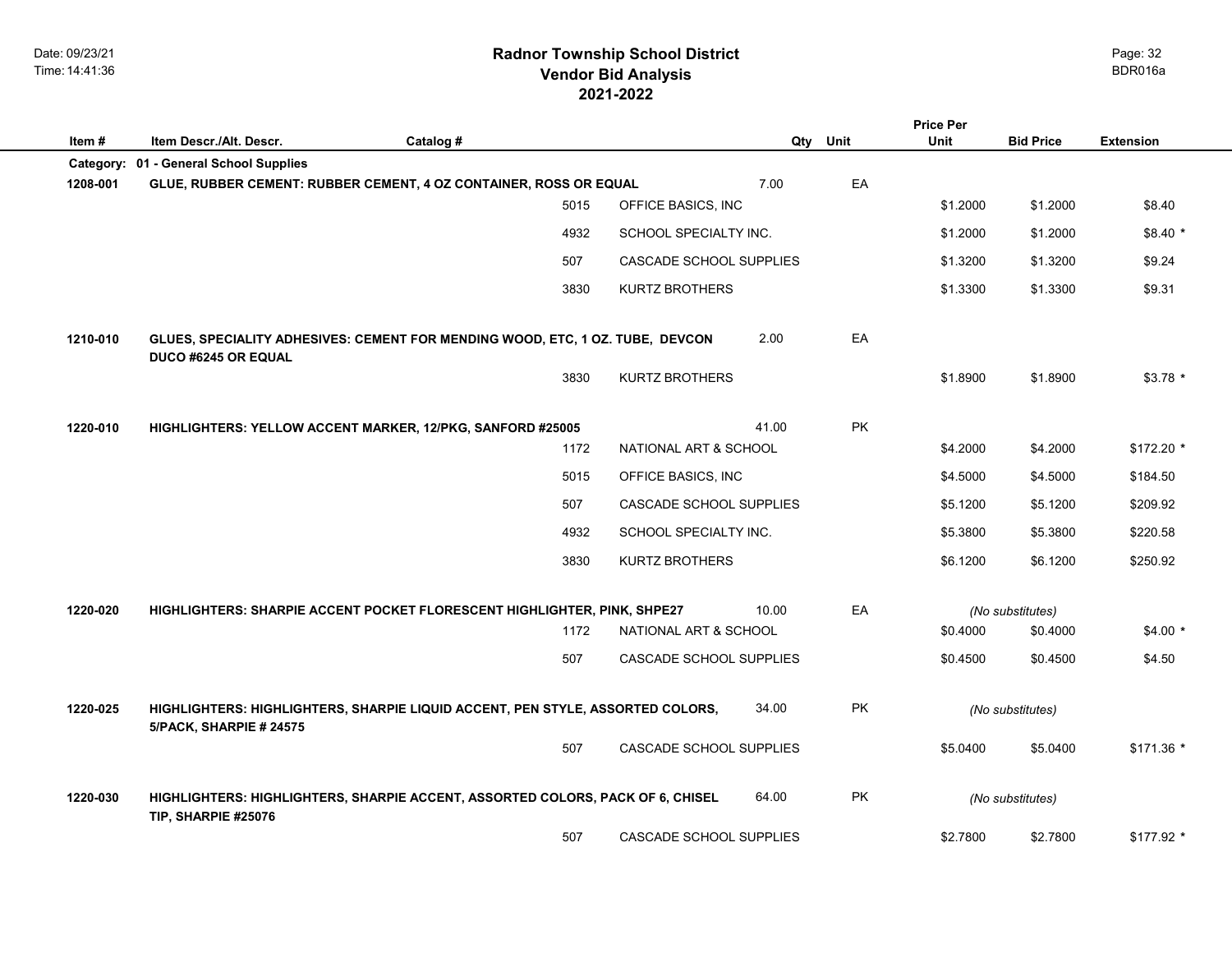## **2021-2022 Radnor Township School District Vendor Bid Analysis** BDR016a

|           |                                                                                                                                                                                        |                                |      |          | <b>Price Per</b> |                  |                  |
|-----------|----------------------------------------------------------------------------------------------------------------------------------------------------------------------------------------|--------------------------------|------|----------|------------------|------------------|------------------|
| Item#     | Item Descr./Alt. Descr.<br>Catalog #                                                                                                                                                   |                                |      | Qty Unit | <b>Unit</b>      | <b>Bid Price</b> | <b>Extension</b> |
| Category: | 01 - General School Supplies                                                                                                                                                           |                                |      |          |                  |                  |                  |
| 1225-001  | HOLE PUNCHERS: HAND HELD, ROUND DIE 1/4" HOLE, TOP QUALITY NICKEL PLATED, SINGLE<br>HOLE PUNCH, INCLUDES CLIPPLING RECEPTACLE. WILL PUNCH UP TO 10 SHEETS OF 16#<br>PAPER.             |                                | 4.00 | EA       |                  | (No substitutes) |                  |
|           |                                                                                                                                                                                        | 4932<br>SCHOOL SPECIALTY INC.  |      |          | \$0.5600         | \$0.5600         | $$2.24$ *        |
|           |                                                                                                                                                                                        | 3830<br><b>KURTZ BROTHERS</b>  |      |          | \$0.6500         | \$0.6500         | \$2.60           |
|           |                                                                                                                                                                                        | 507<br>CASCADE SCHOOL SUPPLIES |      |          | \$2.5600         | \$2.5600         | \$10.24          |
| 1225-005  | HOLE PUNCHERS: HEAVY DUTY, PAPER PUNCH 1/4" HOLE DIAM, THROAT REACH 1-1/4",<br>W/VINYL CUSHIONED HANDLES, STEEL CONST. MC GILL #52500                                                  |                                | 3.00 | EA       |                  |                  |                  |
|           |                                                                                                                                                                                        | 507<br>CASCADE SCHOOL SUPPLIES |      |          | \$1.1600         | \$1.1600         | $$3.48$ *        |
|           |                                                                                                                                                                                        | 3830<br><b>KURTZ BROTHERS</b>  |      |          | \$5.1000         | \$5.1000         | \$15.30          |
|           |                                                                                                                                                                                        | 4932<br>SCHOOL SPECIALTY INC.  |      |          | \$7.9700         | \$7.9700         | \$23.91          |
| 1225-015  | HOLE PUNCHERS: SWINGLINE EASY TOUCH HEAVY DUTY PAPER PUNCH, BLACK, PUNCHES<br>9/32" HOLES AND UP TO 32 SHTS OF 20 LB PAPER, ALL METAL CONSTRUCTION, SWINGLINE<br><b>MODEL SWI74300</b> |                                | 5.00 | EA       |                  | (No substitutes) |                  |
|           |                                                                                                                                                                                        | 5015<br>OFFICE BASICS, INC     |      |          | \$40.0000        | \$40.0000        | $$200.00*$       |
|           |                                                                                                                                                                                        | 4932<br>SCHOOL SPECIALTY INC.  |      |          | \$67.2600        | \$67.2600        | \$336.30         |
| 1240-021  | INDEX CARD, FILE BOXES: PLASTIC, FOR 3" x 5" CARDS, 3" DEEP, KURTZ #13135                                                                                                              |                                | 5.00 | EA       |                  |                  |                  |
|           |                                                                                                                                                                                        | <b>KURTZ BROTHERS</b><br>3830  |      |          | \$1.5900         | \$1.5900         | $$7.95$ *        |
|           |                                                                                                                                                                                        | 4932<br>SCHOOL SPECIALTY INC.  |      |          | \$1.7400         | \$1.7400         | \$8.70           |
|           |                                                                                                                                                                                        | 507<br>CASCADE SCHOOL SUPPLIES |      |          | \$2.0900         | \$2.0900         | \$10.45          |
| 1240-031  | INDEX CARD, FILE BOXES: PLASTIC, FOR 4" x 6" CARDS, 4" DEEP, KURTZ #13136                                                                                                              |                                | 5.00 | EA       |                  |                  |                  |
|           |                                                                                                                                                                                        | 4932<br>SCHOOL SPECIALTY INC.  |      |          | \$2.3300         | \$2.3300         | $$11.65$ *       |
|           |                                                                                                                                                                                        | 3830<br><b>KURTZ BROTHERS</b>  |      |          | \$2.5000         | \$2.5000         | \$12.50          |
|           |                                                                                                                                                                                        | 507<br>CASCADE SCHOOL SUPPLIES |      |          | \$2.9800         | \$2.9800         | \$14.90          |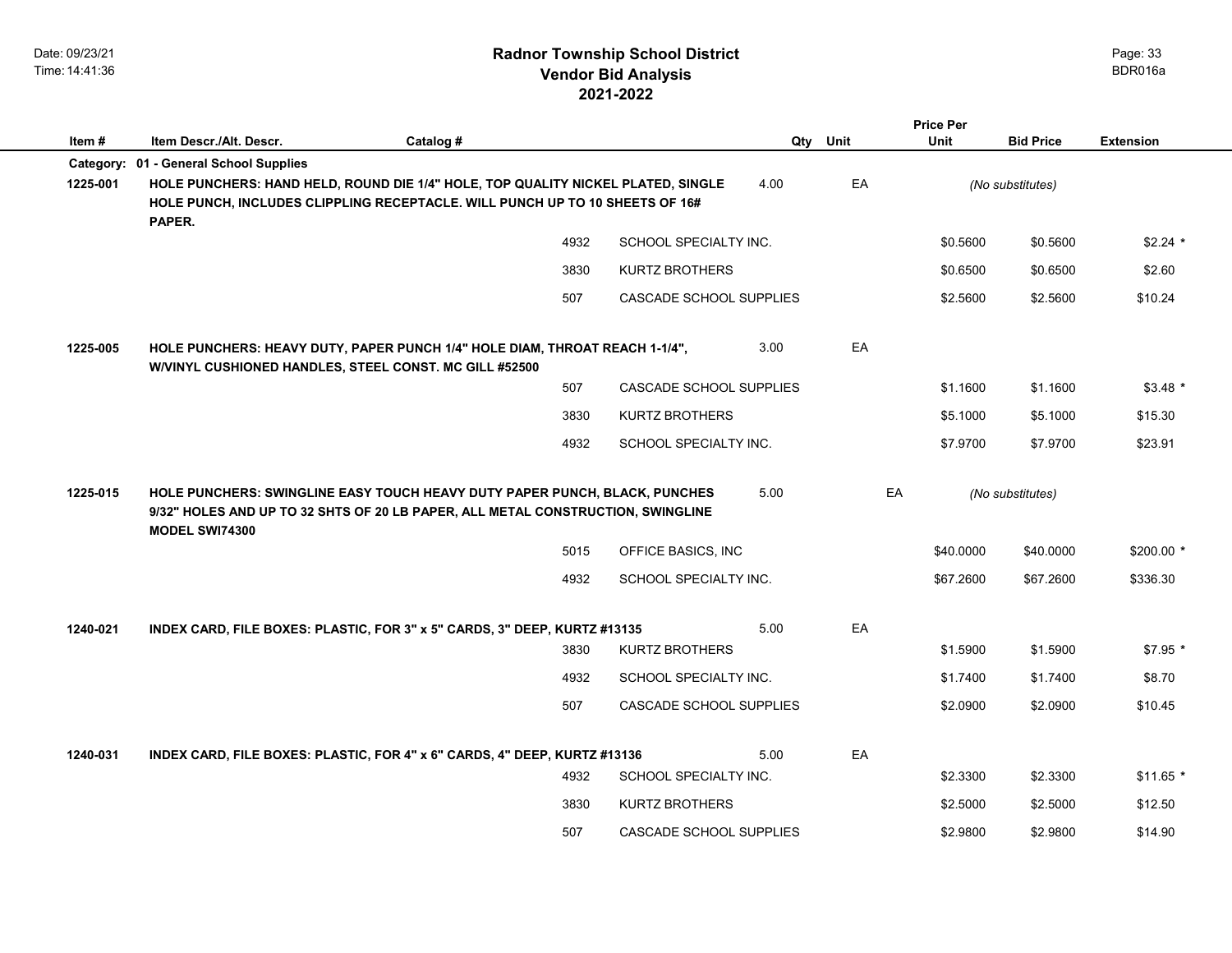## **2021-2022 Radnor Township School District Vendor Bid Analysis** BDR016a

| Item#    | Item Descr./Alt. Descr.                                |                                                                           |      |                         |             | <b>Price Per</b><br>Unit | <b>Bid Price</b> | <b>Extension</b> |
|----------|--------------------------------------------------------|---------------------------------------------------------------------------|------|-------------------------|-------------|--------------------------|------------------|------------------|
|          | Category: 01 - General School Supplies                 | Catalog #                                                                 |      |                         | Qty<br>Unit |                          |                  |                  |
| 1240-041 |                                                        | INDEX CARD, FILE BOXES: PLASTIC, FOR 5" x 8" CARDS, 5" DEEP, KURTZ #13137 |      | 2.00                    | EA          |                          |                  |                  |
|          |                                                        |                                                                           | 3830 | <b>KURTZ BROTHERS</b>   |             | \$3.2900                 | \$3.2900         | $$6.58*$         |
|          |                                                        |                                                                           | 4932 | SCHOOL SPECIALTY INC.   |             | \$3.9000                 | \$3.9000         | \$7.80           |
|          |                                                        |                                                                           | 507  | CASCADE SCHOOL SUPPLIES |             | \$4.3200                 | \$4.3200         | \$8.64           |
| 1250-011 | INDEX CARDS, 100/PKG: 3" x 5", RULED, WHITE, 90# STOCK |                                                                           |      | 235.00                  | PK          |                          | (No substitutes) |                  |
|          |                                                        |                                                                           | 5015 | OFFICE BASICS, INC      |             | \$0.3200                 | \$0.3200         | \$75.20 *        |
|          |                                                        |                                                                           | 4932 | SCHOOL SPECIALTY INC.   |             | \$0.3500                 | \$0.3500         | \$82.25          |
|          |                                                        |                                                                           | 3830 | <b>KURTZ BROTHERS</b>   |             | \$0.3700                 | \$0.3700         | \$86.95          |
|          |                                                        |                                                                           | 507  | CASCADE SCHOOL SUPPLIES |             | \$0.4600                 | \$0.4600         | \$108.10         |
| 1250-012 | INDEX CARDS, 100/PKG: 3" X 5", BLUE, RULED, 90# STOCK  |                                                                           |      | 58.00                   | <b>PK</b>   |                          | (No substitutes) |                  |
|          |                                                        |                                                                           | 507  | CASCADE SCHOOL SUPPLIES |             | \$0.4900                 | \$0.4900         | \$28.42 *        |
|          |                                                        |                                                                           | 4932 | SCHOOL SPECIALTY INC.   |             | \$0.5100                 | \$0.5100         | \$29.58          |
|          |                                                        |                                                                           | 3830 | <b>KURTZ BROTHERS</b>   |             | \$0.7500                 | \$0.7500         | \$43.50          |
| 1250-013 | INDEX CARDS, 100/PKG: 3" X 5", GREEN, RULED, 90# STOCK |                                                                           |      | 60.00                   | PK          |                          | (No substitutes) |                  |
|          |                                                        |                                                                           | 507  | CASCADE SCHOOL SUPPLIES |             | \$0.4900                 | \$0.4900         | \$29.40 *        |
|          |                                                        |                                                                           | 4932 | SCHOOL SPECIALTY INC.   |             | \$0.5100                 | \$0.5100         | \$30.60          |
|          |                                                        |                                                                           | 3830 | <b>KURTZ BROTHERS</b>   |             | \$0.7500                 | \$0.7500         | \$45.00          |
| 1250-014 | INDEX CARDS, 100/PKG: 3" X 5", CHERRY RULED, 90# STOCK |                                                                           |      | 44.00                   | PK          |                          | (No substitutes) |                  |
|          |                                                        |                                                                           | 507  | CASCADE SCHOOL SUPPLIES |             | \$0.4900                 | \$0.4900         | \$21.56 *        |
|          |                                                        |                                                                           | 4932 | SCHOOL SPECIALTY INC.   |             | \$0.5100                 | \$0.5100         | \$22.44          |
|          |                                                        |                                                                           | 3830 | <b>KURTZ BROTHERS</b>   |             | \$0.7500                 | \$0.7500         | \$33.00          |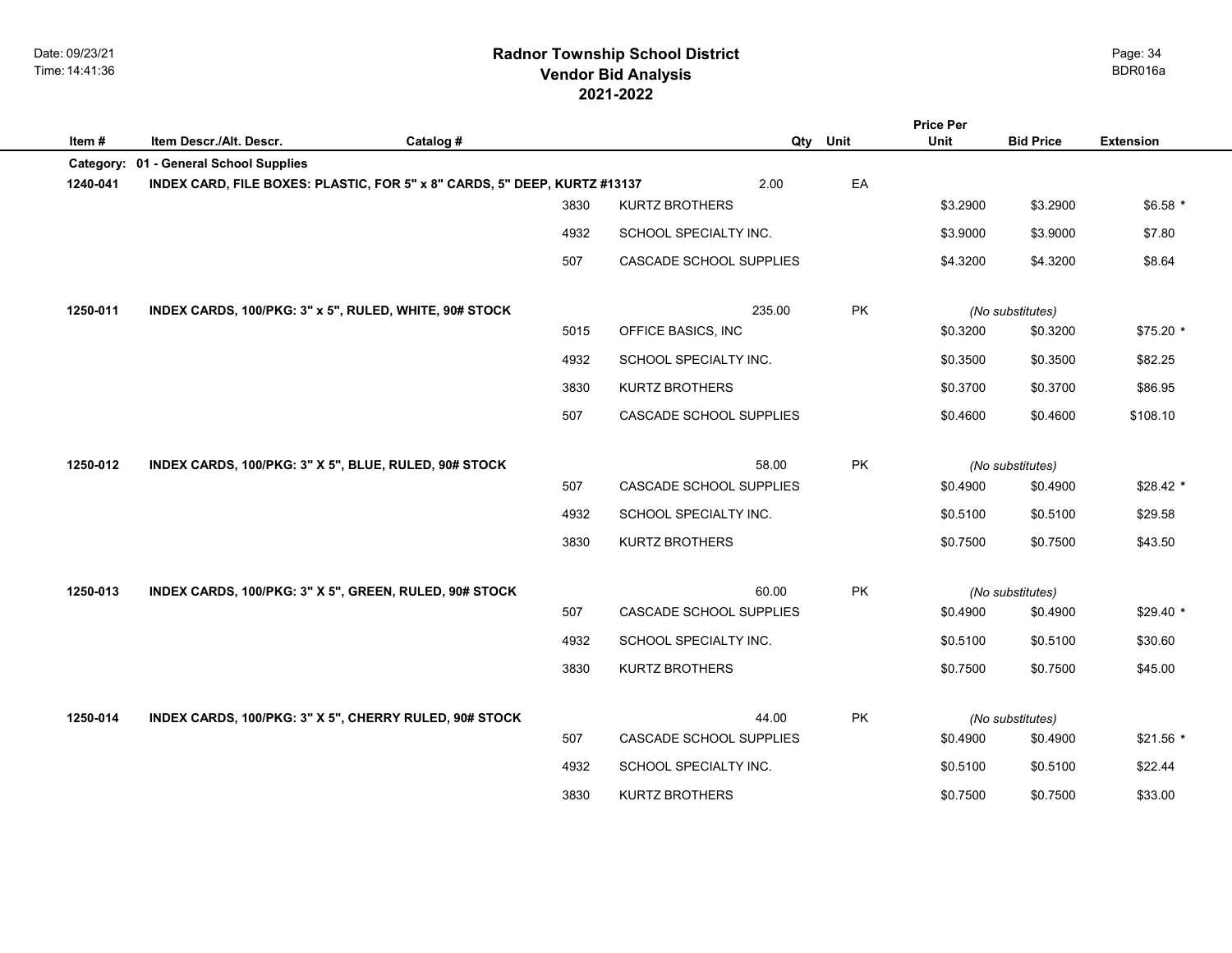## **2021-2022 Radnor Township School District Vendor Bid Analysis** BDR016a

|          |                                                         |           |      |                                  |           | <b>Price Per</b> |                              |                  |
|----------|---------------------------------------------------------|-----------|------|----------------------------------|-----------|------------------|------------------------------|------------------|
| Item#    | Item Descr./Alt. Descr.                                 | Catalog # |      | Qty                              | Unit      | Unit             | <b>Bid Price</b>             | <b>Extension</b> |
| 1250-015 | Category: 01 - General School Supplies                  |           |      | 47.00                            | PK        |                  |                              |                  |
|          | INDEX CARDS, 100/PKG: 3" X 5", CANARY RULED, 90# STOCK  |           | 507  | CASCADE SCHOOL SUPPLIES          |           | \$0.4900         | (No substitutes)<br>\$0.4900 | $$23.03*$        |
|          |                                                         |           | 4932 |                                  |           | \$0.5100         |                              |                  |
|          |                                                         |           |      | SCHOOL SPECIALTY INC.            |           |                  | \$0.5100                     | \$23.97          |
|          |                                                         |           | 3830 | <b>KURTZ BROTHERS</b>            |           | \$0.7500         | \$0.7500                     | \$35.25          |
| 1250-016 | INDEX CARDS, 100/PKG: 3" X 5", SALMON, RULED, 90# STOCK |           |      | 36.00                            | <b>PK</b> |                  | (No substitutes)             |                  |
|          |                                                         |           | 507  | CASCADE SCHOOL SUPPLIES          |           | \$0.4900         | \$0.4900                     | $$17.64$ *       |
|          |                                                         |           | 4932 | SCHOOL SPECIALTY INC.            |           | \$0.5100         | \$0.5100                     | \$18.36          |
|          |                                                         |           | 3830 |                                  |           | \$0.7500         | \$0.7500                     |                  |
|          |                                                         |           |      | KURTZ BROTHERS                   |           |                  |                              | \$27.00          |
| 1250-021 | INDEX CARDS, 100/PKG: 3" x 5", PLAIN, WHITE, 90# STOCK  |           |      | 32.00                            | PK        |                  | (No substitutes)             |                  |
|          |                                                         |           | 5015 | OFFICE BASICS, INC               |           | \$0.3200         | \$0.3200                     | $$10.24$ *       |
|          |                                                         |           | 3830 | <b>KURTZ BROTHERS</b>            |           | \$0.3500         | \$0.3500                     | \$11.20          |
|          |                                                         |           | 4932 | SCHOOL SPECIALTY INC.            |           | \$0.3500         | \$0.3500                     | \$11.20          |
|          |                                                         |           | 507  | CASCADE SCHOOL SUPPLIES          |           | \$0.4600         | \$0.4600                     | \$14.72          |
|          |                                                         |           |      |                                  |           |                  |                              |                  |
| 1250-022 | INDEX CARDS, 100/PKG: 3" X 5", BLUE, PLAIN, 90# STOCK   |           | 507  | 34.00<br>CASCADE SCHOOL SUPPLIES | PK        | \$0.4900         | (No substitutes)<br>\$0.4900 | $$16.66*$        |
|          |                                                         |           |      |                                  |           |                  |                              |                  |
|          |                                                         |           | 4932 | SCHOOL SPECIALTY INC.            |           | \$0.5100         | \$0.5100                     | \$17.34          |
|          |                                                         |           | 3830 | KURTZ BROTHERS                   |           | \$0.7500         | \$0.7500                     | \$25.50          |
| 1250-023 | INDEX CARDS, 100/PKG: 3" X 5", GREEN, PLAIN, 90# STOCK  |           |      | 18.00                            | <b>PK</b> |                  | (No substitutes)             |                  |
|          |                                                         |           | 507  | CASCADE SCHOOL SUPPLIES          |           | \$0.4900         | \$0.4900                     | \$8.82 *         |
|          |                                                         |           | 4932 | SCHOOL SPECIALTY INC.            |           | \$0.5100         | \$0.5100                     | \$9.18           |
|          |                                                         |           | 3830 | <b>KURTZ BROTHERS</b>            |           | \$0.7500         | \$0.7500                     | \$13.50          |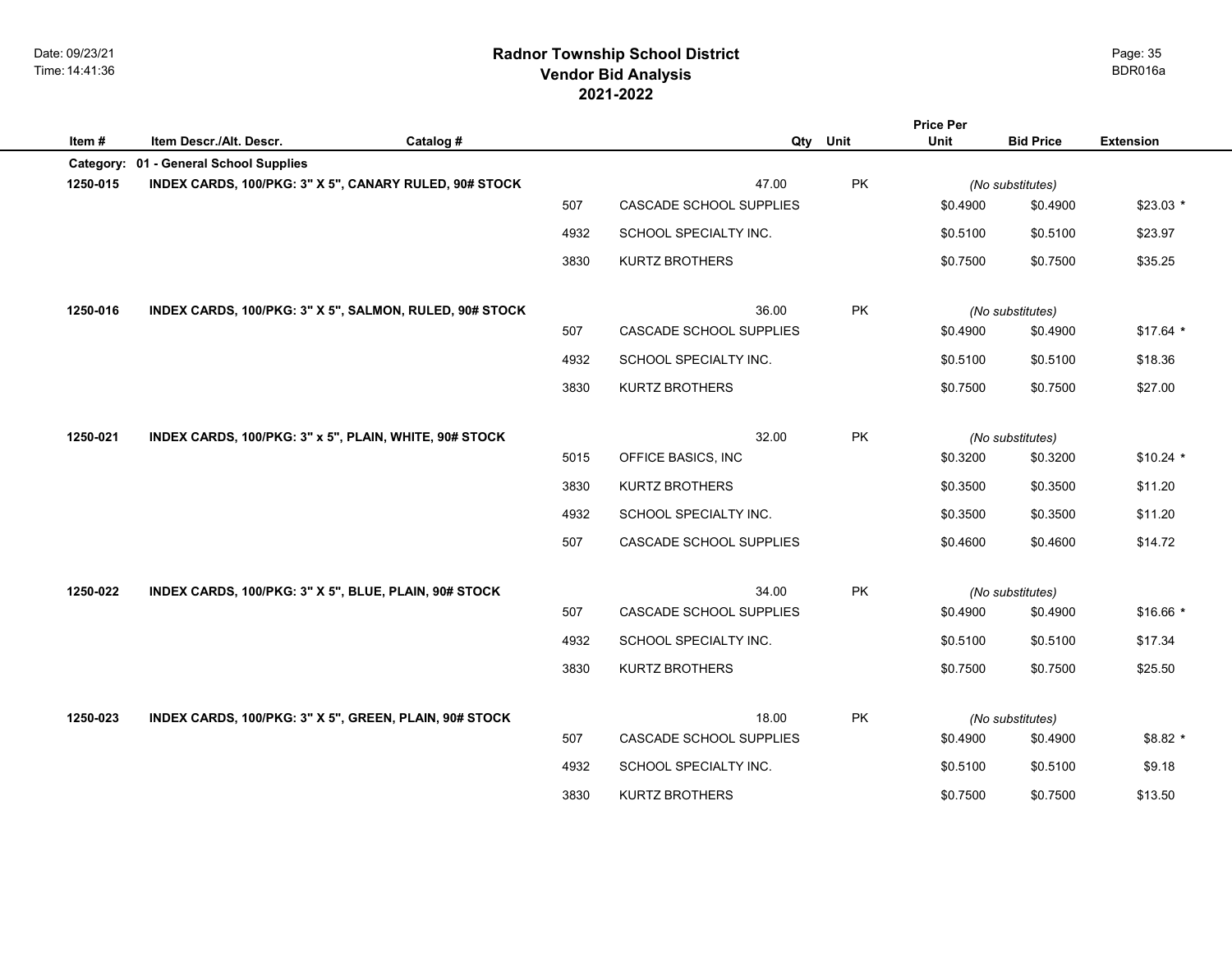## **2021-2022 Radnor Township School District Vendor Bid Analysis** BDR016a

| Item#    | Item Descr./Alt. Descr.                                 | Catalog # |      |                         | Qty Unit  | <b>Price Per</b><br>Unit | <b>Bid Price</b> | <b>Extension</b> |
|----------|---------------------------------------------------------|-----------|------|-------------------------|-----------|--------------------------|------------------|------------------|
|          | Category: 01 - General School Supplies                  |           |      |                         |           |                          |                  |                  |
| 1250-024 | INDEX CARDS, 100/PKG: 3" X 5", CHERRY, PLAIN, 90# STOCK |           |      | 19.00                   | PK        |                          | (No substitutes) |                  |
|          |                                                         |           | 507  | CASCADE SCHOOL SUPPLIES |           | \$0.4900                 | \$0.4900         | $$9.31$ *        |
|          |                                                         |           | 4932 | SCHOOL SPECIALTY INC.   |           | \$0.5100                 | \$0.5100         | \$9.69           |
|          |                                                         |           | 3830 | <b>KURTZ BROTHERS</b>   |           | \$0.7500                 | \$0.7500         | \$14.25          |
| 1250-025 | INDEX CARDS, 100/PKG: 3" X 5", CANARY, PLAIN, 90# STOCK |           |      | 22.00                   | <b>PK</b> |                          | (No substitutes) |                  |
|          |                                                         |           | 507  | CASCADE SCHOOL SUPPLIES |           | \$0.4900                 | \$0.4900         | $$10.78$ *       |
|          |                                                         |           | 4932 | SCHOOL SPECIALTY INC.   |           | \$0.5100                 | \$0.5100         | \$11.22          |
|          |                                                         |           | 3830 | KURTZ BROTHERS          |           | \$0.7500                 | \$0.7500         | \$16.50          |
| 1250-026 | INDEX CARDS, 100/PKG: 3" X 5", SALMON, PLAIN, 90# STOCK |           |      | 25.00                   | PK        |                          | (No substitutes) |                  |
|          |                                                         |           | 507  | CASCADE SCHOOL SUPPLIES |           | \$0.4900                 | \$0.4900         | $$12.25$ *       |
|          |                                                         |           | 4932 | SCHOOL SPECIALTY INC.   |           | \$0.5100                 | \$0.5100         | \$12.75          |
| 1250-031 | INDEX CARDS, 100/PKG: 4" x 6", WHITE, RULED, 90# STOCK  |           |      | 62.00                   | PK        |                          | (No substitutes) |                  |
|          |                                                         |           | 5015 | OFFICE BASICS, INC      |           | \$0.5800                 | \$0.5800         | \$35.96 *        |
|          |                                                         |           | 507  | CASCADE SCHOOL SUPPLIES |           | \$0.6100                 | \$0.6100         | \$37.82          |
|          |                                                         |           | 4932 | SCHOOL SPECIALTY INC.   |           | \$0.6300                 | \$0.6300         | \$39.06          |
|          |                                                         |           | 3830 | <b>KURTZ BROTHERS</b>   |           | \$0.6900                 | \$0.6900         | \$42.78          |
| 1250-032 | INDEX CARDS, 100/PKG: 4" x 6", BLUE, RULED, 90# STOCK   |           |      | 26.00                   | PK        |                          | (No substitutes) |                  |
|          |                                                         |           | 507  | CASCADE SCHOOL SUPPLIES |           | \$0.6700                 | \$0.6700         | $$17.42$ *       |
|          |                                                         |           | 4932 | SCHOOL SPECIALTY INC.   |           | \$0.8000                 | \$0.8000         | \$20.80          |
|          |                                                         |           | 3830 | KURTZ BROTHERS          |           | \$1.1700                 | \$1.1700         | \$30.42          |
| 1250-035 | INDEX CARDS, 100/PKG: 4" x 6", CANARY, RULED, 90# STOCK |           |      | 21.00                   | PK        |                          | (No substitutes) |                  |
|          |                                                         |           | 507  | CASCADE SCHOOL SUPPLIES |           | \$0.6700                 | \$0.6700         | $$14.07$ *       |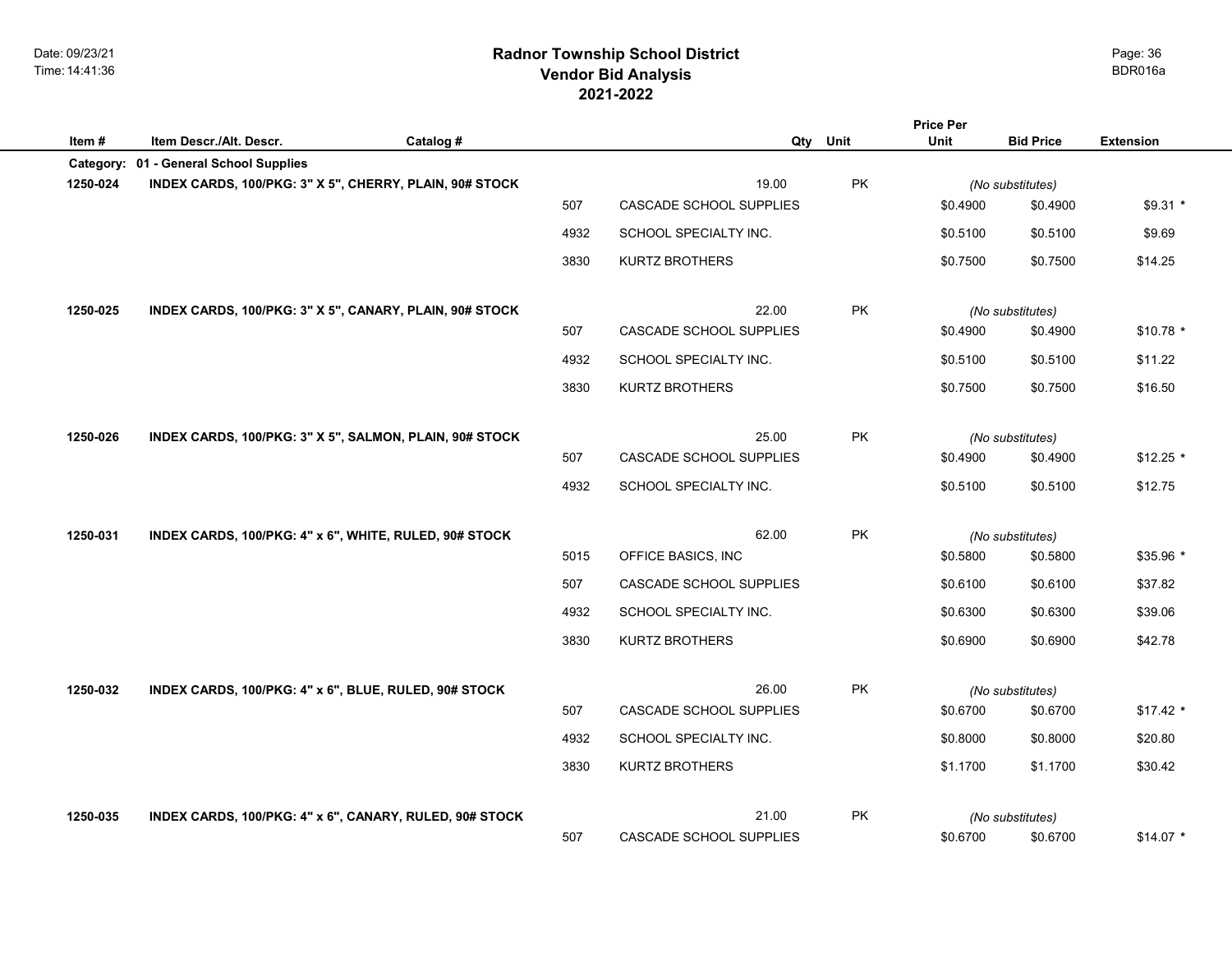| Item#    | Item Descr./Alt. Descr.                                 | Catalog # |      | Qty                     | Unit      | Unit     | <b>Bid Price</b>             | <b>Extension</b> |
|----------|---------------------------------------------------------|-----------|------|-------------------------|-----------|----------|------------------------------|------------------|
|          | Category: 01 - General School Supplies                  |           |      |                         |           |          |                              |                  |
| 1250-035 | INDEX CARDS, 100/PKG: 4" x 6", CANARY, RULED, 90# STOCK |           |      | 21.00                   | PK        |          | (No substitutes)             |                  |
|          |                                                         |           | 4932 | SCHOOL SPECIALTY INC.   |           | \$0.8000 | \$0.8000                     | \$16.80          |
|          |                                                         |           | 3830 | KURTZ BROTHERS          |           | \$1.1700 | \$1.1700                     | \$24.57          |
| 1250-036 | INDEX CARDS, 100/PKG: 4" x 6", SALMON, RULED, 90# STOCK |           |      | 20.00                   | <b>PK</b> |          | (No substitutes)             |                  |
|          |                                                         |           | 507  | CASCADE SCHOOL SUPPLIES |           | \$0.6700 | \$0.6700                     | $$13.40$ *       |
|          |                                                         |           | 3830 | KURTZ BROTHERS          |           | \$1.1700 | \$1.1700                     | \$23.40          |
| 1250-041 | INDEX CARDS, 100/PKG: 4" x 6", WHITE, PLAIN, 90# STOCK  |           |      | 41.00                   | PK        |          | (No substitutes)             |                  |
|          |                                                         |           | 5015 | OFFICE BASICS, INC      |           | \$0.5800 | \$0.5800                     | $$23.78*$        |
|          |                                                         |           | 507  | CASCADE SCHOOL SUPPLIES |           | \$0.6100 | \$0.6100                     | \$25.01          |
|          |                                                         |           | 4932 | SCHOOL SPECIALTY INC.   |           | \$0.6300 | \$0.6300                     | \$25.83          |
|          |                                                         |           | 3830 | <b>KURTZ BROTHERS</b>   |           | \$0.6500 | \$0.6500                     | \$26.65          |
| 1250-042 | INDEX CARDS, 100/PKG: 4" X 6", BLUE, PLAIN, 90# STOCK   |           |      | 19.00                   | PK        |          | (No substitutes)             |                  |
|          |                                                         |           | 507  | CASCADE SCHOOL SUPPLIES |           | \$0.6700 | \$0.6700                     | $$12.73$ *       |
|          |                                                         |           | 4932 | SCHOOL SPECIALTY INC.   |           | \$0.8000 | \$0.8000                     | \$15.20          |
|          |                                                         |           | 3830 | <b>KURTZ BROTHERS</b>   |           | \$1.1700 | \$1.1700                     | \$22.23          |
| 1250-045 | INDEX CARDS, 100/PKG: 4" X 6", CANARY, PLAIN, 90# STOCK |           |      | 17.00                   | <b>PK</b> |          | (No substitutes)             |                  |
|          |                                                         |           | 507  | CASCADE SCHOOL SUPPLIES |           | \$0.6700 | \$0.6700                     | $$11.39$ *       |
|          |                                                         |           | 4932 | SCHOOL SPECIALTY INC.   |           | \$0.8000 | \$0.8000                     | \$13.60          |
|          |                                                         |           | 3830 | KURTZ BROTHERS          |           | \$1.1700 | \$1.1700                     | \$19.89          |
| 1250-046 | INDEX CARDS, 100/PKG: 4" X 6", SALMON, PLAIN, 90# STOCK |           |      | 26.00                   | <b>PK</b> |          |                              |                  |
|          |                                                         |           | 507  | CASCADE SCHOOL SUPPLIES |           | \$0.6700 | (No substitutes)<br>\$0.6700 | $$17.42$ *       |

Page: 37

**Price Per**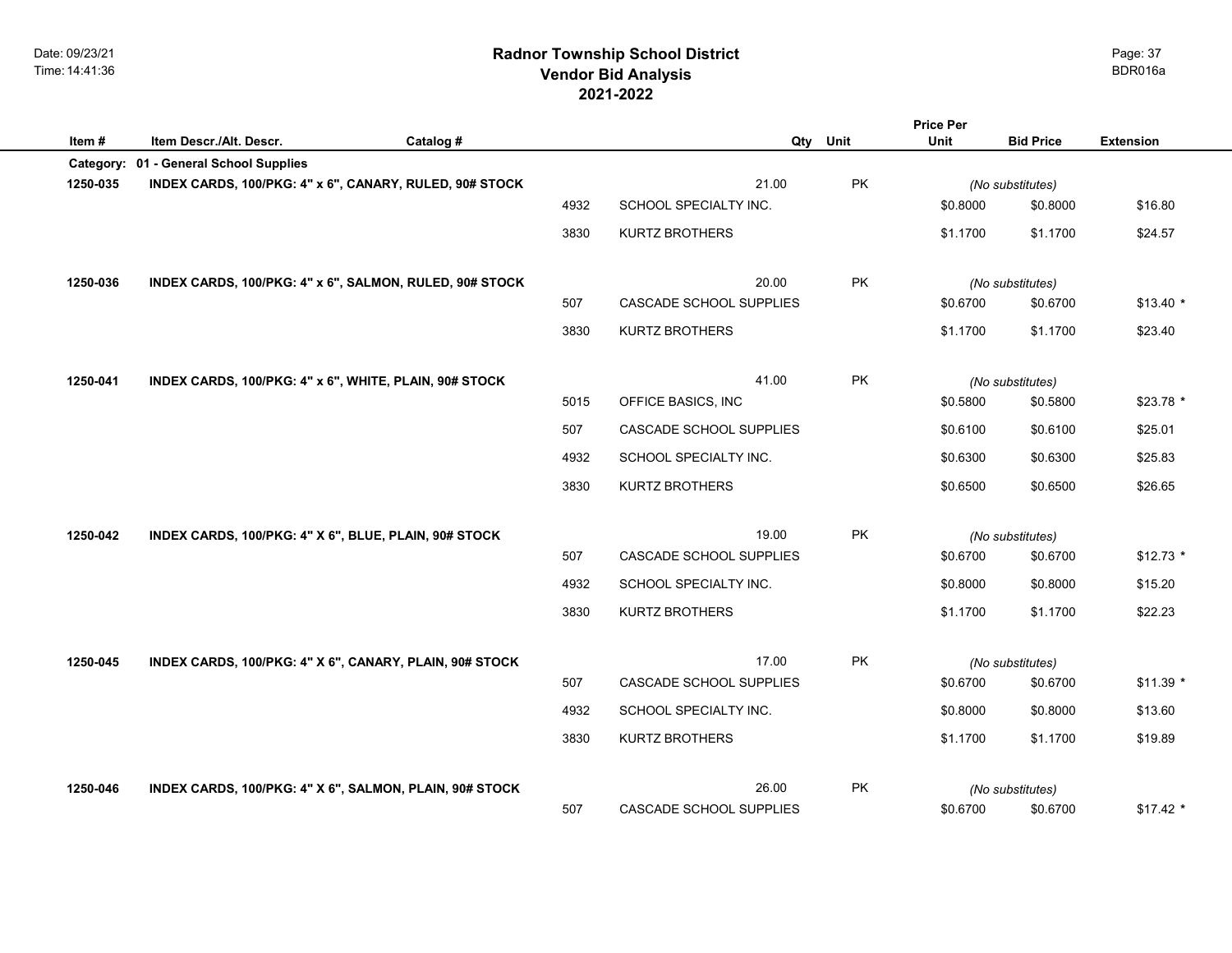## **2021-2022 Radnor Township School District Vendor Bid Analysis** BDR016a

| Item #   | Item Descr./Alt. Descr.                                        | Catalog #                                                            |                         | Qty Unit | <b>Price Per</b><br>Unit | <b>Bid Price</b> | <b>Extension</b> |
|----------|----------------------------------------------------------------|----------------------------------------------------------------------|-------------------------|----------|--------------------------|------------------|------------------|
|          | Category: 01 - General School Supplies                         |                                                                      |                         |          |                          |                  |                  |
| 1250-061 | INDEX CARDS, 100/PKG: 5" x 8", WHITE, RULED, 90# STOCK         |                                                                      | 58.00                   | PK       |                          | (No substitutes) |                  |
|          |                                                                | 4932                                                                 | SCHOOL SPECIALTY INC.   |          | \$0.8700                 | \$0.8700         | $$50.46*$        |
|          |                                                                | 507                                                                  | CASCADE SCHOOL SUPPLIES |          | \$0.9000                 | \$0.9000         | \$52.20          |
|          |                                                                | 5015                                                                 | OFFICE BASICS, INC      |          | \$0.9600                 | \$0.9600         | \$55.68          |
|          |                                                                | 3830                                                                 | <b>KURTZ BROTHERS</b>   |          | \$1.1400                 | \$1.1400         | \$66.12          |
| 1250-071 | INDEX CARDS, 100/PKG: 5" x 8", WHITE, PLAIN, 90# STOCK         |                                                                      | 71.00                   | PK       |                          | (No substitutes) |                  |
|          |                                                                | 4932                                                                 | SCHOOL SPECIALTY INC.   |          | \$0.8700                 | \$0.8700         | \$61.77 *        |
|          |                                                                | 507                                                                  | CASCADE SCHOOL SUPPLIES |          | \$0.9000                 | \$0.9000         | \$63.90          |
|          |                                                                | 5015                                                                 | OFFICE BASICS, INC      |          | \$0.9600                 | \$0.9600         | \$68.16          |
|          |                                                                | 3830                                                                 | KURTZ BROTHERS          |          | \$1.1400                 | \$1.1400         | \$80.94          |
| 1275-015 |                                                                | LABELS: WHITE MAILING LASER LABELS, 1" X 2-5/8", 750 /BOX AVERY 5260 | 14.00                   | BX       |                          | (No substitutes) |                  |
|          |                                                                | 5015                                                                 | OFFICE BASICS, INC      |          | \$7.2000                 | \$7.2000         | \$100.80 *       |
|          |                                                                | 1172                                                                 | NATIONAL ART & SCHOOL   |          | \$7.4000                 | \$7.4000         | \$103.60         |
|          |                                                                | 507                                                                  | CASCADE SCHOOL SUPPLIES |          | \$8.4100                 | \$8.4100         | \$117.74         |
|          |                                                                | 3830                                                                 | KURTZ BROTHERS          |          | \$8.6600                 | \$8.6600         | \$121.24         |
|          |                                                                | 4932                                                                 | SCHOOL SPECIALTY INC.   |          | \$9.7300                 | \$9.7300         | \$136.22         |
| 1275-016 | LABELS: WHITE MAILING LABELS, 1" X 2-5/8", 3000/BOX AVERY 5160 |                                                                      | 21.00                   | BX       |                          | (No substitutes) |                  |
|          |                                                                | 5015                                                                 | OFFICE BASICS, INC      |          | \$22.9000                | \$22.9000        | \$480.90 *       |
|          |                                                                | 1172                                                                 | NATIONAL ART & SCHOOL   |          | \$23.6000                | \$23.6000        | \$495.60         |
|          |                                                                | 4932                                                                 | SCHOOL SPECIALTY INC.   |          | \$26.3500                | \$26.3500        | \$553.35         |
|          |                                                                | 507                                                                  | CASCADE SCHOOL SUPPLIES |          | \$27.9700                | \$27.9700        | \$587.37         |
|          |                                                                | 3830                                                                 | <b>KURTZ BROTHERS</b>   |          | \$28.0300                | \$28.0300        | \$588.63         |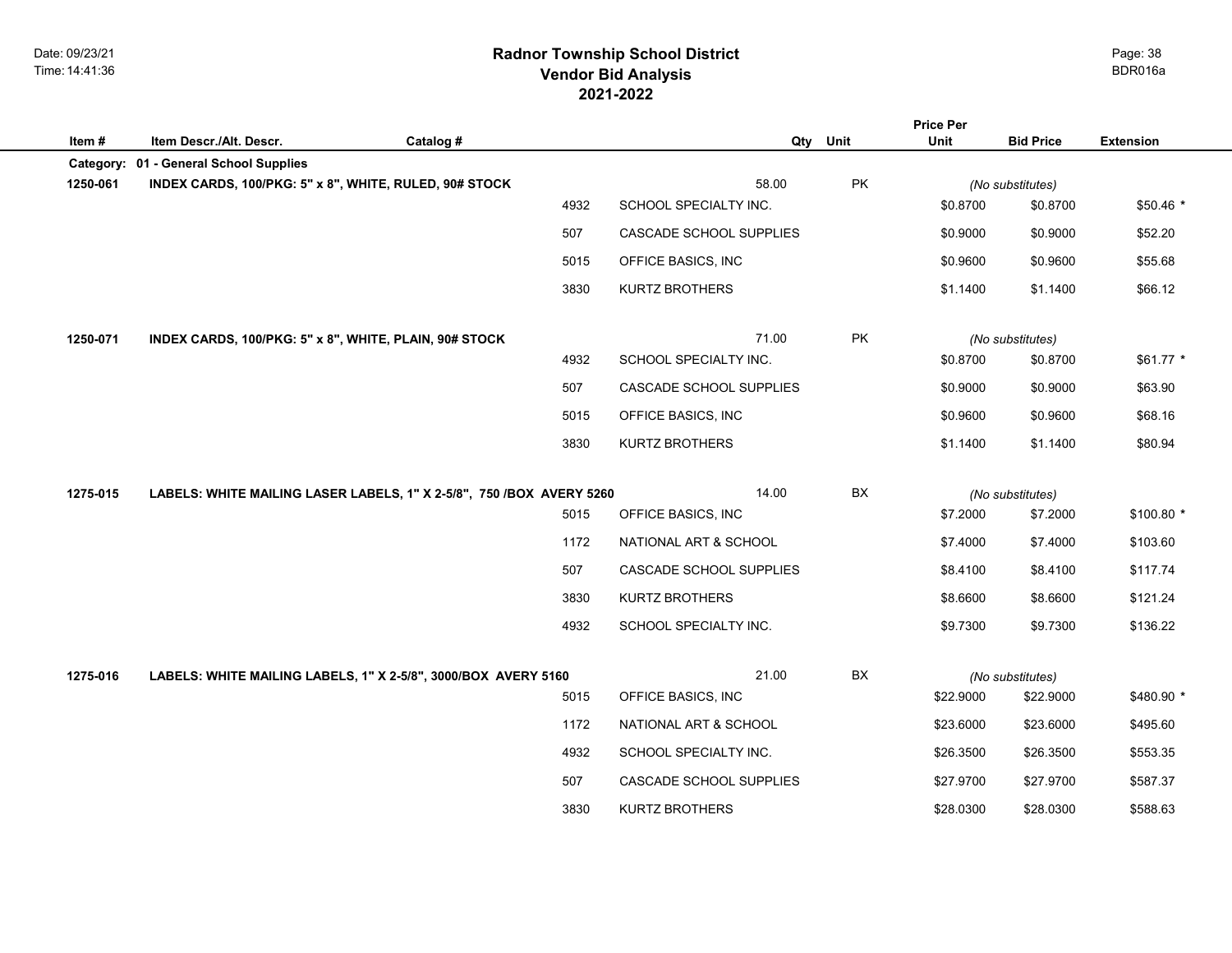## **2021-2022 Radnor Township School District Vendor Bid Analysis** BDR016a

|                       |                                                            |                                                                                 |                         |       |      | <b>Price Per</b> |                  |                  |
|-----------------------|------------------------------------------------------------|---------------------------------------------------------------------------------|-------------------------|-------|------|------------------|------------------|------------------|
| Item#                 | Item Descr./Alt. Descr.                                    | Catalog #                                                                       |                         | Qty   | Unit | <b>Unit</b>      | <b>Bid Price</b> | <b>Extension</b> |
| Category:<br>1275-017 | 01 - General School Supplies                               | LABELS: CLEAR, LASER MAILING LABELS, 1" X 2-5/8", 750/BOX, AVERY 5630           |                         | 2.00  | BX   |                  | (No substitutes) |                  |
|                       |                                                            | 5015                                                                            | OFFICE BASICS, INC      |       |      | \$17.0000        | \$17.0000        | \$34.00 *        |
|                       |                                                            | 4932                                                                            | SCHOOL SPECIALTY INC.   |       |      | \$22.2100        | \$22.2100        | \$44.42          |
| 1275-018              |                                                            | LABELS: WHITE INKJET ADDRESS LABELS, 1" X 2-5/8", 750/BOX, AVERY 8160           |                         | 10.00 | BX   |                  | (No substitutes) |                  |
|                       |                                                            | 5015                                                                            | OFFICE BASICS, INC      |       |      | \$7.2000         | \$7.2000         | \$72.00 *        |
|                       |                                                            | 1172                                                                            | NATIONAL ART & SCHOOL   |       |      | \$7.4000         | \$7.4000         | \$74.00          |
|                       |                                                            | 4932                                                                            | SCHOOL SPECIALTY INC.   |       |      | \$7.6800         | \$7.6800         | \$76.80          |
|                       |                                                            | 507                                                                             | CASCADE SCHOOL SUPPLIES |       |      | \$8.4200         | \$8.4200         | \$84.20          |
|                       |                                                            | 3830                                                                            | <b>KURTZ BROTHERS</b>   |       |      | \$8.4400         | \$8.4400         | \$84.40          |
| 1275-025              |                                                            | LABELS: WHITE LASER MAILING LABELS, 1" X 4", 500/BOX, AVERY 5261                |                         | 3.00  | BX   |                  | (No substitutes) |                  |
|                       |                                                            | 5015                                                                            | OFFICE BASICS, INC      |       |      | \$7.5000         | \$7.5000         | \$22.50 *        |
|                       |                                                            | 4932                                                                            | SCHOOL SPECIALTY INC.   |       |      | \$9.7300         | \$9.7300         | \$29.19          |
| 1275-029              |                                                            | LABELS: WHITE INKJET RETURN ADDRESS LABELS, 1/2" X 1-3/4", 2000/BOX, AVERY 8167 |                         | 1.00  | BX   |                  | (No substitutes) |                  |
|                       |                                                            | 5015                                                                            | OFFICE BASICS, INC      |       |      | \$8.0000         | \$8.0000         | $$8.00*$         |
|                       |                                                            | 4932                                                                            | SCHOOL SPECIALTY INC.   |       |      | \$10.3900        | \$10.3900        | \$10.39          |
| 1275-030              | LABELS: WHITE INKJET SHIPPING, 2" X 4", 250/BOX AVERY 8163 |                                                                                 |                         | 8.00  | BX   |                  | (No substitutes) |                  |
|                       |                                                            | 5015                                                                            | OFFICE BASICS, INC      |       |      | \$7.4000         | \$7.4000         | $$59.20$ *       |
|                       |                                                            | 3830                                                                            | <b>KURTZ BROTHERS</b>   |       |      | \$8.4400         | \$8.4400         | \$67.52          |
|                       |                                                            | 4932                                                                            | SCHOOL SPECIALTY INC.   |       |      | \$9.7300         | \$9.7300         | \$77.84          |
| 1275-031              |                                                            | LABELS: WHITE LASER SHIPPING LABELS, 2" X 4", 1000/BX, AVERY #5163              |                         | 11.00 | BX   |                  | (No substitutes) |                  |
|                       |                                                            | 5015                                                                            | OFFICE BASICS, INC      |       |      | \$23.7000        | \$23.7000        | \$260.70 *       |
|                       |                                                            | 1172                                                                            | NATIONAL ART & SCHOOL   |       |      | \$24.6000        | \$24.6000        | \$270.60         |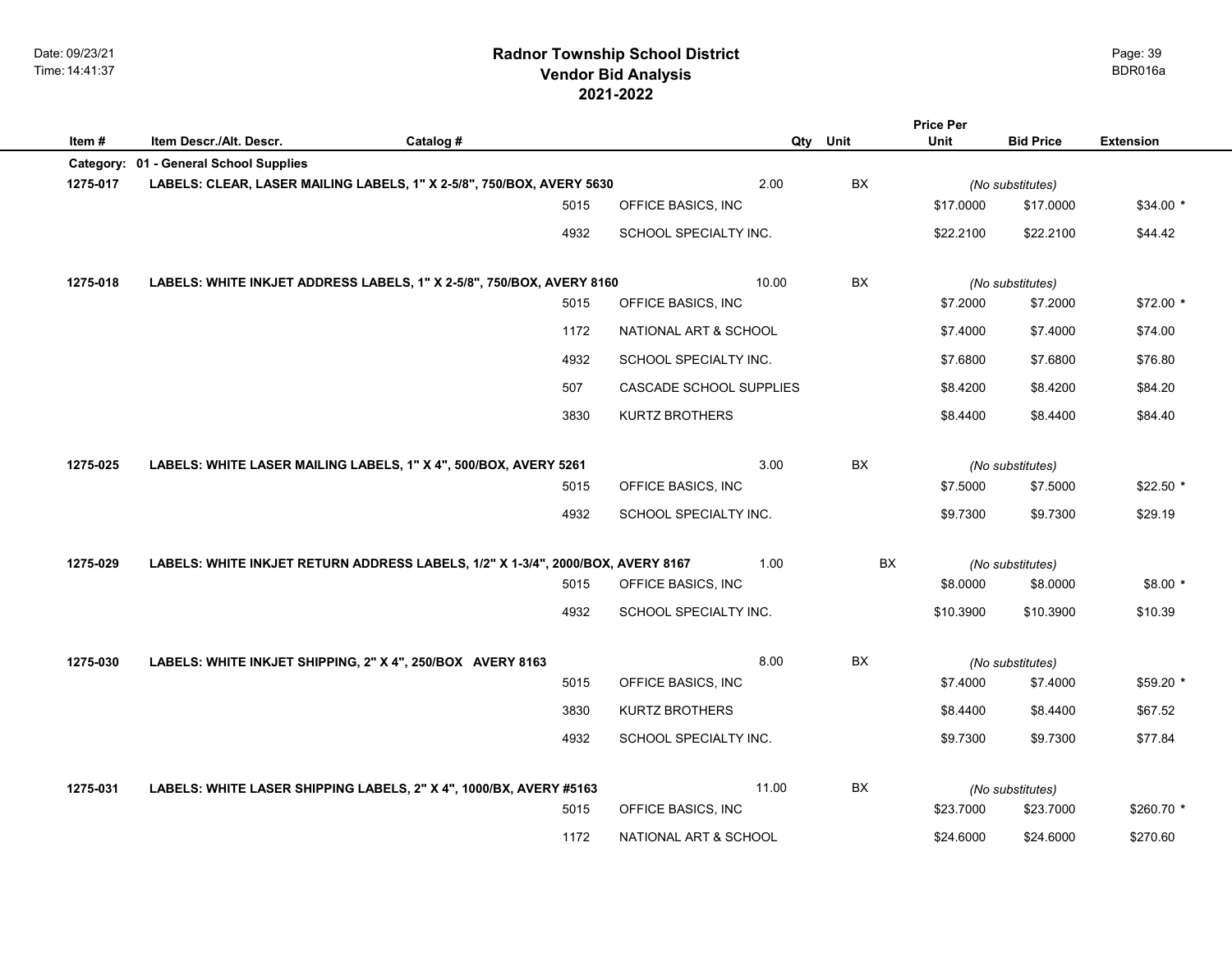## **2021-2022 Radnor Township School District Vendor Bid Analysis** BDR016a

|          |                                           |                                                                                    |                                |       |            | <b>Price Per</b> |                  |                  |
|----------|-------------------------------------------|------------------------------------------------------------------------------------|--------------------------------|-------|------------|------------------|------------------|------------------|
| Item#    | Item Descr./Alt. Descr.                   | Catalog #                                                                          |                                | Qty   | Unit       | Unit             | <b>Bid Price</b> | <b>Extension</b> |
|          | Category: 01 - General School Supplies    |                                                                                    |                                |       |            |                  |                  |                  |
| 1275-031 |                                           | LABELS: WHITE LASER SHIPPING LABELS, 2" X 4", 1000/BX, AVERY #5163                 |                                | 11.00 | BX         |                  | (No substitutes) |                  |
|          |                                           | 4932                                                                               | SCHOOL SPECIALTY INC.          |       |            | \$26.2700        | \$26.2700        | \$288.97         |
|          |                                           | 507                                                                                | CASCADE SCHOOL SUPPLIES        |       |            | \$28,8100        | \$28.8100        | \$316.91         |
|          |                                           | 3830                                                                               | <b>KURTZ BROTHERS</b>          |       |            | \$28.8700        | \$28.8700        | \$317.57         |
| 1275-033 |                                           | LABELS: AVERY TRUE BLOCK WHITE LASER SHIPPING LABELS, AVERY #5126, 5 1/2" x 8 1/2" |                                | 3.00  | <b>BOX</b> |                  | (No substitutes) |                  |
|          |                                           | 5015                                                                               | OFFICE BASICS, INC.            |       |            | \$25.5000        | \$25.5000        | $$76.50*$        |
|          |                                           | 4932                                                                               | SCHOOL SPECIALTY INC.          |       |            | \$27.1100        | \$27.1100        | \$81.33          |
|          |                                           | 507                                                                                | CASCADE SCHOOL SUPPLIES        |       |            | \$28.8100        | \$28.8100        | \$86.43          |
| 1275-041 |                                           | LABELS: WHITE INKJET FILE FOLDER, 2/3" X 3-7/16", 750/BOX AVERY 8366               |                                | 1.00  | <b>BX</b>  |                  | (No substitutes) |                  |
|          |                                           | 5015                                                                               | OFFICE BASICS, INC             |       |            | \$14.0000        | \$14.0000        | $$14.00*$        |
|          |                                           | 507                                                                                | CASCADE SCHOOL SUPPLIES        |       |            | \$14.2500        | \$14.2500        | \$14.25          |
|          |                                           | 4932                                                                               | SCHOOL SPECIALTY INC.          |       |            | \$17.9800        | \$17.9800        | \$17.98          |
| 1275-051 |                                           | LABELS: COLOR CODING LABELS REMOVEABLE LASER - RED 3/4" DIAMETER                   |                                | 1.00  | <b>PK</b>  |                  |                  |                  |
|          |                                           | 507                                                                                | CASCADE SCHOOL SUPPLIES        |       |            | \$1.7600         | \$1.7600         | $$1.76$ *        |
| 1275-053 |                                           | LABELS: COLOR CODING LABELS REMOVEABLE LASER - BLUE 3/4" DIAMETER                  |                                | 1.00  | PK         |                  |                  |                  |
|          |                                           | 507                                                                                | <b>CASCADE SCHOOL SUPPLIES</b> |       |            | \$1.7000         | \$1.7000         | $$1.70*$         |
| 1277-010 | BADGES 2-11/32" x 3-3/8", 100/PACK, AVERY | LABELS, NAME BADGES: NAME BADGE LABELS, HELLO MY NAME IS SELF ADHESIVE             |                                | 4.00  | <b>PK</b>  |                  |                  |                  |
|          |                                           | 507                                                                                | CASCADE SCHOOL SUPPLIES        |       |            | \$1.2400         | \$1.2400         | $$4.96$ *        |
|          |                                           | 3830                                                                               | <b>KURTZ BROTHERS</b>          |       |            | \$1.2400         | \$1.2400         | \$4.96           |
|          |                                           | 4932                                                                               | SCHOOL SPECIALTY INC.          |       |            | \$16.8800        | \$16.8800        | \$67.52          |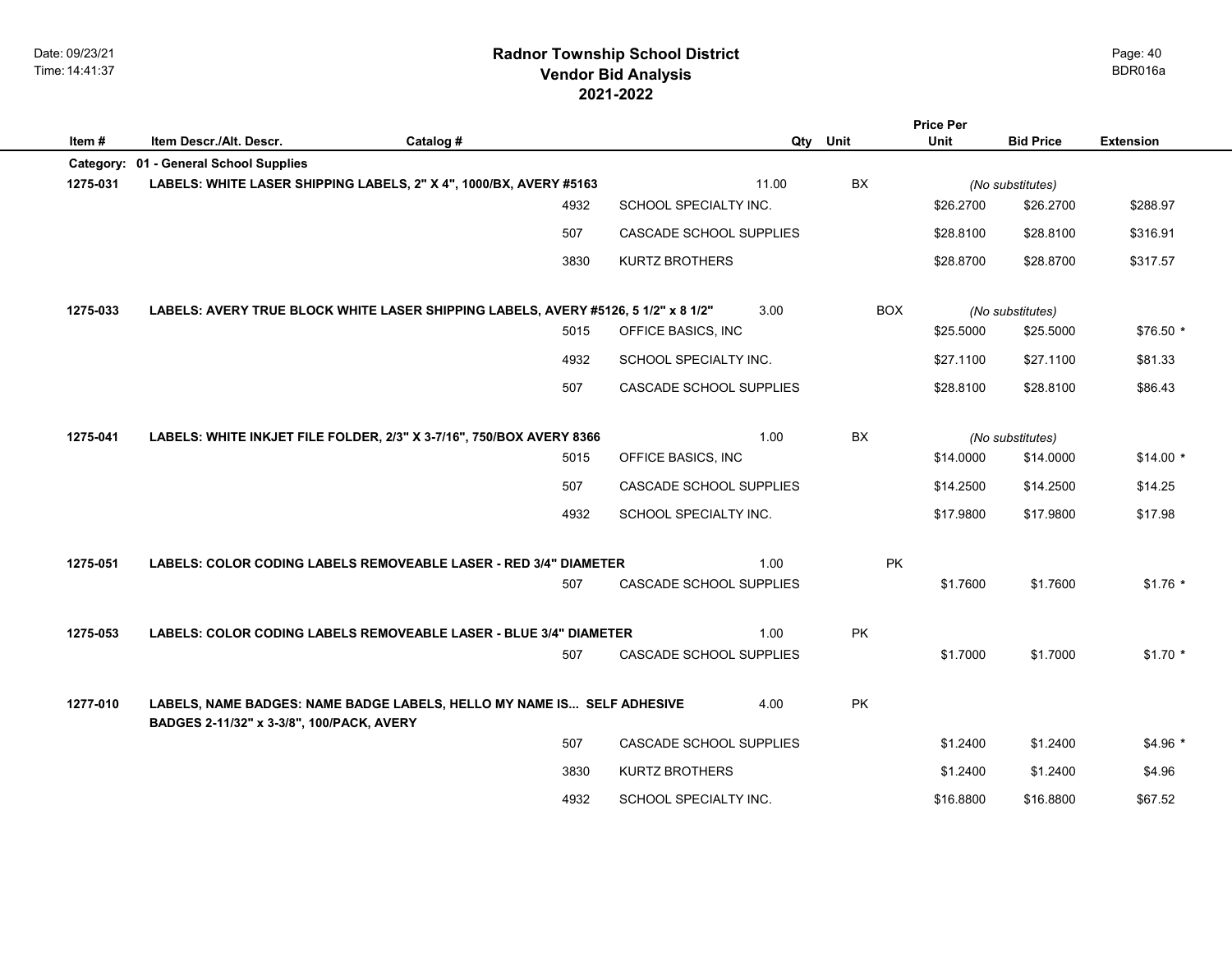|           |                              |                                                                               |                         |       |               | <b>Price Per</b> |                  |                  |
|-----------|------------------------------|-------------------------------------------------------------------------------|-------------------------|-------|---------------|------------------|------------------|------------------|
| Item#     | Item Descr./Alt. Descr.      | Catalog #                                                                     |                         | Qty   | Unit          | Unit             | <b>Bid Price</b> | <b>Extension</b> |
| Category: | 01 - General School Supplies |                                                                               |                         |       |               |                  |                  |                  |
| 1277-020  | 5144                         | LABELS, NAME BADGES: NAME BADGES, BLUE BORDER, SELF ADHESIVE, 100/PACK, AVERY |                         | 3.00  | PK            |                  |                  |                  |
|           |                              | 507                                                                           | CASCADE SCHOOL SUPPLIES |       |               | \$1.2400         | \$1.2400         | $$3.72$ *        |
|           |                              | 3830                                                                          | KURTZ BROTHERS          |       |               | \$1.2400         | \$1.2400         | \$3.72           |
|           |                              | 5015                                                                          | OFFICE BASICS, INC      |       |               | \$2.0000         | \$2.0000         | \$6.00           |
|           |                              | 4932                                                                          | SCHOOL SPECIALTY INC.   |       |               | \$2.2500         | \$2.2500         | \$6.75           |
| 1282-010  |                              | LOOSE LEAF RINGS: RINGS, NOTEBOOK 1", 100/BOX, GENERAL #BR-3                  |                         | 8.00  | BX            |                  |                  |                  |
|           |                              | 4932                                                                          | SCHOOL SPECIALTY INC.   |       |               | \$2.5000         | \$2.5000         | $$20.00*$        |
|           |                              | 5015                                                                          | OFFICE BASICS, INC      |       |               | \$3.6000         | \$3.6000         | \$28.80          |
|           |                              | 507                                                                           | CASCADE SCHOOL SUPPLIES |       |               | \$3.7200         | \$3.7200         | \$29.76          |
|           |                              | 3830                                                                          | <b>KURTZ BROTHERS</b>   |       |               | \$4.7800         | \$4.7800         | \$38.24          |
|           | Alt Bid: FA116 - - set/50    | 3991                                                                          | LAKESHORE LEARNING      |       |               | \$9.4900         | \$9.4900         | \$75.92          |
| 1282-015  |                              | LOOSE LEAF RINGS: RINGS, NOTEBOOK 1-1/2", 100/BOX, GENERAL #BR-5              |                         | 9.00  | $\mathsf{BX}$ |                  |                  |                  |
|           |                              | 4932                                                                          | SCHOOL SPECIALTY INC.   |       |               | \$3.3400         | \$3.3400         | $$30.06*$        |
|           |                              | 5015                                                                          | OFFICE BASICS, INC      |       |               | \$4.0000         | \$4.0000         | \$36.00          |
|           |                              | 3830                                                                          | <b>KURTZ BROTHERS</b>   |       |               | \$6.8000         | \$6.8000         | \$61.20          |
| 1300-010  | #BIN587812                   | MARKERS, CRAYOLA: WASHABLE, BROAD LINE, 12 ASST COLORS, 12/BOX. CRAYOLA       |                         | 40.00 | BX            |                  | (No substitutes) |                  |
|           |                              | 1172                                                                          | NATIONAL ART & SCHOOL   |       |               | \$3.6000         | \$3.6000         | $$144.00*$       |
|           |                              | 5015                                                                          | OFFICE BASICS, INC      |       |               | \$3.7000         | \$3.7000         | \$148.00         |
|           |                              | 3830                                                                          | KURTZ BROTHERS          |       |               | \$4.2500         | \$4.2500         | \$170.00         |
|           |                              | 507                                                                           | CASCADE SCHOOL SUPPLIES |       |               | \$4.2900         | \$4.2900         | \$171.60         |
|           |                              | 4932                                                                          | SCHOOL SPECIALTY INC.   |       |               | \$4.7100         | \$4.7100         | \$188.40         |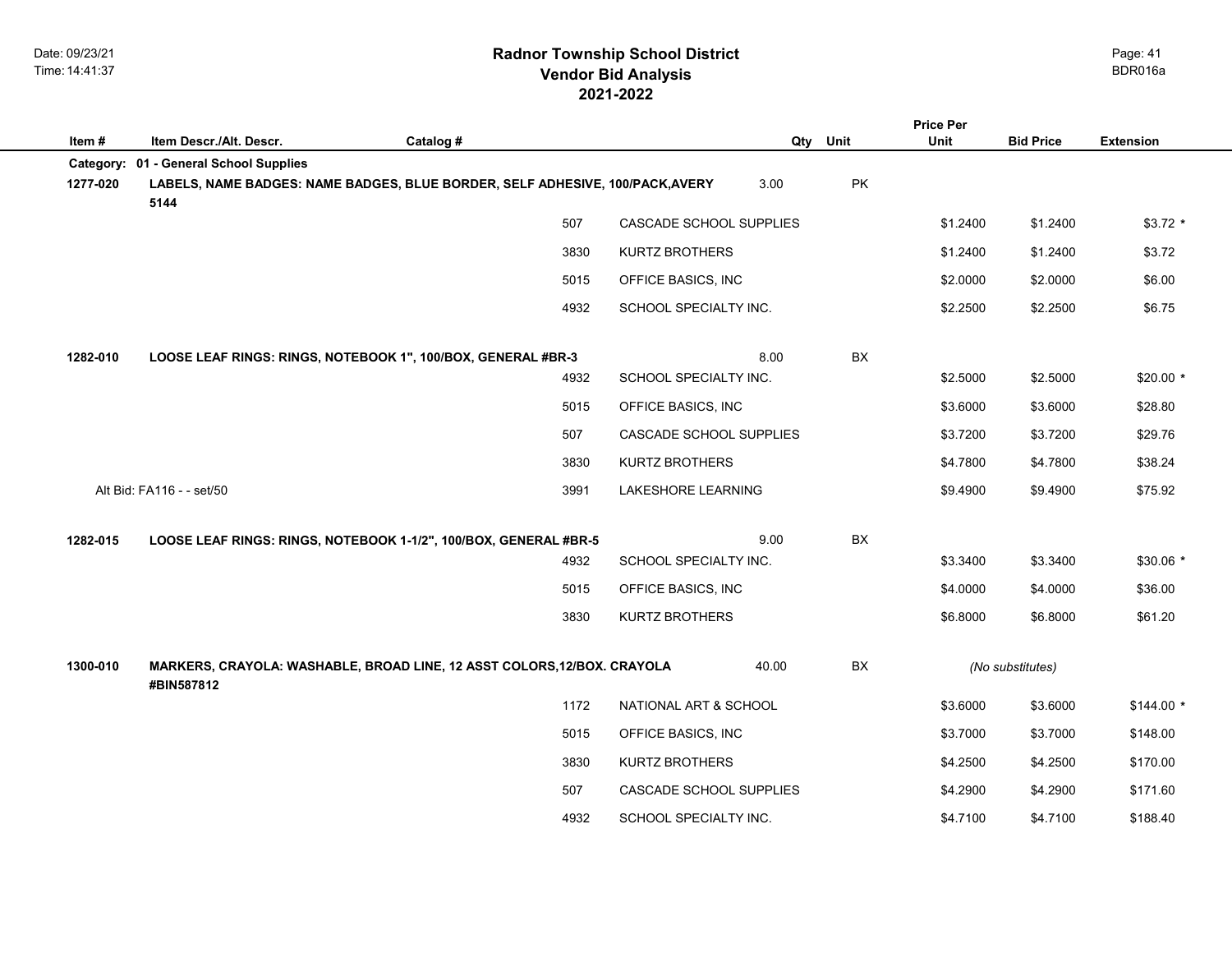## **2021-2022 Radnor Township School District Vendor Bid Analysis** BDR016a

| Item#    | Item Descr./Alt. Descr.                | Catalog #                                                                 | Qty                     | Unit | <b>Price Per</b><br>Unit | <b>Bid Price</b> | <b>Extension</b> |
|----------|----------------------------------------|---------------------------------------------------------------------------|-------------------------|------|--------------------------|------------------|------------------|
|          | Category: 01 - General School Supplies |                                                                           |                         |      |                          |                  |                  |
| 1300-020 |                                        | MARKERS, CRAYOLA: CLASSIC, FINE TIP, 8 /SET, NON-TOXIC, CRAYOLA #58-7709  | 73.00                   | PK   |                          | (No substitutes) |                  |
|          |                                        | 1172                                                                      | NATIONAL ART & SCHOOL   |      | \$1.8000                 | \$1.8000         | $$131.40$ *      |
|          |                                        | 5015                                                                      | OFFICE BASICS, INC      |      | \$2.0000                 | \$2.0000         | \$146.00         |
|          |                                        | 4932                                                                      | SCHOOL SPECIALTY INC.   |      | \$2.0300                 | \$2.0300         | \$148.19         |
|          |                                        | 3830                                                                      | <b>KURTZ BROTHERS</b>   |      | \$2.1000                 | \$2.1000         | \$153.30         |
|          |                                        | 507                                                                       | CASCADE SCHOOL SUPPLIES |      | \$2.1900                 | \$2.1900         | \$159.87         |
| 1300-030 |                                        | MARKERS, CRAYOLA: WASHABLE, WEDGE TIP, 8 ASST COLORS, CRAYOLA #58-7208    | 19.00                   | BX   |                          | (No substitutes) |                  |
|          |                                        | 1172                                                                      | NATIONAL ART & SCHOOL   |      | \$2.0600                 | \$2.0600         | $$39.14$ *       |
|          |                                        | 3830                                                                      | <b>KURTZ BROTHERS</b>   |      | \$2.8100                 | \$2.8100         | \$53.39          |
|          |                                        | 507                                                                       | CASCADE SCHOOL SUPPLIES |      | \$2.9800                 | \$2.9800         | \$56.62          |
|          |                                        | 4932                                                                      | SCHOOL SPECIALTY INC.   |      | \$3.1200                 | \$3.1200         | \$59.28          |
| 1300-035 |                                        | MARKERS, CRAYOLA: WASHABLE, THIN LINE, 8 ASST COLORS, CRAYOLA #58-7809    | 42.00                   | BX   |                          | (No substitutes) |                  |
|          |                                        | 5015                                                                      | OFFICE BASICS, INC      |      | \$1.6000                 | \$1.6000         | \$67.20 *        |
|          |                                        | 1172                                                                      | NATIONAL ART & SCHOOL   |      | \$2.0000                 | \$2.0000         | \$84.00          |
|          |                                        | 507                                                                       | CASCADE SCHOOL SUPPLIES |      | \$2.3700                 | \$2.3700         | \$99.54          |
|          |                                        | 3830                                                                      | KURTZ BROTHERS          |      | \$2.7300                 | \$2.7300         | \$114.66         |
|          |                                        | 4932                                                                      | SCHOOL SPECIALTY INC.   |      | \$3.1200                 | \$3.1200         | \$131.04         |
| 1300-037 |                                        | MARKERS, CRAYOLA: WASHABLE, CONICAL TIP, 8 ASST COLORS, CRAYOLA # 58-7808 | 28.00                   | BX   |                          | (No substitutes) |                  |
|          |                                        | 5015                                                                      | OFFICE BASICS, INC      |      | \$1.6000                 | \$1.6000         | $$44.80*$        |
|          |                                        | 1172                                                                      | NATIONAL ART & SCHOOL   |      | \$2.0000                 | \$2.0000         | \$56.00          |
|          |                                        | 507                                                                       | CASCADE SCHOOL SUPPLIES |      | \$2.1500                 | \$2.1500         | \$60.20          |
|          |                                        | 4932                                                                      | SCHOOL SPECIALTY INC.   |      | \$2.6200                 | \$2.6200         | \$73.36          |
|          |                                        | 3830                                                                      | <b>KURTZ BROTHERS</b>   |      | \$2.7200                 | \$2.7200         | \$76.16          |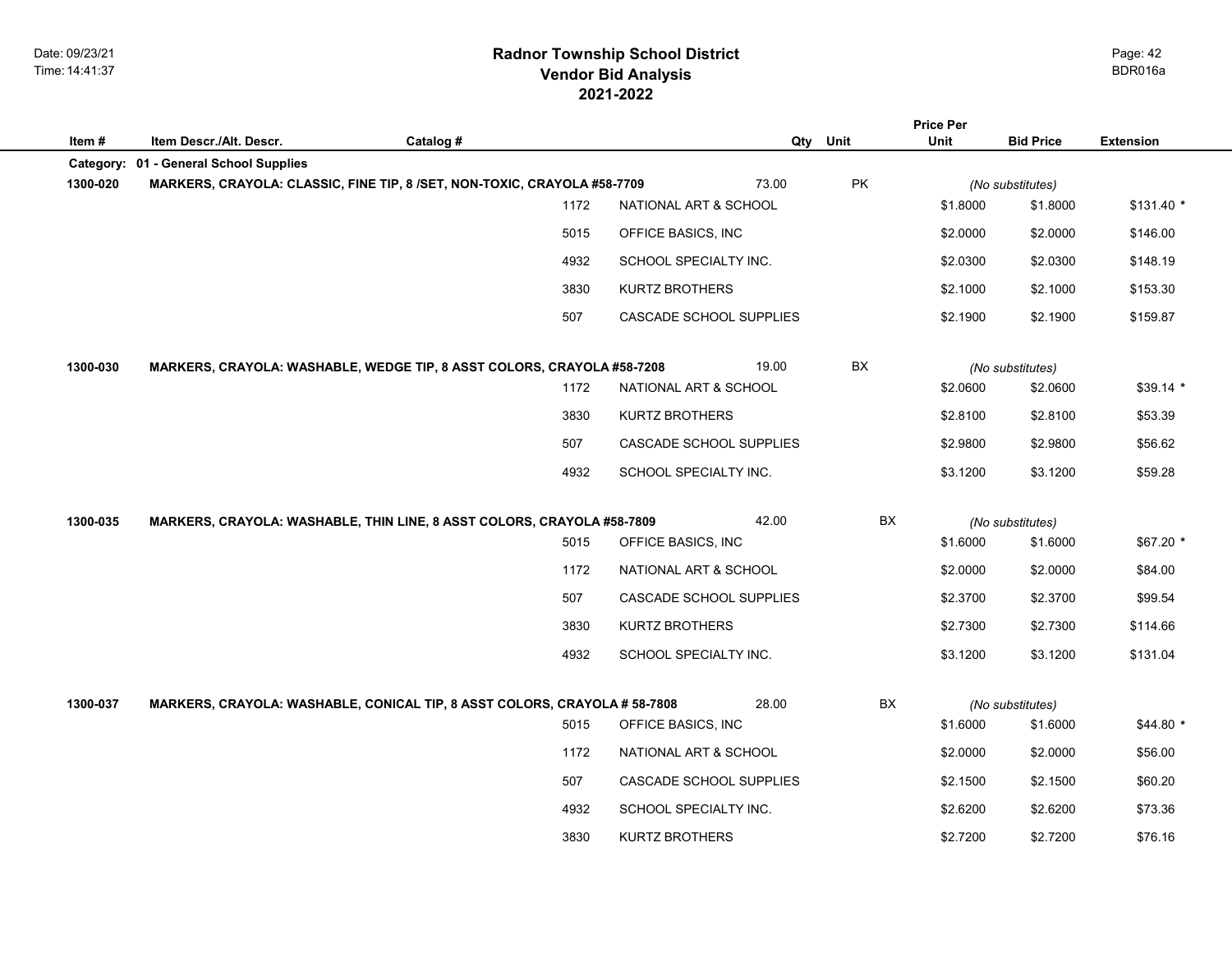## **2021-2022 Radnor Township School District Vendor Bid Analysis** BDR016a

|           |                              |                                                                                                                                                     |      |                         |          |           | <b>Price Per</b> |                              |                  |
|-----------|------------------------------|-----------------------------------------------------------------------------------------------------------------------------------------------------|------|-------------------------|----------|-----------|------------------|------------------------------|------------------|
| Item#     | Item Descr./Alt. Descr.      | Catalog #                                                                                                                                           |      |                         | Qty Unit |           | Unit             | <b>Bid Price</b>             | <b>Extension</b> |
| Category: | 01 - General School Supplies |                                                                                                                                                     |      |                         |          |           |                  |                              |                  |
| 1300-050  |                              | MARKERS, CRAYOLA: BROAD LINE MARKER CLASSPACK, 256 MARKERS, 16 EACH OF 16<br>DIFFERENT COLORS, PACKAGED IN REUSABLE STORAGE CASE, CRAYOLA # 58-8201 |      | 12.00                   |          | <b>PK</b> |                  | (No substitutes)             |                  |
|           |                              |                                                                                                                                                     | 1172 | NATIONAL ART & SCHOOL   |          |           | \$49.5000        | \$49.5000                    | $$594.00*$       |
|           |                              |                                                                                                                                                     | 5015 | OFFICE BASICS, INC      |          |           | \$51.0000        | \$51.0000                    | \$612.00         |
|           |                              |                                                                                                                                                     | 3830 | <b>KURTZ BROTHERS</b>   |          |           | \$57.7600        | \$57.7600                    | \$693.12         |
|           |                              | 507                                                                                                                                                 |      | CASCADE SCHOOL SUPPLIES |          |           | \$58.2200        | \$58.2200                    | \$698.64         |
|           |                              |                                                                                                                                                     | 4932 | SCHOOL SPECIALTY INC.   |          |           | \$63.8200        | \$63.8200                    | \$765.84         |
| 1302-001  |                              | MARKERS, DRY ERASE: ASSORTED COLORS, FINE TIP, 4/PKG, SCHOOL SPECIALTY 30418843                                                                     |      | 65.00                   | PK       |           |                  |                              |                  |
|           |                              |                                                                                                                                                     | 3830 | <b>KURTZ BROTHERS</b>   |          |           | \$1.4600         | \$1.4600                     | $$94.90*$        |
|           |                              |                                                                                                                                                     | 4932 | SCHOOL SPECIALTY INC.   |          |           | \$2.9400         | \$2.9400                     | \$191.10         |
|           |                              | 507                                                                                                                                                 |      | CASCADE SCHOOL SUPPLIES |          |           | \$3.2100         | \$3.2100                     | \$208.65         |
|           |                              |                                                                                                                                                     | 3991 | LAKESHORE LEARNING      |          |           | \$3.7900         | \$3.7900                     | \$246.35         |
|           |                              |                                                                                                                                                     |      | 58.00                   | PK       |           |                  |                              |                  |
| 1302-010  |                              | MARKERS, DRY ERASE: BLACK 12/BOX, LOW ODOR, FINE POINT, EXPO 86001                                                                                  | 5015 | OFFICE BASICS, INC      |          |           | \$6.4000         | (No substitutes)<br>\$6.4000 | $$371.20$ *      |
|           |                              |                                                                                                                                                     | 1172 | NATIONAL ART & SCHOOL   |          |           | \$6.7200         | \$6.7200                     | \$389.76         |
|           |                              | 507                                                                                                                                                 |      | CASCADE SCHOOL SUPPLIES |          |           | \$8.8400         | \$8.8400                     | \$512.72         |
|           |                              |                                                                                                                                                     | 3830 | KURTZ BROTHERS          |          |           | \$10.4400        | \$10.4400                    | \$605.52         |
|           |                              |                                                                                                                                                     | 4932 | SCHOOL SPECIALTY INC.   |          |           | \$13.8000        | \$13.8000                    | \$800.40         |
|           |                              |                                                                                                                                                     |      |                         |          |           |                  |                              |                  |
| 1302-020  |                              | MARKERS, DRY ERASE: BLACK, EXPO 80001, 12/ BOX, LOW ODOR, CHISEL TIP                                                                                |      | 54.00                   | BX       |           |                  | (No substitutes)             |                  |
|           |                              |                                                                                                                                                     | 5015 | OFFICE BASICS, INC      |          |           | \$6.7000         | \$6.7000                     | \$361.80 *       |
|           |                              |                                                                                                                                                     | 1172 | NATIONAL ART & SCHOOL   |          |           | \$7.2000         | \$7.2000                     | \$388.80         |
|           |                              | 507                                                                                                                                                 |      | CASCADE SCHOOL SUPPLIES |          |           | \$10.1600        | \$10.1600                    | \$548.64         |
|           |                              |                                                                                                                                                     | 3830 | KURTZ BROTHERS          |          |           | \$11.8800        | \$11.8800                    | \$641.52         |
|           |                              |                                                                                                                                                     | 4932 | SCHOOL SPECIALTY INC.   |          |           | \$13.1800        | \$13.1800                    | \$711.72         |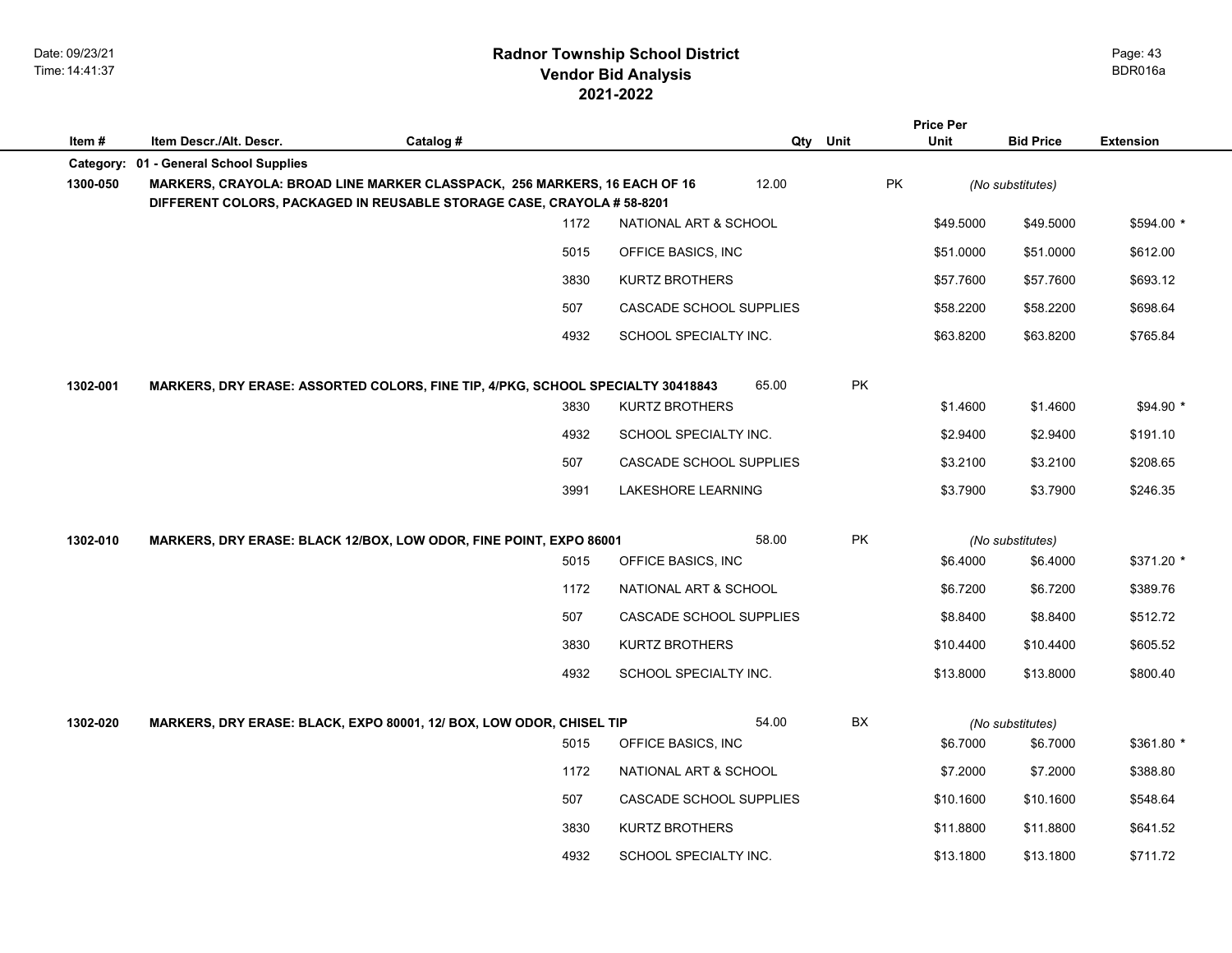## **2021-2022 Radnor Township School District Vendor Bid Analysis** BDR016a

| Item#     | Item Descr./Alt. Descr.      | Catalog #                                                                          | Qty                     | Unit      | <b>Price Per</b><br><b>Unit</b> | <b>Bid Price</b> | <b>Extension</b> |
|-----------|------------------------------|------------------------------------------------------------------------------------|-------------------------|-----------|---------------------------------|------------------|------------------|
| Category: | 01 - General School Supplies |                                                                                    |                         |           |                                 |                  |                  |
| 1302-021  |                              | MARKERS, DRY ERASE: RED, EXPO 80002, 12/ BOX, LOW ODOR, CHISEL TIP                 | 13.00                   | BX        |                                 | (No substitutes) |                  |
|           |                              | 1172                                                                               | NATIONAL ART & SCHOOL   |           | \$7.5000                        | \$7.5000         | \$97.50 *        |
|           |                              | 5015                                                                               | OFFICE BASICS, INC      |           | \$7.5000                        | \$7.5000         | \$97.50          |
|           |                              | 507                                                                                | CASCADE SCHOOL SUPPLIES |           | \$10.1600                       | \$10.1600        | \$132.08         |
|           |                              | 3830                                                                               | <b>KURTZ BROTHERS</b>   |           | \$11.8800                       | \$11.8800        | \$154.44         |
|           |                              | 4932                                                                               | SCHOOL SPECIALTY INC.   |           | \$13.1800                       | \$13.1800        | \$171.34         |
| 1302-022  |                              | MARKERS, DRY ERASE: BLUE, EXPO 80003, 12/BOX, LOW ODOR, CHISEL TIP                 | 24.00                   | BX        |                                 | (No substitutes) |                  |
|           |                              | 1172                                                                               | NATIONAL ART & SCHOOL   |           | \$7.5000                        | \$7.5000         | $$180.00*$       |
|           |                              | 5015                                                                               | OFFICE BASICS, INC      |           | \$7.5000                        | \$7.5000         | \$180.00         |
|           |                              | 507                                                                                | CASCADE SCHOOL SUPPLIES |           | \$10.1600                       | \$10.1600        | \$243.84         |
|           |                              | 3830                                                                               | <b>KURTZ BROTHERS</b>   |           | \$11.8800                       | \$11.8800        | \$285.12         |
|           |                              | 4932                                                                               | SCHOOL SPECIALTY INC.   |           | \$13.1800                       | \$13.1800        | \$316.32         |
| 1302-023  |                              | MARKERS, DRY ERASE: GREEN, EXPO 80004, 12/BOX, LOW ODOR, CHISEL TIP                | 22.00                   | BX        |                                 | (No substitutes) |                  |
|           |                              | 1172                                                                               | NATIONAL ART & SCHOOL   |           | \$7.5000                        | \$7.5000         | $$165.00*$       |
|           |                              | 507                                                                                | CASCADE SCHOOL SUPPLIES |           | \$10.1600                       | \$10.1600        | \$223.52         |
|           |                              | 3830                                                                               | KURTZ BROTHERS          |           | \$11.8800                       | \$11.8800        | \$261.36         |
|           |                              | 4932                                                                               | SCHOOL SPECIALTY INC.   |           | \$13.1800                       | \$13.1800        | \$289.96         |
| 1302-030  |                              | MARKERS, DRY ERASE: EXPO FINE POINT, BLACK, 12/BOX, MANUFACTURER # 84001           | 8.00                    | BX        |                                 | (No substitutes) |                  |
|           |                              | 507                                                                                | CASCADE SCHOOL SUPPLIES |           | \$8.2400                        | \$8.2400         | \$65.92 *        |
|           |                              | 3830                                                                               | <b>KURTZ BROTHERS</b>   |           | \$9.7200                        | \$9.7200         | \$77.76          |
| 1302-040  | #92140                       | MARKERS, DRY ERASE: 4 COLOR BROAD TIP, 4 COLOR SET, BLACK, RED, BLUE, GREEN, DIXON | 37.00                   | <b>PK</b> |                                 | (No substitutes) |                  |
|           |                              | 3830                                                                               | <b>KURTZ BROTHERS</b>   |           | \$2.5000                        | \$2.5000         | \$92.50 *        |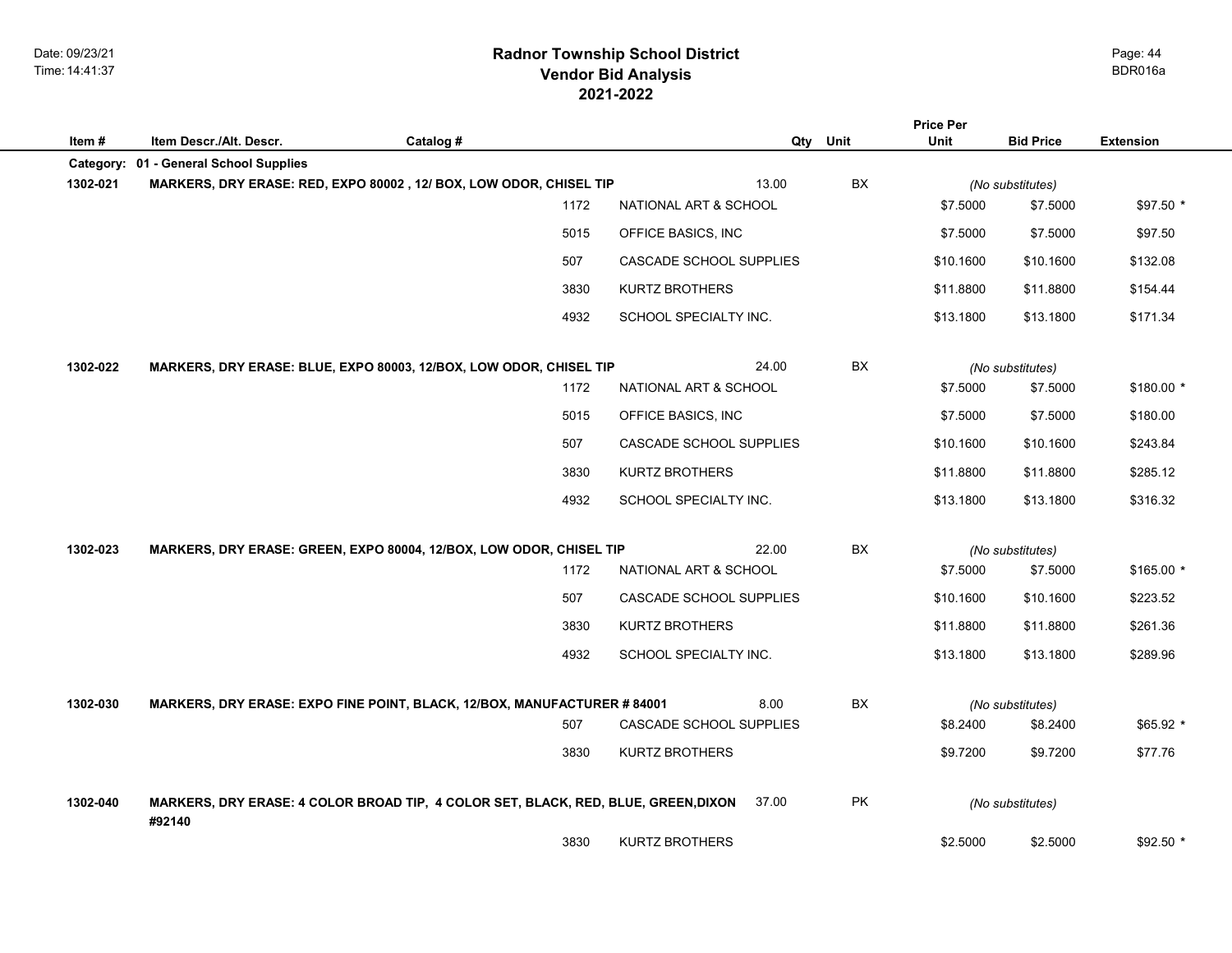|           |                                                                                              |           |      |                                |       |           | <b>Price Per</b> |                  |                  |
|-----------|----------------------------------------------------------------------------------------------|-----------|------|--------------------------------|-------|-----------|------------------|------------------|------------------|
| Item#     | Item Descr./Alt. Descr.                                                                      | Catalog # |      |                                | Qty   | Unit      | <b>Unit</b>      | <b>Bid Price</b> | <b>Extension</b> |
| Category: | 01 - General School Supplies                                                                 |           |      |                                |       |           |                  |                  |                  |
| 1302-040  | MARKERS, DRY ERASE: 4 COLOR BROAD TIP, 4 COLOR SET, BLACK, RED, BLUE, GREEN, DIXON<br>#92140 |           |      |                                | 37.00 | PK        |                  | (No substitutes) |                  |
|           |                                                                                              |           | 507  | <b>CASCADE SCHOOL SUPPLIES</b> |       |           | \$2.6100         | \$2.6100         | \$96.57          |
| 1302-042  | MARKERS, DRY ERASE: EXPO LOW ODOR, 12 COLOR SET, CHISEL TIP, SANFORD 81043                   |           |      |                                | 39.00 | <b>PK</b> |                  | (No substitutes) |                  |
|           |                                                                                              |           | 507  | CASCADE SCHOOL SUPPLIES        |       |           | \$10.1000        | \$10.1000        | \$393.90 *       |
|           |                                                                                              |           | 1172 | NATIONAL ART & SCHOOL          |       |           | \$10.8000        | \$10.8000        | \$421.20         |
|           |                                                                                              |           | 3830 | <b>KURTZ BROTHERS</b>          |       |           | \$11.7800        | \$11.7800        | \$459.42         |
| 1304-001  | MARKERS, FELT NIB, WATERBASE, LIQUI-MARK L800 OR EQUAL: BLACK                                |           |      |                                | 5.00  | EA        |                  |                  |                  |
|           |                                                                                              |           | 507  | CASCADE SCHOOL SUPPLIES        |       |           | \$0.2700         | \$0.2700         | $$1.35$ *        |
| 1304-002  | MARKERS, FELT NIB, WATERBASE, LIQUI-MARK L800 OR EQUAL: RED                                  |           |      |                                | 7.00  | EA        |                  |                  |                  |
|           |                                                                                              |           | 3830 | <b>KURTZ BROTHERS</b>          |       |           | \$0.1900         | \$0.1900         | $$1.33*$         |
|           |                                                                                              |           | 507  | CASCADE SCHOOL SUPPLIES        |       |           | \$0.2700         | \$0.2700         | \$1.89           |
| 1304-003  | MARKERS, FELT NIB, WATERBASE, LIQUI-MARK L800 OR EQUAL: BLUE                                 |           |      |                                | 10.00 | EA        |                  |                  |                  |
|           |                                                                                              |           | 3830 | <b>KURTZ BROTHERS</b>          |       |           | \$0.1900         | \$0.1900         | $$1.90*$         |
|           |                                                                                              |           | 507  | CASCADE SCHOOL SUPPLIES        |       |           | \$0.2700         | \$0.2700         | \$2.70           |
| 1304-006  | MARKERS, FELT NIB, WATERBASE, LIQUI-MARK L800 OR EQUAL: PURPLE                               |           |      |                                | 6.00  | EA        |                  |                  |                  |
|           |                                                                                              |           | 3830 | KURTZ BROTHERS                 |       |           | \$0.1900         | \$0.1900         | $$1.14*$         |
|           |                                                                                              |           | 507  | CASCADE SCHOOL SUPPLIES        |       |           | \$0.2700         | \$0.2700         | \$1.62           |
| 1306-010  | MARKERS, FLIP CHART: SHARPIE, (NON-BLEED), SET OF 8, BULLET TIP SANFORD #22478               |           |      |                                | 37.00 | <b>PK</b> |                  | (No substitutes) |                  |
|           |                                                                                              |           | 1172 | NATIONAL ART & SCHOOL          |       |           | \$4.3000         | \$4.3000         | $$159.10*$       |
|           |                                                                                              |           | 5015 | OFFICE BASICS, INC             |       |           | \$4.7000         | \$4.7000         | \$173.90         |
|           |                                                                                              |           | 507  | CASCADE SCHOOL SUPPLIES        |       |           | \$5.1000         | \$5.1000         | \$188.70         |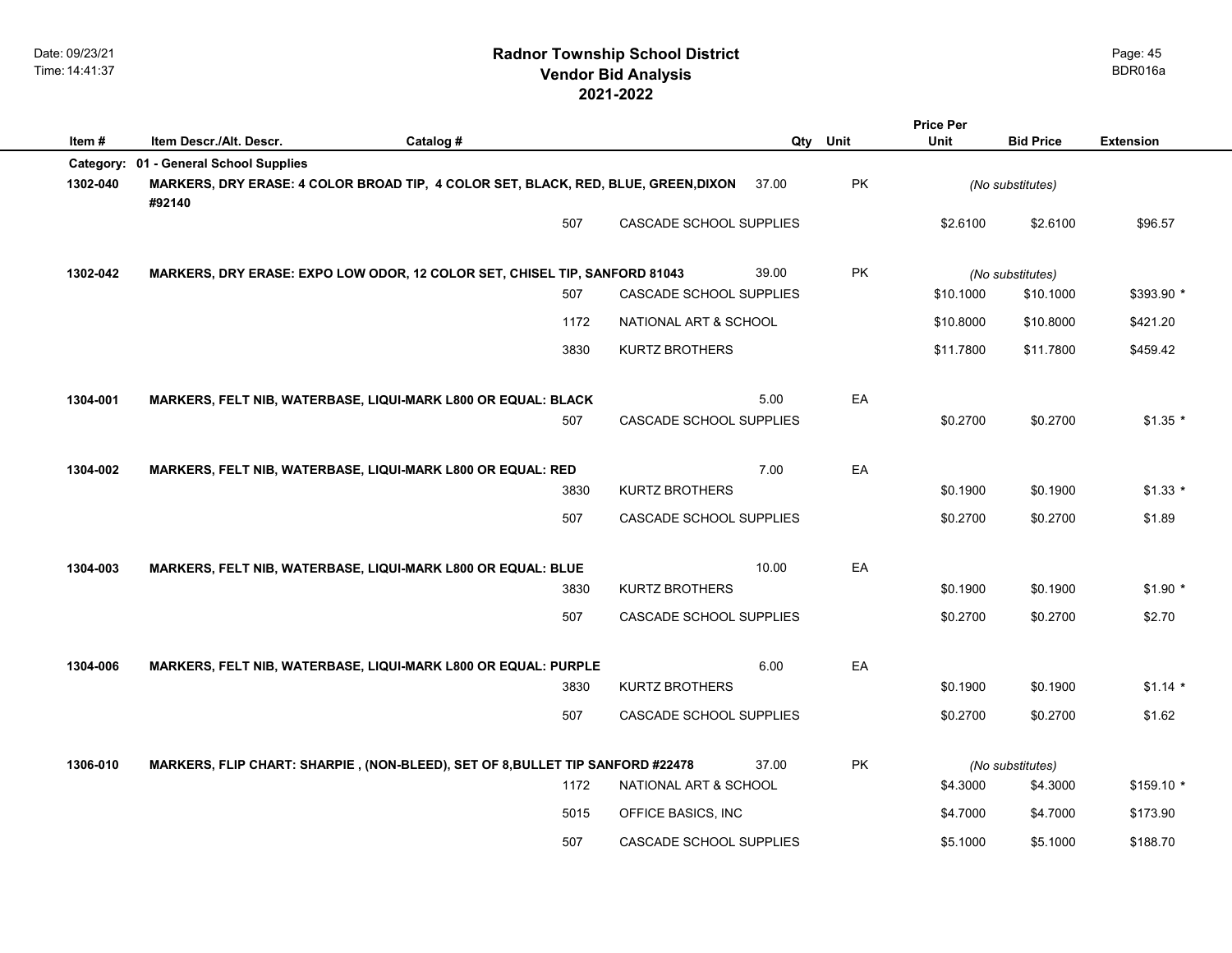| Item#     | Item Descr./Alt. Descr.                                                                                                              | Catalog # |      |                         | Qty   | Unit      | Unit     | <b>Bid Price</b> | <b>Extension</b> |
|-----------|--------------------------------------------------------------------------------------------------------------------------------------|-----------|------|-------------------------|-------|-----------|----------|------------------|------------------|
| Category: | 01 - General School Supplies                                                                                                         |           |      |                         |       |           |          |                  |                  |
| 1306-010  | MARKERS, FLIP CHART: SHARPIE, (NON-BLEED), SET OF 8, BULLET TIP SANFORD #22478                                                       |           |      |                         | 37.00 | PK        |          | (No substitutes) |                  |
|           |                                                                                                                                      |           | 3830 | <b>KURTZ BROTHERS</b>   |       |           | \$6.0000 | \$6.0000         | \$222.00         |
|           |                                                                                                                                      |           | 4932 | SCHOOL SPECIALTY INC.   |       |           | \$6.9700 | \$6.9700         | \$257.89         |
| 1308-010  | MARKERS, LIQUI-MARK 1000 OR EQUAL, 12/BOX: THIN LINE, BLACK                                                                          |           |      |                         | 17.00 | <b>BX</b> |          |                  |                  |
|           |                                                                                                                                      |           | 3830 | KURTZ BROTHERS          |       |           | \$2.0400 | \$2.0400         | $$34.68$ *       |
| 1310-001  | <b>MARKERS, LIQUI-MARK SHARP MARK, FINE POINT, PERMANENT: BLACK, #93121</b>                                                          |           |      |                         | 16.00 | EA        |          |                  |                  |
|           |                                                                                                                                      |           | 3830 | <b>KURTZ BROTHERS</b>   |       |           | \$0.2600 | \$0.2600         | $$4.16*$         |
|           |                                                                                                                                      |           | 507  | CASCADE SCHOOL SUPPLIES |       |           | \$0.3300 | \$0.3300         | \$5.28           |
| 1312-002  | MARKERS, METALLIC: SARGENT ART LIQUID METAL METALLIC, SET OF 6 INCLUDES GOLD,<br>SILVER, BLUE, GREEN, VIOLET & RED, SARGENT #22-1506 |           |      |                         | 15.00 | BX        |          | (No substitutes) |                  |
|           |                                                                                                                                      |           | 4932 | SCHOOL SPECIALTY INC.   |       |           | \$1.6600 | \$1.6600         | $$24.90*$        |
|           |                                                                                                                                      |           | 3830 | <b>KURTZ BROTHERS</b>   |       |           | \$1.8900 | \$1.8900         | \$28.35          |
|           |                                                                                                                                      |           | 507  | CASCADE SCHOOL SUPPLIES |       |           | \$2.0700 | \$2.0700         | \$31.05          |
| 1312-003  | MARKERS, METALLIC: SHARPIE METALLIC MARKERS, SILVER, PACK OF 4, OFFICE DEPOT #<br>592264                                             |           |      |                         | 6.00  | <b>PK</b> |          | (No substitutes) |                  |
|           |                                                                                                                                      |           | 1172 | NATIONAL ART & SCHOOL   |       |           | \$4.0000 | \$4.0000         | $$24.00*$        |
|           |                                                                                                                                      |           | 3830 | <b>KURTZ BROTHERS</b>   |       |           | \$4.3200 | \$4.3200         | \$25.92          |
| 1315-001  | MARKERS, PERMANENT: CHISEL POINT, BLACK, 12/PKG                                                                                      |           |      |                         | 3.00  | PK        |          |                  |                  |
|           |                                                                                                                                      |           | 3830 | <b>KURTZ BROTHERS</b>   |       |           | \$2.4000 | \$2.4000         | $$7.20$ *        |
|           |                                                                                                                                      |           | 507  | CASCADE SCHOOL SUPPLIES |       |           | \$2.8200 | \$2.8200         | \$8.46           |
|           |                                                                                                                                      |           | 4932 | SCHOOL SPECIALTY INC.   |       |           | \$5.4900 | \$5.4900         | \$16.47          |

Page: 46

**Price Per**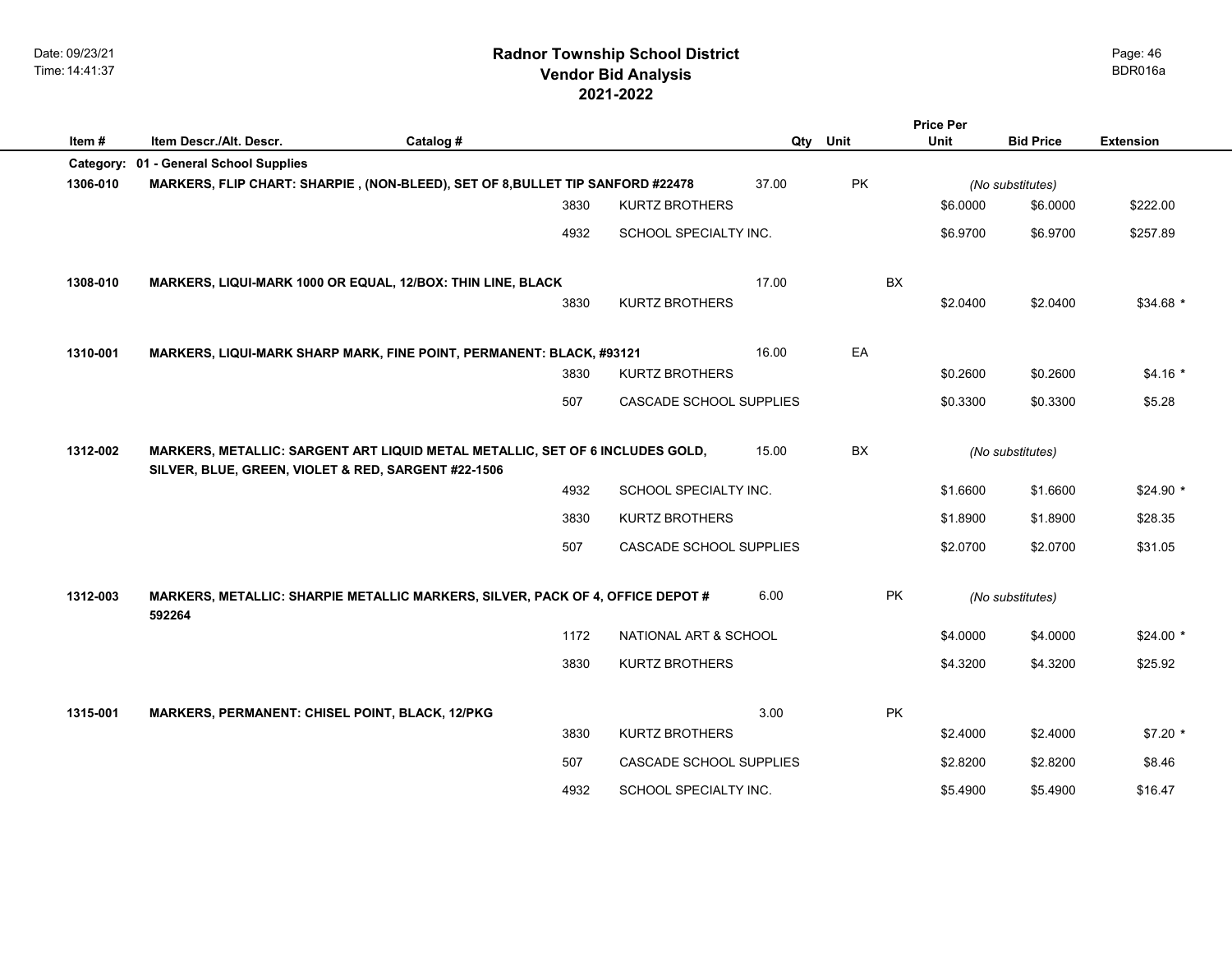## **2021-2022 Radnor Township School District Vendor Bid Analysis** BDR016a

|           |                                                                                             |           |      |                                  |       |            | <b>Price Per</b> |                  |                  |
|-----------|---------------------------------------------------------------------------------------------|-----------|------|----------------------------------|-------|------------|------------------|------------------|------------------|
| Item#     | Item Descr./Alt. Descr.                                                                     | Catalog # |      |                                  | Qty   | Unit       | Unit             | <b>Bid Price</b> | <b>Extension</b> |
| Category: | 01 - General School Supplies                                                                |           |      |                                  |       |            |                  |                  |                  |
| 1315-002  | MARKERS, PERMANENT: CHISEL POINT, RED, 12/PKG                                               |           |      |                                  | 1.00  | <b>PK</b>  |                  | (No substitutes) |                  |
|           |                                                                                             |           | 3830 | <b>KURTZ BROTHERS</b>            |       |            | \$2.5200         | \$2.5200         | $$2.52*$         |
|           |                                                                                             |           | 507  | CASCADE SCHOOL SUPPLIES          |       |            | \$2.8200         | \$2.8200         | \$2.82           |
|           |                                                                                             |           | 4932 | SCHOOL SPECIALTY INC.            |       |            | \$5.4900         | \$5.4900         | \$5.49           |
| 1317-001  | MARKERS, SHARPIE PERMANENT: CHISEL TIP, BLACK, 4/PKG, MFG # SAN38264PP                      |           |      |                                  | 17.00 | <b>PK</b>  |                  | (No substitutes) |                  |
|           |                                                                                             |           | 5015 | OFFICE BASICS, INC               |       |            | \$2.2000         | \$2.2000         | $$37.40*$        |
|           |                                                                                             |           | 3830 | <b>KURTZ BROTHERS</b>            |       |            | \$2.8800         | \$2.8800         | \$48.96          |
| 1317-002  | MARKERS, SHARPIE PERMANENT: KING SIZE, SHARPIE PRO, CHISEL POINT, BLACK, 12 / BOX<br>#15001 |           |      |                                  | 3.00  | <b>BOX</b> |                  | (No substitutes) |                  |
|           |                                                                                             |           | 1172 | NATIONAL ART & SCHOOL            |       |            | \$10.8000        | \$10.8000        | \$32.40 *        |
|           |                                                                                             |           | 5015 | OFFICE BASICS, INC               |       |            | \$12.5000        | \$12.5000        | \$37.50          |
|           |                                                                                             |           | 3830 | <b>KURTZ BROTHERS</b>            |       |            | \$13.4400        | \$13.4400        | \$40.32          |
|           |                                                                                             |           | 507  | CASCADE SCHOOL SUPPLIES          |       |            | \$18.8000        | \$18.8000        | \$56.40          |
| 1317-003  | MARKERS, SHARPIE PERMANENT: PERMANENT CHISEL TIP, RED #38202 OFFICE DEPOT, 4/PKG            |           |      |                                  | 12.00 | <b>PK</b>  |                  | (No substitutes) |                  |
|           |                                                                                             |           | 3830 | <b>KURTZ BROTHERS</b>            |       |            | \$2.8800         | \$2.8800         | \$34.56 *        |
| 1320-001  | MARKERS, SHARPIE FINE POINT PERMANENT: BLACK #30001                                         |           |      |                                  | 27.00 | DZ         |                  | (No substitutes) |                  |
|           |                                                                                             |           | 1172 | <b>NATIONAL ART &amp; SCHOOL</b> |       |            | \$5.3400         | \$5.3400         | $$144.18$ *      |
|           |                                                                                             |           | 5015 | OFFICE BASICS, INC               |       |            | \$5.4000         | \$5.4000         | \$145.80         |
|           |                                                                                             |           | 507  | CASCADE SCHOOL SUPPLIES          |       |            | \$7.2800         | \$7.2800         | \$196.56         |
|           |                                                                                             |           | 4932 | SCHOOL SPECIALTY INC.            |       |            | \$7.7400         | \$7.7400         | \$208.98         |
|           |                                                                                             |           | 3830 | KURTZ BROTHERS                   |       |            | \$8.4000         | \$8.4000         | \$226.80         |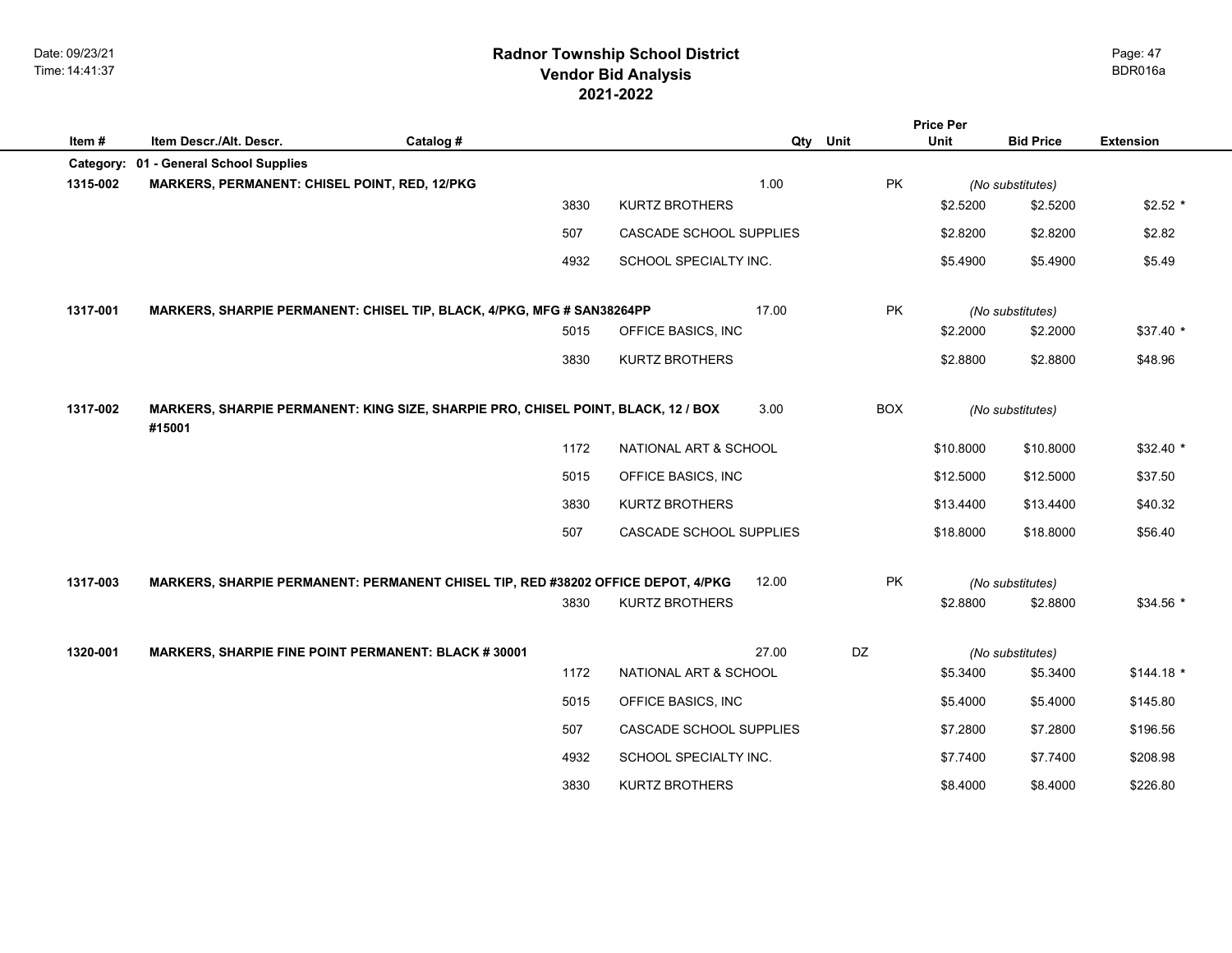## **2021-2022 Radnor Township School District Vendor Bid Analysis** BDR016a

|          |                                                                                                                         |           |      |                               |     |           | <b>Price Per</b> |                              |                  |
|----------|-------------------------------------------------------------------------------------------------------------------------|-----------|------|-------------------------------|-----|-----------|------------------|------------------------------|------------------|
| Item#    | Item Descr./Alt. Descr.                                                                                                 | Catalog # |      |                               | Qty | Unit      | Unit             | <b>Bid Price</b>             | <b>Extension</b> |
|          | Category: 01 - General School Supplies                                                                                  |           |      |                               |     |           |                  |                              |                  |
| 1320-002 | MARKERS, SHARPIE FINE POINT PERMANENT: RED # 30002                                                                      |           | 1172 | 7.00<br>NATIONAL ART & SCHOOL |     | DZ        | \$6.0000         | (No substitutes)<br>\$6.0000 | $$42.00*$        |
|          |                                                                                                                         |           |      |                               |     |           |                  |                              |                  |
|          |                                                                                                                         |           | 5015 | OFFICE BASICS, INC            |     |           | \$6.0000         | \$6.0000                     | \$42.00          |
|          |                                                                                                                         |           | 507  | CASCADE SCHOOL SUPPLIES       |     |           | \$7.2800         | \$7.2800                     | \$50.96          |
|          |                                                                                                                         |           | 4932 | SCHOOL SPECIALTY INC.         |     |           | \$7.7400         | \$7.7400                     | \$54.18          |
|          |                                                                                                                         |           | 3830 | <b>KURTZ BROTHERS</b>         |     |           | \$8.5200         | \$8.5200                     | \$59.64          |
|          |                                                                                                                         |           |      |                               |     |           |                  |                              |                  |
| 1320-003 | <b>MARKERS, SHARPIE FINE POINT PERMANENT: BLUE # 30003</b>                                                              |           |      | 9.00                          |     | DZ        |                  | (No substitutes)             |                  |
|          |                                                                                                                         |           | 1172 | NATIONAL ART & SCHOOL         |     |           | \$6.0000         | \$6.0000                     | $$54.00*$        |
|          |                                                                                                                         |           | 5015 | OFFICE BASICS, INC            |     |           | \$6.0000         | \$6.0000                     | \$54.00          |
|          |                                                                                                                         |           | 507  | CASCADE SCHOOL SUPPLIES       |     |           | \$7.2800         | \$7.2800                     | \$65.52          |
|          |                                                                                                                         |           | 4932 | SCHOOL SPECIALTY INC.         |     |           | \$7.7400         | \$7.7400                     | \$69.66          |
|          |                                                                                                                         |           | 3830 | <b>KURTZ BROTHERS</b>         |     |           | \$8.5200         | \$8.5200                     | \$76.68          |
|          |                                                                                                                         |           |      |                               |     |           |                  |                              |                  |
| 1320-010 | MARKERS, SHARPIE FINE POINT PERMANENT: BLACK, 5/PACK, #30665                                                            |           |      | 28.00                         |     | PK        |                  | (No substitutes)             |                  |
|          |                                                                                                                         |           | 1172 | NATIONAL ART & SCHOOL         |     |           | \$3.0000         | \$3.0000                     | \$84.00 *        |
|          |                                                                                                                         |           | 3830 | <b>KURTZ BROTHERS</b>         |     |           | \$3.7200         | \$3.7200                     | \$104.16         |
|          |                                                                                                                         |           |      |                               |     |           |                  |                              |                  |
| 1322-002 | MARKERS, SHARPIE, ASST COLOR SETS: PERMANENT FINE-POINT, 4/PACK, SHARPIE # 30074                                        |           |      | 48.00                         |     | <b>PK</b> |                  | (No substitutes)             |                  |
|          |                                                                                                                         |           | 3830 | <b>KURTZ BROTHERS</b>         |     |           | \$2.8900         | \$2.8900                     | \$138.72 *       |
|          |                                                                                                                         |           | 1172 | NATIONAL ART & SCHOOL         |     |           | \$3.2000         | \$3.2000                     | \$153.60         |
|          |                                                                                                                         |           | 507  | CASCADE SCHOOL SUPPLIES       |     |           | \$3.2200         | \$3.2200                     | \$154.56         |
|          |                                                                                                                         |           |      |                               |     |           |                  |                              |                  |
| 1322-004 | MARKERS, SHARPIE, ASST COLOR SETS: PERMANENT, RETRACTABLE, FINE POINT, 3 COLOR<br>SET RED, BLUE, BLACK, SHARPIE # 32726 |           |      | 23.00                         |     | PK        |                  | (No substitutes)             |                  |
|          |                                                                                                                         |           | 4932 | SCHOOL SPECIALTY INC.         |     |           | \$6.5900         | \$6.5900                     | $$151.57$ *      |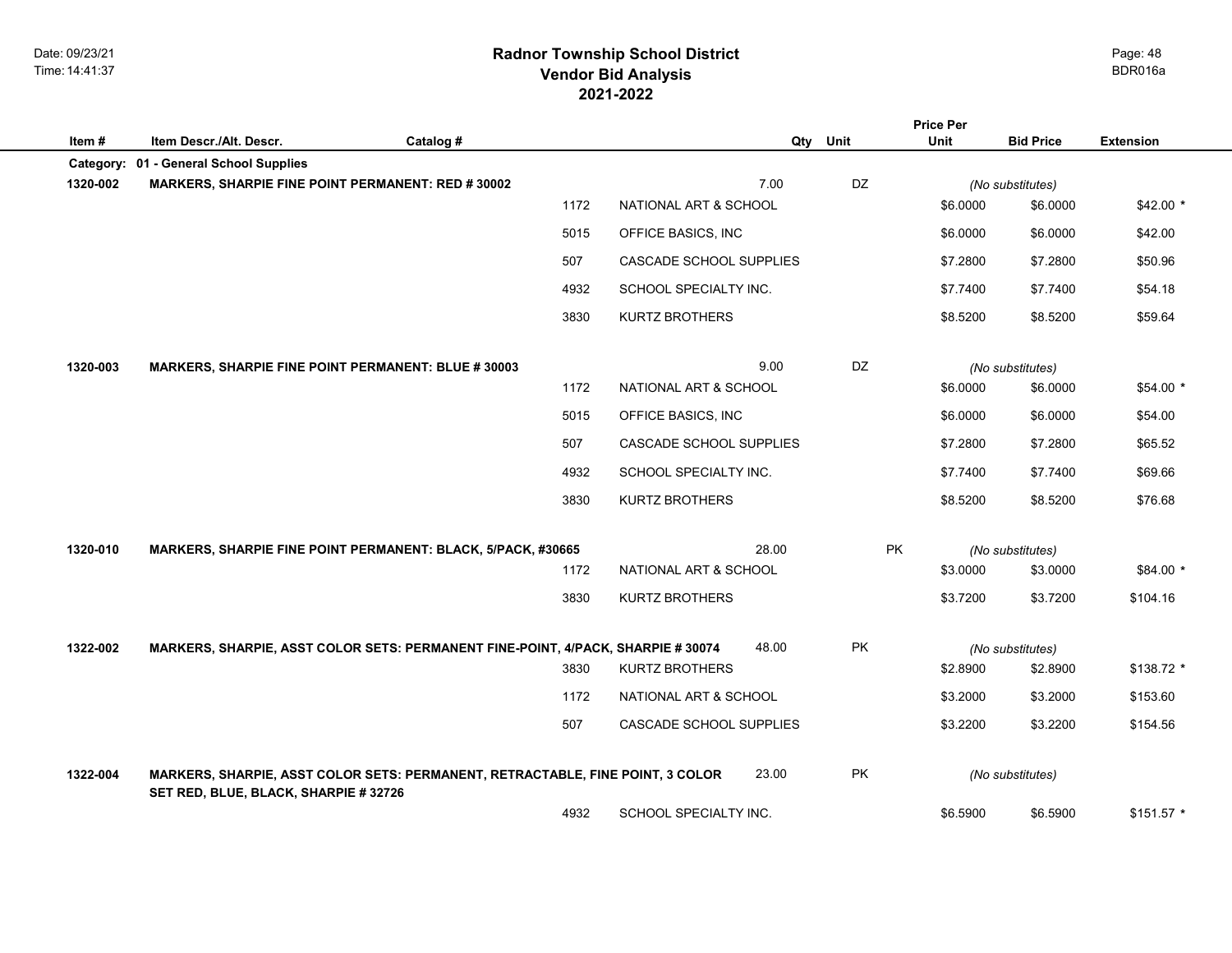|          |                                                       |                                                                                |                         |       |      | <b>Price Per</b> |                              |                  |
|----------|-------------------------------------------------------|--------------------------------------------------------------------------------|-------------------------|-------|------|------------------|------------------------------|------------------|
| Item #   | Item Descr./Alt. Descr.                               | Catalog #                                                                      |                         | Qty   | Unit | Unit             | <b>Bid Price</b>             | <b>Extension</b> |
|          | Category: 01 - General School Supplies                |                                                                                |                         |       |      |                  |                              |                  |
| 1322-006 |                                                       | MARKERS, SHARPIE, ASST COLOR SETS: PERMANENT, ULTRA FINE, 5/PACK, #37675       |                         | 35.00 |      | PK               | (No substitutes)             |                  |
|          |                                                       | 3830                                                                           | <b>KURTZ BROTHERS</b>   |       |      | \$3.5900         | \$3.5900                     | $$125.65$ *      |
|          |                                                       | 4932                                                                           | SCHOOL SPECIALTY INC.   |       |      | \$5.4400         | \$5.4400                     | \$190.40         |
| 1322-007 |                                                       | MARKERS, SHARPIE, ASST COLOR SETS: PERMANENT, CHISEL TIP, 4/PACK, #38254       |                         | 7.00  |      | <b>PK</b>        | (No substitutes)             |                  |
|          |                                                       | 3830                                                                           | KURTZ BROTHERS          |       |      | \$3.0700         | \$3.0700                     | $$21.49$ *       |
| 1322-008 |                                                       | MARKERS, SHARPIE, ASST COLOR SETS: PERMANENT, CHISEL TIP, 8/PACK, MFG # 38250  |                         | 16.00 |      | PK               | (No substitutes)             |                  |
|          |                                                       | 507                                                                            | CASCADE SCHOOL SUPPLIES |       |      | \$4.9900         | \$4.9900                     | \$79.84 *        |
|          |                                                       | 1172                                                                           | NATIONAL ART & SCHOOL   |       |      | \$5.2000         | \$5.2000                     | \$83.20          |
|          |                                                       | 5015                                                                           | OFFICE BASICS, INC      |       |      | \$5.5000         | \$5.5000                     | \$88.00          |
|          |                                                       | 3830                                                                           | KURTZ BROTHERS          |       |      | \$5.7000         | \$5.7000                     | \$91.20          |
| 1322-010 |                                                       | MARKERS, SHARPIE, ASST COLOR SETS: PERMANENT, FINE POINT, 12/PACK, MFG # 30075 |                         | 21.00 |      | <b>PK</b>        | (No substitutes)             |                  |
|          |                                                       | 1172                                                                           | NATIONAL ART & SCHOOL   |       |      | \$5.1000         | \$5.1000                     | $$107.10$ *      |
|          |                                                       | 507                                                                            | CASCADE SCHOOL SUPPLIES |       |      | \$7.1400         | \$7.1400                     | \$149.94         |
|          |                                                       | 3830                                                                           | <b>KURTZ BROTHERS</b>   |       |      | \$8.2600         | \$8.2600                     | \$173.46         |
| 1324-001 | <b>MARKERS, SUPER SHARPIE PERMANENT: BLACK #33001</b> |                                                                                |                         | 48.00 | EA   |                  | (No substitutes)             |                  |
|          |                                                       | 507                                                                            | CASCADE SCHOOL SUPPLIES |       |      | \$0.9900         | \$0.9900                     | $$47.52$ *       |
|          |                                                       | 1172                                                                           | NATIONAL ART & SCHOOL   |       |      | \$1.0000         | \$1.0000                     | \$48.00          |
|          |                                                       | 3830                                                                           | <b>KURTZ BROTHERS</b>   |       |      | \$1.1200         | \$1.1200                     | \$53.76          |
| 1324-002 | <b>MARKERS, SUPER SHARPIE PERMANENT: RED #33002</b>   |                                                                                |                         | 7.00  | EA   |                  |                              |                  |
|          |                                                       | 507                                                                            | CASCADE SCHOOL SUPPLIES |       |      | \$0.9900         | (No substitutes)<br>\$0.9900 | $$6.93*$         |
|          |                                                       |                                                                                |                         |       |      |                  |                              |                  |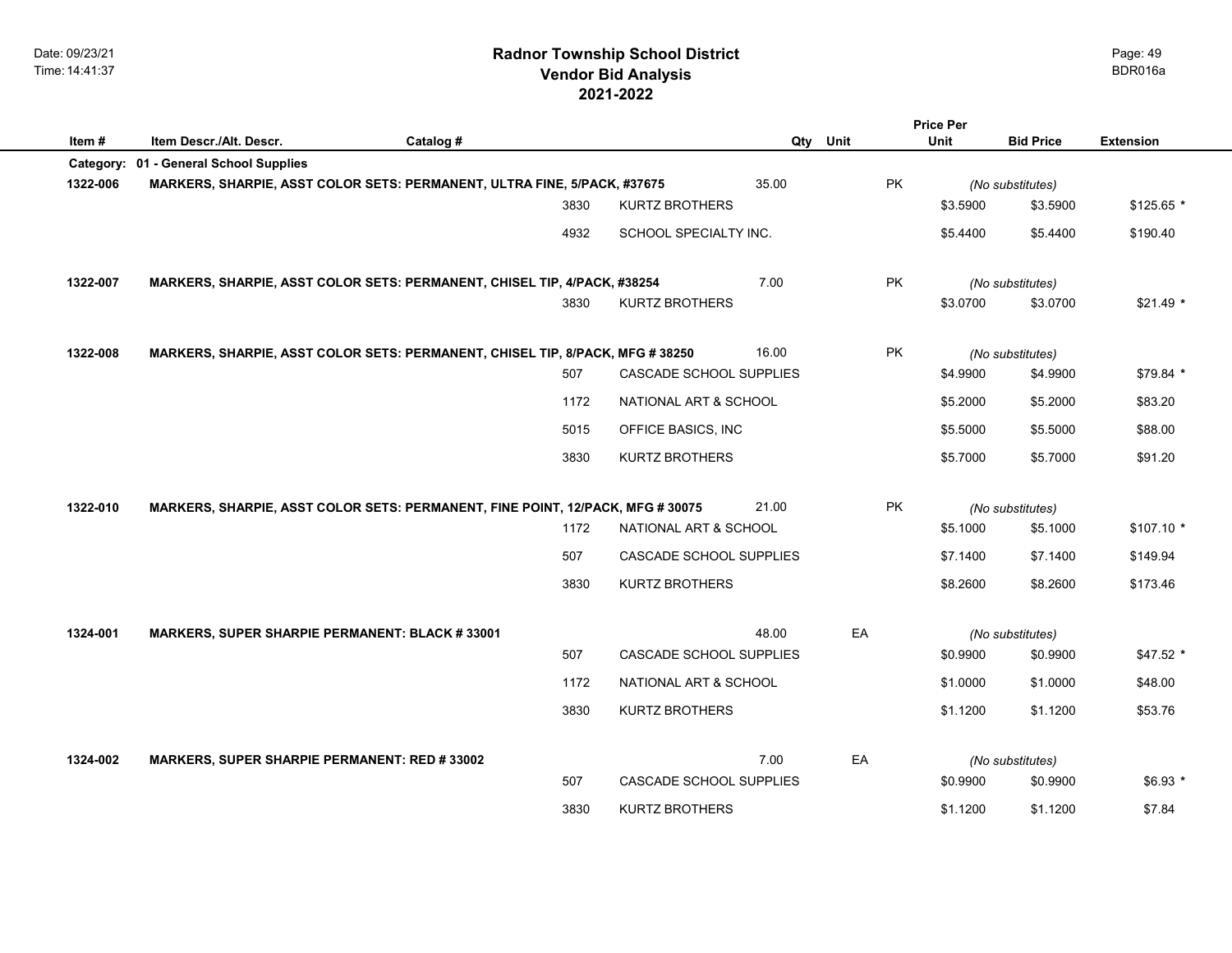## **2021-2022 Radnor Township School District Vendor Bid Analysis** BDR016a

|           |                                                                                 |           |      |                                |        |            | <b>Price Per</b> |                  |                  |
|-----------|---------------------------------------------------------------------------------|-----------|------|--------------------------------|--------|------------|------------------|------------------|------------------|
| Item#     | Item Descr./Alt. Descr.                                                         | Catalog # |      |                                | Qty    | Unit       | Unit             | <b>Bid Price</b> | <b>Extension</b> |
| Category: | 01 - General School Supplies                                                    |           |      |                                |        |            |                  |                  |                  |
| 1324-003  | <b>MARKERS, SUPER SHARPIE PERMANENT: BLUE # 33003</b>                           |           |      |                                | 7.00   | EA         |                  | (No substitutes) |                  |
|           |                                                                                 |           | 3830 | <b>KURTZ BROTHERS</b>          |        |            | \$1.1200         | \$1.1200         | $$7.84$ *        |
|           |                                                                                 |           |      |                                |        |            |                  |                  |                  |
| 1350-010  | STORAGE: COMPRESSED AIR DUSTER, 10 OZ                                           |           |      |                                | 18.00  | EA         |                  |                  |                  |
|           |                                                                                 |           | 5015 | OFFICE BASICS, INC             |        |            | \$3.0000         | \$3.0000         | \$54.00 *        |
|           |                                                                                 |           | 3830 | <b>KURTZ BROTHERS</b>          |        |            | \$3.4600         | \$3.4600         | \$62.28          |
|           |                                                                                 |           | 507  | <b>CASCADE SCHOOL SUPPLIES</b> |        |            | \$4.7500         | \$4.7500         | \$85.50          |
|           |                                                                                 |           | 4932 | SCHOOL SPECIALTY INC.          |        |            | \$11.3200        | \$11.3200        | \$203.76         |
|           |                                                                                 |           |      |                                |        |            |                  |                  |                  |
| 1350-020  | STORAGE: WHISTLES, BRASS WITH WOVEN LANYARD                                     |           |      |                                | 7.00   | EA         |                  |                  |                  |
|           |                                                                                 |           | 3830 | <b>KURTZ BROTHERS</b>          |        |            | \$1.8300         | \$1.8300         | $$12.81$ *       |
|           |                                                                                 |           |      |                                |        |            |                  |                  |                  |
| 1350-030  | STORAGE: STUDENT NAME PLATES, 18" X 4" STANDARD MANUSCRIPT, 36/PKG, KURTZ 34468 |           |      |                                | 1.00   | PK         |                  |                  |                  |
|           | OR EQUAL                                                                        |           |      |                                |        |            |                  |                  |                  |
|           |                                                                                 |           | 507  | <b>CASCADE SCHOOL SUPPLIES</b> |        |            | \$4.9100         | \$4.9100         | $$4.91$ *        |
|           |                                                                                 |           | 3830 | KURTZ BROTHERS                 |        |            | \$4.9200         | \$4.9200         | \$4.92           |
|           |                                                                                 |           | 3991 | LAKESHORE LEARNING             |        |            | \$7.5900         | \$7.5900         | \$7.59           |
|           |                                                                                 |           |      |                                |        |            |                  |                  |                  |
| 1350-040  | STORAGE: REINFORCEMENTS, SELF-STICK WHITE, 200/PKG, KURTZ 03115 OR EQUAL        |           |      |                                | 8.00   | PK         |                  |                  |                  |
|           |                                                                                 |           | 3830 | <b>KURTZ BROTHERS</b>          |        |            | \$0.3200         | \$0.3200         | $$2.56*$         |
|           |                                                                                 |           | 507  | CASCADE SCHOOL SUPPLIES        |        |            | \$0.6000         | \$0.6000         | \$4.80           |
|           |                                                                                 |           | 4932 | SCHOOL SPECIALTY INC.          |        |            | \$1.1800         | \$1.1800         | \$9.44           |
|           |                                                                                 |           |      |                                |        |            |                  |                  |                  |
| 1350-050  | STORAGE: SANITIZING WIPES, 110/TUB, LEMON SCENT, LYSOL OR CLOROX                |           |      |                                | 115.00 | <b>TUB</b> |                  |                  |                  |
|           | Alt Bid: Lysol - Ocean Fresh - 110 ct                                           |           | 3830 | <b>KURTZ BROTHERS</b>          |        |            | \$10.4400        | \$10.4400        | $$1,200.60$ *    |
|           |                                                                                 |           |      |                                |        |            |                  |                  |                  |
| 1350-051  | STORAGE: ANTIBACTERIAL WIPES FOR HANDS AND FACE (KURTZ # 40231)                 |           |      |                                | 35.00  | <b>TUB</b> |                  |                  |                  |
|           |                                                                                 |           | 507  | <b>CASCADE SCHOOL SUPPLIES</b> |        |            | \$6.2800         | \$6.2800         | $$219.80$ *      |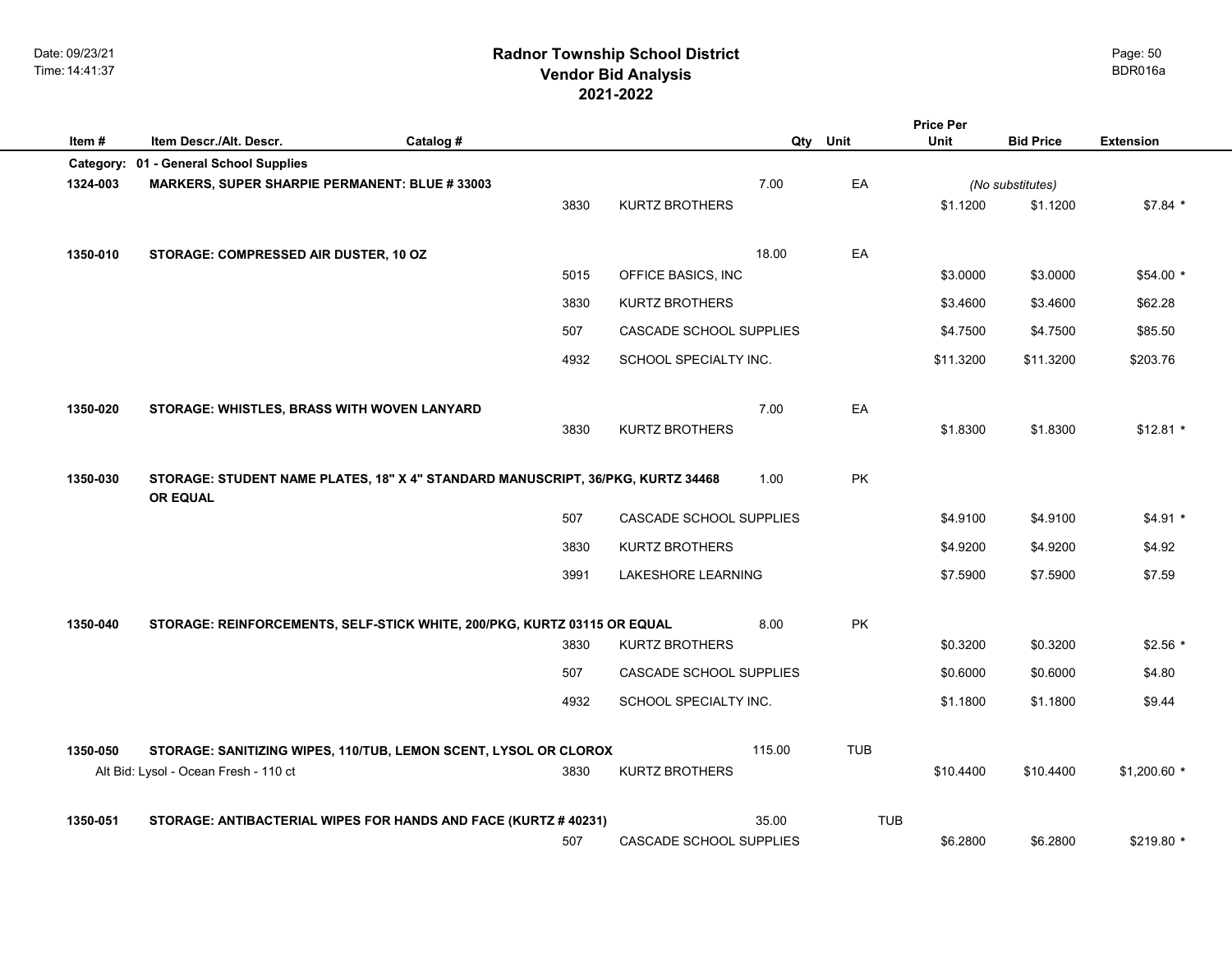## **2021-2022 Radnor Township School District Vendor Bid Analysis** BDR016a

|          |                                                                                                   |      |                                   |             | <b>Price Per</b> |                              |                  |
|----------|---------------------------------------------------------------------------------------------------|------|-----------------------------------|-------------|------------------|------------------------------|------------------|
| Item#    | Item Descr./Alt. Descr.<br>Catalog #                                                              |      | Qty                               | Unit        | Unit             | <b>Bid Price</b>             | <b>Extension</b> |
|          | Category: 01 - General School Supplies                                                            |      |                                   |             |                  |                              |                  |
| 1350-066 | STORAGE: See Jane Work® Decorative Storage, Small Woven Bin, 4 3/5"H x 7 3/10"W x 10"D, Black     | 3991 | 4.00<br><b>LAKESHORE LEARNING</b> | EACH        | \$6.6400         | \$6.6400                     | \$26.56          |
| 1350-070 | STORAGE: TWINE, WHITE, COTTON, 8 OZ BALL, 750'                                                    |      | 5.00                              | EA          |                  |                              |                  |
|          |                                                                                                   | 3830 | <b>KURTZ BROTHERS</b>             |             | \$1.7800         | \$1.7800                     | $$8.90*$         |
|          | Alt Bid: 122143 - - 600 ft                                                                        | 507  | CASCADE SCHOOL SUPPLIES           |             | \$3.0000         | \$3.0000                     | \$15.00          |
| 1350-080 | STORAGE: LETTER TRAYS, WIRE, 10" X 14" X 2-1/2"                                                   |      | 11.00                             | EA          |                  |                              |                  |
|          |                                                                                                   | 5015 | OFFICE BASICS, INC                |             | \$3.4000         | \$3.4000                     | $$37.40*$        |
|          |                                                                                                   | 507  | CASCADE SCHOOL SUPPLIES           |             | \$3.5100         | \$3.5100                     | \$38.61          |
|          |                                                                                                   | 3830 | <b>KURTZ BROTHERS</b>             |             | \$3.6100         | \$3.6100                     | \$39.71          |
|          |                                                                                                   | 4932 | SCHOOL SPECIALTY INC.             |             | \$5.0000         | \$5.0000                     | \$55.00          |
| 1350-090 | STORAGE: COMPASS WITH PENCIL, SCALED INCH/CENTIMETERS, BALL BEARING TYPE, KURTZ<br>06203 OR EQUAL |      | 3.00                              | DZ          |                  |                              |                  |
|          |                                                                                                   | 4932 | SCHOOL SPECIALTY INC.             |             | \$3.4600         | \$3.4600                     | $$10.38$ *       |
|          |                                                                                                   | 507  | CASCADE SCHOOL SUPPLIES           |             | \$4.0700         | \$4.0700                     | \$12.21          |
|          |                                                                                                   | 3830 | <b>KURTZ BROTHERS</b>             |             | \$6.0300         | \$6.0300                     | \$18.09          |
| 1350-110 | STORAGE: OIC NON-SKID BOOKENDS, 9"H, BLACK, OFFICE DEPOT # 522322                                 | 3830 | 2.00<br>KURTZ BROTHERS            | <b>PR</b>   | \$5.2200         | (No substitutes)<br>\$5.2200 | $$10.44$ *       |
| 1350-115 | STORAGE: DAB AND SEAL ENVELOPE MOISTIONER, NON-WATER/REFILLABLE                                   |      | 2.00                              | <b>EACH</b> |                  |                              |                  |
|          |                                                                                                   | 507  | CASCADE SCHOOL SUPPLIES           |             | \$1.6800         | \$1.6800                     | $$3.36$ *        |
| 1350-124 | <b>STORAGE: Self-Retracting Utility Knife</b>                                                     |      | 2.00                              | <b>EACH</b> |                  |                              |                  |
|          |                                                                                                   | 3830 | <b>KURTZ BROTHERS</b>             |             | \$2.7800         | \$2.7800                     | $$5.56*$         |
|          |                                                                                                   | 507  | CASCADE SCHOOL SUPPLIES           |             | \$3.6800         | \$3.6800                     | \$7.36           |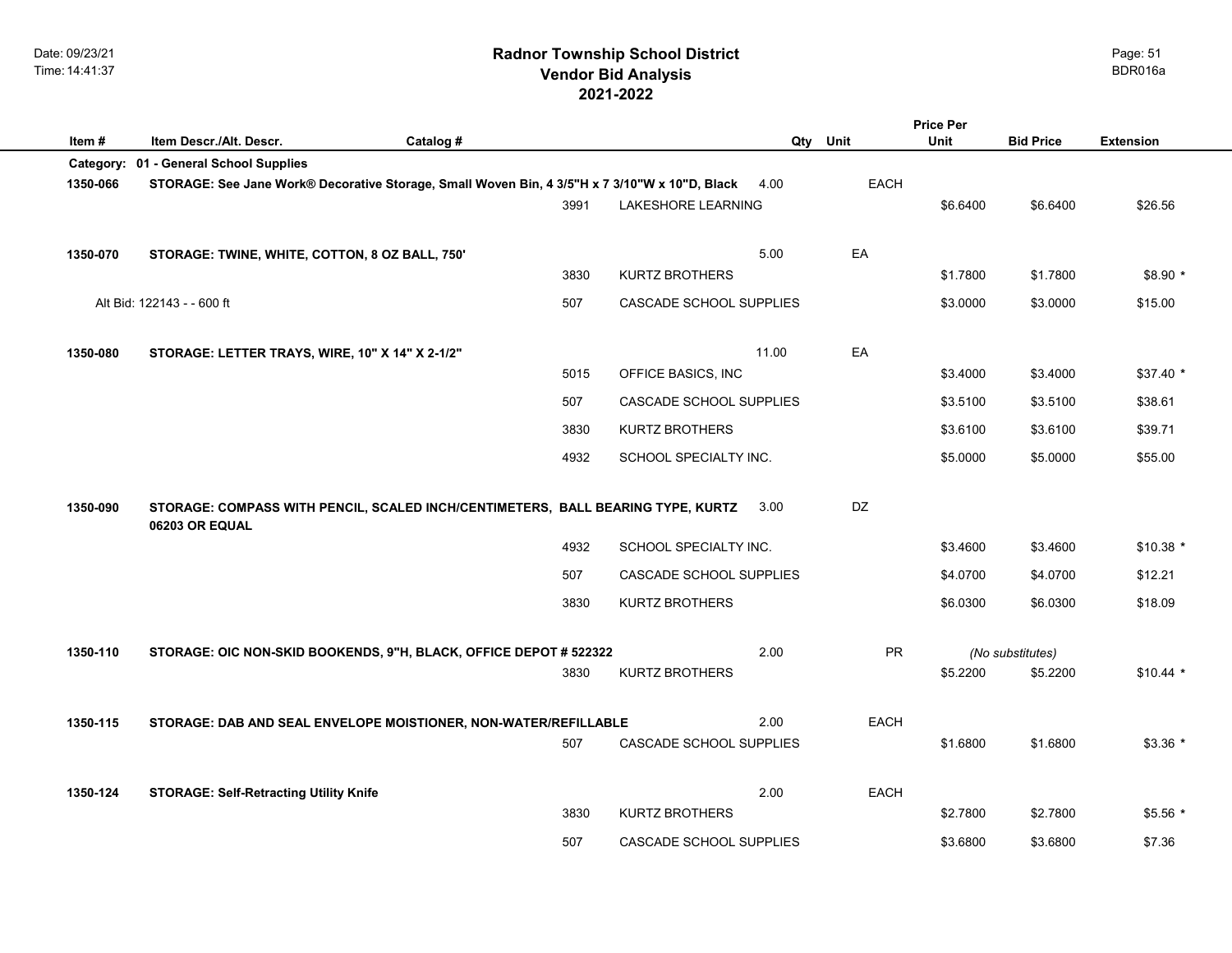**Item # Item Descr./Alt. Descr. Catalog # Qty Unit Bid Price Extension Price PerUnitCategory: 01 - General School Supplies 1350-124 STORAGE: Self-Retracting Utility Knife** 2.00 EACH 4932 SCHOOL SPECIALTY INC. 68.1900 \$8.1900 \$8.1900 \$16.38 **1350-130 STORAGE: MESH DESK ORGANIZER WITH FIVE UPRIGHT SECTIONS - WB MASON #SAF-3256BL** 1.00 EACH3830 KURTZ BROTHERS **\$20.6100** \$20.6100 \$20.61100 \$20.61 \* 5015 OFFICE BASICS, INC \$21.0000 \$21.0000 \$21.000 \$21.00 **1350-131 STORAGE: FRONT LOAD WIRE DESK TRAY - WB MASON P. 101 # FEL-60012** 9.00 EACH4932 SCHOOL SPECIALTY INC.  $$3.4000$   $$3.4000$   $$3.4000$   $$30.60$   $*$ 507 CASCADE SCHOOL SUPPLIES 63.5100 \$3.5100 \$31.59 3830 KURTZ BROTHERS \$3.6100 \$3.6100 \$3.6100 \$32.49 **1360-010 NOTEPADS, POST-IT: POST-IT NOTES (1-1/2" X2"), YELLOW, 100 SHTS/PD, 12 PADS/PKG, 3M** 28.00 PK 4932 SCHOOL SPECIALTY INC.  $$0.9500 \qquad $0.9500$   $$0.9500$   $$26.60 *$ 507 CASCADE SCHOOL SUPPLIES \$1.7300 \$1.7300 \$48.44 1172 NATIONAL ART & SCHOOL \$3.4000 \$3.4000 \$95.20 5015 OFFICE BASICS, INC 64.6000 \$4.6000 \$1.6000 \$128.80 3830 KURTZ BROTHERS \$5.2800 \$5.2800 \$147.84 **1360-012 NOTEPADS, POST-IT: POST-IT NOTES, (1-1/2" X 2") ASSORTED COLORS, 100 SHTS/PAD, 12 PADS/PKG, POST IT 653A** 20.00 PK 1172 NATIONAL ART & SCHOOL \$4.2000 \$4.2000 \$84.00 \* 5015 OFFICE BASICS, INC \$4.8000 \$4.8000 \$4.8000 \$96.00 507 CASCADE SCHOOL SUPPLIES  $$5.4600$   $$5.4600$   $$109.20$ 

> 3830 KURTZ BROTHERS \$6.3100 \$6.3100 \$6.3100 \$126.20 4932 SCHOOL SPECIALTY INC.  $$6.5400$   $$6.5400$   $$130.80$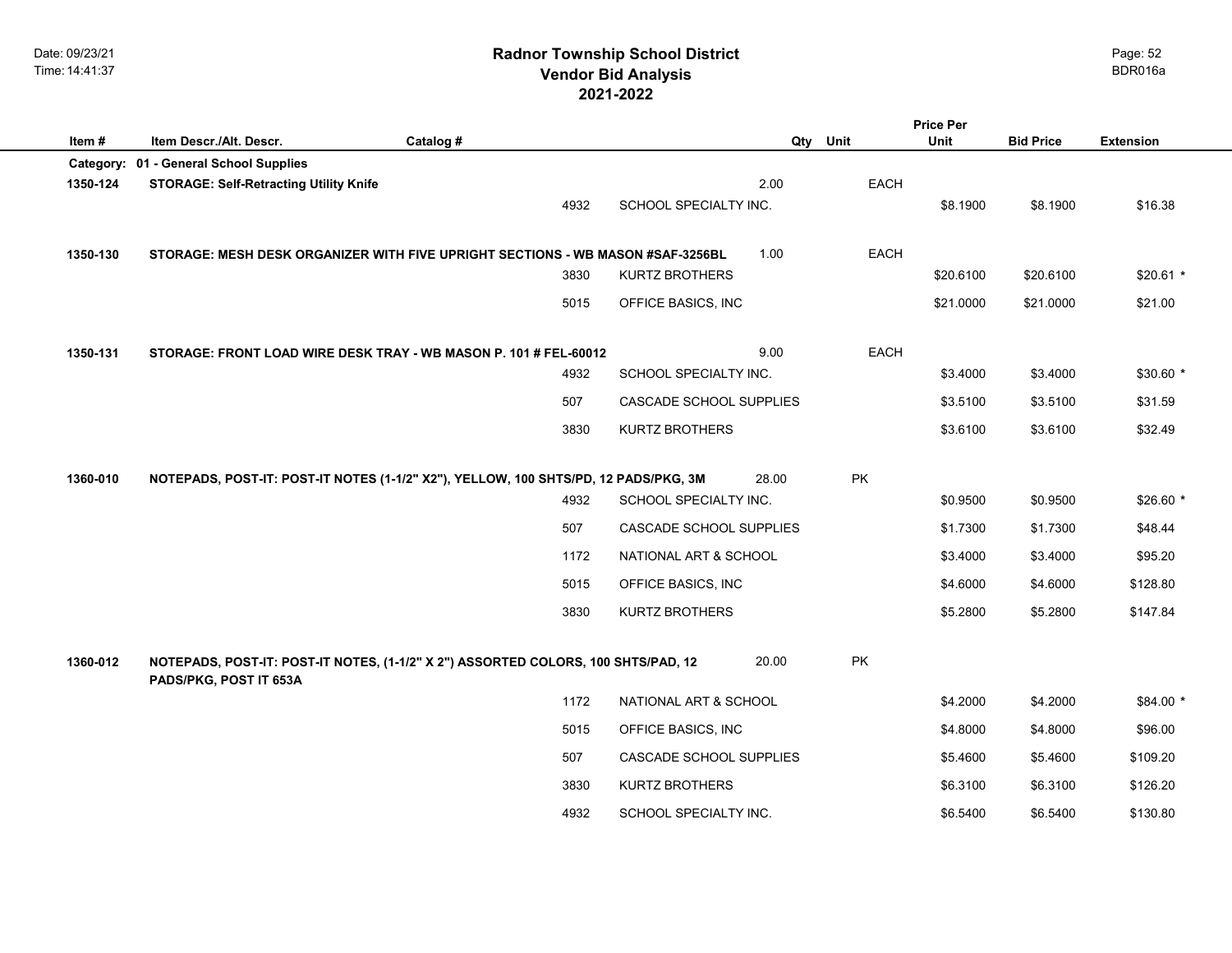|          |                                                                                                                               |           |                         |     |             | <b>Price Per</b> |                  |                  |
|----------|-------------------------------------------------------------------------------------------------------------------------------|-----------|-------------------------|-----|-------------|------------------|------------------|------------------|
| Item#    | Item Descr./Alt. Descr.                                                                                                       | Catalog # |                         | Qty | Unit        | Unit             | <b>Bid Price</b> | <b>Extension</b> |
| 1360-020 | Category: 01 - General School Supplies<br>NOTEPADS, POST-IT: POST-IT NOTES (3" x 3"), 100 SHT/PAD, 5 PADS/PKG, YELLOW, 3M 654 |           | 16.00                   |     | PK          |                  |                  |                  |
|          | Alt Bid: sold per each                                                                                                        | 507       | CASCADE SCHOOL SUPPLIES |     |             | \$0.9600         | \$0.9600         | $$15.36*$        |
|          |                                                                                                                               | 4932      | SCHOOL SPECIALTY INC.   |     |             | \$2.4000         | \$2.4000         | \$38.40          |
|          |                                                                                                                               | 1172      | NATIONAL ART & SCHOOL   |     |             | \$3.5000         | \$3.5000         | \$56.00          |
|          |                                                                                                                               | 3830      | <b>KURTZ BROTHERS</b>   |     |             | \$5.1000         | \$5.1000         | \$81.60          |
|          |                                                                                                                               |           |                         |     |             |                  |                  |                  |
| 1360-022 | NOTEPADS, POST-IT: POST-IT POP UP NOTES (3" x 3"), 100 SHT/PAD, 6 PADS/PKG, YELLOW, 3M<br>R-335, LINED                        |           | 20.00                   |     | <b>PK</b>   |                  |                  |                  |
|          |                                                                                                                               | 5015      | OFFICE BASICS, INC      |     |             | \$6.0000         | \$6.0000         | $$120.00*$       |
|          |                                                                                                                               | 507       | CASCADE SCHOOL SUPPLIES |     |             | \$6.8200         | \$6.8200         | \$136.40         |
|          |                                                                                                                               | 4932      | SCHOOL SPECIALTY INC.   |     |             | \$6.9500         | \$6.9500         | \$139.00         |
|          |                                                                                                                               | 3830      | <b>KURTZ BROTHERS</b>   |     |             | \$7.0600         | \$7.0600         | \$141.20         |
| 1360-023 | NOTEPADS, POST-IT: POST-IT POP UP NOTES (3" x 3"), 100 SHT/PAD, 6 PADS/PKG, COLORED,<br>3M R-33012AN - MUST BE POP UP         |           | 20.00                   |     | <b>EACH</b> |                  |                  |                  |
|          |                                                                                                                               | 507       | CASCADE SCHOOL SUPPLIES |     |             | \$6.4200         | \$6.4200         | $$128.40$ *      |
|          |                                                                                                                               | 3830      | <b>KURTZ BROTHERS</b>   |     |             | \$7.8200         | \$7.8200         | \$156.40         |
| 1360-024 | NOTEPADS, POST-IT: POST-IT POP-UP NOTE REFILLS, 3" X 3", 6/PKG, 90 SHTS/PAD, 2 EACH<br>COLOR, 3M #R330-6AQ                    |           | 11.00                   |     | PK          |                  |                  |                  |
|          |                                                                                                                               | 3830      | <b>KURTZ BROTHERS</b>   |     |             | \$6.7700         | \$6.7700         | $$74.47$ *       |
|          |                                                                                                                               | 507       | CASCADE SCHOOL SUPPLIES |     |             | \$14.2200        | \$14.2200        | \$156.42         |
| 1360-026 | NOTEPADS, POST-IT: POST-IT NOTES (3" X 3"), YELLOW, 100 SHTS/PD, 12 PADS/PKG, 3M                                              |           | 15.00                   |     | <b>PK</b>   |                  |                  |                  |
|          |                                                                                                                               | 507       | CASCADE SCHOOL SUPPLIES |     |             | \$3.8900         | \$3.8900         | \$58.35 *        |
|          |                                                                                                                               | 4932      | SCHOOL SPECIALTY INC.   |     |             | \$4.3400         | \$4.3400         | \$65.10          |
|          |                                                                                                                               | 1172      | NATIONAL ART & SCHOOL   |     |             | \$8.4000         | \$8.4000         | \$126.00         |
|          |                                                                                                                               | 5015      | OFFICE BASICS, INC      |     |             | \$10.4000        | \$10.4000        | \$156.00         |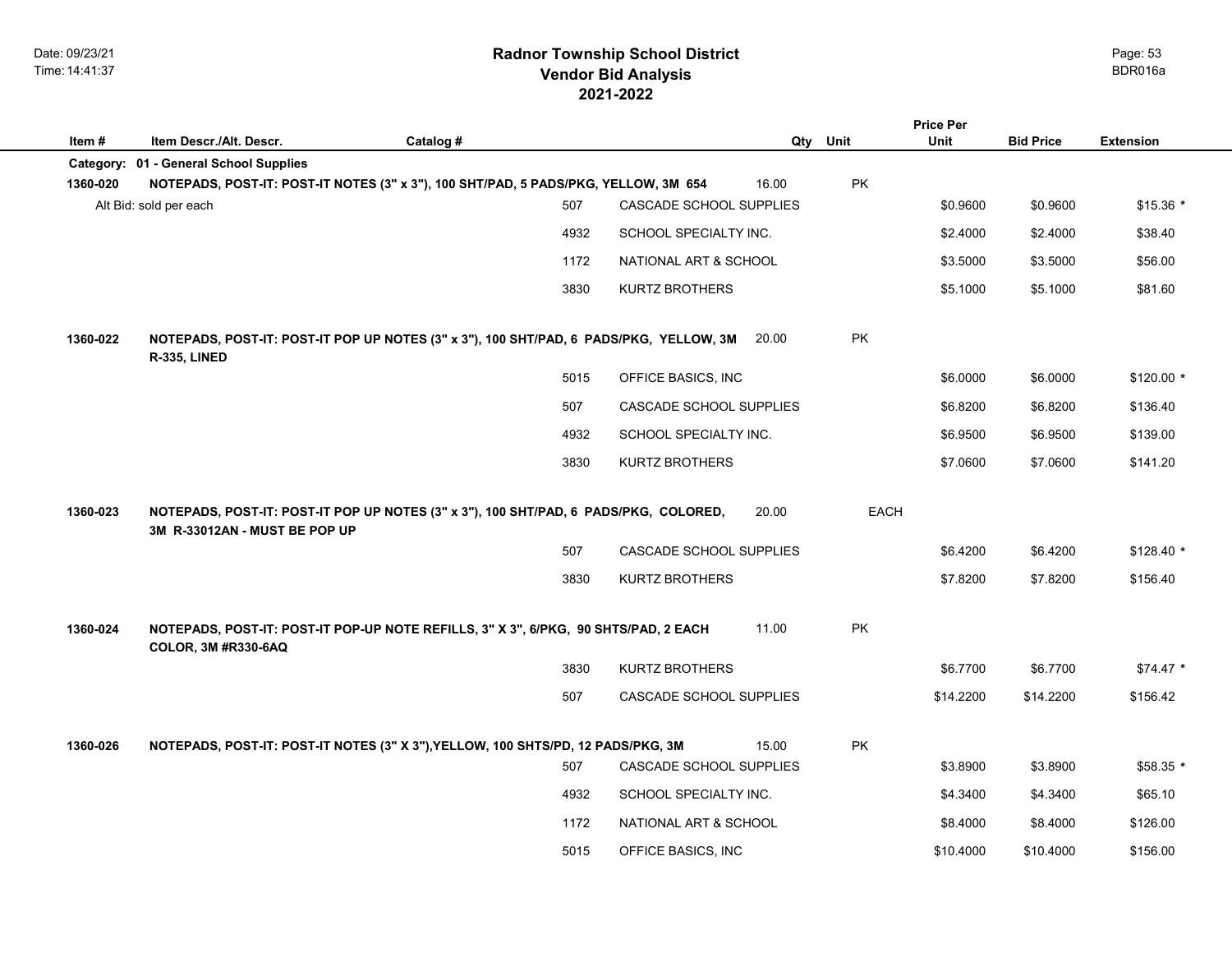|          | <b>Price Per</b>                       |                                                                                         |                         |          |           |                  |                  |
|----------|----------------------------------------|-----------------------------------------------------------------------------------------|-------------------------|----------|-----------|------------------|------------------|
| Item#    | Item Descr./Alt. Descr.                | Catalog #                                                                               |                         | Qty Unit | Unit      | <b>Bid Price</b> | <b>Extension</b> |
|          | Category: 01 - General School Supplies |                                                                                         |                         |          |           |                  |                  |
| 1360-026 |                                        | NOTEPADS, POST-IT: POST-IT NOTES (3" X 3"), YELLOW, 100 SHTS/PD, 12 PADS/PKG, 3M        | 15.00                   | PK       |           |                  |                  |
|          |                                        | 3830                                                                                    | <b>KURTZ BROTHERS</b>   |          | \$12.2400 | \$12.2400        | \$183.60         |
|          |                                        |                                                                                         |                         |          |           |                  |                  |
| 1360-028 |                                        | NOTEPADS, POST-IT: POST-IT NOTES (3" X 3"), PASTEL, 100 SHTS/PD, 5 PADS/PKG, 3M         | 21.00                   | PK       |           |                  |                  |
|          |                                        | 1172                                                                                    | NATIONAL ART & SCHOOL   |          | \$4.2000  | \$4.2000         | \$88.20 *        |
|          |                                        |                                                                                         |                         |          |           |                  |                  |
|          |                                        | 4932                                                                                    | SCHOOL SPECIALTY INC.   |          | \$9.0100  | \$9.0100         | \$189.21         |
|          | Alt Bid: sold 12 per package           | 507                                                                                     | CASCADE SCHOOL SUPPLIES |          | \$13.5000 | \$13.5000        | \$283.50         |
|          |                                        |                                                                                         |                         |          |           |                  |                  |
| 1360-029 |                                        | NOTEPADS, POST-IT: POST-IT-NOTES (2" x 2") , ELECTRIC GLOW 8/PKG #MMM6228SSAN           | 4.00                    |          | <b>PK</b> |                  |                  |
|          |                                        | 5015                                                                                    | OFFICE BASICS, INC      |          | \$4.7000  | \$4.7000         | $$18.80*$        |
|          |                                        |                                                                                         |                         |          |           |                  |                  |
|          |                                        |                                                                                         |                         |          |           |                  |                  |
| 1360-030 | 635-YW                                 | NOTEPADS, POST-IT: POST-IT NOTES (3" X 5"), RULED YELLOW, 100 SHTS/PAD, 12 PADS/PKG, 3M | 24.00                   | PK       |           |                  |                  |
|          |                                        | 5015                                                                                    | OFFICE BASICS, INC      |          | \$15.5000 | \$15.5000        | \$372.00 *       |
|          |                                        |                                                                                         |                         |          |           |                  |                  |
|          |                                        | 507                                                                                     | CASCADE SCHOOL SUPPLIES |          | \$17.2800 | \$17.2800        | \$414.72         |
|          |                                        | 1172                                                                                    | NATIONAL ART & SCHOOL   |          | \$18.0000 | \$18.0000        | \$432.00         |
|          |                                        |                                                                                         |                         |          |           |                  |                  |
| 1360-031 |                                        | NOTEPADS, POST-IT: Post-IT-NOTES (2" x 2"), JEWEL TONES 8/PKG #MMM6228SSAU              | 1.00                    |          | <b>PK</b> |                  |                  |
|          |                                        | 5015                                                                                    | OFFICE BASICS, INC      |          | \$4.7000  | \$4.7000         | $$4.70*$         |
|          |                                        |                                                                                         |                         |          |           |                  |                  |
|          |                                        | 507                                                                                     | CASCADE SCHOOL SUPPLIES |          | \$5.2700  | \$5.2700         | \$5.27           |
|          |                                        | 4932                                                                                    | SCHOOL SPECIALTY INC.   |          | \$7.9100  | \$7.9100         | \$7.91           |
|          |                                        |                                                                                         |                         |          |           |                  |                  |
| 1360-040 |                                        | NOTEPADS, POST-IT: POST-IT SUPER STICKY NOTES (4" x 4") LINED YELLOW, 100 SHTS/PAD, 12  | 12.00                   | PK       |           |                  |                  |
|          | PADS/PKG, 3M 675-12SSCP                |                                                                                         |                         |          |           |                  |                  |
|          |                                        | 5015                                                                                    | OFFICE BASICS, INC      |          | \$17.0000 | \$17.0000        | $$204.00*$       |
|          |                                        | 507                                                                                     | CASCADE SCHOOL SUPPLIES |          | \$17.5400 | \$17.5400        | \$210.48         |
|          |                                        |                                                                                         |                         |          |           |                  |                  |
|          | Alt Bid: 3M 6pds/package - 12068       | 3830                                                                                    | <b>KURTZ BROTHERS</b>   |          | \$19.8800 | \$19.8800        | \$238.56         |
|          |                                        | 4932                                                                                    | SCHOOL SPECIALTY INC.   |          | \$23.1700 | \$23.1700        | \$278.04         |
|          |                                        |                                                                                         |                         |          |           |                  |                  |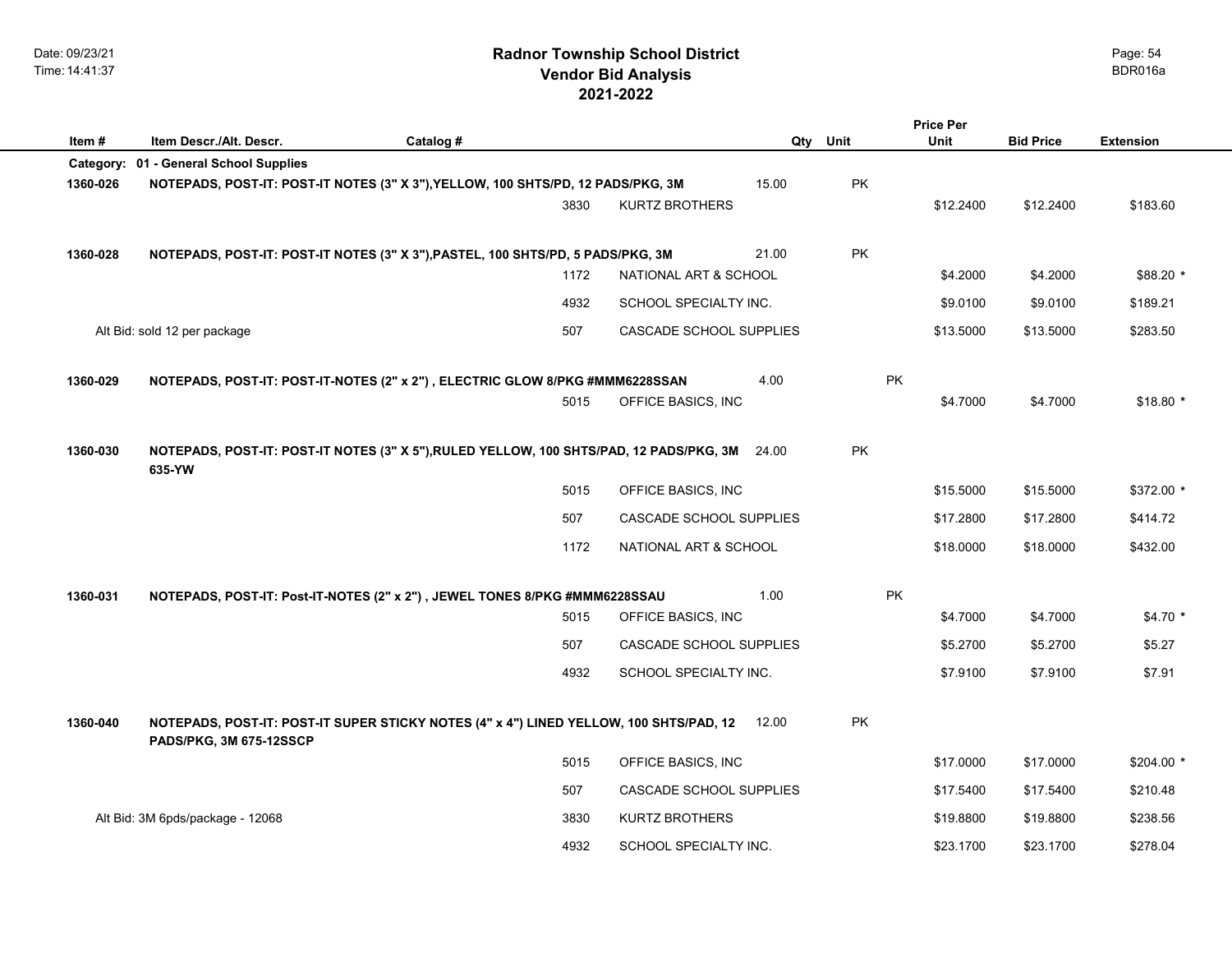|           |                                                                                                                                          |           |      |                         |          |            | <b>Price Per</b> |                  |                  |
|-----------|------------------------------------------------------------------------------------------------------------------------------------------|-----------|------|-------------------------|----------|------------|------------------|------------------|------------------|
| Item#     | Item Descr./Alt. Descr.                                                                                                                  | Catalog # |      |                         | Qty Unit |            | Unit             | <b>Bid Price</b> | <b>Extension</b> |
| Category: | 01 - General School Supplies                                                                                                             |           |      |                         |          |            |                  |                  |                  |
| 1360-041  | NOTEPADS, POST-IT: POST-IT SUPER STICKY NOTES (4" x 6") LINE RULED, CANARY YELLOW,<br>100 SHTS/PAD, 5 PADS/PKG, 3M                       |           |      |                         | 17.00    | PK         |                  | (No substitutes) |                  |
|           |                                                                                                                                          |           | 3830 | KURTZ BROTHERS          |          |            | \$11.2200        | \$11.2200        | $$190.74$ *      |
|           |                                                                                                                                          |           | 4932 | SCHOOL SPECIALTY INC.   |          |            | \$13.5800        | \$13.5800        | \$230.86         |
| 1365-002  | PADS/TABLETS: STENOGRAPHER NOTEBOOK, 6" X 9", 80 PAGES, RULED BOTH SIDES, STIFF<br><b>COVER, WIRE BOUND, 12/PKG</b>                      |           |      |                         | 3.00     | <b>PKG</b> |                  |                  |                  |
|           |                                                                                                                                          |           | 4932 | SCHOOL SPECIALTY INC.   |          |            | \$0.6400         | \$0.6400         | $$1.92$ *        |
|           |                                                                                                                                          |           | 507  | CASCADE SCHOOL SUPPLIES |          |            | \$7.0500         | \$7.0500         | \$21.15          |
|           |                                                                                                                                          |           | 5015 | OFFICE BASICS, INC      |          |            | \$10.0000        | \$10.0000        | \$30.00          |
|           |                                                                                                                                          |           | 3830 | <b>KURTZ BROTHERS</b>   |          |            | \$10,7200        | \$10.7200        | \$32.16          |
| 1365-010  | PADS/TABLETS: TABLET, WHITE, 5" X 8", WIDE RULED, W/RED MARGIN, 50 SHEETS/PAD, 12<br>PADS/PKG, PERFORATED TOP, KURTZ 01320 OR EQUAL      |           |      |                         | 5.00     | <b>PKG</b> |                  |                  |                  |
|           |                                                                                                                                          |           | 4932 | SCHOOL SPECIALTY INC.   |          |            | \$2.7800         | \$2.7800         | $$13.90*$        |
|           |                                                                                                                                          |           | 507  | CASCADE SCHOOL SUPPLIES |          |            | \$3.9200         | \$3.9200         | \$19.60          |
|           |                                                                                                                                          |           | 3830 | <b>KURTZ BROTHERS</b>   |          |            | \$5.3100         | \$5.3100         | \$26.55          |
| 1365-014  | PADS/TABLETS: NOTEBOOK WIREBOUND, 6" X 9-1/2", 3 SUBJECT, COLLEGE RULED, 150<br><b>SHEETS</b>                                            |           |      |                         | 5.00     | EA         |                  |                  |                  |
|           | Alt Bid: 01466 - Ischolar 10 1/2 x 8 - - 120 sheets                                                                                      |           | 3830 | <b>KURTZ BROTHERS</b>   |          |            | \$1.4700         | \$1.4700         | $$7.35$ *        |
| 1365-020  | PADS/TABLETS: TABLET, WHITE, 8-1/2" X 11-3/4", WIDE RULED, W/RED MARGIN, 50 SHEETS/PAD,<br>12 PADS/PKG, PERFORATED, KURTZ 01324 OR EQUAL |           |      |                         | 23.00    | <b>PK</b>  |                  |                  |                  |
|           |                                                                                                                                          |           | 4932 | SCHOOL SPECIALTY INC.   |          |            | \$5.7300         | \$5.7300         | $$131.79$ *      |
|           |                                                                                                                                          |           | 507  | CASCADE SCHOOL SUPPLIES |          |            | \$6.7300         | \$6.7300         | \$154.79         |
|           |                                                                                                                                          |           | 3830 | <b>KURTZ BROTHERS</b>   |          |            | \$7.8200         | \$7.8200         | \$179.86         |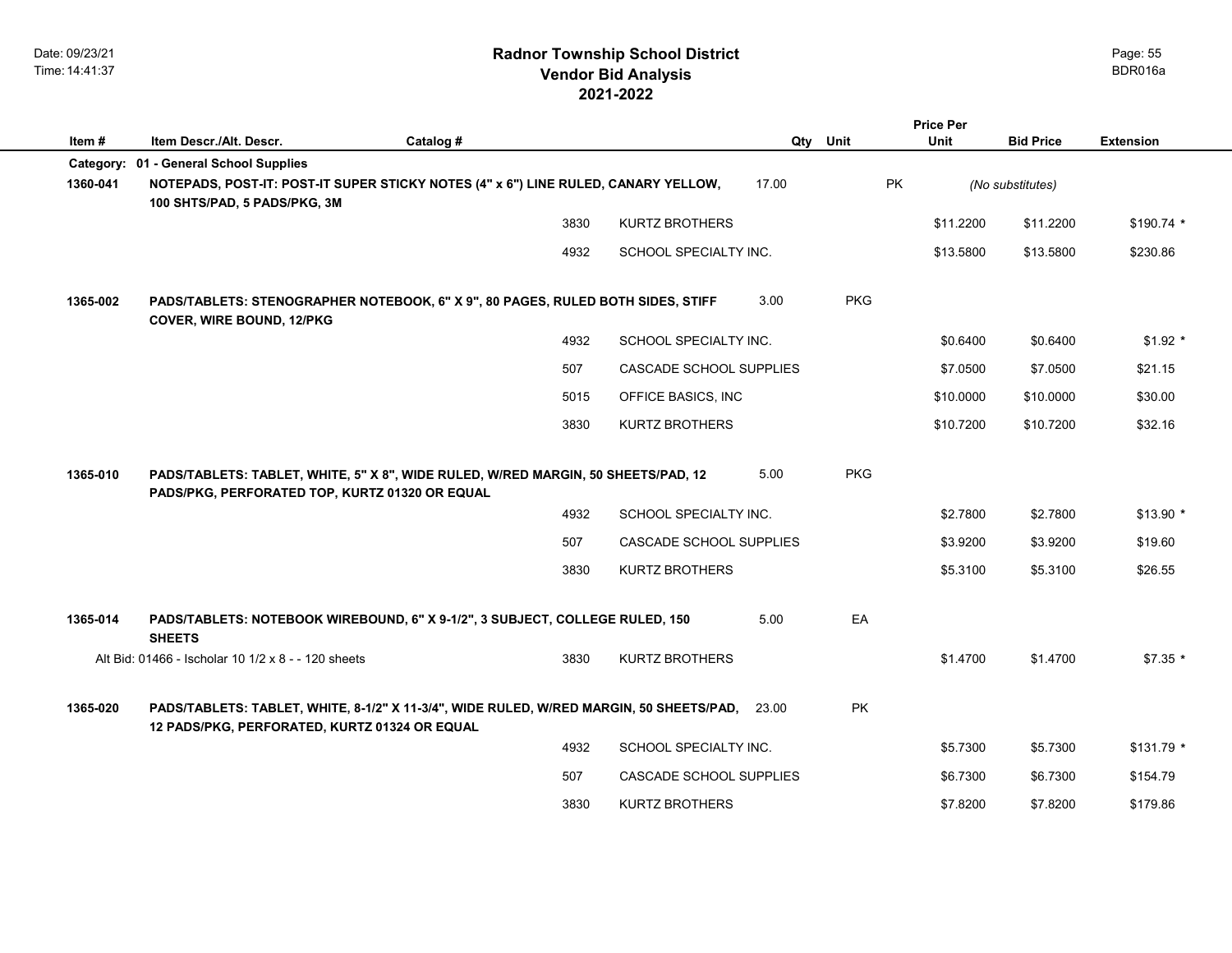|          |                                        |                                                                                    |      |                         |        |           | <b>Price Per</b> |                  |                  |
|----------|----------------------------------------|------------------------------------------------------------------------------------|------|-------------------------|--------|-----------|------------------|------------------|------------------|
| Item #   | Item Descr./Alt. Descr.                | Catalog #                                                                          |      |                         |        | Qty Unit  | Unit             | <b>Bid Price</b> | <b>Extension</b> |
|          | Category: 01 - General School Supplies |                                                                                    |      |                         |        |           |                  |                  |                  |
| 1365-022 | RULE, 12 PADS/PKG                      | PADS/TABLETS: WRITING PADS, CANARY, 8.5 X 11.75, 50 SHTS/PAD, PERFORATED TOP, WIDE |      |                         | 7.00   | PK        |                  |                  |                  |
|          |                                        |                                                                                    | 4932 | SCHOOL SPECIALTY INC.   |        |           | \$5.7600         | \$5.7600         | $$40.32$ *       |
|          |                                        |                                                                                    | 507  | CASCADE SCHOOL SUPPLIES |        |           | \$7.0500         | \$7.0500         | \$49.35          |
|          |                                        |                                                                                    | 3830 | <b>KURTZ BROTHERS</b>   |        |           | \$7.8300         | \$7.8300         | \$54.81          |
| 1365-024 | SHEETS/PAD, 12 PADS/PKG, TOPS # 63400  | PADS/TABLETS: WRITING PADS, CANARY 8.5" X 11.75", PERFORATED SHEETS, 50            |      |                         | 11.00  | PK        |                  | (No substitutes) |                  |
|          |                                        |                                                                                    | 5015 | OFFICE BASICS, INC      |        |           | \$30.0000        | \$30.0000        | \$330.00 *       |
|          |                                        |                                                                                    | 4932 | SCHOOL SPECIALTY INC.   |        |           | \$34.6400        | \$34.6400        | \$381.04         |
| 1365-030 | RULE, 12 PADS/PACKAGE                  | PADS/TABLETS: WRITING PADS, WHITE, PERFORATED TOP, 50 SHEETS/PAD, 8.5 X 14, WIDE   |      |                         | 17.00  | PK        |                  |                  |                  |
|          |                                        |                                                                                    | 3830 | <b>KURTZ BROTHERS</b>   |        |           | \$7.9900         | \$7.9900         | \$135.83 *       |
|          |                                        |                                                                                    | 507  | CASCADE SCHOOL SUPPLIES |        |           | \$9.0800         | \$9.0800         | \$154.36         |
|          |                                        |                                                                                    | 4932 | SCHOOL SPECIALTY INC.   |        |           | \$10.9900        | \$10.9900        | \$186.83         |
| 1365-032 | RULE, 12 PADS/PKG                      | PADS/TABLETS: WRITING PADS, CANARY, 8.5 X 14, 50 SHTS/PAD, PERFORATED TOP, WIDE    |      |                         | 2.00   | <b>PK</b> |                  |                  |                  |
|          |                                        |                                                                                    | 3830 | <b>KURTZ BROTHERS</b>   |        |           | \$8.1800         | \$8.1800         | $$16.36*$        |
|          |                                        |                                                                                    | 4932 | SCHOOL SPECIALTY INC.   |        |           | \$9.3100         | \$9.3100         | \$18.62          |
|          |                                        |                                                                                    | 507  | CASCADE SCHOOL SUPPLIES |        |           | \$9.4000         | \$9.4000         | \$18.80          |
| 1372-001 | PAPER CLIPS, 100/BOX: #1 SMOOTH FINISH |                                                                                    |      |                         | 220.00 | BX        |                  |                  |                  |
|          |                                        |                                                                                    | 5015 | OFFICE BASICS, INC      |        |           | \$0.1500         | \$0.1500         | \$33.00 *        |
|          |                                        |                                                                                    | 4932 | SCHOOL SPECIALTY INC.   |        |           | \$0.1700         | \$0.1700         | \$37.40          |
|          |                                        |                                                                                    | 3830 | <b>KURTZ BROTHERS</b>   |        |           | \$0.1800         | \$0.1800         | \$39.60          |
|          |                                        |                                                                                    | 507  | CASCADE SCHOOL SUPPLIES |        |           | \$0.3300         | \$0.3300         | \$72.60          |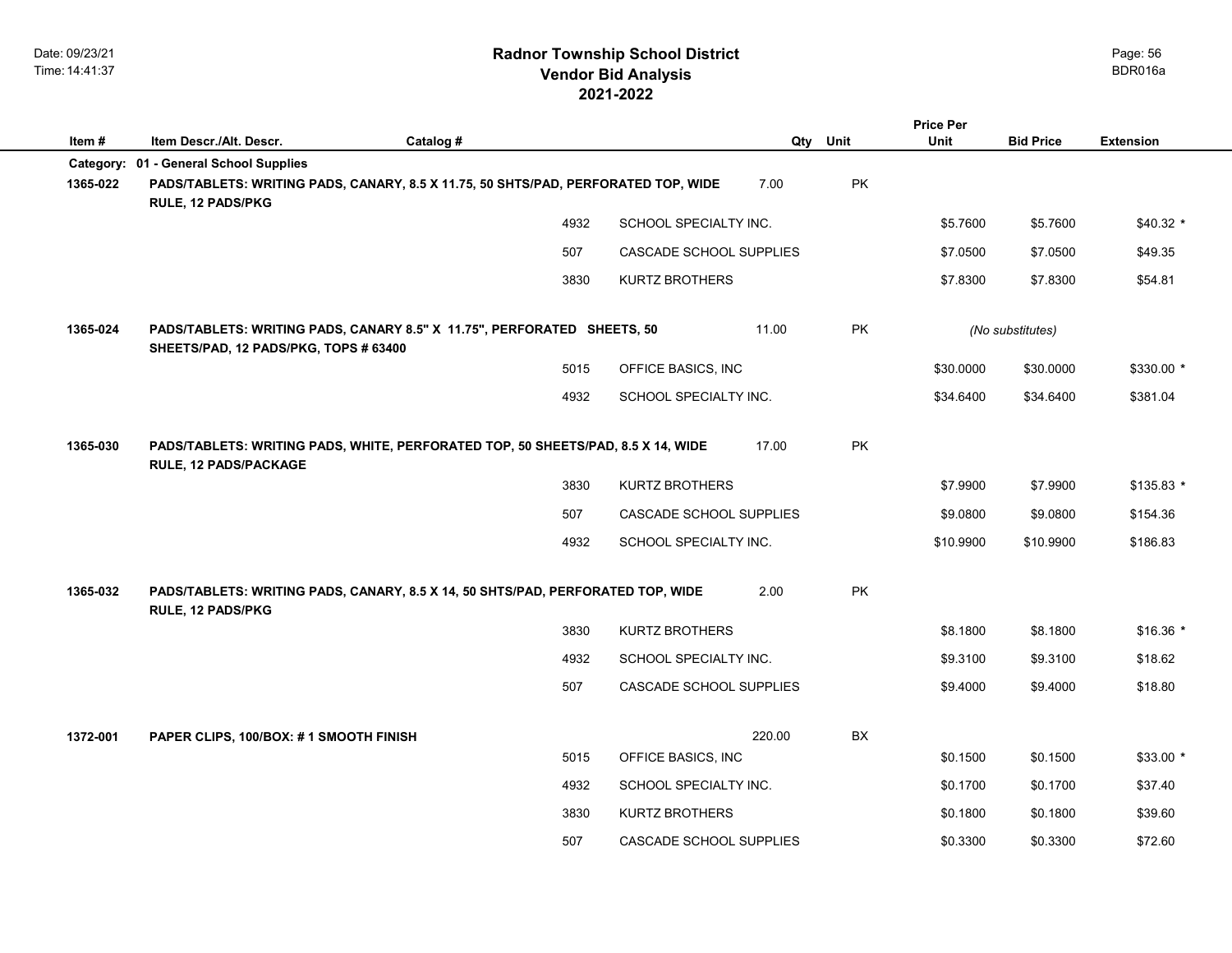## **2021-2022 Radnor Township School District Vendor Bid Analysis** BDR016a

| Item#    | Item Descr./Alt. Descr.                        | Catalog #                                                                                                                                           |      |                                | Qty Unit |    | <b>Price Per</b><br>Unit | <b>Bid Price</b> | <b>Extension</b> |
|----------|------------------------------------------------|-----------------------------------------------------------------------------------------------------------------------------------------------------|------|--------------------------------|----------|----|--------------------------|------------------|------------------|
|          | Category: 01 - General School Supplies         |                                                                                                                                                     |      |                                |          |    |                          |                  |                  |
| 1372-005 |                                                | PAPER CLIPS, 100/BOX: JUMBO NON-SKID, UNV-72240 OR EQUAL                                                                                            |      | 199.00                         |          | BX |                          |                  |                  |
|          |                                                |                                                                                                                                                     | 4932 | SCHOOL SPECIALTY INC.          |          |    | \$0.4600                 | \$0.4600         | $$91.54$ *       |
|          |                                                |                                                                                                                                                     | 3830 | <b>KURTZ BROTHERS</b>          |          |    | \$0.5000                 | \$0.5000         | \$99.50          |
|          |                                                |                                                                                                                                                     | 5015 | OFFICE BASICS, INC             |          |    | \$0.5000                 | \$0.5000         | \$99.50          |
|          |                                                |                                                                                                                                                     | 507  | CASCADE SCHOOL SUPPLIES        |          |    | \$0.5900                 | \$0.5900         | \$117.41         |
| 1372-009 | PAPER CLIPS, 100/BOX: GIANT GEM, SMOOTH FINISH |                                                                                                                                                     |      | 170.00                         |          | BX |                          |                  |                  |
|          |                                                |                                                                                                                                                     | 5015 | OFFICE BASICS, INC             |          |    | \$0.4400                 | \$0.4400         | $$74.80*$        |
|          |                                                |                                                                                                                                                     | 4932 | SCHOOL SPECIALTY INC.          |          |    | \$0.4600                 | \$0.4600         | \$78.20          |
|          |                                                |                                                                                                                                                     | 3830 | <b>KURTZ BROTHERS</b>          |          |    | \$0.4900                 | \$0.4900         | \$83.30          |
|          |                                                |                                                                                                                                                     | 507  | CASCADE SCHOOL SUPPLIES        |          |    | \$0.5900                 | \$0.5900         | \$100.30         |
| 1373-010 | SWINGLINE MODEL #98150                         | PAPER CUTTER: SWINGLINE LKOW FORCE GUILLOTINE TRIMMER, STEEL BASE WITH<br>TEMPERED STEEL, SELF-SHARPENING BLADE, CUTS UP TO 40 SHTS OF 20 LB PAPER, |      | 1.00                           |          | EA |                          | (No substitutes) |                  |
|          |                                                |                                                                                                                                                     | 3830 | <b>KURTZ BROTHERS</b>          |          |    | \$309.3800               | \$309.3800       | \$309.38 *       |
| 1375-002 | PAPER FASTENERS: #2R 1/2" BRASS, 100/BOX       |                                                                                                                                                     |      | 7.00                           |          | BX |                          |                  |                  |
|          |                                                |                                                                                                                                                     | 4932 | SCHOOL SPECIALTY INC.          |          |    | \$0.4100                 | \$0.4100         | $$2.87$ *        |
|          |                                                |                                                                                                                                                     | 3830 | <b>KURTZ BROTHERS</b>          |          |    | \$0.5100                 | \$0.5100         | \$3.57           |
|          |                                                |                                                                                                                                                     | 507  | CASCADE SCHOOL SUPPLIES        |          |    | \$0.6600                 | \$0.6600         | \$4.62           |
| 1375-003 | PAPER FASTENERS: #3R 3/4" BRASS, 100/BOX       |                                                                                                                                                     |      | 8.00                           |          | BX |                          |                  |                  |
|          |                                                |                                                                                                                                                     | 3830 | <b>KURTZ BROTHERS</b>          |          |    | \$0.5800                 | \$0.5800         | $$4.64$ *        |
|          |                                                |                                                                                                                                                     | 4932 | SCHOOL SPECIALTY INC.          |          |    | \$0.6200                 | \$0.6200         | \$4.96           |
|          |                                                |                                                                                                                                                     | 507  | <b>CASCADE SCHOOL SUPPLIES</b> |          |    | \$0.7100                 | \$0.7100         | \$5.68           |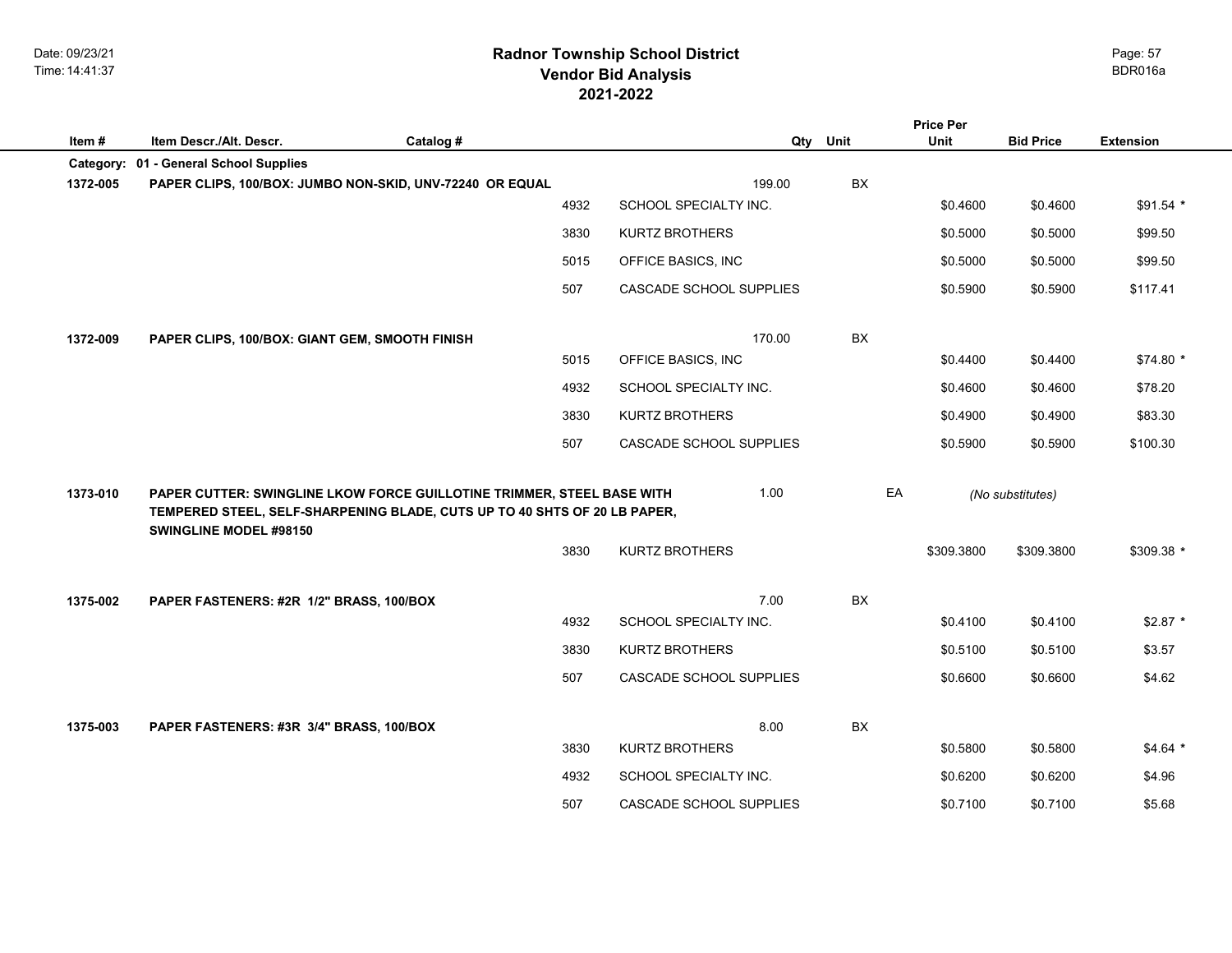## **2021-2022 Radnor Township School District Vendor Bid Analysis** BDR016a

| Item#    | Item Descr./Alt. Descr.                | Catalog #                                                                       |                         |       | Qty Unit  | <b>Price Per</b><br>Unit | <b>Bid Price</b> | <b>Extension</b> |
|----------|----------------------------------------|---------------------------------------------------------------------------------|-------------------------|-------|-----------|--------------------------|------------------|------------------|
|          | Category: 01 - General School Supplies |                                                                                 |                         |       |           |                          |                  |                  |
| 1378-002 |                                        | PAPER FASTENERS, MISCELLANEOUS: THUMB TACKS, STEEL, 3/8", 100/BOX               |                         | 3.00  | BX        |                          |                  |                  |
|          |                                        | 3830                                                                            | <b>KURTZ BROTHERS</b>   |       |           | \$0.3500                 | \$0.3500         | $$1.05*$         |
|          |                                        | 507                                                                             | CASCADE SCHOOL SUPPLIES |       |           | \$0.4200                 | \$0.4200         | \$1.26           |
| 1378-004 | 100/BOX, UNV 31310 OR EQUAL            | PAPER FASTENERS, MISCELLANEOUS: PUSH PINS, COLORED, PLASTIC HEADS 1/8" POINT,   |                         | 19.00 | BX        |                          |                  |                  |
|          |                                        | 4932                                                                            | SCHOOL SPECIALTY INC.   |       |           | \$0.4400                 | \$0.4400         | $$8.36*$         |
|          |                                        | 507                                                                             | CASCADE SCHOOL SUPPLIES |       |           | \$0.5000                 | \$0.5000         | \$9.50           |
|          |                                        | 5015                                                                            | OFFICE BASICS, INC      |       |           | \$0.6000                 | \$0.6000         | \$11.40          |
|          |                                        | 3830                                                                            | <b>KURTZ BROTHERS</b>   |       |           | \$0.7300                 | \$0.7300         | \$13.87          |
| 1378-006 | <b>LECTRO-STIK #220</b>                | PAPER FASTENERS, MISCELLANEOUS: HANGERS, E-Z UP NON-MARKING PLASTIC, 20/BOX,    |                         | 16.00 | <b>BX</b> |                          |                  |                  |
|          |                                        | 4932                                                                            | SCHOOL SPECIALTY INC.   |       |           | \$2.0800                 | \$2.0800         | \$33.28 *        |
|          |                                        | 507                                                                             | CASCADE SCHOOL SUPPLIES |       |           | \$2.7800                 | \$2.7800         | \$44.48          |
|          |                                        | 3830                                                                            | <b>KURTZ BROTHERS</b>   |       |           | \$3.1000                 | \$3.1000         | \$49.60          |
| 1378-010 | DISPENSER BOX, 3/4" WIDE, WHITE        | PAPER FASTENERS, MISCELLANEOUS: VELCRO STICKY-BACK HOOK & LOOP, TAPE ROLLS IN   |                         | 18.00 | RL        |                          |                  |                  |
|          |                                        | 4932                                                                            | SCHOOL SPECIALTY INC.   |       |           | \$4.1500                 | \$4.1500         | \$74.70 *        |
|          |                                        | 3991                                                                            | LAKESHORE LEARNING      |       |           | \$4.7400                 | \$4.7400         | \$85.32          |
|          |                                        | 3830                                                                            | <b>KURTZ BROTHERS</b>   |       |           | \$12.4100                | \$12.4100        | \$223.38         |
|          |                                        | 507                                                                             | CASCADE SCHOOL SUPPLIES |       |           | \$12.7000                | \$12.7000        | \$228.60         |
| 1378-011 | 15', BLACK, VELCO # 90081              | PAPER FASTENERS, MISCELLANEOUS: VELCRO BRAND STICKY BACK FASTENERS, ROLL 3/4" X |                         | 5.00  | <b>PK</b> |                          | (No substitutes) |                  |
|          |                                        | 4932                                                                            | SCHOOL SPECIALTY INC.   |       |           | \$10.5900                | \$10.5900        | $$52.95$ *       |
|          |                                        | 3830                                                                            | <b>KURTZ BROTHERS</b>   |       |           | \$12,4000                | \$12,4000        | \$62.00          |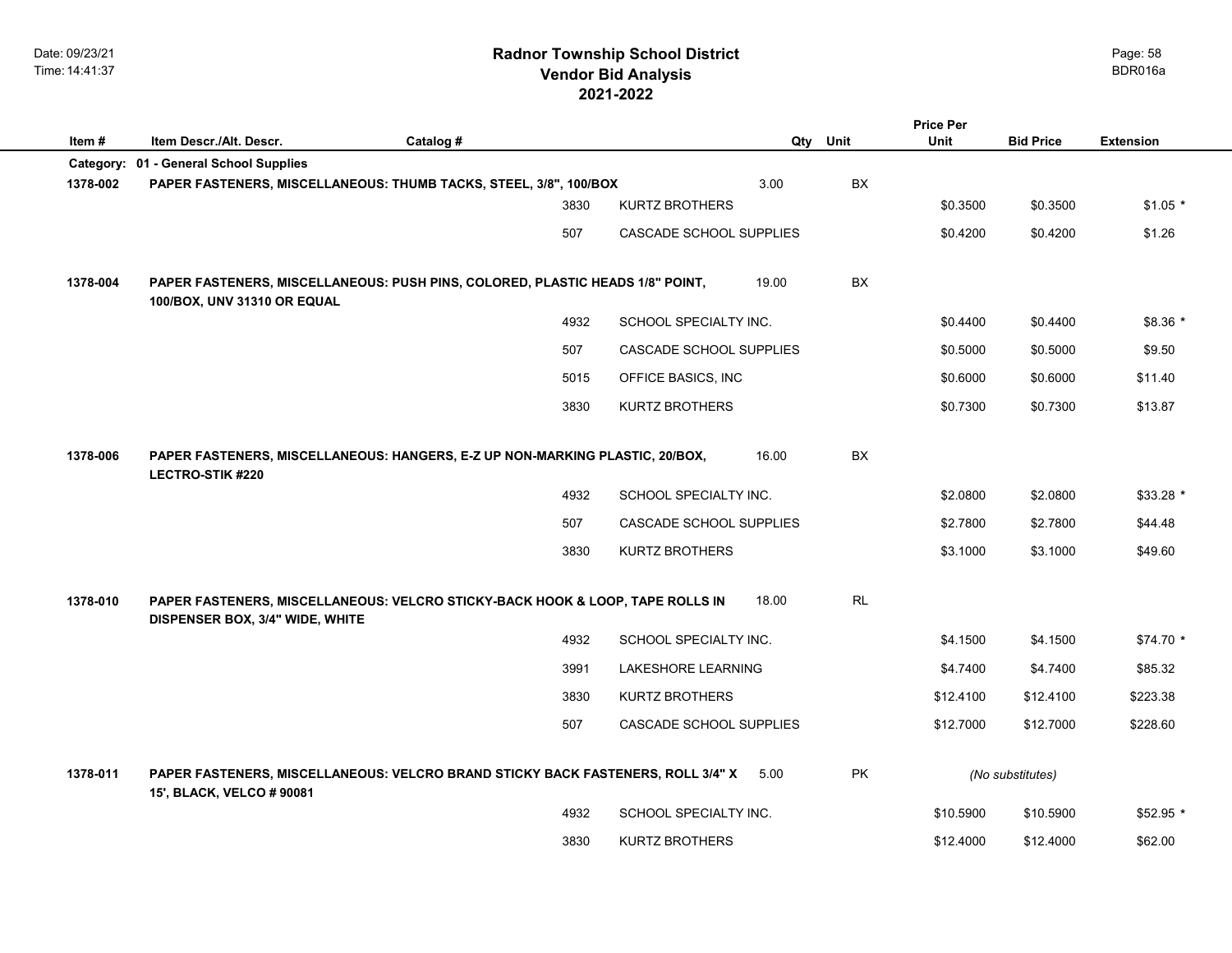|          |                                         |                                                                                         |                         |       |           | <b>Price Per</b> |                  |                  |
|----------|-----------------------------------------|-----------------------------------------------------------------------------------------|-------------------------|-------|-----------|------------------|------------------|------------------|
| Item#    | Item Descr./Alt. Descr.                 | Catalog #                                                                               |                         | Qty   | Unit      | <b>Unit</b>      | <b>Bid Price</b> | <b>Extension</b> |
|          | Category: 01 - General School Supplies  |                                                                                         |                         |       |           |                  |                  |                  |
| 1378-011 | 15', BLACK, VELCO # 90081               | PAPER FASTENERS, MISCELLANEOUS: VELCRO BRAND STICKY BACK FASTENERS, ROLL 3/4" X         |                         | 5.00  | PK        |                  | (No substitutes) |                  |
|          |                                         | 507                                                                                     | CASCADE SCHOOL SUPPLIES |       |           | \$12.7000        | \$12.7000        | \$63.50          |
| 1378-015 | <b>OFFICE BASICS #EPI 2027</b>          | PAPER FASTENERS, MISCELLANEOUS: MAGNETIC HANGING CLIPS, 2-1/4" METAL BASE, 12/PKG, 5.00 |                         |       | PK        |                  | (No substitutes) |                  |
|          |                                         | 507                                                                                     | CASCADE SCHOOL SUPPLIES |       |           | \$2.3500         | \$2.3500         | $$11.75$ *       |
|          |                                         | 5015                                                                                    | OFFICE BASICS, INC      |       |           | \$12,0000        | \$12,0000        | \$60.00          |
| 1378-016 | <b>OFFICE BASIC UPI 2026</b>            | PAPER FASTENERS, MISCELLANEOUS: MAGNETIC HANGING CLIPS, 1-1/4" BASE, 12/BOX,            |                         | 1.00  | <b>BX</b> |                  | (No substitutes) |                  |
|          |                                         | 5015                                                                                    | OFFICE BASICS, INC      |       |           | \$10,0000        | \$10,0000        | $$10.00*$        |
| 1381-002 | PAPER, BUTTERFLY CLAMPS: MEDIUM, 50/BOX |                                                                                         |                         | 5.00  | BX        |                  |                  |                  |
|          |                                         | 507                                                                                     | CASCADE SCHOOL SUPPLIES |       |           | \$0.7300         | \$0.7300         | \$3.65           |
|          |                                         | 507                                                                                     | CASCADE SCHOOL SUPPLIES |       |           | \$0.7300         | \$0.7300         | \$35.04 *        |
|          |                                         | 3830                                                                                    | <b>KURTZ BROTHERS</b>   |       |           | \$0.8600         | \$0.8600         | \$45.58          |
|          |                                         | 5015                                                                                    | OFFICE BASICS, INC      |       |           | \$0.9000         | \$0.9000         | \$47.70          |
|          |                                         | 4932                                                                                    | SCHOOL SPECIALTY INC.   |       |           | \$1.0700         | \$1.0700         | \$56.71          |
| 1381-003 | PAPER, BUTTERFLY CLAMPS: LARGE, 12/BOX  |                                                                                         |                         | 52.00 | <b>BX</b> |                  |                  |                  |
|          |                                         | 3830                                                                                    | <b>KURTZ BROTHERS</b>   |       |           | \$0.5400         | \$0.5400         | $$28.08*$        |
|          |                                         | 507                                                                                     | CASCADE SCHOOL SUPPLIES |       |           | \$0.5700         | \$0.5700         | \$29.64          |
|          |                                         | 4932                                                                                    | SCHOOL SPECIALTY INC.   |       |           | \$0.6700         | \$0.6700         | \$34.84          |
|          |                                         | 5015                                                                                    | OFFICE BASICS, INC      |       |           | \$1.4000         | \$1.4000         | \$72.80          |
|          |                                         |                                                                                         |                         |       |           |                  |                  |                  |
| 1400-001 |                                         | PAPER, CARD STOCK: INDEX BRISTOL, 110 LB, WHITE, 8-1/2" X 11", 100/PKG<br>3830          | <b>KURTZ BROTHERS</b>   | 56.00 | PK        | \$3.6700         | \$3.6700         | $$205.52$ *      |
|          |                                         |                                                                                         |                         |       |           |                  |                  |                  |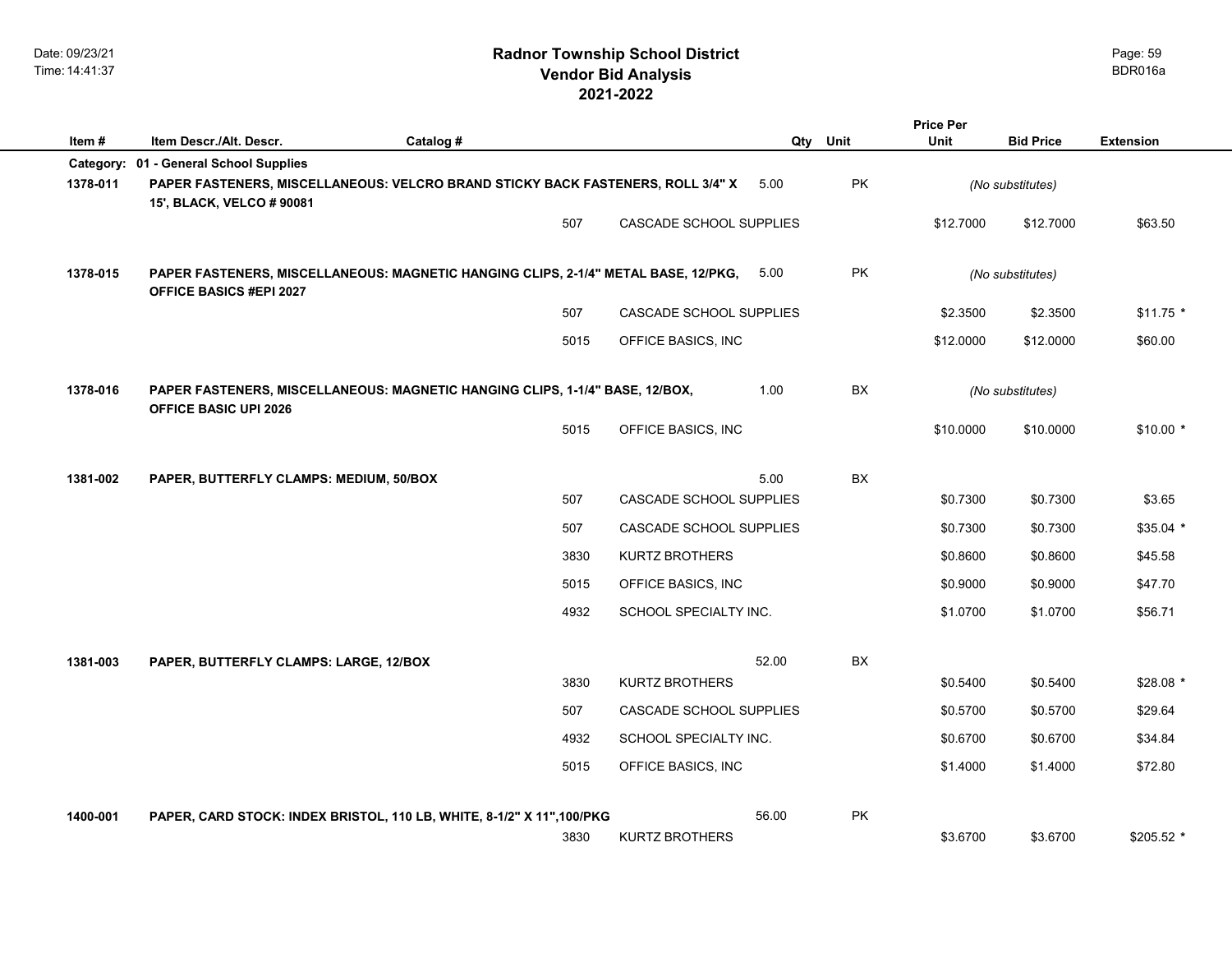| Item#     | Item Descr./Alt. Descr.      | Catalog #                                                                       |                       | Qty   | Unit | Unit      | <b>Bid Price</b> | <b>Extension</b> |
|-----------|------------------------------|---------------------------------------------------------------------------------|-----------------------|-------|------|-----------|------------------|------------------|
| Category: | 01 - General School Supplies |                                                                                 |                       |       |      |           |                  |                  |
| 1400-001  |                              | PAPER, CARD STOCK: INDEX BRISTOL, 110 LB, WHITE, 8-1/2" X 11", 100/PKG          |                       | 56.00 | PK   |           |                  |                  |
|           |                              | 5015                                                                            | OFFICE BASICS, INC    |       |      | \$7.0000  | \$7.0000         | \$392.00         |
|           |                              |                                                                                 |                       |       |      |           |                  |                  |
| 1400-002  |                              | PAPER, CARD STOCK: INDEX BRISTOL, 110 LB, BLUE, 8-1/2" X 11", 100/PKG           |                       | 7.00  | PK   |           |                  |                  |
|           |                              | 3830                                                                            | <b>KURTZ BROTHERS</b> |       |      | \$3.8100  | \$3.8100         | $$26.67$ *       |
|           |                              | 5015                                                                            | OFFICE BASICS, INC    |       |      | \$7.8000  | \$7.8000         | \$54.60          |
|           |                              |                                                                                 |                       |       |      |           |                  |                  |
| 1400-003  |                              | PAPER, CARD STOCK: INDEX BRISTOL, 110 LB, CANARY, 8-1/2" X 11",100/PKG          |                       | 13.00 | PK   |           |                  |                  |
|           |                              | 3830                                                                            | <b>KURTZ BROTHERS</b> |       |      | \$4.5600  | \$4.5600         | $$59.28$ *       |
|           |                              | 5015                                                                            | OFFICE BASICS, INC    |       |      | \$7.8000  | \$7.8000         | \$101.40         |
|           |                              |                                                                                 |                       |       |      |           |                  |                  |
|           |                              |                                                                                 |                       |       |      |           |                  |                  |
| 1400-004  |                              | PAPER, CARD STOCK: INDEX BRISTOL, 110 LB, CHERRY, 8-1/2" X 11", 100/PKG<br>3830 | <b>KURTZ BROTHERS</b> | 7.00  | PK   | \$4.5600  |                  | $$31.92$ *       |
|           |                              |                                                                                 |                       |       |      |           | \$4.5600         |                  |
|           |                              | 5015                                                                            | OFFICE BASICS, INC    |       |      | \$7.8000  | \$7.8000         | \$54.60          |
|           |                              |                                                                                 |                       |       |      |           |                  |                  |
| 1400-005  |                              | PAPER, CARD STOCK: INDEX BRISTOL, 110 LB, IVORY. 8-1/2" X 11", 100/PKG          |                       | 4.00  | PK   |           |                  |                  |
|           |                              | 5015                                                                            | OFFICE BASICS, INC    |       |      | \$7.8000  | \$7.8000         | $$31.20$ *       |
|           |                              |                                                                                 |                       |       |      |           |                  |                  |
| 1400-010  |                              | PAPER, CARD STOCK: PREMIUM, ASST COLORS, 8-1/2" X 11", 250/PKG                  |                       | 19.00 | PK   |           |                  |                  |
|           |                              | 4932                                                                            | SCHOOL SPECIALTY INC. |       |      | \$8.7600  | \$8.7600         | $$166.44$ *      |
|           |                              | 3830                                                                            | <b>KURTZ BROTHERS</b> |       |      | \$18.2700 | \$18.2700        | \$347.13         |
|           |                              |                                                                                 |                       |       |      |           |                  |                  |
| 1400-020  |                              | PAPER, CARD STOCK: EXTRA HEAVYWEIGHT, IVORY, 8-1/2" X 11", 250 SHTS/PKG, WAUSAU |                       | 6.00  | PK   |           | (No substitutes) |                  |
|           | 49581                        |                                                                                 |                       |       |      |           |                  |                  |
|           |                              | 5015                                                                            | OFFICE BASICS, INC    |       |      | \$7.8000  | \$7.8000         | $$46.80*$        |
|           |                              | 4932                                                                            | SCHOOL SPECIALTY INC. |       |      | \$65.9900 | \$65.9900        | \$395.94         |

Page: 60

**Price Per**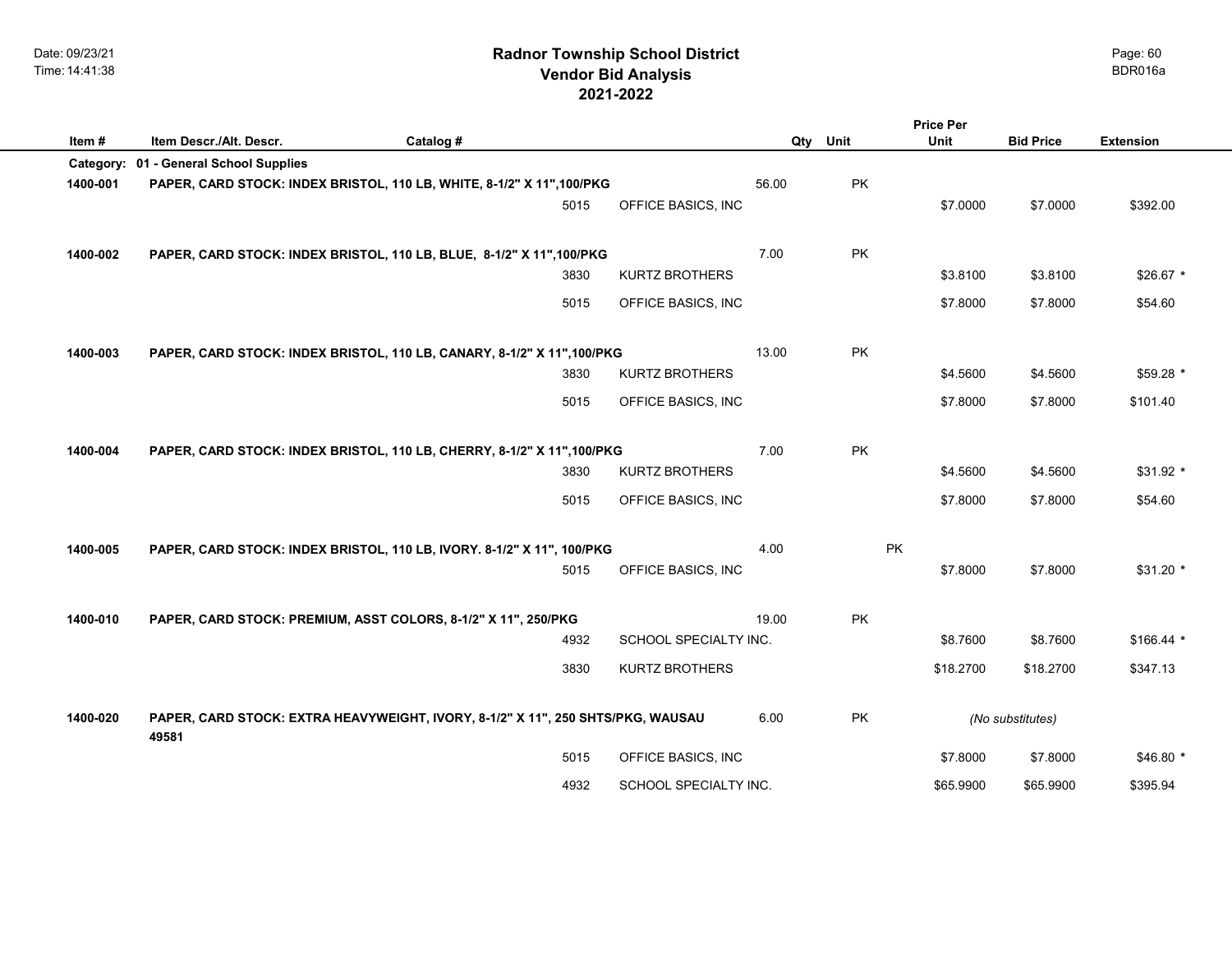|          |                                        |                                                                                                                                                                        |                         |       |             | <b>Price Per</b> |                  |                  |
|----------|----------------------------------------|------------------------------------------------------------------------------------------------------------------------------------------------------------------------|-------------------------|-------|-------------|------------------|------------------|------------------|
| Item#    | Item Descr./Alt. Descr.                | Catalog #                                                                                                                                                              |                         |       | Qty Unit    | Unit             | <b>Bid Price</b> | <b>Extension</b> |
|          | Category: 01 - General School Supplies |                                                                                                                                                                        |                         |       |             |                  |                  |                  |
| 1405-010 | <b>KURTZ 02406</b>                     | PAPER, COMPOSITION: 8" X 10-1/2", RULED 3/8", 16 LB, 500 SHEETS/RM WITH RED MARGIN,                                                                                    |                         | 6.00  | <b>RM</b>   |                  |                  |                  |
|          |                                        | 4932                                                                                                                                                                   | SCHOOL SPECIALTY INC.   |       |             | \$2.6200         | \$2.6200         | $$15.72$ *       |
|          |                                        | 3830                                                                                                                                                                   | <b>KURTZ BROTHERS</b>   |       |             | \$2.6800         | \$2.6800         | \$16.08          |
|          |                                        | 507                                                                                                                                                                    | CASCADE SCHOOL SUPPLIES |       |             | \$2.8800         | \$2.8800         | \$17.28          |
| 1405-012 | PUNCHED, KURTZ #02503 OR EQUAL         | PAPER, COMPOSITION: WHITE, 8" X 10-1/2", RULED 3/8", 16 LB, 500 SHEETS/RM 5 HOLE                                                                                       |                         | 20.00 | <b>RM</b>   |                  |                  |                  |
|          |                                        | 4932                                                                                                                                                                   | SCHOOL SPECIALTY INC.   |       |             | \$2.4400         | \$2.4400         | \$48.80 *        |
|          |                                        | 3830                                                                                                                                                                   | <b>KURTZ BROTHERS</b>   |       |             | \$2.6900         | \$2.6900         | \$53.80          |
|          | Alt Bid: 3 hole punched                | 507                                                                                                                                                                    | CASCADE SCHOOL SUPPLIES |       |             | \$2,8600         | \$2.8600         | \$57.20          |
| 1405-014 | KURTZ 02504 OR EQUAL                   | PAPER, COMPOSITION: WHITE, 8" X 10-1/2", UNRULED, PLAIN PUNCHED, 16 LB, 500 SHTS/REAM,                                                                                 |                         | 3.00  | <b>RM</b>   |                  |                  |                  |
|          |                                        | 3830                                                                                                                                                                   | <b>KURTZ BROTHERS</b>   |       |             | \$2.6900         | \$2.6900         | $$8.07*$         |
|          |                                        | 507                                                                                                                                                                    | CASCADE SCHOOL SUPPLIES |       |             | \$3.4200         | \$3.4200         | \$10.26          |
| 1405-016 |                                        | PAPER, COMPOSITION: 16 LB WRITING, 8-1/2" X 11" WITH 3/4" RULE, 3/8" SKIP MIDLINE AND 3/8"<br>DESCENDER, RULED SAME ON BOTH SIDES, 500 SHTS/REAM, KURTZ 02201 OR EQUAL |                         | 13.00 | <b>REAM</b> |                  | (No substitutes) |                  |
|          |                                        | 3830                                                                                                                                                                   | <b>KURTZ BROTHERS</b>   |       |             | \$3.5600         | \$3.5600         | $$46.28$ *       |
| 1405-017 | <b>SHTS/REAM</b>                       | PAPER, COMPOSITION: PACON #2401, UNPUNCHED, 3/8" RULED, 8-1/2" X 11", WHITE, 500                                                                                       |                         | 2.00  | <b>REAM</b> |                  | (No substitutes) |                  |
|          |                                        | 507                                                                                                                                                                    | CASCADE SCHOOL SUPPLIES |       |             | \$3.2100         | \$3.2100         | $$6.42*$         |
|          |                                        | 5015                                                                                                                                                                   | OFFICE BASICS, INC      |       |             | \$4.9000         | \$4.9000         | \$9.80           |
| 1405-020 | <b>EQUAL</b>                           | PAPER, COMPOSITION: WHITE, 8" X 10-1/2", RED MARGIN, 500 SHTS/REAM, KURTZ 02505 OR                                                                                     |                         | 6.00  | <b>RM</b>   |                  |                  |                  |
|          |                                        | 3830                                                                                                                                                                   | <b>KURTZ BROTHERS</b>   |       |             | \$2.7000         | \$2.7000         | $$16.20$ *       |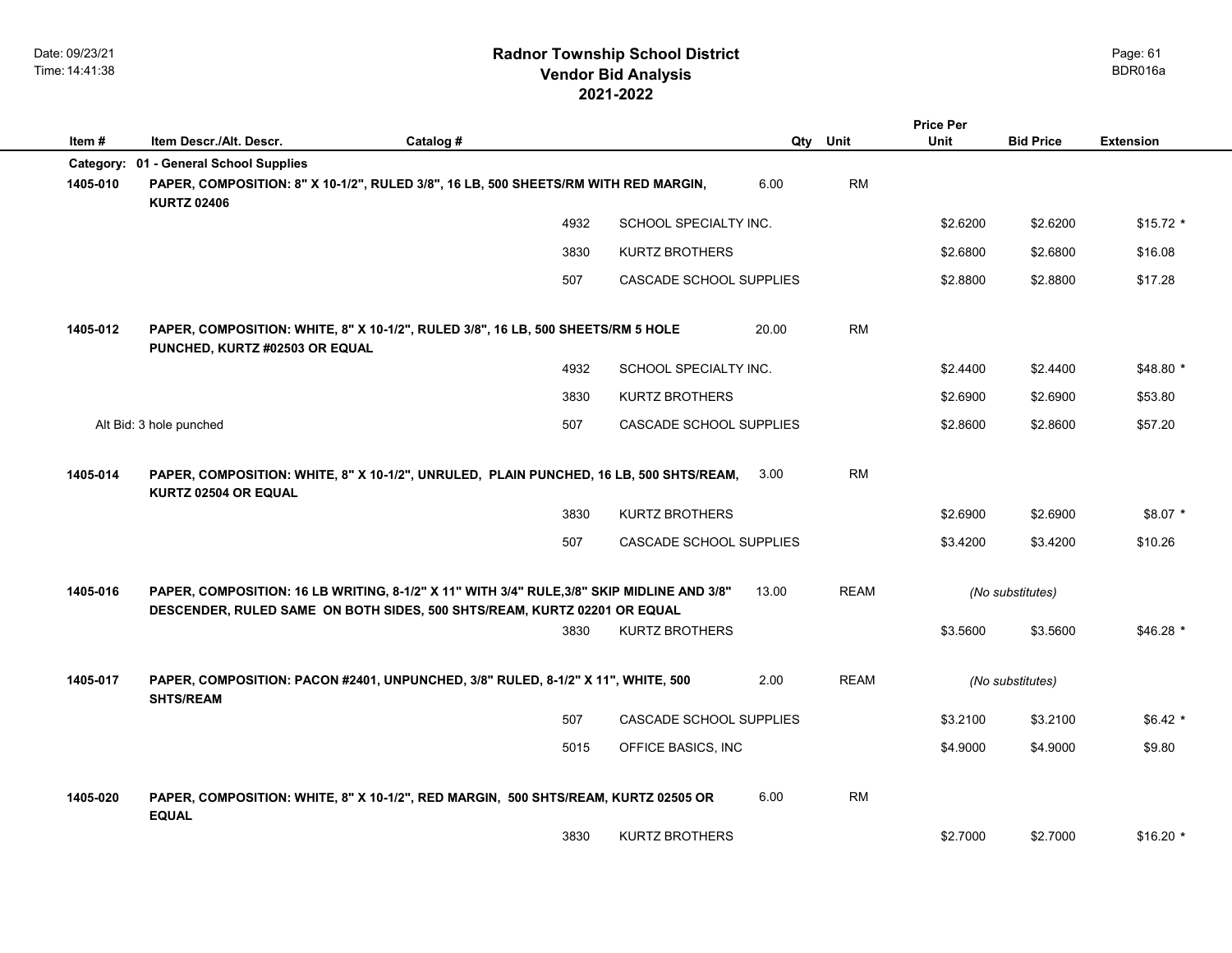|          |                                                                                                                                                                                               |           |      |                         |       |           | <b>Price Per</b> |                  |                  |
|----------|-----------------------------------------------------------------------------------------------------------------------------------------------------------------------------------------------|-----------|------|-------------------------|-------|-----------|------------------|------------------|------------------|
| Item #   | Item Descr./Alt. Descr.                                                                                                                                                                       | Catalog # |      |                         |       | Qty Unit  | Unit             | <b>Bid Price</b> | <b>Extension</b> |
|          | Category: 01 - General School Supplies                                                                                                                                                        |           |      |                         |       |           |                  |                  |                  |
| 1405-020 | PAPER, COMPOSITION: WHITE, 8" X 10-1/2", RED MARGIN, 500 SHTS/REAM, KURTZ 02505 OR                                                                                                            |           |      |                         | 6.00  | <b>RM</b> |                  |                  |                  |
|          | <b>EQUAL</b>                                                                                                                                                                                  |           | 507  | CASCADE SCHOOL SUPPLIES |       |           |                  | \$2.8800         | \$17.28          |
|          |                                                                                                                                                                                               |           |      |                         |       |           | \$2.8800         |                  |                  |
|          |                                                                                                                                                                                               |           |      |                         |       |           |                  |                  |                  |
| 1405-023 | PAPER, COMPOSITION: FORAY® 60% Recycled Red & Blue Ruled Storybook Paper, Conforms To<br>D'Nealian - Grade K-1, 4 1/2" Picture Story Heading, 3/4" Ruling, 3/8" Midline, 3/8" Skip Space, 11" |           |      |                         | 2.00  | PK        |                  |                  |                  |
|          | x 8 1/2", Pack Of 500 Sheets                                                                                                                                                                  |           |      |                         |       |           |                  |                  |                  |
|          |                                                                                                                                                                                               |           | 3830 | <b>KURTZ BROTHERS</b>   |       |           | \$8.0200         | \$8.0200         | $$16.04$ *       |
|          | Alt Bid: TA2694 12" x 18", 5/8" ruling, 250 sheets                                                                                                                                            |           | 3991 | LAKESHORE LEARNING      |       |           | \$9.4900         | \$9.4900         | \$18.98          |
|          |                                                                                                                                                                                               |           |      |                         |       |           |                  |                  |                  |
| 1420-001 | PAPER, CONTRUCTION, 9" X 12", FADE RESISTANT,50 SHTS/PKG, TRU-RAY: # 5SC, YELLOW                                                                                                              |           |      |                         | 37.00 | <b>PK</b> |                  | (No substitutes) |                  |
|          |                                                                                                                                                                                               |           | 4932 | SCHOOL SPECIALTY INC.   |       |           | \$1.3600         | \$1.3600         | $$50.32*$        |
|          |                                                                                                                                                                                               |           | 3830 | <b>KURTZ BROTHERS</b>   |       |           | \$1.5500         | \$1.5500         | \$57.35          |
|          |                                                                                                                                                                                               |           | 507  | CASCADE SCHOOL SUPPLIES |       |           | \$1.7200         | \$1.7200         | \$63.64          |
|          |                                                                                                                                                                                               |           | 3991 | LAKESHORE LEARNING      |       |           | \$2.3700         | \$2.3700         | \$87.69          |
|          |                                                                                                                                                                                               |           |      |                         |       |           |                  |                  |                  |
| 1420-002 | PAPER, CONTRUCTION, 9" X 12", FADE RESISTANT,50 SHTS/PKG, TRU-RAY: #18SC, HOLIDAY                                                                                                             |           |      |                         | 22.00 | <b>PK</b> |                  | (No substitutes) |                  |
|          | <b>GREEN</b>                                                                                                                                                                                  |           |      |                         |       |           |                  |                  |                  |
|          |                                                                                                                                                                                               |           | 4932 | SCHOOL SPECIALTY INC.   |       |           | \$1.5800         | \$1.5800         | \$34.76 *        |
|          |                                                                                                                                                                                               |           | 507  | CASCADE SCHOOL SUPPLIES |       |           | \$1.7200         | \$1.7200         | \$37.84          |
|          |                                                                                                                                                                                               |           | 3830 | <b>KURTZ BROTHERS</b>   |       |           | \$1.7400         | \$1.7400         | \$38.28          |
|          |                                                                                                                                                                                               |           | 3991 | LAKESHORE LEARNING      |       |           | \$2.3700         | \$2.3700         | \$52.14          |
|          |                                                                                                                                                                                               |           |      |                         |       |           |                  |                  |                  |
| 1420-003 | PAPER, CONTRUCTION, 9" X 12", FADE RESISTANT,50 SHTS/PKG, TRU-RAY: # 7SC, FESTIVE<br><b>GREEN</b>                                                                                             |           |      |                         | 14.00 | <b>PK</b> |                  | (No substitutes) |                  |
|          |                                                                                                                                                                                               |           | 4932 | SCHOOL SPECIALTY INC.   |       |           | \$1.5200         | \$1.5200         | $$21.28$ *       |
|          |                                                                                                                                                                                               |           | 3830 | <b>KURTZ BROTHERS</b>   |       |           | \$1.5500         | \$1.5500         | \$21.70          |
|          |                                                                                                                                                                                               |           | 507  | CASCADE SCHOOL SUPPLIES |       |           | \$1.7200         | \$1.7200         | \$24.08          |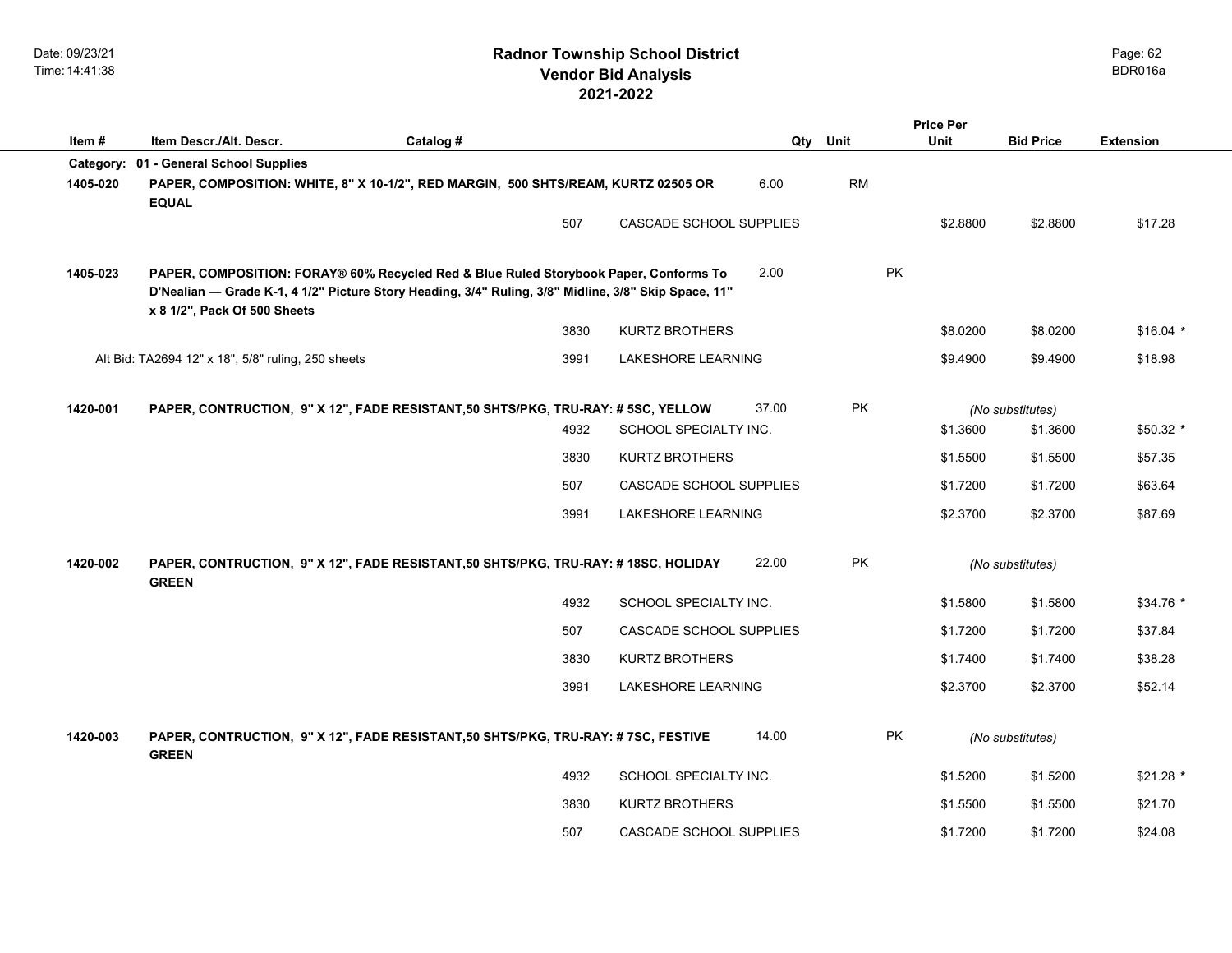|          |                                                                                   |           |                         |       | <b>Price Per</b> |          |                  |                  |
|----------|-----------------------------------------------------------------------------------|-----------|-------------------------|-------|------------------|----------|------------------|------------------|
| Item#    | Item Descr./Alt. Descr.                                                           | Catalog # |                         |       | Qty Unit         | Unit     | <b>Bid Price</b> | <b>Extension</b> |
|          | Category: 01 - General School Supplies                                            |           |                         |       |                  |          |                  |                  |
| 1420-004 | PAPER, CONTRUCTION, 9" X 12", FADE RESISTANT,50 SHTS/PKG, TRU-RAY: #3SC, ORANGE   |           |                         | 29.00 | PK               |          | (No substitutes) |                  |
|          |                                                                                   | 4932      | SCHOOL SPECIALTY INC.   |       |                  | \$1.3800 | \$1.3800         | \$40.02 *        |
|          |                                                                                   | 3830      | <b>KURTZ BROTHERS</b>   |       |                  | \$1.6400 | \$1.6400         | \$47.56          |
|          |                                                                                   | 507       | CASCADE SCHOOL SUPPLIES |       |                  | \$1.7200 | \$1.7200         | \$49.88          |
|          |                                                                                   | 3991      | LAKESHORE LEARNING      |       |                  | \$2.3700 | \$2.3700         | \$68.73          |
| 1420-005 | PAPER, CONTRUCTION, 9" X 12", FADE RESISTANT, 50 SHTS/PKG, TRU-RAY: #59SC, RED    |           |                         | 29.00 | PK               |          | (No substitutes) |                  |
|          |                                                                                   | 3830      | <b>KURTZ BROTHERS</b>   |       |                  | \$1.5800 | \$1.5800         | $$45.82$ *       |
|          |                                                                                   | 507       | CASCADE SCHOOL SUPPLIES |       |                  | \$1.7200 | \$1.7200         | \$49.88          |
| 1420-006 | PAPER, CONTRUCTION, 9" X 12", FADE RESISTANT,50 SHTS/PKG, TRU-RAY: #33SC, BLUE    |           |                         | 26.00 | PK               |          | (No substitutes) |                  |
|          |                                                                                   | 4932      | SCHOOL SPECIALTY INC.   |       |                  | \$1.3800 | \$1.3800         | \$35.88 *        |
|          |                                                                                   | 3830      | <b>KURTZ BROTHERS</b>   |       |                  | \$1.5500 | \$1.5500         | \$40.30          |
|          |                                                                                   | 507       | CASCADE SCHOOL SUPPLIES |       |                  | \$1.7200 | \$1.7200         | \$44.72          |
|          |                                                                                   | 3991      | LAKESHORE LEARNING      |       |                  | \$2.3700 | \$2.3700         | \$61.62          |
| 1420-007 | PAPER, CONTRUCTION, 9" X 12", FADE RESISTANT, 50 SHTS/PKG, TRU-RAY: # 53SC, WHITE |           |                         | 59.00 | PK               |          | (No substitutes) |                  |
|          |                                                                                   | 4932      | SCHOOL SPECIALTY INC.   |       |                  | \$1.0800 | \$1.0800         | $$63.72*$        |
|          |                                                                                   | 3830      | <b>KURTZ BROTHERS</b>   |       |                  | \$1.4900 | \$1.4900         | \$87.91          |
|          |                                                                                   | 507       | CASCADE SCHOOL SUPPLIES |       |                  | \$1.7200 | \$1.7200         | \$101.48         |
|          |                                                                                   | 3991      | LAKESHORE LEARNING      |       |                  | \$2.3700 | \$2.3700         | \$139.83         |
| 1420-008 | PAPER, CONTRUCTION, 9" X 12", FADE RESISTANT, 50 SHTS/PKG, TRU-RAY: # 57SC, BLACK |           |                         | 30.00 | PK               |          | (No substitutes) |                  |
|          |                                                                                   | 4932      | SCHOOL SPECIALTY INC.   |       |                  | \$1.3600 | \$1.3600         | $$40.80*$        |
|          |                                                                                   | 3830      | KURTZ BROTHERS          |       |                  | \$1.6300 | \$1.6300         | \$48.90          |
|          |                                                                                   | 507       | CASCADE SCHOOL SUPPLIES |       |                  | \$1.7200 | \$1.7200         | \$51.60          |
|          |                                                                                   | 3991      | LAKESHORE LEARNING      |       |                  | \$2.3700 | \$2.3700         | \$71.10          |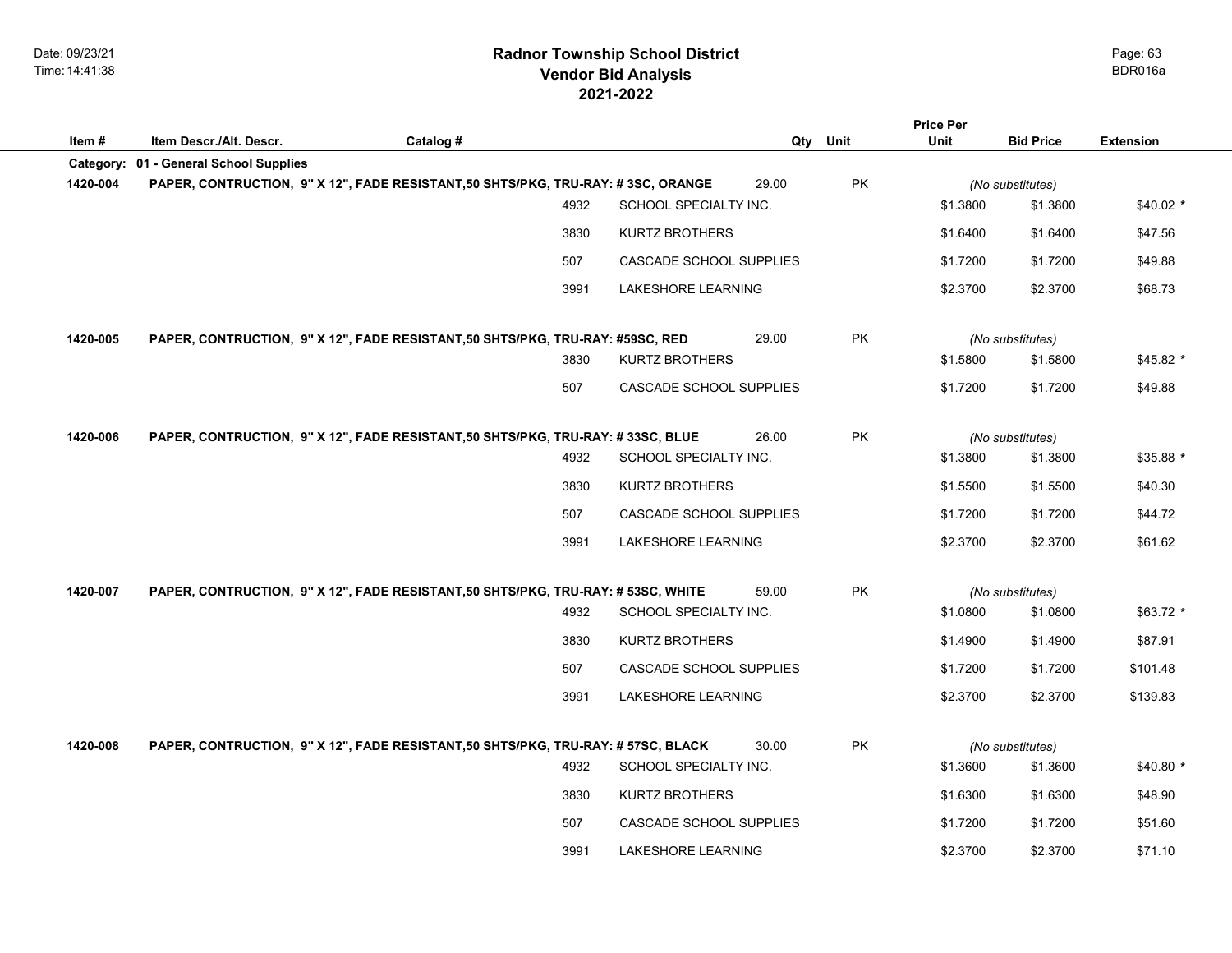## **2021-2022 Radnor Township School District Vendor Bid Analysis** BDR016a

|          |                                                                                                   |           |                         |       |           | <b>Price Per</b> |                  |                  |
|----------|---------------------------------------------------------------------------------------------------|-----------|-------------------------|-------|-----------|------------------|------------------|------------------|
| Item#    | Item Descr./Alt. Descr.                                                                           | Catalog # |                         | Qty   | Unit      | Unit             | <b>Bid Price</b> | <b>Extension</b> |
|          | Category: 01 - General School Supplies                                                            |           |                         |       |           |                  |                  |                  |
| 1420-009 | PAPER, CONTRUCTION, 9" X 12", FADE RESISTANT, 50 SHTS/PKG, TRU-RAY: #11SC, VIOLET                 |           |                         | 15.00 | <b>PK</b> |                  | (No substitutes) |                  |
|          |                                                                                                   | 4932      | SCHOOL SPECIALTY INC.   |       |           | \$1.3600         | \$1.3600         | $$20.40*$        |
|          |                                                                                                   | 3830      | KURTZ BROTHERS          |       |           | \$1.5300         | \$1.5300         | \$22.95          |
|          |                                                                                                   | 507       | CASCADE SCHOOL SUPPLIES |       |           | \$1.7200         | \$1.7200         | \$25.80          |
|          |                                                                                                   | 3991      | LAKESHORE LEARNING      |       |           | \$2.3700         | \$2.3700         | \$35.55          |
| 1420-010 | PAPER, CONTRUCTION, 9" X 12", FADE RESISTANT, 50 SHTS/PKG, TRU-RAY: # 50SC, DARK<br><b>BROWN</b>  |           | 13.00                   |       | <b>PK</b> |                  | (No substitutes) |                  |
|          |                                                                                                   | 4932      | SCHOOL SPECIALTY INC.   |       |           | \$1.2700         | \$1.2700         | $$16.51$ *       |
|          |                                                                                                   | 3830      | <b>KURTZ BROTHERS</b>   |       |           | \$1.5900         | \$1.5900         | \$20.67          |
|          |                                                                                                   | 507       | CASCADE SCHOOL SUPPLIES |       |           | \$1.7200         | \$1.7200         | \$22.36          |
| 1420-011 | PAPER, CONTRUCTION, 9" X 12", FADE RESISTANT, 50 SHTS/PKG, TRU-RAY: # 51SC, WARM<br><b>BROWN</b>  |           | 11.00                   |       | <b>PK</b> |                  | (No substitutes) |                  |
|          |                                                                                                   | 4932      | SCHOOL SPECIALTY INC.   |       |           | \$1.2700         | \$1.2700         | $$13.97$ *       |
|          |                                                                                                   | 3830      | <b>KURTZ BROTHERS</b>   |       |           | \$1.5500         | \$1.5500         | \$17.05          |
|          |                                                                                                   | 507       | CASCADE SCHOOL SUPPLIES |       |           | \$1.7200         | \$1.7200         | \$18.92          |
|          |                                                                                                   | 3991      | LAKESHORE LEARNING      |       |           | \$2.3700         | \$2.3700         | \$26.07          |
| 1420-012 | PAPER, CONTRUCTION, 9" X 12", FADE RESISTANT,50 SHTS/PKG, TRU-RAY: #15SC, SHOCKING<br><b>PINK</b> |           | 21.00                   |       | <b>PK</b> |                  | (No substitutes) |                  |
|          |                                                                                                   | 4932      | SCHOOL SPECIALTY INC.   |       |           | \$1.3800         | \$1.3800         | $$28.98*$        |
|          |                                                                                                   | 3830      | <b>KURTZ BROTHERS</b>   |       |           | \$1.6300         | \$1.6300         | \$34.23          |
|          |                                                                                                   | 507       | CASCADE SCHOOL SUPPLIES |       |           | \$1.7200         | \$1.7200         | \$36.12          |
|          |                                                                                                   | 3991      | LAKESHORE LEARNING      |       |           | \$2.3700         | \$2.3700         | \$49.77          |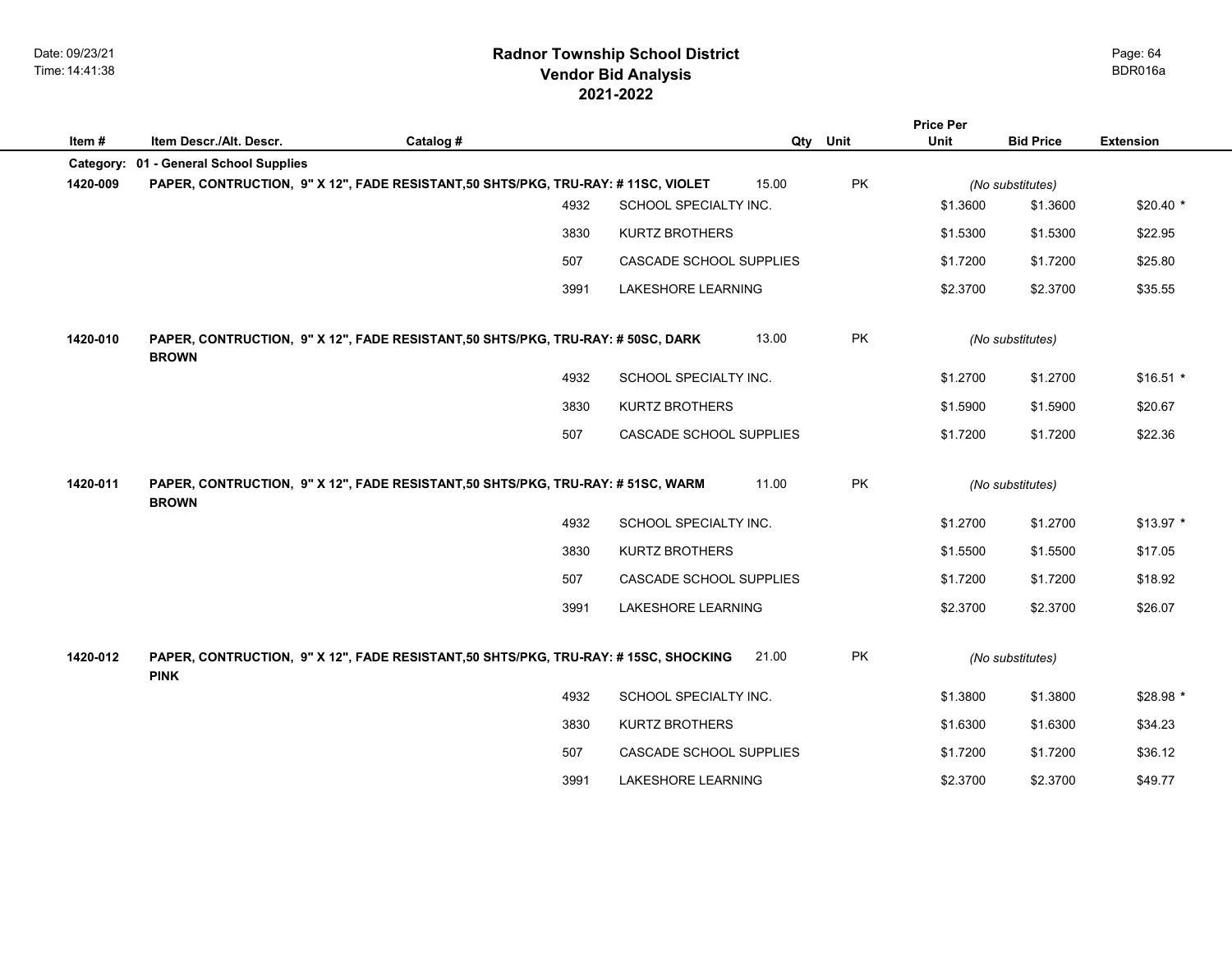|          |                                        |                                                                                          |                         |       |           | <b>Price Per</b> |                              |                  |
|----------|----------------------------------------|------------------------------------------------------------------------------------------|-------------------------|-------|-----------|------------------|------------------------------|------------------|
| Item#    | Item Descr./Alt. Descr.                | Catalog #                                                                                |                         | Qty   | Unit      | Unit             | <b>Bid Price</b>             | <b>Extension</b> |
|          | Category: 01 - General School Supplies |                                                                                          |                         |       |           |                  |                              |                  |
| 1420-013 |                                        | PAPER, CONTRUCTION, 9" X 12", FADE RESISTANT,50 SHTS/PKG, TRU-RAY: #12SC, SALMON<br>4932 | SCHOOL SPECIALTY INC.   | 6.00  | PK        | \$1.2700         | (No substitutes)<br>\$1.2700 | $$7.62*$         |
|          |                                        | 3830                                                                                     | <b>KURTZ BROTHERS</b>   |       |           | \$1.4900         | \$1.4900                     | \$8.94           |
|          |                                        | 507                                                                                      | CASCADE SCHOOL SUPPLIES |       |           | \$1.7200         | \$1.7200                     | \$10.32          |
| 1420-015 |                                        | PAPER, CONTRUCTION, 9" X 12", FADE RESISTANT, 50 SHTS/PKG, TRU-RAY: #14SC, PINK          |                         | 8.00  | <b>PK</b> |                  | (No substitutes)             |                  |
|          |                                        | 4932                                                                                     | SCHOOL SPECIALTY INC.   |       |           | \$1.3600         | \$1.3600                     | $$10.88$ *       |
|          |                                        | 3830                                                                                     | <b>KURTZ BROTHERS</b>   |       |           | \$1.5300         | \$1.5300                     | \$12.24          |
|          |                                        | 507                                                                                      | CASCADE SCHOOL SUPPLIES |       |           | \$1.7200         | \$1.7200                     | \$13.76          |
|          |                                        | 3991                                                                                     | LAKESHORE LEARNING      |       |           | \$2.3700         | \$2.3700                     | \$18.96          |
| 1420-016 | <b>RED</b>                             | PAPER, CONTRUCTION, 9" X 12", FADE RESISTANT, 50 SHTS/PKG, TRU-RAY: # 83SC, FESTIVE      |                         | 9.00  | PK        |                  | (No substitutes)             |                  |
|          |                                        | 4932                                                                                     | SCHOOL SPECIALTY INC.   |       |           | \$1.3800         | \$1.3800                     | $$12.42$ *       |
|          |                                        | 507                                                                                      | CASCADE SCHOOL SUPPLIES |       |           | \$1.7200         | \$1.7200                     | \$15.48          |
|          |                                        | 3830                                                                                     | <b>KURTZ BROTHERS</b>   |       |           | \$1.7400         | \$1.7400                     | \$15.66          |
| 1420-017 | <b>RED</b>                             | PAPER, CONTRUCTION, 9" X 12", FADE RESISTANT,50 SHTS/PKG, TRU-RAY: # 84SC, HOLIDAY       |                         | 9.00  | PK        |                  | (No substitutes)             |                  |
|          |                                        | 4932                                                                                     | SCHOOL SPECIALTY INC.   |       |           | \$1.5800         | \$1.5800                     | $$14.22$ *       |
|          |                                        | 507                                                                                      | CASCADE SCHOOL SUPPLIES |       |           | \$1.7200         | \$1.7200                     | \$15.48          |
|          |                                        | 3830                                                                                     | <b>KURTZ BROTHERS</b>   |       |           | \$1.7400         | \$1.7400                     | \$15.66          |
|          |                                        | 3991                                                                                     | LAKESHORE LEARNING      |       |           | \$2.3700         | \$2.3700                     | \$21.33          |
| 1420-018 |                                        | PAPER, CONTRUCTION, 9" X 12", FADE RESISTANT,50 SHTS/PKG, TRU-RAY: # 21SC, SKY BLUE      |                         | 19.00 | PK        |                  | (No substitutes)             |                  |
|          |                                        | 4932                                                                                     | SCHOOL SPECIALTY INC.   |       |           | \$1.2700         | \$1.2700                     | $$24.13*$        |
|          |                                        | 3830                                                                                     | <b>KURTZ BROTHERS</b>   |       |           | \$1.5300         | \$1.5300                     | \$29.07          |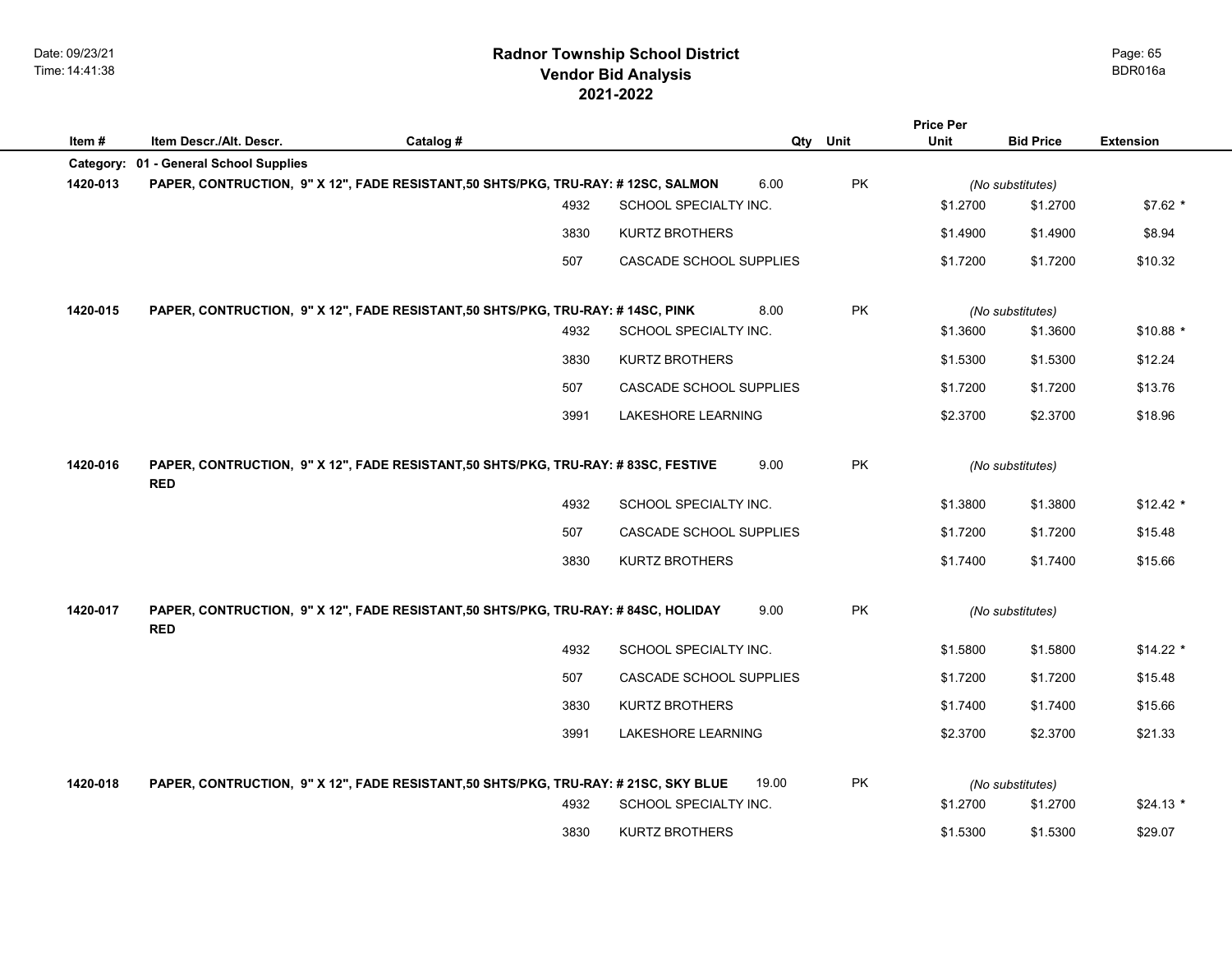|          |                                                                                                   |           |      |                         |       |           | <b>Price Per</b> |                              |                  |
|----------|---------------------------------------------------------------------------------------------------|-----------|------|-------------------------|-------|-----------|------------------|------------------------------|------------------|
| Item#    | Item Descr./Alt. Descr.                                                                           | Catalog # |      |                         | Qty   | Unit      | Unit             | <b>Bid Price</b>             | <b>Extension</b> |
|          | Category: 01 - General School Supplies                                                            |           |      |                         |       |           |                  |                              |                  |
| 1420-018 | PAPER, CONTRUCTION, 9" X 12", FADE RESISTANT,50 SHTS/PKG, TRU-RAY: # 21SC, SKY BLUE               |           | 507  | CASCADE SCHOOL SUPPLIES | 19.00 | PK        | \$1.7200         | (No substitutes)<br>\$1.7200 | \$32.68          |
|          |                                                                                                   |           | 3991 | LAKESHORE LEARNING      |       |           | \$2.3700         | \$2.3700                     | \$45.03          |
| 1420-019 | PAPER, CONTRUCTION, 9" X 12", FADE RESISTANT, 50 SHTS/PKG, TRU-RAY: # 22SC, ROYAL<br><b>BLUE</b>  |           |      |                         | 15.00 | PK        |                  | (No substitutes)             |                  |
|          |                                                                                                   |           | 4932 | SCHOOL SPECIALTY INC.   |       |           | \$1.3800         | \$1.3800                     | \$20.70 *        |
|          |                                                                                                   |           | 3830 | <b>KURTZ BROTHERS</b>   |       |           | \$1.5500         | \$1.5500                     | \$23.25          |
|          |                                                                                                   |           | 507  | CASCADE SCHOOL SUPPLIES |       |           | \$1.7200         | \$1.7200                     | \$25.80          |
|          |                                                                                                   |           | 3991 | LAKESHORE LEARNING      |       |           | \$2.3700         | \$2.3700                     | \$35.55          |
| 1420-020 | PAPER, CONTRUCTION, 9" X 12", FADE RESISTANT, 50 SHTS/PKG, TRU-RAY: # 8SC, TURQUOISE,<br>9" X 12" |           |      |                         | 11.00 | <b>PK</b> |                  | (No substitutes)             |                  |
|          |                                                                                                   |           | 4932 | SCHOOL SPECIALTY INC.   |       |           | \$1.5200         | \$1.5200                     | $$16.72$ *       |
|          |                                                                                                   |           | 3830 | <b>KURTZ BROTHERS</b>   |       |           | \$1.5300         | \$1.5300                     | \$16.83          |
|          |                                                                                                   |           | 507  | CASCADE SCHOOL SUPPLIES |       |           | \$1.7200         | \$1.7200                     | \$18.92          |
|          |                                                                                                   |           | 3991 | LAKESHORE LEARNING      |       |           | \$2.3700         | \$2.3700                     | \$26.07          |
| 1420-021 | PAPER, CONTRUCTION, 9" X 12", FADE RESISTANT,50 SHTS/PKG, TRU-RAY: # 23SC, PURPLE                 |           |      |                         | 10.00 | PK        |                  | (No substitutes)             |                  |
|          |                                                                                                   |           | 4932 | SCHOOL SPECIALTY INC.   |       |           | \$1.5200         | \$1.5200                     | $$15.20$ *       |
|          |                                                                                                   |           | 3830 | <b>KURTZ BROTHERS</b>   |       |           | \$1.5500         | \$1.5500                     | \$15.50          |
|          |                                                                                                   |           | 507  | CASCADE SCHOOL SUPPLIES |       |           | \$1.7200         | \$1.7200                     | \$17.20          |
|          |                                                                                                   |           | 3991 | LAKESHORE LEARNING      |       |           | \$2.3700         | \$2.3700                     | \$23.70          |
| 1420-022 | PAPER, CONTRUCTION, 9" X 12", FADE RESISTANT, 50 SHTS/PKG, TRU-RAY: BRIGHT ASST<br><b>COLORS</b>  |           |      |                         | 89.00 | <b>PK</b> |                  | (No substitutes)             |                  |
|          |                                                                                                   |           | 4932 | SCHOOL SPECIALTY INC.   |       |           | \$1.5800         | \$1.5800                     | $$140.62$ *      |
|          |                                                                                                   |           | 3830 | <b>KURTZ BROTHERS</b>   |       |           | \$1.6300         | \$1.6300                     | \$145.07         |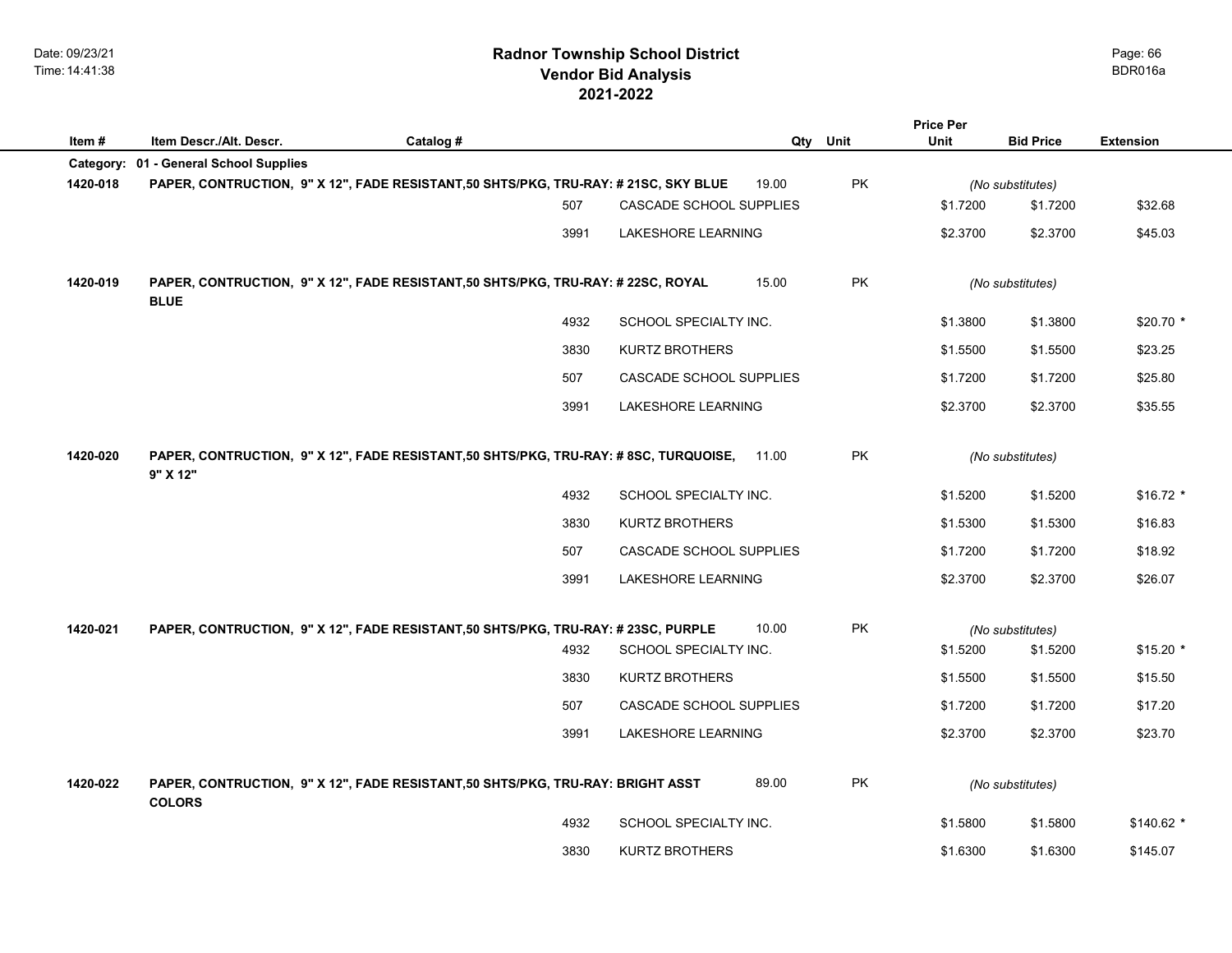|          |                                                                                                     |           |      |                         |       |      | <b>Price Per</b> |                  |                  |
|----------|-----------------------------------------------------------------------------------------------------|-----------|------|-------------------------|-------|------|------------------|------------------|------------------|
| Item#    | Item Descr./Alt. Descr.                                                                             | Catalog # |      |                         | Qty   | Unit | Unit             | <b>Bid Price</b> | <b>Extension</b> |
|          | Category: 01 - General School Supplies                                                              |           |      |                         |       |      |                  |                  |                  |
| 1420-022 | PAPER, CONTRUCTION, 9" X 12", FADE RESISTANT,50 SHTS/PKG, TRU-RAY: BRIGHT ASST<br><b>COLORS</b>     |           |      |                         | 89.00 | PK   |                  | (No substitutes) |                  |
|          |                                                                                                     |           | 507  | CASCADE SCHOOL SUPPLIES |       |      | \$1.7200         | \$1.7200         | \$153.08         |
|          |                                                                                                     |           | 3991 | LAKESHORE LEARNING      |       |      | \$2.3700         | \$2.3700         | \$210.93         |
| 1422-001 | PAPER, CONTRUCTION, 12" X 18", FADE RESISTANT, 50 SHTS/PKG, TRU-RAY: # 5SC, YELLOW                  |           |      |                         | 41.00 | PK   |                  | (No substitutes) |                  |
|          |                                                                                                     |           | 4932 | SCHOOL SPECIALTY INC.   |       |      | \$2.6900         | \$2.6900         | $$110.29$ *      |
|          |                                                                                                     |           | 3830 | KURTZ BROTHERS          |       |      | \$3.0300         | \$3.0300         | \$124.23         |
|          |                                                                                                     |           | 507  | CASCADE SCHOOL SUPPLIES |       |      | \$3.4100         | \$3.4100         | \$139.81         |
|          |                                                                                                     |           | 3991 | LAKESHORE LEARNING      |       |      | \$4.6500         | \$4.6500         | \$190.65         |
| 1422-002 | PAPER, CONTRUCTION, 12" X 18", FADE RESISTANT, 50 SHTS/PKG, TRU-RAY: #18SC, HOLIDAY<br><b>GREEN</b> |           |      |                         | 30.00 | PK   |                  | (No substitutes) |                  |
|          |                                                                                                     |           | 4932 | SCHOOL SPECIALTY INC.   |       |      | \$3.1100         | \$3.1100         | $$93.30*$        |
|          |                                                                                                     |           | 3830 | <b>KURTZ BROTHERS</b>   |       |      | \$3.2700         | \$3.2700         | \$98.10          |
|          |                                                                                                     |           | 507  | CASCADE SCHOOL SUPPLIES |       |      | \$3.4100         | \$3.4100         | \$102.30         |
|          |                                                                                                     |           | 3991 | LAKESHORE LEARNING      |       |      | \$4.6500         | \$4.6500         | \$139.50         |
| 1422-003 | PAPER, CONTRUCTION, 12" X 18", FADE RESISTANT, 50 SHTS/PKG, TRU-RAY: # 7SC, FESTIVE<br><b>GREEN</b> |           |      |                         | 6.00  | PK   |                  | (No substitutes) |                  |
|          |                                                                                                     |           | 3830 | KURTZ BROTHERS          |       |      | \$3.0900         | \$3.0900         | $$18.54$ *       |
|          |                                                                                                     |           | 507  | CASCADE SCHOOL SUPPLIES |       |      | \$3.4100         | \$3.4100         | \$20.46          |
|          |                                                                                                     |           | 4932 | SCHOOL SPECIALTY INC.   |       |      | \$3.4800         | \$3.4800         | \$20.88          |
| 1422-004 | PAPER, CONTRUCTION, 12" X 18", FADE RESISTANT, 50 SHTS/PKG, TRU-RAY: #3SC, ORANGE                   |           |      |                         | 26.00 | PK   |                  | (No substitutes) |                  |
|          |                                                                                                     |           | 4932 | SCHOOL SPECIALTY INC.   |       |      | \$2.8700         | \$2.8700         | $$74.62*$        |
|          |                                                                                                     |           | 3830 | <b>KURTZ BROTHERS</b>   |       |      | \$3.0800         | \$3.0800         | \$80.08          |
|          |                                                                                                     |           | 507  | CASCADE SCHOOL SUPPLIES |       |      | \$3.4100         | \$3.4100         | \$88.66          |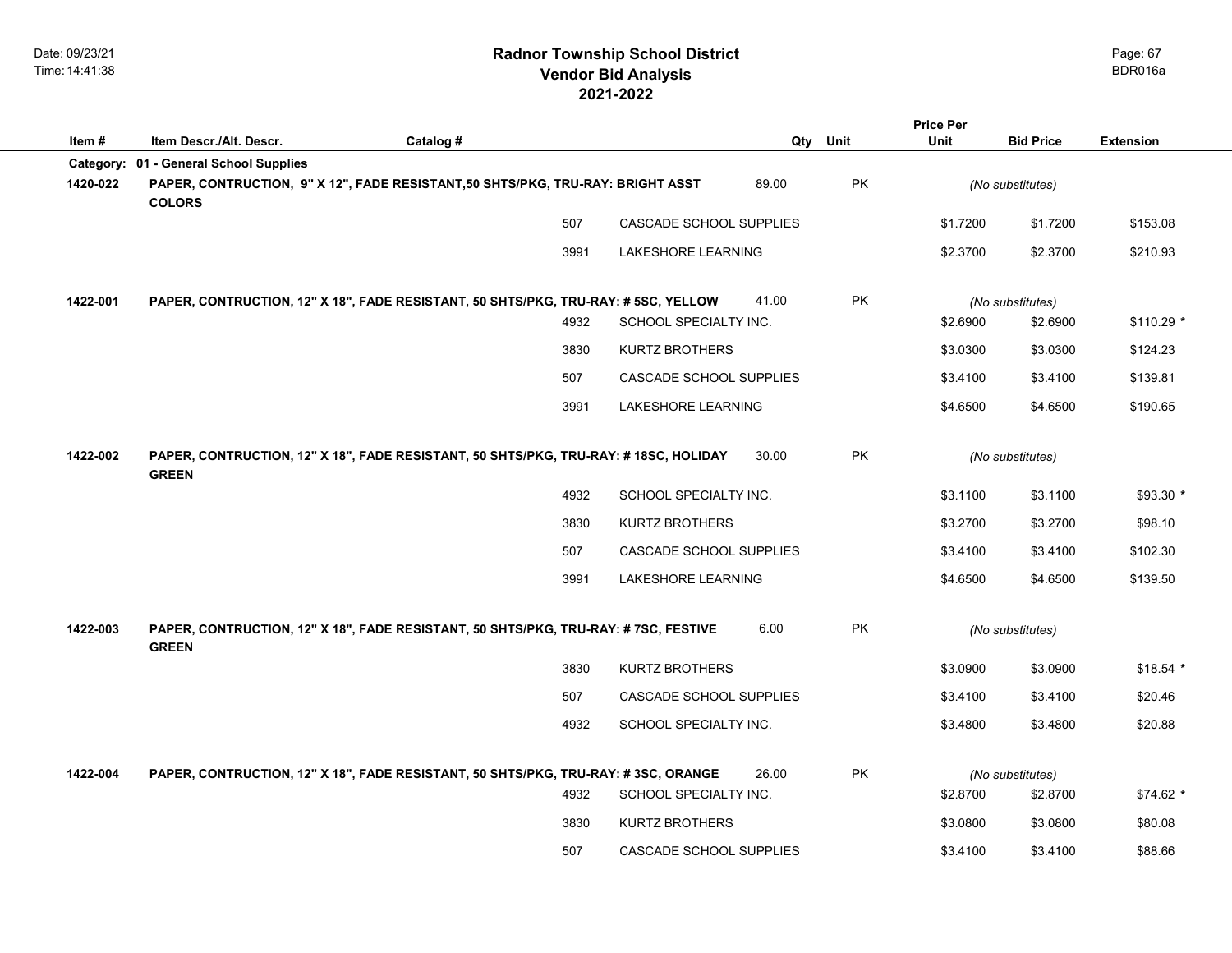# **2021-2022 Radnor Township School District**

**Category: 01 - General School Supplies**

**Item # Item Descr./Alt. Descr. Catalog # Qty Unit Bid Price Extension Price Per Unit Vendor Bid Analysis** BDR016a **1422-004 PAPER, CONTRUCTION, 12" X 18", FADE RESISTANT, 50 SHTS/PKG, TRU-RAY: # 3SC, ORANGE** 26.00 PK *(No substitutes)* 3991 LAKESHORE LEARNING \$4.6500 \$4.6500 \$120.90

|      |  | 31.00                                                                                              |                         |          |          |                  |
|------|--|----------------------------------------------------------------------------------------------------|-------------------------|----------|----------|------------------|
| 3830 |  |                                                                                                    |                         | \$3.1200 | \$3.1200 | $$96.72$ *       |
| 507  |  |                                                                                                    |                         | \$3.4100 | \$3.4100 | \$105.71         |
|      |  | PAPER, CONTRUCTION, 12" X 18", FADE RESISTANT, 50 SHTS/PKG, TRU-RAY: # 59SC, RED<br>KURTZ BROTHERS | CASCADE SCHOOL SUPPLIES | PK.      |          | (No substitutes) |

| 1422-006 | PAPER, CONTRUCTION, 12" X 18", FADE RESISTANT, 50 SHTS/PKG, TRU-RAY: #33SC, BLUE |                         | 31.00 | <b>PKG</b> | (No substitutes) |          |            |
|----------|----------------------------------------------------------------------------------|-------------------------|-------|------------|------------------|----------|------------|
|          | 3830                                                                             | KURTZ BROTHERS          |       |            | \$3.0900         | \$3.0900 | $$95.79$ * |
|          | 4932                                                                             | SCHOOL SPECIALTY INC.   |       |            | \$3.1700         | \$3,1700 | \$98.27    |
|          | 507                                                                              | CASCADE SCHOOL SUPPLIES |       |            | \$3.4100         | \$3.4100 | \$105.71   |
|          | 3991                                                                             | LAKESHORE LEARNING      |       |            | \$4.6500         | \$4.6500 | \$144.15   |

| 1422-007 | PAPER, CONTRUCTION, 12" X 18", FADE RESISTANT, 50 SHTS/PKG, TRU-RAY: # 53SC, WHITE |                         | 58.00 | <b>PKG</b> | (No substitutes) |          |             |  |
|----------|------------------------------------------------------------------------------------|-------------------------|-------|------------|------------------|----------|-------------|--|
|          | 4932                                                                               | SCHOOL SPECIALTY INC.   |       |            | \$2.1300         | \$2.1300 | $$123.54$ * |  |
|          | 3830                                                                               | KURTZ BROTHERS          |       |            | \$3.0300         | \$3.0300 | \$175.74    |  |
|          | 507                                                                                | CASCADE SCHOOL SUPPLIES |       |            | \$3.4100         | \$3.4100 | \$197.78    |  |
|          | 3991                                                                               | LAKESHORE LEARNING      |       |            | \$4.6500         | \$4.6500 | \$269.70    |  |

| 1422-008 | PAPER, CONTRUCTION, 12" X 18", FADE RESISTANT, 50 SHTS/PKG, TRU-RAY: # 57SC, BLACK |      |                         | 31.00 | <b>PKG</b> | (No substitutes) |          |            |
|----------|------------------------------------------------------------------------------------|------|-------------------------|-------|------------|------------------|----------|------------|
|          |                                                                                    | 4932 | SCHOOL SPECIALTY INC.   |       |            | \$2.6600         | \$2.6600 | $$82.46$ * |
|          |                                                                                    | 3830 | <b>KURTZ BROTHERS</b>   |       |            | \$3.2400         | \$3.2400 | \$100.44   |
|          |                                                                                    | 507  | CASCADE SCHOOL SUPPLIES |       |            | \$3,4100         | \$3.4100 | \$105.71   |
|          |                                                                                    | 3991 | LAKESHORE LEARNING      |       |            | \$4.6500         | \$4,6500 | \$144.15   |
|          |                                                                                    |      |                         |       |            |                  |          |            |
|          |                                                                                    |      |                         |       |            |                  |          |            |

| 1422-009 | PAPER. CONTRUCTION. 12" X 18". FADE RESISTANT. 50 SHTS/PKG. TRU-RAY: # 11SC. VIOLET | 21.00 |          | (No substitutes) |           |
|----------|-------------------------------------------------------------------------------------|-------|----------|------------------|-----------|
|          | SCHOOL SPECIALTY INC.<br>4932                                                       |       | \$2.6900 | \$2.6900         | $$56.49*$ |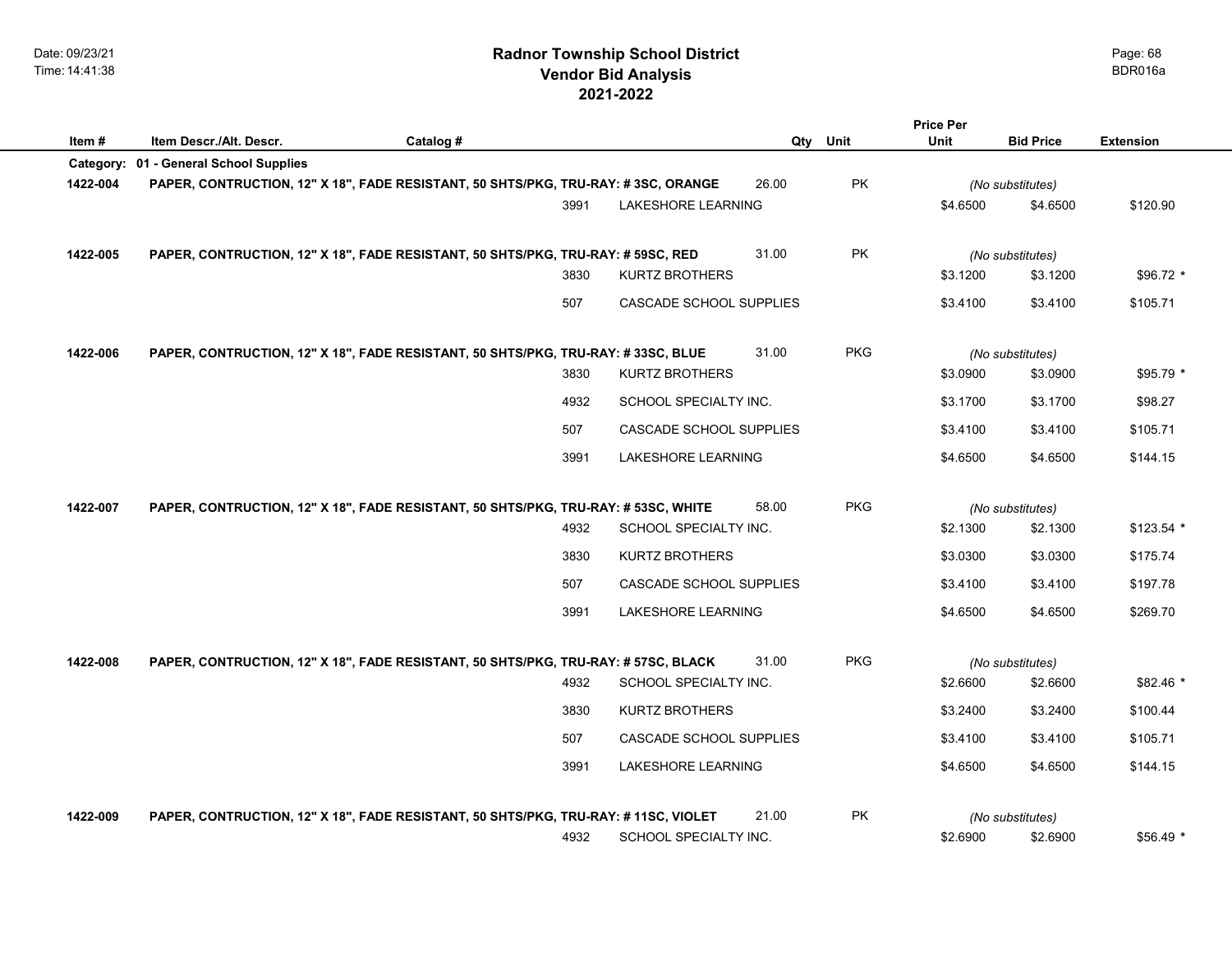|           |                              |                                                                                      |                         |          |    | <b>Price Per</b> |                  |                  |
|-----------|------------------------------|--------------------------------------------------------------------------------------|-------------------------|----------|----|------------------|------------------|------------------|
| Item #    | Item Descr./Alt. Descr.      | Catalog #                                                                            |                         | Qty Unit |    | Unit             | <b>Bid Price</b> | <b>Extension</b> |
| Category: | 01 - General School Supplies |                                                                                      |                         |          |    |                  |                  |                  |
| 1422-009  |                              | PAPER, CONTRUCTION, 12" X 18", FADE RESISTANT, 50 SHTS/PKG, TRU-RAY: #11SC, VIOLET   |                         | 21.00    | PK |                  | (No substitutes) |                  |
|           |                              | 3830                                                                                 | <b>KURTZ BROTHERS</b>   |          |    | \$3.0300         | \$3.0300         | \$63.63          |
|           |                              | 507                                                                                  | CASCADE SCHOOL SUPPLIES |          |    | \$3.4100         | \$3.4100         | \$71.61          |
|           |                              | 3991                                                                                 | LAKESHORE LEARNING      |          |    | \$4.6500         | \$4.6500         | \$97.65          |
| 1422-010  | <b>BROWN</b>                 | PAPER, CONTRUCTION, 12" X 18", FADE RESISTANT, 50 SHTS/PKG, TRU-RAY: # 50SC, DARK    |                         | 17.00    | PK |                  | (No substitutes) |                  |
|           |                              | 4932                                                                                 | SCHOOL SPECIALTY INC.   |          |    | \$2.6900         | \$2.6900         | $$45.73$ *       |
|           |                              | 3830                                                                                 | KURTZ BROTHERS          |          |    | \$3.2300         | \$3.2300         | \$54.91          |
|           |                              | 507                                                                                  | CASCADE SCHOOL SUPPLIES |          |    | \$3.4100         | \$3.4100         | \$57.97          |
| 1422-011  | <b>BROWN</b>                 | PAPER, CONTRUCTION, 12" X 18", FADE RESISTANT, 50 SHTS/PKG, TRU-RAY: # 51SC, WARM    |                         | 18.00    | PK |                  | (No substitutes) |                  |
|           |                              | 4932                                                                                 | SCHOOL SPECIALTY INC.   |          |    | \$2.6900         | \$2.6900         | $$48.42*$        |
|           |                              | 3830                                                                                 | <b>KURTZ BROTHERS</b>   |          |    | \$2.8300         | \$2.8300         | \$50.94          |
|           |                              | 507                                                                                  | CASCADE SCHOOL SUPPLIES |          |    | \$3.4100         | \$3.4100         | \$61.38          |
|           |                              | 3991                                                                                 | LAKESHORE LEARNING      |          |    | \$4.6500         | \$4.6500         | \$83.70          |
| 1422-012  | <b>PINK</b>                  | PAPER, CONTRUCTION, 12" X 18", FADE RESISTANT, 50 SHTS/PKG, TRU-RAY: #15SC, SHOCKING |                         | 18.00    | PK |                  | (No substitutes) |                  |
|           |                              | 4932                                                                                 | SCHOOL SPECIALTY INC.   |          |    | \$2.9400         | \$2.9400         | \$52.92 *        |
|           |                              | 3830                                                                                 | <b>KURTZ BROTHERS</b>   |          |    | \$3.2300         | \$3.2300         | \$58.14          |
|           |                              | 507                                                                                  | CASCADE SCHOOL SUPPLIES |          |    | \$3.4100         | \$3.4100         | \$61.38          |
|           |                              | 3991                                                                                 | LAKESHORE LEARNING      |          |    | \$4.6500         | \$4.6500         | \$83.70          |
| 1422-013  |                              | PAPER, CONTRUCTION, 12" X 18", FADE RESISTANT, 50 SHTS/PKG, TRU-RAY: #12SC, SALMON   |                         | 3.00     | PK |                  | (No substitutes) |                  |
|           |                              | 4932                                                                                 | SCHOOL SPECIALTY INC.   |          |    | \$2.6900         | \$2.6900         | $$8.07*$         |
|           |                              | 3830                                                                                 | <b>KURTZ BROTHERS</b>   |          |    | \$3.0300         | \$3.0300         | \$9.09           |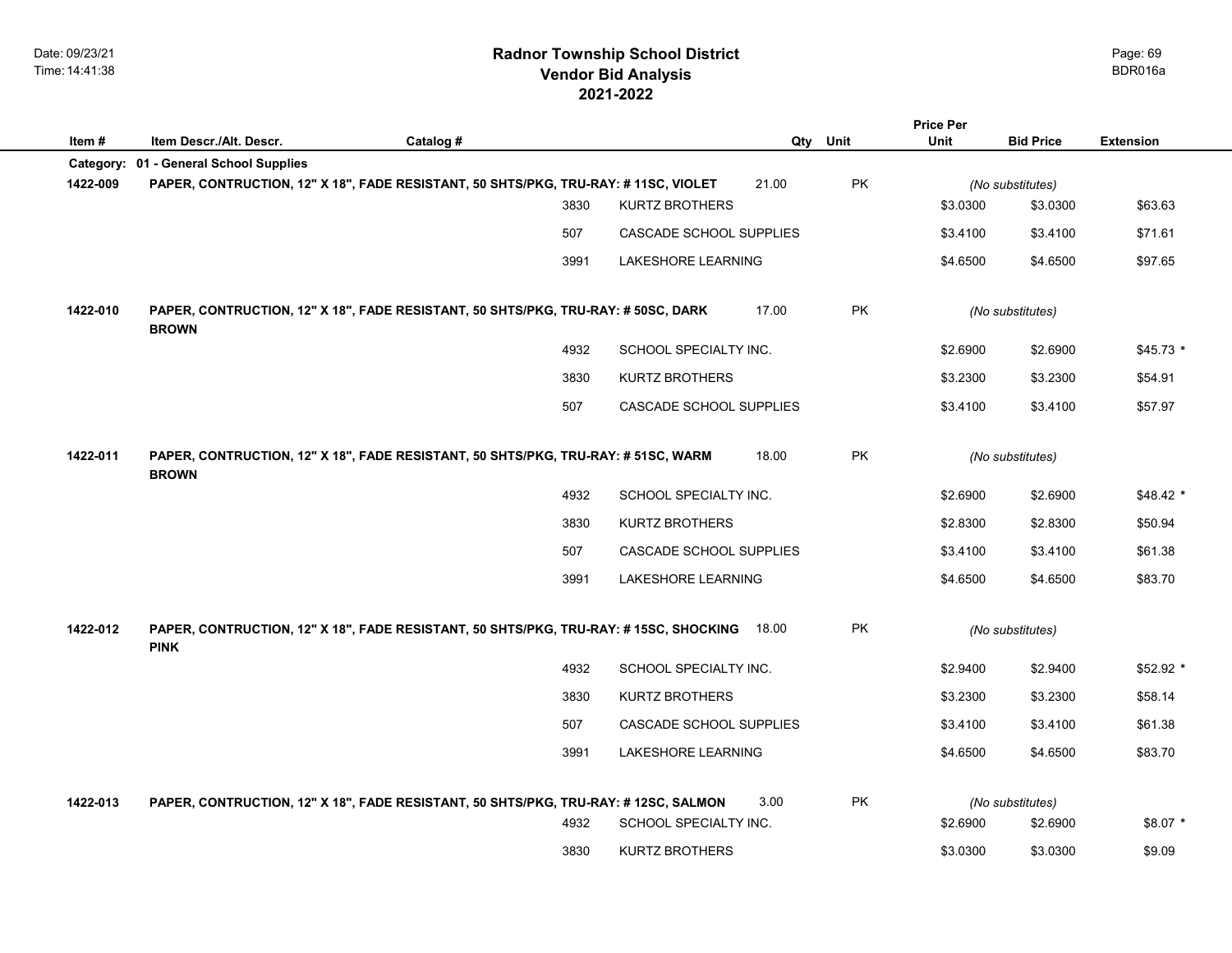|          | <b>Price Per</b>                                                                                   |           |      |                           |                  |           |                  |                  |                  |
|----------|----------------------------------------------------------------------------------------------------|-----------|------|---------------------------|------------------|-----------|------------------|------------------|------------------|
| Item#    | Item Descr./Alt. Descr.                                                                            | Catalog # |      |                           | Qty Unit         |           | Unit             | <b>Bid Price</b> | <b>Extension</b> |
|          | Category: 01 - General School Supplies                                                             |           |      |                           |                  |           |                  |                  |                  |
| 1422-013 | PAPER, CONTRUCTION, 12" X 18", FADE RESISTANT, 50 SHTS/PKG, TRU-RAY: # 12SC, SALMON                |           | 3.00 | PK                        | (No substitutes) |           |                  |                  |                  |
|          |                                                                                                    |           | 507  | CASCADE SCHOOL SUPPLIES   |                  |           | \$3.4100         | \$3.4100         | \$10.23          |
|          |                                                                                                    |           |      |                           |                  |           |                  |                  |                  |
| 1422-015 | PAPER, CONTRUCTION, 12" X 18", FADE RESISTANT, 50 SHTS/PKG, TRU-RAY: # 14SC, PINK                  |           |      |                           | 21.00            | PK        |                  | (No substitutes) |                  |
|          |                                                                                                    |           | 4932 | SCHOOL SPECIALTY INC.     |                  |           | \$2.8400         | \$2.8400         | $$59.64$ *       |
|          |                                                                                                    |           | 3830 | <b>KURTZ BROTHERS</b>     |                  |           | \$3.0300         | \$3.0300         | \$63.63          |
|          |                                                                                                    |           | 507  | CASCADE SCHOOL SUPPLIES   |                  |           | \$3.4100         | \$3.4100         | \$71.61          |
|          |                                                                                                    |           | 3991 | <b>LAKESHORE LEARNING</b> |                  |           | \$4.6500         | \$4.6500         | \$97.65          |
|          |                                                                                                    |           |      |                           |                  |           |                  |                  |                  |
| 1422-016 | PAPER, CONTRUCTION, 12" X 18", FADE RESISTANT, 50 SHTS/PKG, TRU-RAY: # 83SC, FESTIVE               |           |      |                           | 15.00            | PK        |                  | (No substitutes) |                  |
|          | <b>RED</b>                                                                                         |           |      |                           |                  |           |                  |                  |                  |
|          |                                                                                                    |           | 4932 | SCHOOL SPECIALTY INC.     |                  |           | \$2.9400         | \$2.9400         | $$44.10*$        |
|          |                                                                                                    |           | 507  | CASCADE SCHOOL SUPPLIES   |                  |           | \$3.4100         | \$3.4100         | \$51.15          |
|          |                                                                                                    |           | 3830 | <b>KURTZ BROTHERS</b>     |                  |           | \$3.4300         | \$3.4300         | \$51.45          |
|          |                                                                                                    |           |      |                           |                  |           |                  |                  |                  |
| 1422-017 | PAPER, CONTRUCTION, 12" X 18", FADE RESISTANT, 50 SHTS/PKG, TRU-RAY: # 84SC, HOLIDAY<br><b>RED</b> |           |      |                           | 5.00             | <b>PK</b> | (No substitutes) |                  |                  |
|          |                                                                                                    |           | 3830 | <b>KURTZ BROTHERS</b>     |                  |           | \$3.0700         | \$3.0700         | $$15.35$ *       |
|          |                                                                                                    |           | 4932 | SCHOOL SPECIALTY INC.     |                  |           | \$3.2800         | \$3.2800         | \$16.40          |
|          |                                                                                                    |           | 507  | CASCADE SCHOOL SUPPLIES   |                  |           | \$3.4100         | \$3.4100         | \$17.05          |
|          |                                                                                                    |           | 3991 | LAKESHORE LEARNING        |                  |           | \$4.6500         | \$4.6500         | \$23.25          |
|          |                                                                                                    |           |      |                           |                  |           |                  |                  |                  |
| 1422-018 | PAPER, CONTRUCTION, 12" X 18", FADE RESISTANT, 50 SHTS/PKG, TRU-RAY: # 21SC, SKY BLUE              |           |      |                           | 18.00            | <b>PK</b> |                  | (No substitutes) |                  |
|          |                                                                                                    |           | 4932 | SCHOOL SPECIALTY INC.     |                  |           | \$2.6300         | \$2.6300         | $$47.34$ *       |
|          |                                                                                                    |           | 3830 | <b>KURTZ BROTHERS</b>     |                  |           | \$3.0300         | \$3.0300         | \$54.54          |
|          |                                                                                                    |           | 507  | CASCADE SCHOOL SUPPLIES   |                  |           | \$3.4100         | \$3.4100         | \$61.38          |
|          |                                                                                                    |           | 3991 | LAKESHORE LEARNING        |                  |           | \$4.6500         | \$4.6500         | \$83.70          |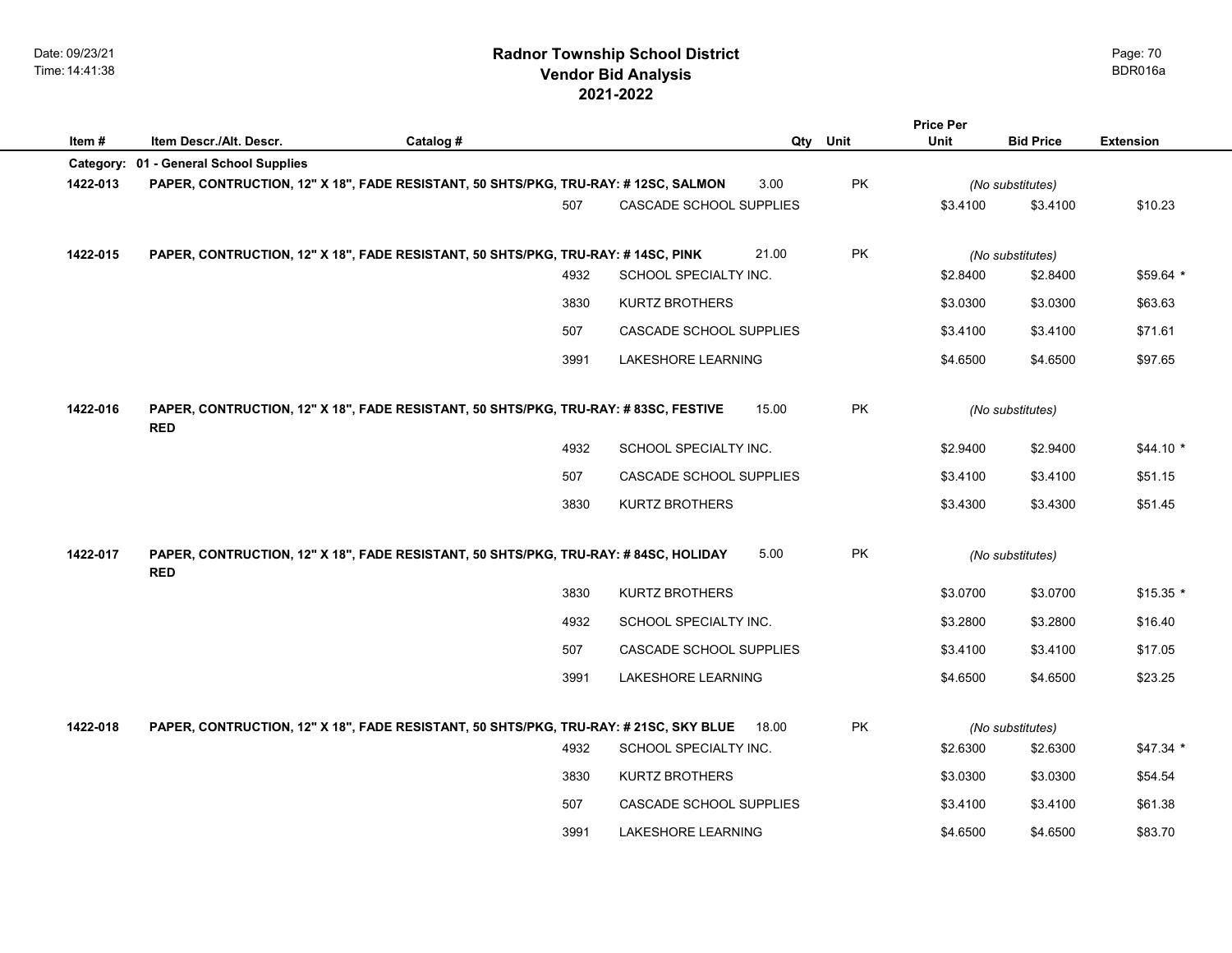|           |                                                                                                   |           |      |                         |       |      | <b>Price Per</b> |                              |                  |
|-----------|---------------------------------------------------------------------------------------------------|-----------|------|-------------------------|-------|------|------------------|------------------------------|------------------|
| Item#     | Item Descr./Alt. Descr.                                                                           | Catalog # |      |                         | Qty   | Unit | Unit             | <b>Bid Price</b>             | <b>Extension</b> |
| Category: | 01 - General School Supplies                                                                      |           |      |                         |       |      |                  |                              |                  |
| 1422-019  | PAPER, CONTRUCTION, 12" X 18", FADE RESISTANT, 50 SHTS/PKG, TRU-RAY: # 22SC, ROYAL<br><b>BLUE</b> |           |      |                         | 12.00 | PK   |                  | (No substitutes)             |                  |
|           |                                                                                                   |           | 4932 | SCHOOL SPECIALTY INC.   |       |      | \$2.9400         | \$2.9400                     | $$35.28$ *       |
|           |                                                                                                   |           | 3830 | <b>KURTZ BROTHERS</b>   |       |      | \$3.0900         | \$3.0900                     | \$37.08          |
|           |                                                                                                   |           | 507  | CASCADE SCHOOL SUPPLIES |       |      | \$3.4100         | \$3.4100                     | \$40.92          |
|           |                                                                                                   |           | 3991 | LAKESHORE LEARNING      |       |      | \$4.6500         | \$4.6500                     | \$55.80          |
| 1422-020  | PAPER, CONTRUCTION, 12" X 18", FADE RESISTANT, 50 SHTS/PKG, TRU-RAY: # 8SC, TURQUOISE             |           |      |                         | 28.00 | PK   |                  | (No substitutes)             |                  |
|           |                                                                                                   |           | 3830 | KURTZ BROTHERS          |       |      | \$3.0300         | \$3.0300                     | \$84.84 *        |
|           |                                                                                                   |           | 4932 | SCHOOL SPECIALTY INC.   |       |      | \$3.2200         | \$3.2200                     | \$90.16          |
|           |                                                                                                   |           | 507  | CASCADE SCHOOL SUPPLIES |       |      | \$3.4100         | \$3.4100                     | \$95.48          |
|           |                                                                                                   |           | 3991 | LAKESHORE LEARNING      |       |      | \$4.6500         | \$4.6500                     | \$130.20         |
| 1422-021  |                                                                                                   |           |      |                         | 12.00 | PK   |                  |                              |                  |
|           | PAPER, CONTRUCTION, 12" X 18", FADE RESISTANT, 50 SHTS/PKG, TRU-RAY: # 23SC, PURPLE               |           | 3830 | <b>KURTZ BROTHERS</b>   |       |      | \$3.0900         | (No substitutes)<br>\$3.0900 | $$37.08$ *       |
|           |                                                                                                   |           | 4932 | SCHOOL SPECIALTY INC.   |       |      | \$3.2200         | \$3.2200                     | \$38.64          |
|           |                                                                                                   |           | 507  | CASCADE SCHOOL SUPPLIES |       |      | \$3.4100         | \$3.4100                     | \$40.92          |
|           |                                                                                                   |           | 3991 | LAKESHORE LEARNING      |       |      | \$4.6500         | \$4.6500                     | \$55.80          |
|           |                                                                                                   |           |      |                         |       |      |                  |                              |                  |
| 1422-022  | PAPER, CONTRUCTION, 12" X 18", FADE RESISTANT, 50 SHTS/PKG, TRU-RAY: BRIGHT ASST<br><b>COLORS</b> |           |      |                         | 12.00 | PK   | (No substitutes) |                              |                  |
|           |                                                                                                   |           | 3830 | <b>KURTZ BROTHERS</b>   |       |      | \$3.0900         | \$3.0900                     | $$37.08$ *       |
|           |                                                                                                   |           | 4932 | SCHOOL SPECIALTY INC.   |       |      | \$3.2800         | \$3.2800                     | \$39.36          |
|           |                                                                                                   |           | 507  | CASCADE SCHOOL SUPPLIES |       |      | \$3.4100         | \$3.4100                     | \$40.92          |
|           |                                                                                                   |           | 3991 | LAKESHORE LEARNING      |       |      | \$4.6500         | \$4.6500                     | \$55.80          |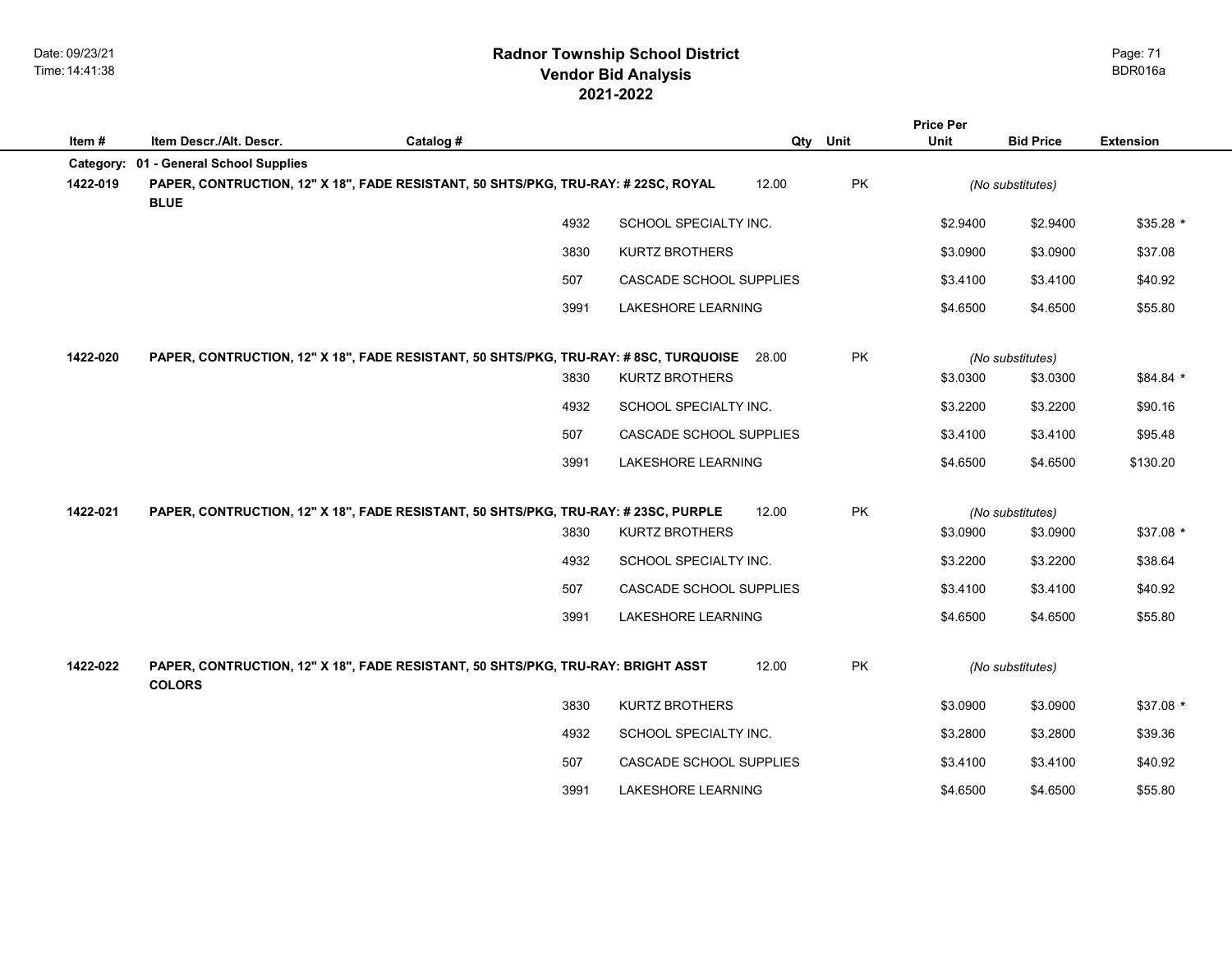|           |                                                                                                                    |                                                                                             |                         |          |           | <b>Price Per</b> |                  |                  |
|-----------|--------------------------------------------------------------------------------------------------------------------|---------------------------------------------------------------------------------------------|-------------------------|----------|-----------|------------------|------------------|------------------|
| Item#     | Item Descr./Alt. Descr.                                                                                            | Catalog #                                                                                   |                         | Qty Unit |           | <b>Unit</b>      | <b>Bid Price</b> | <b>Extension</b> |
| Category: | 01 - General School Supplies                                                                                       |                                                                                             |                         |          |           |                  |                  |                  |
| 1422-023  | <b>LIME</b>                                                                                                        | PAPER, CONTRUCTION, 12" X 18", FADE RESISTANT, 50 SHTS/PKG, TRU-RAY: # 10SC BRILLIANT       | 14.00                   |          | PK        |                  | (No substitutes) |                  |
|           |                                                                                                                    | 4932                                                                                        | SCHOOL SPECIALTY INC.   |          |           | \$2.9400         | \$2.9400         | $$41.16*$        |
|           |                                                                                                                    | 507                                                                                         | CASCADE SCHOOL SUPPLIES |          |           | \$3.4100         | \$3.4100         | \$47.74          |
|           |                                                                                                                    | 3830                                                                                        | <b>KURTZ BROTHERS</b>   |          |           | \$3.4300         | \$3.4300         | \$48.02          |
|           |                                                                                                                    | 3991                                                                                        | LAKESHORE LEARNING      |          |           | \$4.6500         | \$4.6500         | \$65.10          |
| 1425-001  | 11.00<br>PAPER, CONSTRUCTION, TRU-RAY, 18" X 24", SULPHITE FADELESS, 50 SHTS/PKG, TRU-RAY: #<br><b>5SC, YELLOW</b> |                                                                                             |                         |          | <b>PK</b> |                  | (No substitutes) |                  |
|           |                                                                                                                    | 4932                                                                                        | SCHOOL SPECIALTY INC.   |          |           | \$5.7200         | \$5.7200         | $$62.92*$        |
|           |                                                                                                                    | 3830                                                                                        | <b>KURTZ BROTHERS</b>   |          |           | \$6.1700         | \$6.1700         | \$67.87          |
|           |                                                                                                                    | 507                                                                                         | CASCADE SCHOOL SUPPLIES |          |           | \$6.8400         | \$6.8400         | \$75.24          |
| 1425-003  | 7SC, FESTIVE GREEN                                                                                                 | PAPER, CONSTRUCTION, TRU-RAY, 18" X 24", SULPHITE FADELESS, 50 SHTS/PKG, TRU-RAY: #<br>3.00 |                         |          | PK        | (No substitutes) |                  |                  |
|           |                                                                                                                    | 3830                                                                                        | <b>KURTZ BROTHERS</b>   |          |           | \$6.1700         | \$6.1700         | $$18.51$ *       |
|           |                                                                                                                    | 4932                                                                                        | SCHOOL SPECIALTY INC.   |          |           | \$6.4500         | \$6.4500         | \$19.35          |
|           |                                                                                                                    | 507                                                                                         | CASCADE SCHOOL SUPPLIES |          |           | \$6.5100         | \$6.5100         | \$19.53          |
| 1425-004  | 6.00<br>PAPER, CONSTRUCTION, TRU-RAY, 18" X 24", SULPHITE FADELESS, 50 SHTS/PKG, TRU-RAY: #<br>3SC, ORANGE         |                                                                                             |                         |          | <b>PK</b> |                  | (No substitutes) |                  |
|           |                                                                                                                    | 4932                                                                                        | SCHOOL SPECIALTY INC.   |          |           | \$5.8400         | \$5.8400         | $$35.04$ *       |
|           |                                                                                                                    | 3830                                                                                        | <b>KURTZ BROTHERS</b>   |          |           | \$6.4900         | \$6.4900         | \$38.94          |
|           |                                                                                                                    | 507                                                                                         | CASCADE SCHOOL SUPPLIES |          |           | \$6.8400         | \$6.8400         | \$41.04          |
| 1425-006  | 33SC, BLUE                                                                                                         | 5.00<br>PAPER, CONSTRUCTION, TRU-RAY, 18" X 24", SULPHITE FADELESS, 50 SHTS/PKG, TRU-RAY: # |                         |          | PK        |                  | (No substitutes) |                  |
|           |                                                                                                                    | 4932                                                                                        | SCHOOL SPECIALTY INC.   |          |           | \$5.8400         | \$5.8400         | $$29.20$ *       |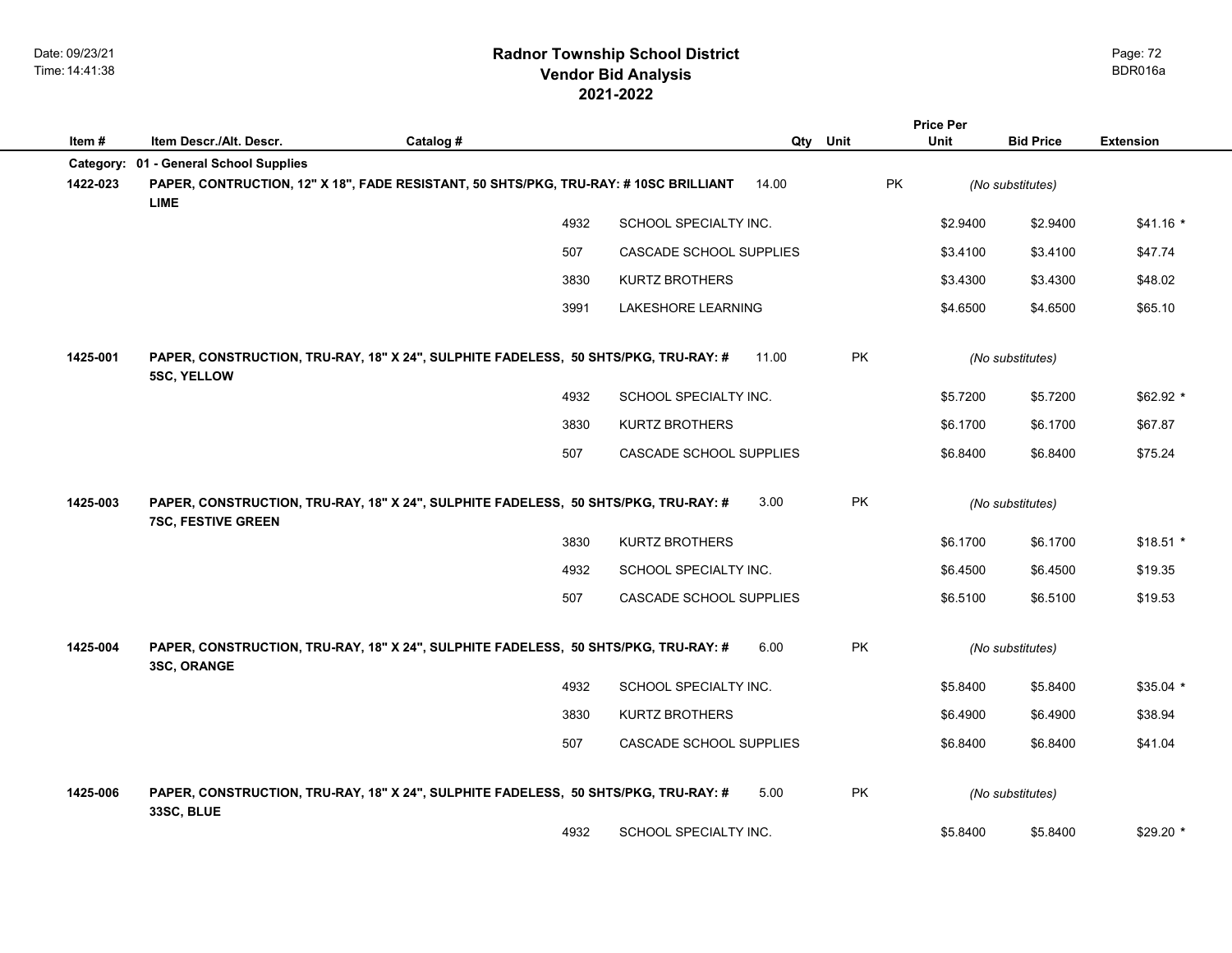|          |                                        |                                                                                     |      |                         |       |           | <b>Price Per</b> |                  |                  |
|----------|----------------------------------------|-------------------------------------------------------------------------------------|------|-------------------------|-------|-----------|------------------|------------------|------------------|
| Item#    | Item Descr./Alt. Descr.                | Catalog #                                                                           |      |                         | Qty   | Unit      | <b>Unit</b>      | <b>Bid Price</b> | <b>Extension</b> |
|          | Category: 01 - General School Supplies |                                                                                     |      |                         |       |           |                  |                  |                  |
| 1425-006 | 33SC, BLUE                             | PAPER, CONSTRUCTION, TRU-RAY, 18" X 24", SULPHITE FADELESS, 50 SHTS/PKG, TRU-RAY: # |      |                         | 5.00  | PK        |                  | (No substitutes) |                  |
|          |                                        |                                                                                     | 3830 | <b>KURTZ BROTHERS</b>   |       |           | \$6.1700         | \$6.1700         | \$30.85          |
|          |                                        |                                                                                     | 507  | CASCADE SCHOOL SUPPLIES |       |           | \$6.8400         | \$6.8400         | \$34.20          |
| 1425-007 | 53SC, WHITE                            | PAPER, CONSTRUCTION, TRU-RAY, 18" X 24", SULPHITE FADELESS, 50 SHTS/PKG, TRU-RAY: # |      |                         | 50.00 | PK        |                  | (No substitutes) |                  |
|          |                                        |                                                                                     | 4932 | SCHOOL SPECIALTY INC.   |       |           | \$4.5300         | \$4.5300         | \$226.50 *       |
|          |                                        |                                                                                     | 507  | CASCADE SCHOOL SUPPLIES |       |           | \$5.1900         | \$5.1900         | \$259.50         |
|          |                                        |                                                                                     | 3830 | <b>KURTZ BROTHERS</b>   |       |           | \$5.8900         | \$5.8900         | \$294.50         |
| 1425-008 | 57SC, BLACK                            | PAPER, CONSTRUCTION, TRU-RAY, 18" X 24", SULPHITE FADELESS, 50 SHTS/PKG, TRU-RAY: # |      |                         | 6.00  | <b>PK</b> |                  | (No substitutes) |                  |
|          |                                        |                                                                                     | 4932 | SCHOOL SPECIALTY INC.   |       |           | \$5.7200         | \$5.7200         | $$34.32$ *       |
|          |                                        |                                                                                     | 3830 | <b>KURTZ BROTHERS</b>   |       |           | \$5.9700         | \$5.9700         | \$35.82          |
|          |                                        |                                                                                     | 507  | CASCADE SCHOOL SUPPLIES |       |           | \$6.8400         | \$6.8400         | \$41.04          |
| 1425-010 | 51SC, WARM BROWN                       | PAPER, CONSTRUCTION, TRU-RAY, 18" X 24", SULPHITE FADELESS, 50 SHTS/PKG, TRU-RAY: # |      |                         | 5.00  | PK        |                  | (No substitutes) |                  |
|          |                                        |                                                                                     | 4932 | SCHOOL SPECIALTY INC.   |       |           | \$5.3700         | \$5.3700         | $$26.85$ *       |
|          |                                        |                                                                                     | 507  | CASCADE SCHOOL SUPPLIES |       |           | \$6.8400         | \$6.8400         | \$34.20          |
| 1425-012 | <b>15SC, SHOCKING PINK</b>             | PAPER, CONSTRUCTION, TRU-RAY, 18" X 24", SULPHITE FADELESS, 50 SHTS/PKG, TRU-RAY: # |      |                         | 3.00  | <b>PK</b> |                  | (No substitutes) |                  |
|          |                                        |                                                                                     | 4932 | SCHOOL SPECIALTY INC.   |       |           | \$5.8400         | \$5.8400         | $$17.52$ *       |
|          |                                        |                                                                                     | 507  | CASCADE SCHOOL SUPPLIES |       |           | \$6.8400         | \$6.8400         | \$20.52          |
| 1425-016 | 83SC, FESTIVE RED                      | PAPER, CONSTRUCTION, TRU-RAY, 18" X 24", SULPHITE FADELESS, 50 SHTS/PKG, TRU-RAY: # |      |                         | 3.00  | PK        |                  | (No substitutes) |                  |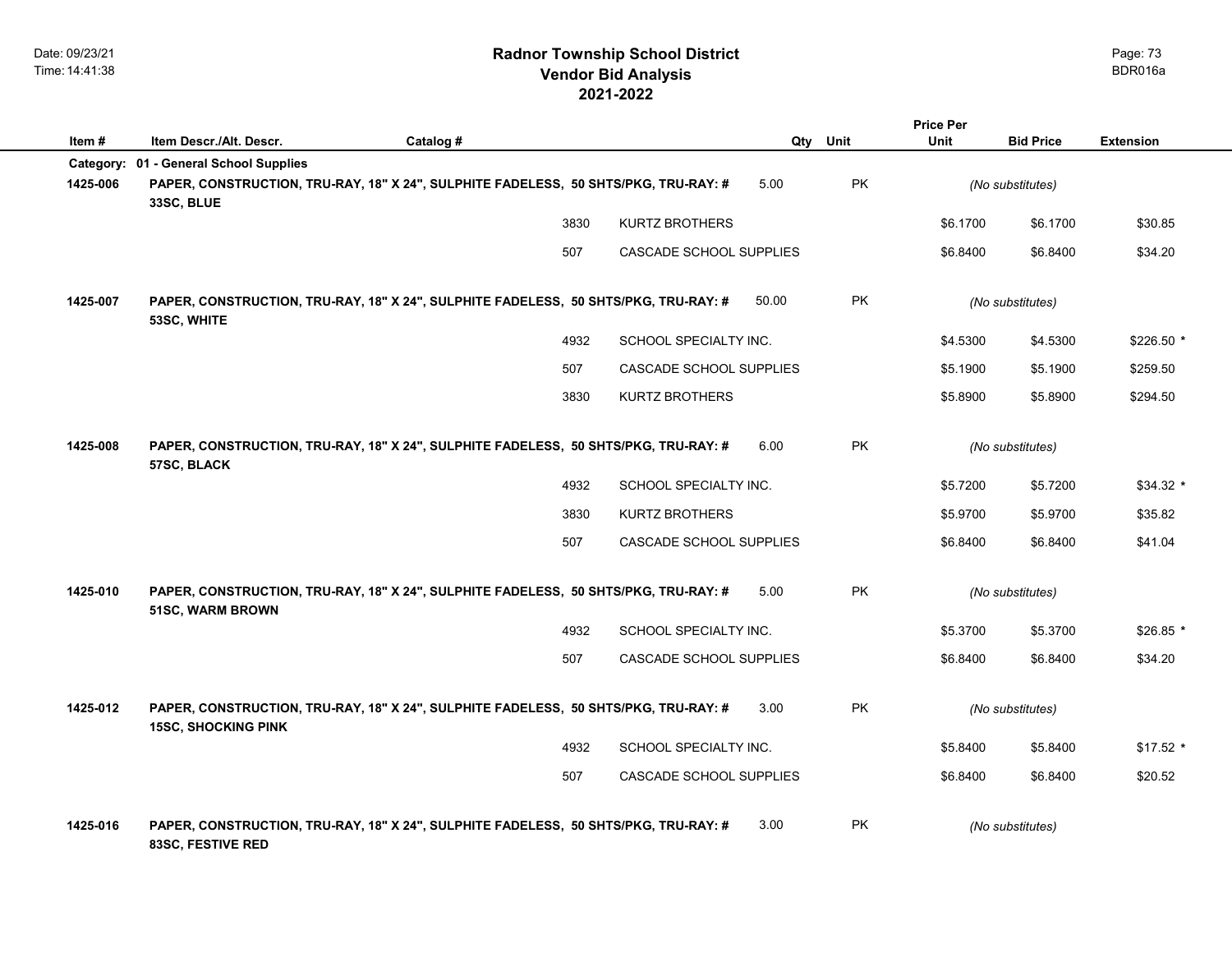|          |                                                                                                                                                 |           |                        |                                |       |           | <b>Price Per</b> |                  |                  |  |
|----------|-------------------------------------------------------------------------------------------------------------------------------------------------|-----------|------------------------|--------------------------------|-------|-----------|------------------|------------------|------------------|--|
| Item#    | Item Descr./Alt. Descr.                                                                                                                         | Catalog # |                        |                                | Qty   | Unit      | <b>Unit</b>      | <b>Bid Price</b> | <b>Extension</b> |  |
|          | Category: 01 - General School Supplies                                                                                                          |           |                        |                                |       |           |                  |                  |                  |  |
| 1425-016 | PAPER, CONSTRUCTION, TRU-RAY, 18" X 24", SULPHITE FADELESS, 50 SHTS/PKG, TRU-RAY: #<br>83SC, FESTIVE RED                                        |           |                        |                                | 3.00  | PK        |                  | (No substitutes) |                  |  |
|          |                                                                                                                                                 |           | 4932                   | SCHOOL SPECIALTY INC.          |       |           | \$5.8400         | \$5.8400         | $$17.52$ *       |  |
|          |                                                                                                                                                 |           | 507                    | CASCADE SCHOOL SUPPLIES        |       |           | \$9.1400         | \$9.1400         | \$27.42          |  |
| 1445-010 | PAPER, COVER: WAUSAU ASTROBRIGHTS BRIGHT COLOR,<br>ASSORTMENT, 250 SHTS/PKG, WAUSAU # 21004                                                     |           | 65#, 8.5" X 11", HAPPY |                                | 3.00  | PK        |                  | (No substitutes) |                  |  |
|          |                                                                                                                                                 |           | 4932                   | SCHOOL SPECIALTY INC.          |       |           | \$11.8100        | \$11.8100        | $$35.43$ *       |  |
|          |                                                                                                                                                 |           | 5015                   | OFFICE BASICS, INC             |       |           | \$14.0000        | \$14.0000        | \$42.00          |  |
|          |                                                                                                                                                 |           | 3830                   | <b>KURTZ BROTHERS</b>          |       |           | \$16.8300        | \$16.8300        | \$50.49          |  |
| 1448-001 | PAPER, DRAWING: BRIGHT WHITE SULPHITE, 60 LB, 9" X 12", FOR WET OR DRY MEDIUM, 500                                                              |           |                        |                                | 2.00  | RM        |                  | (No substitutes) |                  |  |
|          | SHTS/REAM, PACON 4709                                                                                                                           |           | 4932                   | SCHOOL SPECIALTY INC.          |       |           | \$7.6900         | \$7.6900         | $$15.38$ *       |  |
| 1452-005 | PAPER, GRAPH: ECOMONY QUADRILLE RULED, WHITE 16#, 8-1/2" X 11", 1/2" SQUARES, 500<br><b>SHTS/REAM</b>                                           |           |                        |                                | 33.00 | <b>RM</b> |                  |                  |                  |  |
|          |                                                                                                                                                 |           | 4932                   | SCHOOL SPECIALTY INC.          |       |           | \$3.0700         | \$3.0700         | $$101.31$ *      |  |
|          |                                                                                                                                                 |           | 3830                   | <b>KURTZ BROTHERS</b>          |       |           | \$3.2000         | \$3.2000         | \$105.60         |  |
|          |                                                                                                                                                 |           | 507                    | <b>CASCADE SCHOOL SUPPLIES</b> |       |           | \$7.4400         | \$7.4400         | \$245.52         |  |
| 1452-010 | PAPER, GRAPH: CROSS SECTION, RULED 1/10", 16 LB ST WHITE LEDGER, 10TH LINE HEAVY,<br>8-1/2" X 11". 500 SHTS/RM MODERN 531, KURTZ 02632 OR EQUAL |           |                        |                                | 12.00 | <b>RM</b> |                  |                  |                  |  |
|          |                                                                                                                                                 |           | 3830                   | <b>KURTZ BROTHERS</b>          |       |           | \$8.1100         | \$8.1100         | $$97.32$ *       |  |
|          |                                                                                                                                                 |           | 507                    | CASCADE SCHOOL SUPPLIES        |       |           | \$9.6600         | \$9.6600         | \$115.92         |  |
| 1452-020 | PAPER, GRAPH: RULED 1/4", 8-1/2" X 11", 16 #, MODERN 530B, KURTZ #02621 OR EQUAL,                                                               |           |                        |                                | 13.00 | <b>RM</b> |                  |                  |                  |  |
|          |                                                                                                                                                 |           | 3830                   | <b>KURTZ BROTHERS</b>          |       |           | \$3.1900         | \$3.1900         | $$41.47$ *       |  |
|          |                                                                                                                                                 |           | 507                    | <b>CASCADE SCHOOL SUPPLIES</b> |       |           | \$3.7300         | \$3.7300         | \$48.49          |  |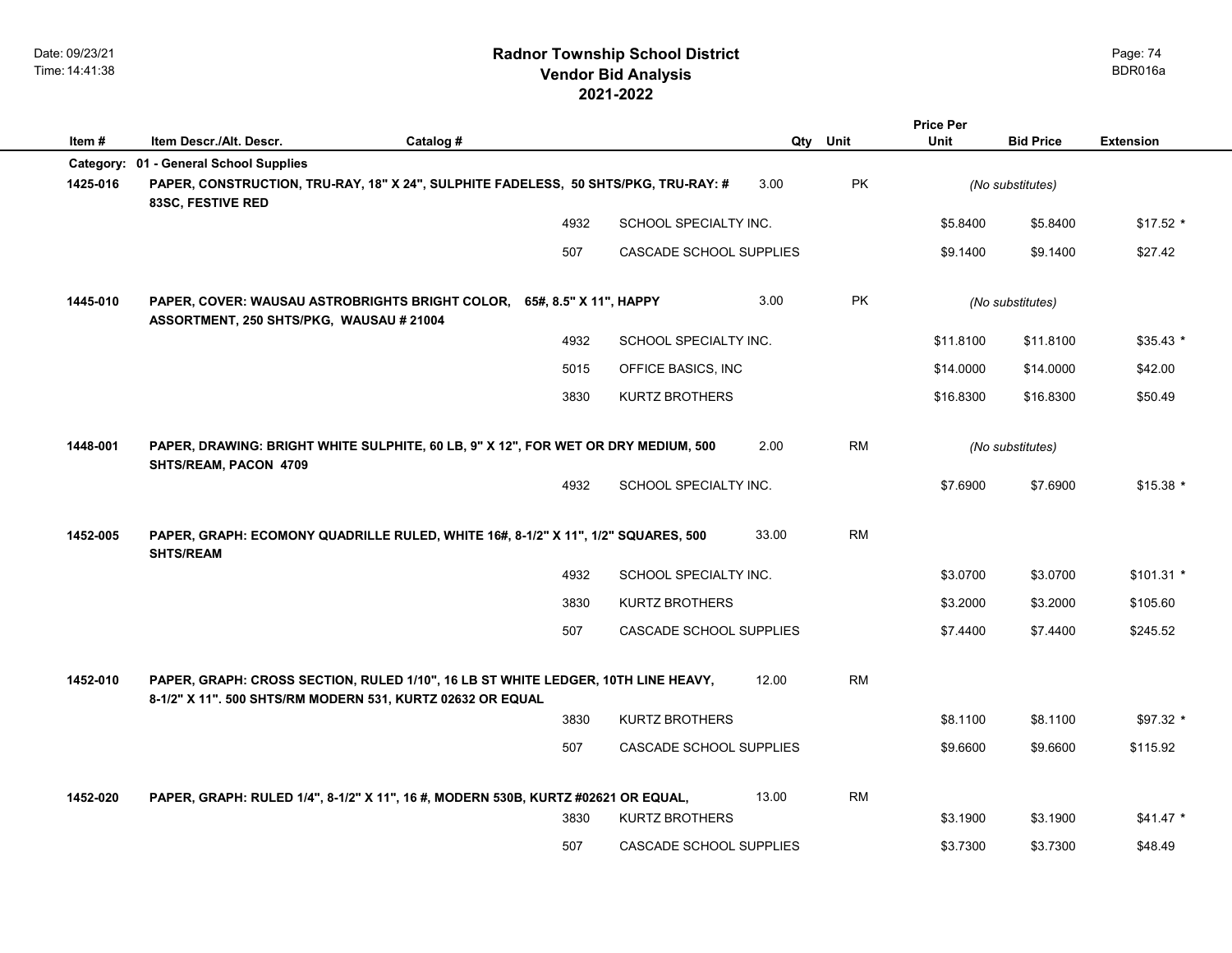|          |                                                                                    |           |      |                           |       |           | <b>Price Per</b> |                  |                  |
|----------|------------------------------------------------------------------------------------|-----------|------|---------------------------|-------|-----------|------------------|------------------|------------------|
| Item #   | Item Descr./Alt. Descr.                                                            | Catalog # |      |                           | Qty   | Unit      | Unit             | <b>Bid Price</b> | <b>Extension</b> |
|          | Category: 01 - General School Supplies                                             |           |      |                           |       |           |                  |                  |                  |
| 1452-020 | PAPER, GRAPH: RULED 1/4", 8-1/2" X 11", 16 #, MODERN 530B, KURTZ #02621 OR EQUAL,  |           |      |                           | 13.00 | <b>RM</b> |                  |                  |                  |
|          | Alt Bid: TA342 Pacon 1/4" Graphing Paper - 500 sheets                              |           | 3991 | <b>LAKESHORE LEARNING</b> |       |           | \$11.3900        | \$11.3900        | \$148.07         |
|          |                                                                                    |           |      |                           |       |           |                  |                  |                  |
| 1456-005 | PAPER, NEWSPRINT: RECYCLED CANARY, 3/8" RULED, 8 " x 10-1/2", KURTZ 02440 OR EQUAL |           |      |                           | 3.00  | <b>RM</b> |                  |                  |                  |
|          |                                                                                    |           | 3830 | <b>KURTZ BROTHERS</b>     |       |           | \$2.5700         | \$2.5700         | $$7.71$ *        |
|          |                                                                                    |           |      |                           |       |           |                  |                  |                  |
| 1456-011 | PAPER, NEWSPRINT: 6" X 9". 500 SHTS/PKG, UNRULED, MODERN #441U OR EQUAL            |           |      |                           | 1.00  | <b>RM</b> |                  |                  |                  |
|          |                                                                                    |           | 507  | CASCADE SCHOOL SUPPLIES   |       |           | \$1.4700         | \$1.4700         | $$1.47$ *        |
|          |                                                                                    |           | 3830 | <b>KURTZ BROTHERS</b>     |       |           | \$2.2500         | \$2.2500         | \$2.25           |
|          |                                                                                    |           |      |                           |       |           |                  |                  |                  |
| 1456-021 | PAPER, NEWSPRINT: 9" X 12". 500 SHTS/PKG, UNRULED, MODERN #446U OR EQUAL           |           |      |                           | 2.00  | <b>RM</b> |                  |                  |                  |
|          |                                                                                    |           | 507  | CASCADE SCHOOL SUPPLIES   |       |           | \$3.0000         | \$3.0000         | $$6.00*$         |
|          |                                                                                    |           | 3830 |                           |       |           |                  |                  | \$6.60           |
|          |                                                                                    |           |      | <b>KURTZ BROTHERS</b>     |       |           | \$3.3000         | \$3.3000         |                  |
|          |                                                                                    |           | 4932 | SCHOOL SPECIALTY INC.     |       |           | \$3.5700         | \$3.5700         | \$7.14           |
|          |                                                                                    |           |      |                           |       |           |                  |                  |                  |
| 1456-040 | PAPER, NEWSPRINT: 24" X 36", 500 SHT/PKG, UNRULED, MODERN 449U OR EQUAL            |           |      |                           | 2.00  | <b>RM</b> |                  |                  |                  |
|          |                                                                                    |           | 507  | CASCADE SCHOOL SUPPLIES   |       |           | \$23.1800        | \$23.1800        | $$46.36*$        |
|          |                                                                                    |           | 3830 | <b>KURTZ BROTHERS</b>     |       |           | \$26.5200        | \$26.5200        | \$53.04          |
|          |                                                                                    |           | 4932 | SCHOOL SPECIALTY INC.     |       |           | \$28.2600        | \$28.2600        | \$56.52          |
|          |                                                                                    |           |      |                           |       |           |                  |                  |                  |
| 1460-001 | PAPER, OAK TAG, MANILA, 150# STOCK, 100 SHTS/PKG: 9" X 12"                         |           |      |                           | 19.00 | <b>PK</b> |                  |                  |                  |
|          | Alt Bid: 125# stock                                                                |           | 507  | CASCADE SCHOOL SUPPLIES   |       |           | \$2.6000         | \$2.6000         | $$49.40*$        |
|          |                                                                                    |           |      |                           |       |           |                  |                  |                  |
|          |                                                                                    |           | 3830 | <b>KURTZ BROTHERS</b>     |       |           | \$2.7500         | \$2.7500         | \$52.25          |
|          |                                                                                    |           | 4932 | SCHOOL SPECIALTY INC.     |       |           | \$3.5100         | \$3.5100         | \$66.69          |
|          |                                                                                    |           |      |                           |       |           |                  |                  |                  |
| 1460-003 | PAPER, OAK TAG, MANILA, 150# STOCK, 100 SHTS/PKG: 12" X 18"                        |           |      |                           | 5.00  | <b>PK</b> |                  |                  |                  |
|          | Alt Bid: 125# stock                                                                |           | 507  | CASCADE SCHOOL SUPPLIES   |       |           | \$5.1900         | \$5.1900         | $$25.95*$        |
|          |                                                                                    |           | 3830 | <b>KURTZ BROTHERS</b>     |       |           | \$5.5200         | \$5.5200         | \$27.60          |
|          |                                                                                    |           |      |                           |       |           |                  |                  |                  |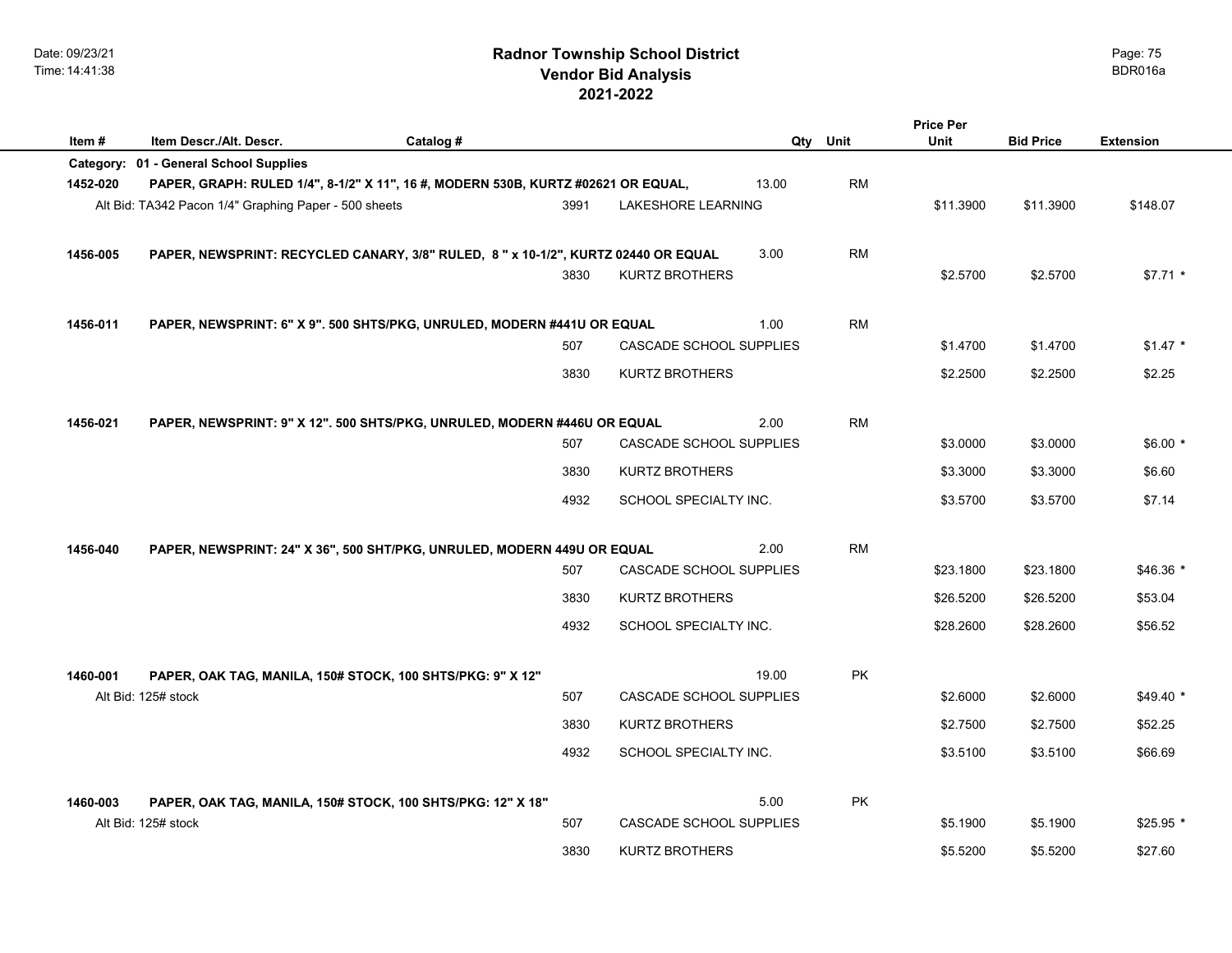|          |                                                                                                                                                    |           |      |                                |      |             | <b>Price Per</b> |                  |                  |
|----------|----------------------------------------------------------------------------------------------------------------------------------------------------|-----------|------|--------------------------------|------|-------------|------------------|------------------|------------------|
| Item#    | Item Descr./Alt. Descr.                                                                                                                            | Catalog # |      |                                | Qty  | Unit        | Unit             | <b>Bid Price</b> | <b>Extension</b> |
|          | Category: 01 - General School Supplies                                                                                                             |           |      |                                |      |             |                  |                  |                  |
| 1460-003 | PAPER, OAK TAG, MANILA, 150# STOCK, 100 SHTS/PKG: 12" X 18"                                                                                        |           |      |                                | 5.00 | PK          |                  |                  |                  |
|          |                                                                                                                                                    |           | 4932 | SCHOOL SPECIALTY INC.          |      |             | \$5.5300         | \$5.5300         | \$27.65          |
|          |                                                                                                                                                    |           |      |                                |      |             |                  |                  |                  |
| 1475-002 | PAPER, PRACTICE: CANARY 3/8" SHORT WAY RULING, 8" X 10-1/2", 500 SHTS/REAM, KURTZ<br>02441 OR EQUAL                                                |           |      |                                | 5.00 | <b>RM</b>   |                  |                  |                  |
|          |                                                                                                                                                    |           | 507  | <b>CASCADE SCHOOL SUPPLIES</b> |      |             | \$2.9400         | \$2.9400         | $$14.70$ *       |
|          |                                                                                                                                                    |           | 3830 | <b>KURTZ BROTHERS</b>          |      |             | \$3.0200         | \$3.0200         | \$15.10          |
|          |                                                                                                                                                    |           |      |                                |      |             |                  |                  |                  |
| 1475-004 | PAPER, PRACTICE: 8" X 10-1/2", RULED 1/2" LONG WAY CANARY, ALTERNAT LINES, HEAVY 1"<br>MARGIN AT TOP. 32# STOCK, KURTZ #02030 OR EQUAL             |           |      |                                | 1.00 | <b>RM</b>   |                  |                  |                  |
|          | Alt Bid: 02001 - - 8 1/2 x 7 - ruled LW #3 am paper                                                                                                |           | 3830 | <b>KURTZ BROTHERS</b>          |      |             | \$3.0800         | \$3.0800         | $$3.08*$         |
|          |                                                                                                                                                    |           | 507  | CASCADE SCHOOL SUPPLIES        |      |             | \$3.7200         | \$3.7200         | \$3.72           |
|          |                                                                                                                                                    |           |      |                                |      |             |                  |                  |                  |
| 1475-020 | PAPER, PRACTICE: 8" X 10-1/2", 5/8" HORIZONTAL RULING, RED BASELINE, BROKEN MIDLINE,<br>W/DESCENDER SPACE, ZANE BLOSER #978-0-8808-5897-7 OR EQUAL |           |      |                                | 4.00 | <b>RM</b>   |                  |                  |                  |
|          |                                                                                                                                                    |           | 507  | CASCADE SCHOOL SUPPLIES        |      |             | \$3.0300         | \$3.0300         | $$12.12*$        |
|          |                                                                                                                                                    |           | 3830 | <b>KURTZ BROTHERS</b>          |      |             | \$3.4200         | \$3.4200         | \$13.68          |
|          |                                                                                                                                                    |           |      |                                |      |             |                  |                  |                  |
| 1475-022 | PAPER, PRACTICE: 8" X 10-1/2", 1/2" HORIZONTAL RULING, RED BASELINE, BROKEN MIDLINE,<br>W/DESCENDER SPACE, ZANE BLOSER #978-0-8808-5931-8 OR EQUAL |           |      |                                | 2.00 | <b>RM</b>   |                  | (No substitutes) |                  |
|          |                                                                                                                                                    |           | 507  | CASCADE SCHOOL SUPPLIES        |      |             | \$3.0300         | \$3.0300         | $$6.06*$         |
|          |                                                                                                                                                    |           | 3830 | <b>KURTZ BROTHERS</b>          |      |             | \$3.2700         | \$3.2700         | \$6.54           |
|          |                                                                                                                                                    |           |      |                                |      |             |                  |                  |                  |
| 1475-032 | PAPER, PRACTICE: CURSIVE PRACTICE PAPER, 8" X 10", RULED SW, 3/8" RULING WITH DOTTED<br>LINE IN THE CENTER AT 3/16", 500 SHTS/RM                   |           |      |                                | 2.00 | <b>REAM</b> |                  | (No substitutes) |                  |
|          |                                                                                                                                                    |           | 507  | CASCADE SCHOOL SUPPLIES        |      |             | \$3.6000         | \$3.6000         | $$7.20*$         |
|          |                                                                                                                                                    |           | 3830 | <b>KURTZ BROTHERS</b>          |      |             | \$7.4200         | \$7.4200         | \$14.84          |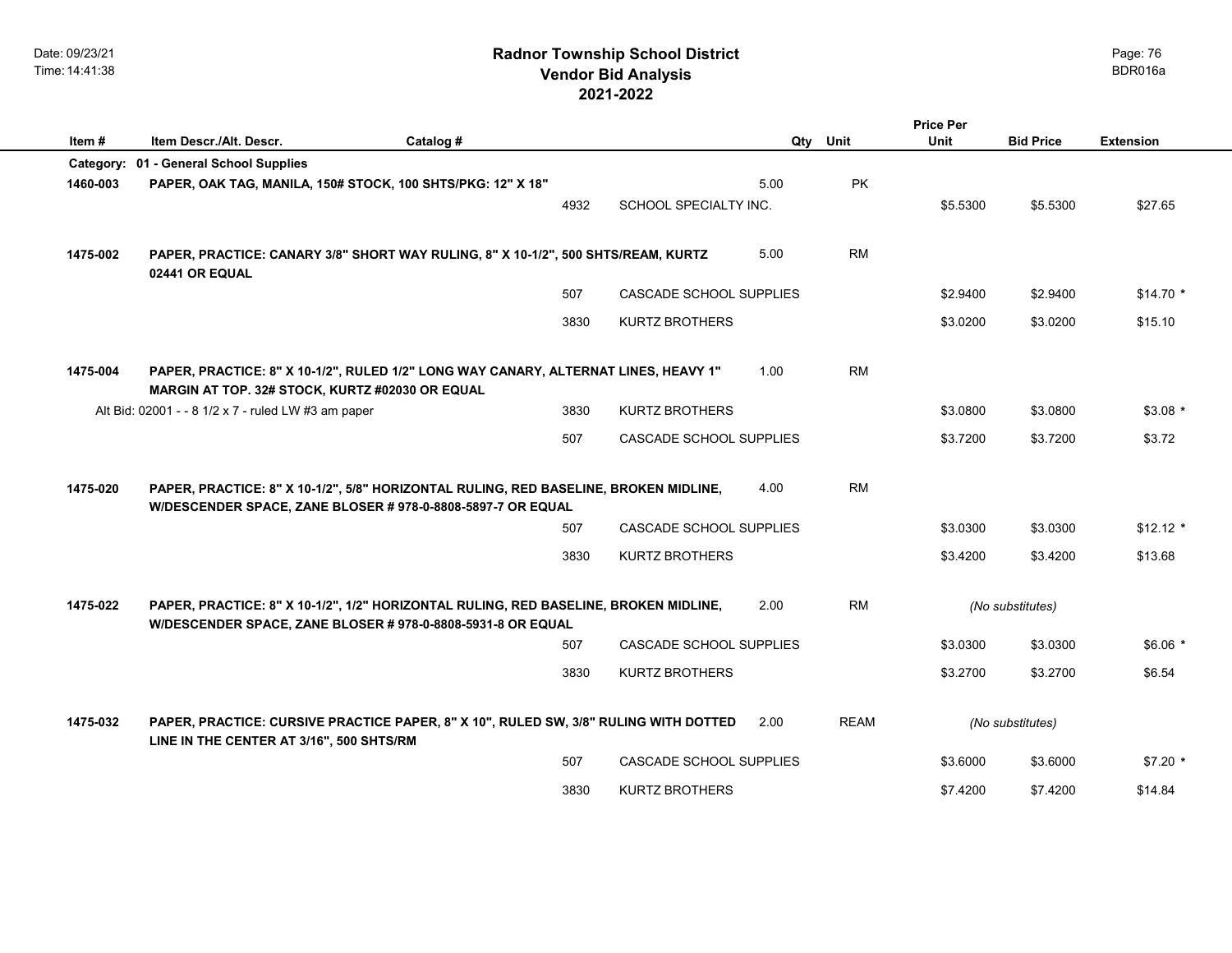| Item #   | Item Descr./Alt. Descr.                                                                           | Catalog # |      |                                | Qty Unit |             | <b>Price Per</b><br>Unit | <b>Bid Price</b> | <b>Extension</b> |
|----------|---------------------------------------------------------------------------------------------------|-----------|------|--------------------------------|----------|-------------|--------------------------|------------------|------------------|
|          | Category: 01 - General School Supplies                                                            |           |      |                                |          |             |                          |                  |                  |
| 1500-001 | PENCIL, GRIPS: REGULAR ERGONOMIC DESIGN, 12/PKG, CLASSRO0M DIRECT #1004256-154 OR<br><b>EQUAL</b> |           |      |                                | 4.00     | <b>PK</b>   |                          |                  |                  |
|          | Alt Bid: 148834 - - 36 per pack - rose moon ST36                                                  |           | 507  | CASCADE SCHOOL SUPPLIES        |          |             | \$6.6900                 | \$6.6900         | $$26.76*$        |
|          |                                                                                                   |           | 3830 | <b>KURTZ BROTHERS</b>          |          |             | \$14.7600                | \$14.7600        | \$59.04          |
|          |                                                                                                   |           | 4932 | SCHOOL SPECIALTY INC.          |          |             | \$17,5900                | \$17.5900        | \$70.36          |
|          |                                                                                                   |           | 3991 | LAKESHORE LEARNING             |          |             | \$21.8400                | \$21.8400        | \$87.36          |
| 1501-001 | PENCIL, REFILL: PENTEL SUPER HI-POLYMER LEAD REFILLS, 0.7MM, 2B, 12 LEADS                         |           |      |                                | 5.00     | <b>EACH</b> |                          | (No substitutes) |                  |
|          |                                                                                                   |           | 507  | <b>CASCADE SCHOOL SUPPLIES</b> |          |             | \$0.5400                 | \$0.5400         | $$2.70*$         |
|          |                                                                                                   |           | 3830 | <b>KURTZ BROTHERS</b>          |          |             | \$0.5400                 | \$0.5400         | \$2.70           |
| 1505-010 | PENCIL, SHARPENERS: BOSTON KS #1031 OR EQUAL                                                      |           |      |                                | 3.00     | EA          |                          |                  |                  |
|          |                                                                                                   |           | 5015 | OFFICE BASICS, INC             |          |             | \$7.2000                 | \$7.2000         | $$21.60*$        |
|          |                                                                                                   |           | 507  | CASCADE SCHOOL SUPPLIES        |          |             | \$7.6200                 | \$7.6200         | \$22.86          |
|          |                                                                                                   |           | 3830 | <b>KURTZ BROTHERS</b>          |          |             | \$8.5400                 | \$8.5400         | \$25.62          |
|          |                                                                                                   |           | 4932 | SCHOOL SPECIALTY INC.          |          |             | \$13.9700                | \$13.9700        | \$41.91          |
| 1505-040 | PENCIL, SHARPENERS: ELECTRIC, DELUXE HEAVY DUTY, BOSTON #1744 OR EQUAL                            |           |      |                                | 14.00    | EA          |                          |                  |                  |
|          | Alt Bid: Xacto 1799                                                                               |           | 1172 | NATIONAL ART & SCHOOL          |          |             | \$20.3000                | \$20.3000        | \$284.20 *       |
|          |                                                                                                   |           | 507  | CASCADE SCHOOL SUPPLIES        |          |             | \$35.0600                | \$35.0600        | \$490.84         |
|          |                                                                                                   |           | 3830 | <b>KURTZ BROTHERS</b>          |          |             | \$46.3700                | \$46.3700        | \$649.18         |
|          |                                                                                                   |           | 3991 | LAKESHORE LEARNING             |          |             | \$75.9900                | \$75.9900        | \$1,063.86       |
| 1510-010 | PENCILS: TICONDEROGA # 2 LEAD, 12/BOX, DIXON-TICONDEROGA #13882                                   |           |      |                                | 372.00   | DZ          |                          | (No substitutes) |                  |
|          |                                                                                                   |           | 4932 | SCHOOL SPECIALTY INC.          |          |             | \$1.4100                 | \$1.4100         | \$524.52 *       |
|          |                                                                                                   |           | 5015 | OFFICE BASICS, INC             |          |             | \$1.5200                 | \$1.5200         | \$565.44         |
|          |                                                                                                   |           | 507  | CASCADE SCHOOL SUPPLIES        |          |             | \$1.7400                 | \$1.7400         | \$647.28         |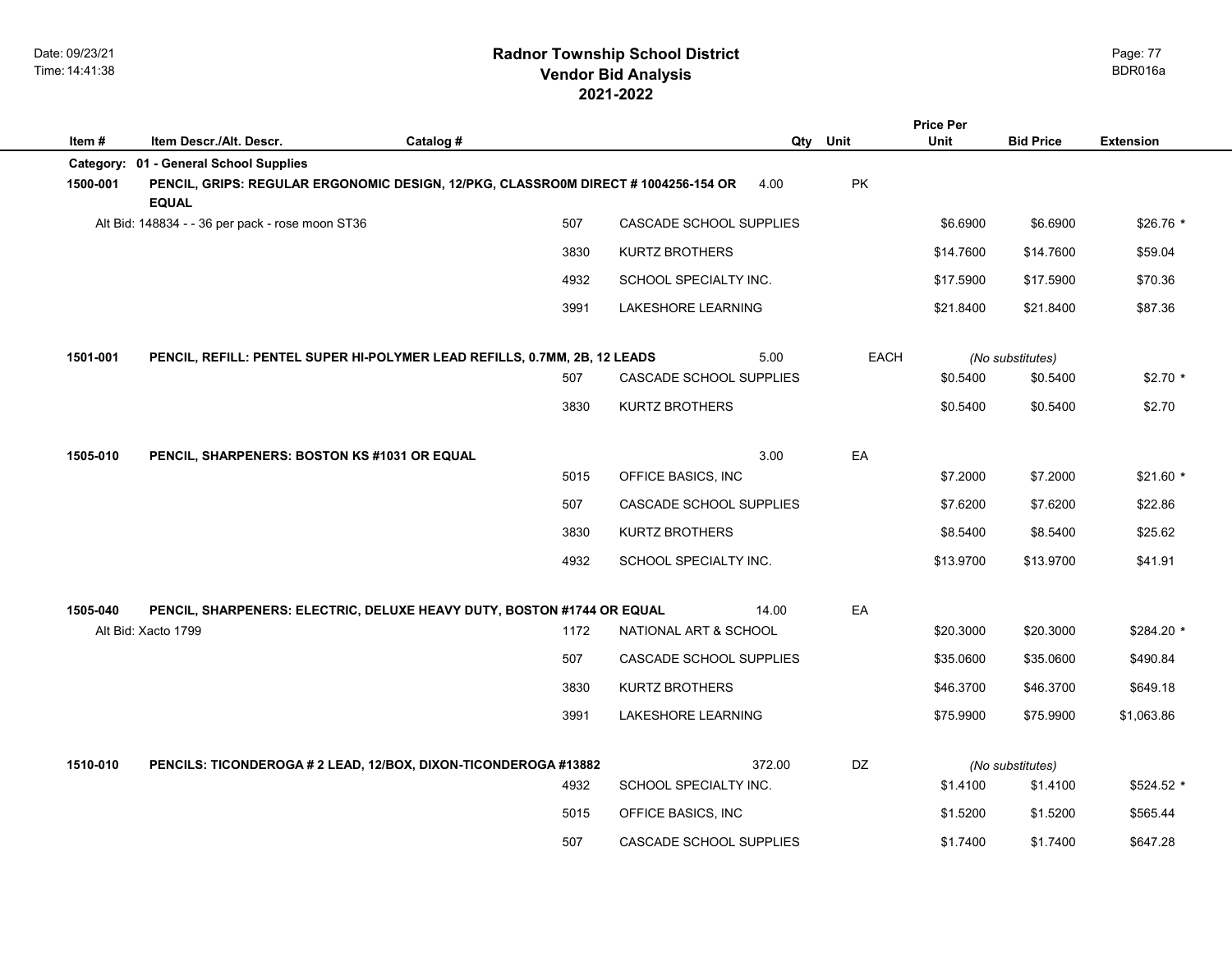| Qty Unit<br>Unit<br>Item#<br>Item Descr./Alt. Descr.<br>Catalog #<br><b>Bid Price</b><br><b>Extension</b><br>Category: 01 - General School Supplies<br>DZ<br>372.00<br>1510-010<br>PENCILS: TICONDEROGA # 2 LEAD, 12/BOX, DIXON-TICONDEROGA #13882<br>(No substitutes) |  |
|------------------------------------------------------------------------------------------------------------------------------------------------------------------------------------------------------------------------------------------------------------------------|--|
|                                                                                                                                                                                                                                                                        |  |
|                                                                                                                                                                                                                                                                        |  |
| 3830<br><b>KURTZ BROTHERS</b><br>\$2.0000<br>\$2.0000<br>\$744.00                                                                                                                                                                                                      |  |
|                                                                                                                                                                                                                                                                        |  |
| DZ<br>10.00<br>1510-011<br>PENCILS: #2.5 LEAD, DIXON-TICONDEROGA #13885<br>(No substitutes)                                                                                                                                                                            |  |
| 5015<br>OFFICE BASICS, INC<br>\$1.8000<br>\$1.8000<br>$$18.00*$                                                                                                                                                                                                        |  |
| \$2.1500<br>\$21.50<br>507<br>CASCADE SCHOOL SUPPLIES<br>\$2.1500                                                                                                                                                                                                      |  |
| \$25.80<br>4932<br>SCHOOL SPECIALTY INC.<br>\$2.5800<br>\$2.5800                                                                                                                                                                                                       |  |
|                                                                                                                                                                                                                                                                        |  |
| DZ<br>1510-012<br>PENCILS: DIXON, #2 LEAD, ROUNDED HEXAGON SHAPE YELLOW FINISH, METAL TIP W/ERASER,<br>69.00<br>(No substitutes)<br>DIXON ORIOLE #12872                                                                                                                |  |
| 5015<br>OFFICE BASICS, INC<br>\$0.8800<br>\$0.8800<br>$$60.72*$                                                                                                                                                                                                        |  |
| CASCADE SCHOOL SUPPLIES<br>\$1.0400<br>\$71.76<br>507<br>\$1.0400                                                                                                                                                                                                      |  |
| 3830<br><b>KURTZ BROTHERS</b><br>\$1.2100<br>\$1.2100<br>\$83.49                                                                                                                                                                                                       |  |
| 4932<br>SCHOOL SPECIALTY INC.<br>\$1.9700<br>\$1.9700<br>\$135.93                                                                                                                                                                                                      |  |
|                                                                                                                                                                                                                                                                        |  |
| 1.00<br>DZ<br>1510-020<br>PENCILS: RED MARKING, LEONARD #65530 OR EQUAL                                                                                                                                                                                                |  |
| 507<br>CASCADE SCHOOL SUPPLIES<br>\$1.5300<br>$$1.53$ *<br>\$1.5300                                                                                                                                                                                                    |  |
| 3830<br><b>KURTZ BROTHERS</b><br>\$1.94<br>\$1.9400<br>\$1.9400                                                                                                                                                                                                        |  |
|                                                                                                                                                                                                                                                                        |  |
| 1.00<br><b>DZ</b><br>1510-021<br>PENCILS: BLUE MARKING, LEONARD #65515 OR EQUAL                                                                                                                                                                                        |  |
| 507<br>CASCADE SCHOOL SUPPLIES<br>\$1.5300<br>\$1.5300<br>$$1.53$ *                                                                                                                                                                                                    |  |
| 3830<br><b>KURTZ BROTHERS</b><br>\$1.9400<br>\$1.94<br>\$1.9400                                                                                                                                                                                                        |  |
|                                                                                                                                                                                                                                                                        |  |
| 57.00<br>DZ<br>1510-030<br>PENCILS: PAPERMATE MECHANICAL SHARP WRITER, 0.7 MMPOINT, PAPERMATE #30301<br>(No substitutes)<br>507<br>CASCADE SCHOOL SUPPLIES<br>\$2.7200<br>$$155.04$ *<br>\$2.7200                                                                      |  |
| 5015<br>OFFICE BASICS, INC<br>\$3.0000<br>\$3.0000<br>\$171.00                                                                                                                                                                                                         |  |
| 3830<br><b>KURTZ BROTHERS</b><br>\$3.3600<br>\$3.3600<br>\$191.52                                                                                                                                                                                                      |  |
| 4932<br>\$3.9500<br>\$225.15<br>SCHOOL SPECIALTY INC.<br>\$3.9500                                                                                                                                                                                                      |  |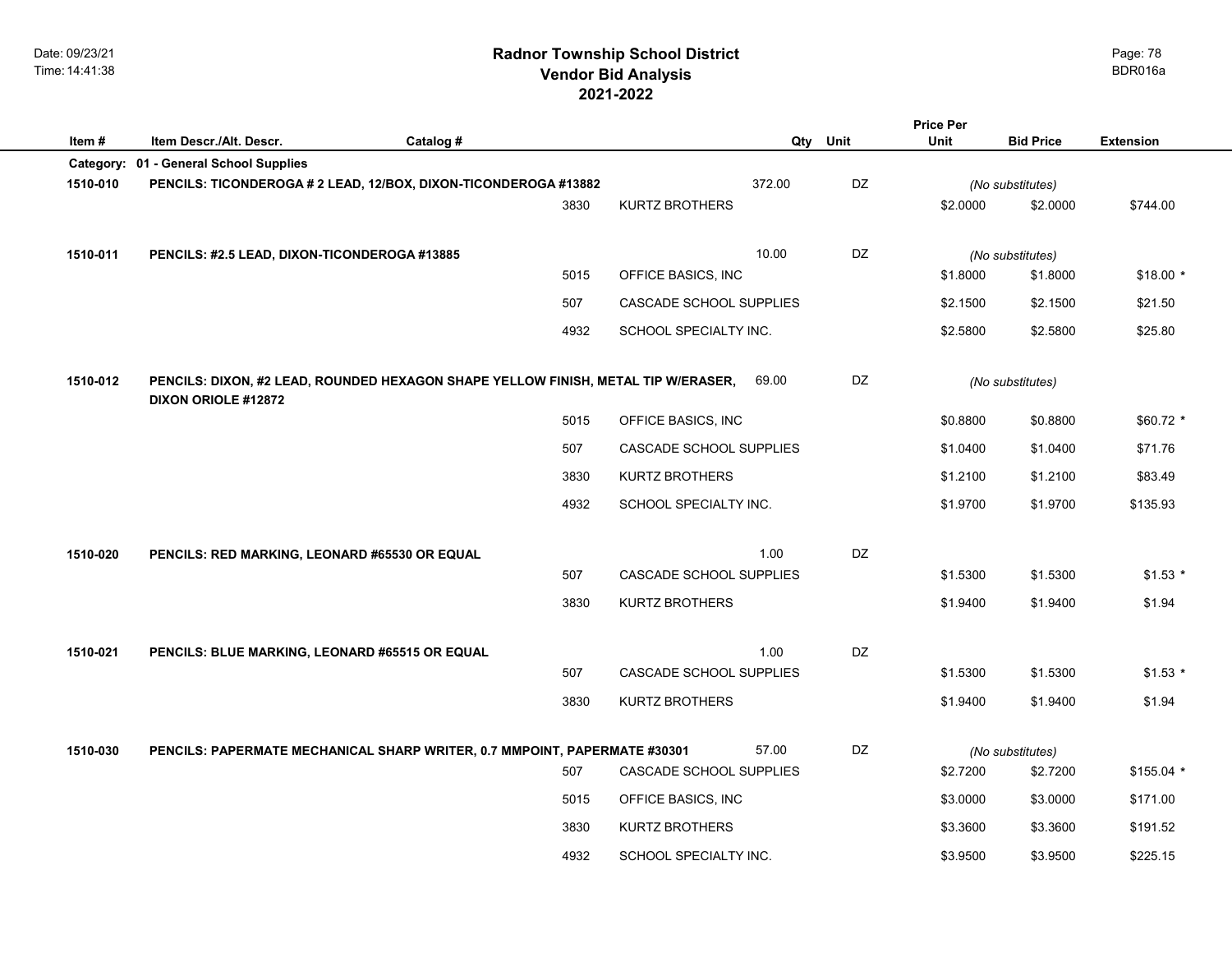# **2021-2022 Radnor Township School District Vendor Bid Analysis** BDR016a

|          |                                                                                                              |           |                         |             | <b>Price Per</b> |                  |                  |
|----------|--------------------------------------------------------------------------------------------------------------|-----------|-------------------------|-------------|------------------|------------------|------------------|
| Item#    | Item Descr./Alt. Descr.                                                                                      | Catalog # |                         | Unit<br>Qty | Unit             | <b>Bid Price</b> | <b>Extension</b> |
|          | Category: 01 - General School Supplies                                                                       |           |                         |             |                  |                  |                  |
| 1510-048 | PENCILS: CRAYOLA COLORED PENCILS, 12 ASSORTED COLORS, CRAYOLA # 68-4012E                                     |           | 124.00                  |             | BX               | (No substitutes) |                  |
|          |                                                                                                              | 5015      | OFFICE BASICS, INC      |             | \$1.3000         | \$1.3000         | $$161.20$ *      |
|          |                                                                                                              | 1172      | NATIONAL ART & SCHOOL   |             | \$1.4000         | \$1.4000         | \$173.60         |
|          |                                                                                                              | 507       | CASCADE SCHOOL SUPPLIES |             | \$1.5300         | \$1.5300         | \$189.72         |
|          |                                                                                                              | 3830      | KURTZ BROTHERS          |             | \$1.6400         | \$1.6400         | \$203.36         |
|          |                                                                                                              | 4932      | SCHOOL SPECIALTY INC.   |             | \$1.8700         | \$1.8700         | \$231.88         |
| 1510-050 | PENCILS: CRAYOLA COLORED PENCILS, CLASSPACK, 240 PENCILS (12 COLORS, 20 OF EACH<br>COLOR), CRAYOLA # 68-8024 |           | 11.00                   |             | <b>PK</b>        | (No substitutes) |                  |
|          |                                                                                                              | 5015      | OFFICE BASICS, INC      |             | \$28.0000        | \$28.0000        | \$308.00 *       |
|          |                                                                                                              | 1172      | NATIONAL ART & SCHOOL   |             | \$28.5000        | \$28.5000        | \$313.50         |
|          |                                                                                                              | 507       | CASCADE SCHOOL SUPPLIES |             | \$31.5400        | \$31.5400        | \$346.94         |
|          |                                                                                                              | 3830      | <b>KURTZ BROTHERS</b>   |             | \$32.1500        | \$32.1500        | \$353.65         |
|          |                                                                                                              | 4932      | SCHOOL SPECIALTY INC.   |             | \$34.5800        | \$34.5800        | \$380.38         |
| 1520-001 | PENS, BIC COMFORT GRIP ROLLERBALL, 12/BOX: BLACK, # GRE11-BK, FINE POINT                                     |           | 24.00                   | DZ          |                  | (No substitutes) |                  |
|          |                                                                                                              | 507       | CASCADE SCHOOL SUPPLIES |             | \$7.2000         | \$7.2000         | \$172.80 *       |
|          |                                                                                                              | 4932      | SCHOOL SPECIALTY INC.   |             | \$8.4100         | \$8.4100         | \$201.84         |
| 1520-003 | PENS, BIC COMFORT GRIP ROLLERBALL, 12/BOX: BLUE, # GRE11-BE, FINE POINT                                      |           | 19.00                   | DZ          |                  | (No substitutes) |                  |
|          |                                                                                                              | 4932      | SCHOOL SPECIALTY INC.   |             | \$8.4100         | \$8.4100         | $$159.79$ *      |
| 1525-011 | PENS, BIC CRISTAL: BLACK, FINE POINT                                                                         |           | 6.00                    | DZ          |                  |                  |                  |
|          |                                                                                                              | 4932      | SCHOOL SPECIALTY INC.   |             | \$0.5600         | \$0.5600         | $$3.36*$         |
|          |                                                                                                              | 3830      | KURTZ BROTHERS          |             | \$1.9100         | \$1.9100         | \$11.46          |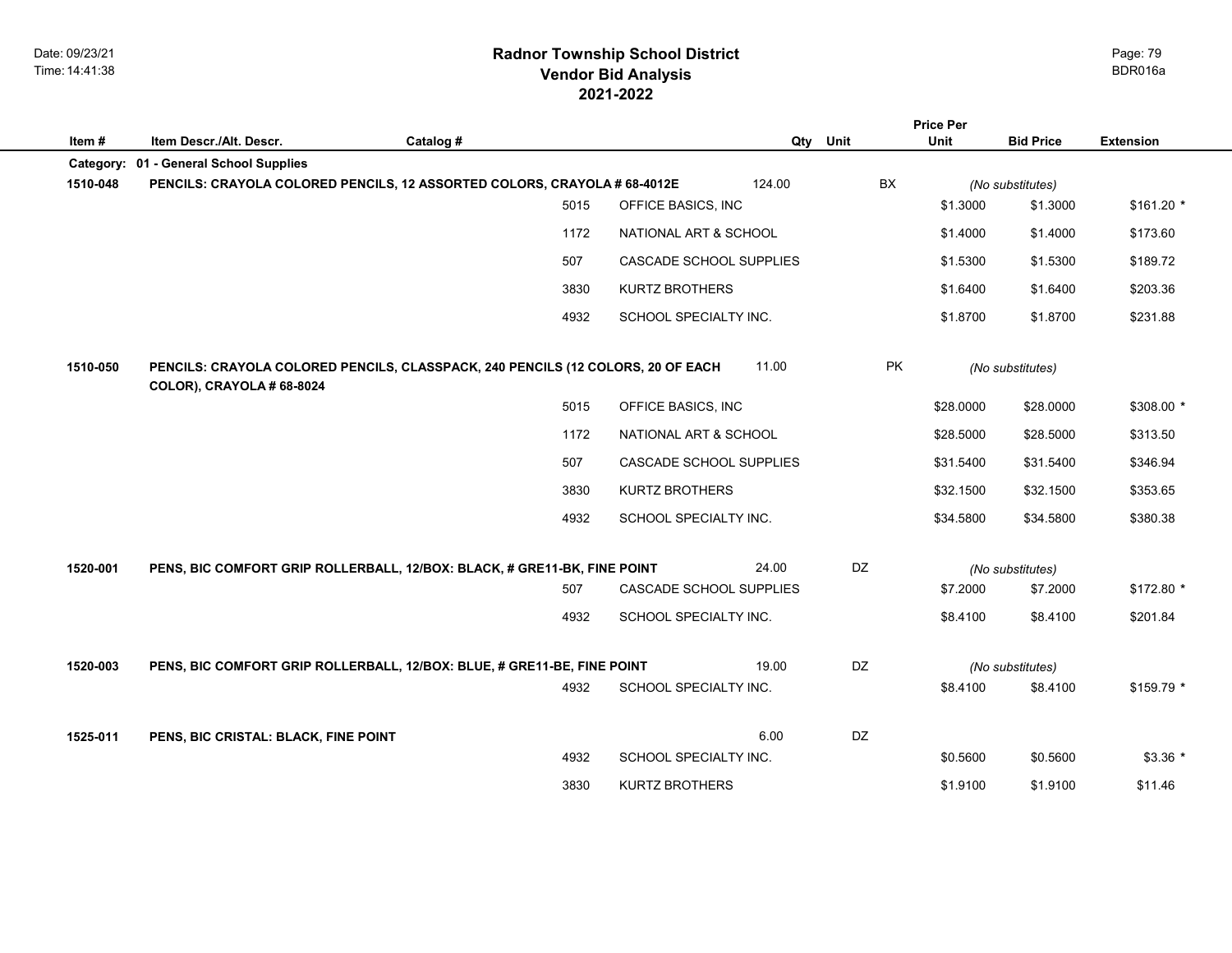# **2021-2022 Radnor Township School District Vendor Bid Analysis** BDR016a

|                       |                                                                    |           |      |                         |     |      | <b>Price Per</b> |                  |                  |
|-----------------------|--------------------------------------------------------------------|-----------|------|-------------------------|-----|------|------------------|------------------|------------------|
| Item#                 | Item Descr./Alt. Descr.                                            | Catalog # |      |                         | Qty | Unit | Unit             | <b>Bid Price</b> | <b>Extension</b> |
| Category:<br>1525-012 | 01 - General School Supplies<br>PENS, BIC CRISTAL: RED, FINE POINT |           |      | 8.00                    |     | DZ   |                  |                  |                  |
|                       |                                                                    |           | 4932 | SCHOOL SPECIALTY INC.   |     |      | \$0.5600         | \$0.5600         | $$4.48*$         |
|                       |                                                                    |           | 3830 | <b>KURTZ BROTHERS</b>   |     |      | \$1.9100         | \$1.9100         | \$15.28          |
| 1525-013              | PENS, BIC CRISTAL: BLUE, FINE POINT                                |           |      | 5.00                    |     | DZ   |                  |                  |                  |
|                       |                                                                    |           | 4932 | SCHOOL SPECIALTY INC.   |     |      | \$0.5600         | \$0.5600         | $$2.80*$         |
|                       |                                                                    |           | 3830 | KURTZ BROTHERS          |     |      | \$1.9100         | \$1.9100         | \$9.55           |
| 1525-021              | PENS, BIC CRISTAL: BLACK, MEDIUM POINT                             |           |      | 10.00                   |     | DZ   |                  |                  |                  |
|                       |                                                                    |           | 4932 | SCHOOL SPECIALTY INC.   |     |      | \$0.5600         | \$0.5600         | $$5.60*$         |
|                       |                                                                    |           | 1172 | NATIONAL ART & SCHOOL   |     |      | \$1.9000         | \$1.9000         | \$19.00          |
|                       |                                                                    |           | 3830 | KURTZ BROTHERS          |     |      | \$1.9600         | \$1.9600         | \$19.60          |
|                       |                                                                    |           | 5015 | OFFICE BASICS, INC      |     |      | \$2.0000         | \$2.0000         | \$20.00          |
|                       |                                                                    |           | 507  | CASCADE SCHOOL SUPPLIES |     |      | \$2.2200         | \$2.2200         | \$22.20          |
| 1525-022              | PENS, BIC CRISTAL: RED, MEDIUM POINT                               |           |      | 3.00                    |     | DZ   |                  |                  |                  |
|                       |                                                                    |           | 4932 | SCHOOL SPECIALTY INC.   |     |      | \$0.5600         | \$0.5600         | $$1.68$ *        |
|                       |                                                                    |           | 1172 | NATIONAL ART & SCHOOL   |     |      | \$1.9000         | \$1.9000         | \$5.70           |
|                       |                                                                    |           | 3830 | KURTZ BROTHERS          |     |      | \$1.9600         | \$1.9600         | \$5.88           |
|                       |                                                                    |           | 5015 | OFFICE BASICS, INC      |     |      | \$2.0000         | \$2.0000         | \$6.00           |
|                       |                                                                    |           | 507  | CASCADE SCHOOL SUPPLIES |     |      | \$2.2200         | \$2.2200         | \$6.66           |
| 1525-023              | PENS, BIC CRISTAL: BLUE, MEDIUM POINT                              |           |      | 17.00                   |     | DZ   |                  |                  |                  |
|                       |                                                                    |           | 4932 | SCHOOL SPECIALTY INC.   |     |      | \$0.5600         | \$0.5600         | $$9.52$ *        |
|                       |                                                                    |           | 1172 | NATIONAL ART & SCHOOL   |     |      | \$1.9000         | \$1.9000         | \$32.30          |
|                       |                                                                    |           | 3830 | <b>KURTZ BROTHERS</b>   |     |      | \$1.9600         | \$1.9600         | \$33.32          |
|                       |                                                                    |           | 5015 | OFFICE BASICS, INC      |     |      | \$2.0000         | \$2.0000         | \$34.00          |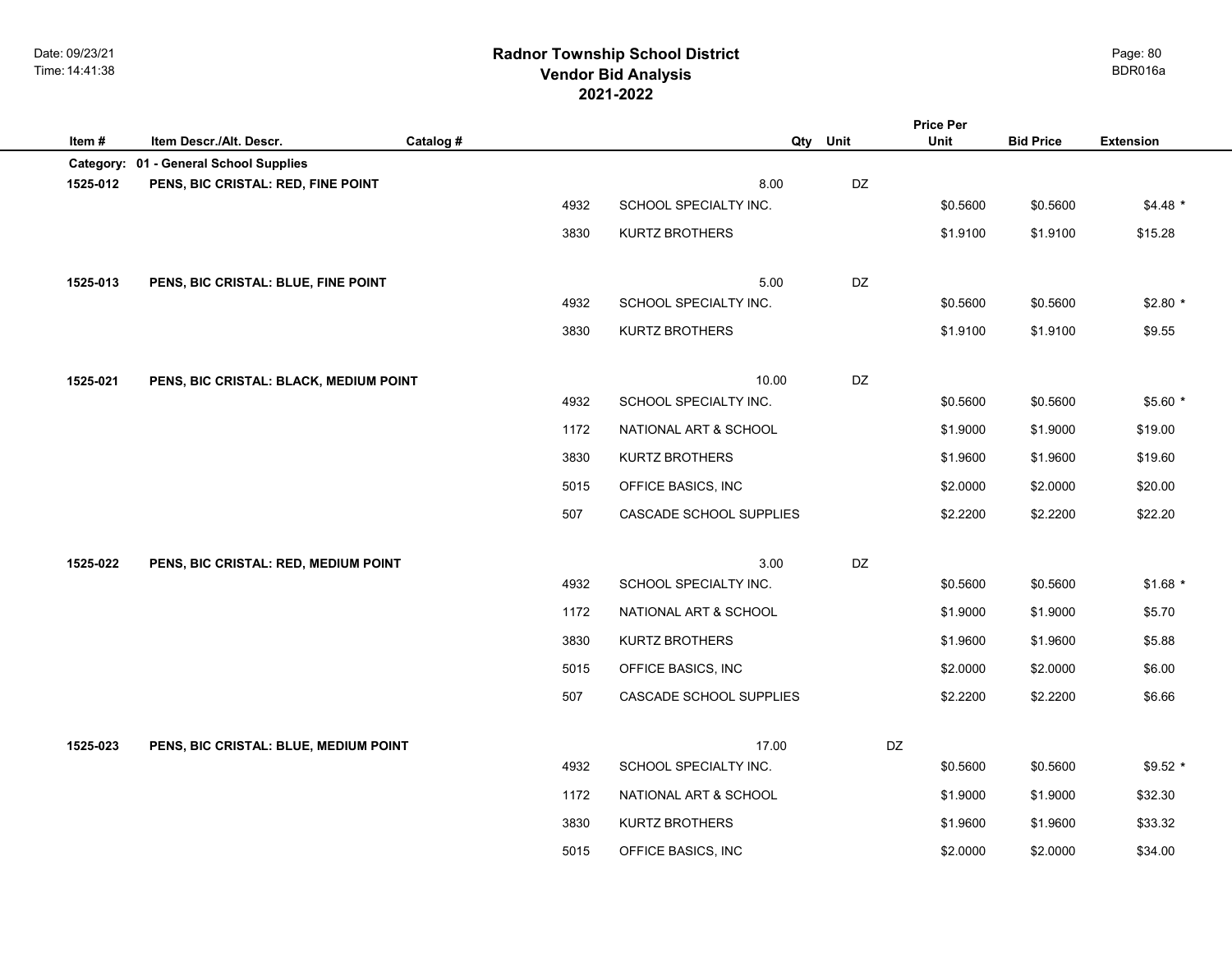# **2021-2022 Radnor Township School District Vendor Bid Analysis** BDR016a

|          |                                                                                                   |           |                         |       |            | <b>Price Per</b> |                  |                  |
|----------|---------------------------------------------------------------------------------------------------|-----------|-------------------------|-------|------------|------------------|------------------|------------------|
| Item#    | Item Descr./Alt. Descr.                                                                           | Catalog # |                         | Qty   | Unit       | Unit             | <b>Bid Price</b> | <b>Extension</b> |
|          | Category: 01 - General School Supplies                                                            |           |                         |       |            |                  |                  |                  |
| 1525-023 | PENS, BIC CRISTAL: BLUE, MEDIUM POINT                                                             |           |                         | 17.00 | DZ         |                  |                  |                  |
|          |                                                                                                   | 507       | CASCADE SCHOOL SUPPLIES |       |            | \$2.2200         | \$2.2200         | \$37.74          |
|          |                                                                                                   |           |                         |       |            |                  |                  |                  |
| 1527-001 | PENS, FLAIR: POROUS POINT, 1.0 MM, MED POINT, ASSORTED BARRELL, ASSORTED INK,<br>12/PKG           |           |                         | 30.00 | <b>PKG</b> |                  | (No substitutes) |                  |
|          |                                                                                                   | 507       | CASCADE SCHOOL SUPPLIES |       |            | \$10.0500        | \$10.0500        | $$301.50$ *      |
|          |                                                                                                   | 3830      | <b>KURTZ BROTHERS</b>   |       |            | \$12.1400        | \$12.1400        | \$364.20         |
|          |                                                                                                   | 1172      | NATIONAL ART & SCHOOL   |       |            | \$12.9000        | \$12.9000        | \$387.00         |
|          |                                                                                                   | 4932      | SCHOOL SPECIALTY INC.   |       |            | \$16.8800        | \$16.8800        | \$506.40         |
|          |                                                                                                   |           |                         |       |            |                  |                  |                  |
| 1527-005 | PENS, FLAIR: POROUS POINT, 1.0 MM, MED POINT, BLACK BARREL, BLACK INK, 4/PKG                      |           |                         | 14.00 | <b>PKG</b> |                  | (No substitutes) |                  |
|          |                                                                                                   | 3830      | <b>KURTZ BROTHERS</b>   |       |            | \$4.3200         | \$4.3200         | $$60.48*$        |
|          |                                                                                                   |           |                         |       |            |                  |                  |                  |
| 1527-020 | PENS, FLAIR: POROUS POINT, 1.0 MM, MED POINT, BLACK BARREL, BLACK INK, 12/PK,<br>PAPERMATE #84301 |           |                         | 1.00  | PK         |                  | (No substitutes) |                  |
|          |                                                                                                   | 1172      | NATIONAL ART & SCHOOL   |       |            | \$9.0000         | \$9.0000         | $$9.00*$         |
|          |                                                                                                   | 507       | CASCADE SCHOOL SUPPLIES |       |            | \$10.7600        | \$10.7600        | \$10.76          |
|          |                                                                                                   | 4932      | SCHOOL SPECIALTY INC.   |       |            | \$11.9300        | \$11.9300        | \$11.93          |
|          |                                                                                                   | 3830      | <b>KURTZ BROTHERS</b>   |       |            | \$12.9600        | \$12.9600        | \$12.96          |
|          |                                                                                                   |           |                         |       |            |                  |                  |                  |
| 1527-021 | PENS, FLAIR: POROUS POINT, 1.0 MM, MED POINT, BLUE BARREL, BLUE INK, 12/PKG,<br>PAPERMATE #84101  |           |                         | 13.00 | PK         |                  | (No substitutes) |                  |
|          |                                                                                                   | 1172      | NATIONAL ART & SCHOOL   |       |            | \$9.0000         | \$9.0000         | $$117.00*$       |
|          |                                                                                                   | 507       | CASCADE SCHOOL SUPPLIES |       |            | \$10.7600        | \$10.7600        | \$139.88         |
|          |                                                                                                   | 4932      | SCHOOL SPECIALTY INC.   |       |            | \$11.9300        | \$11.9300        | \$155.09         |
|          |                                                                                                   | 3830      | <b>KURTZ BROTHERS</b>   |       |            | \$12.9600        | \$12.9600        | \$168.48         |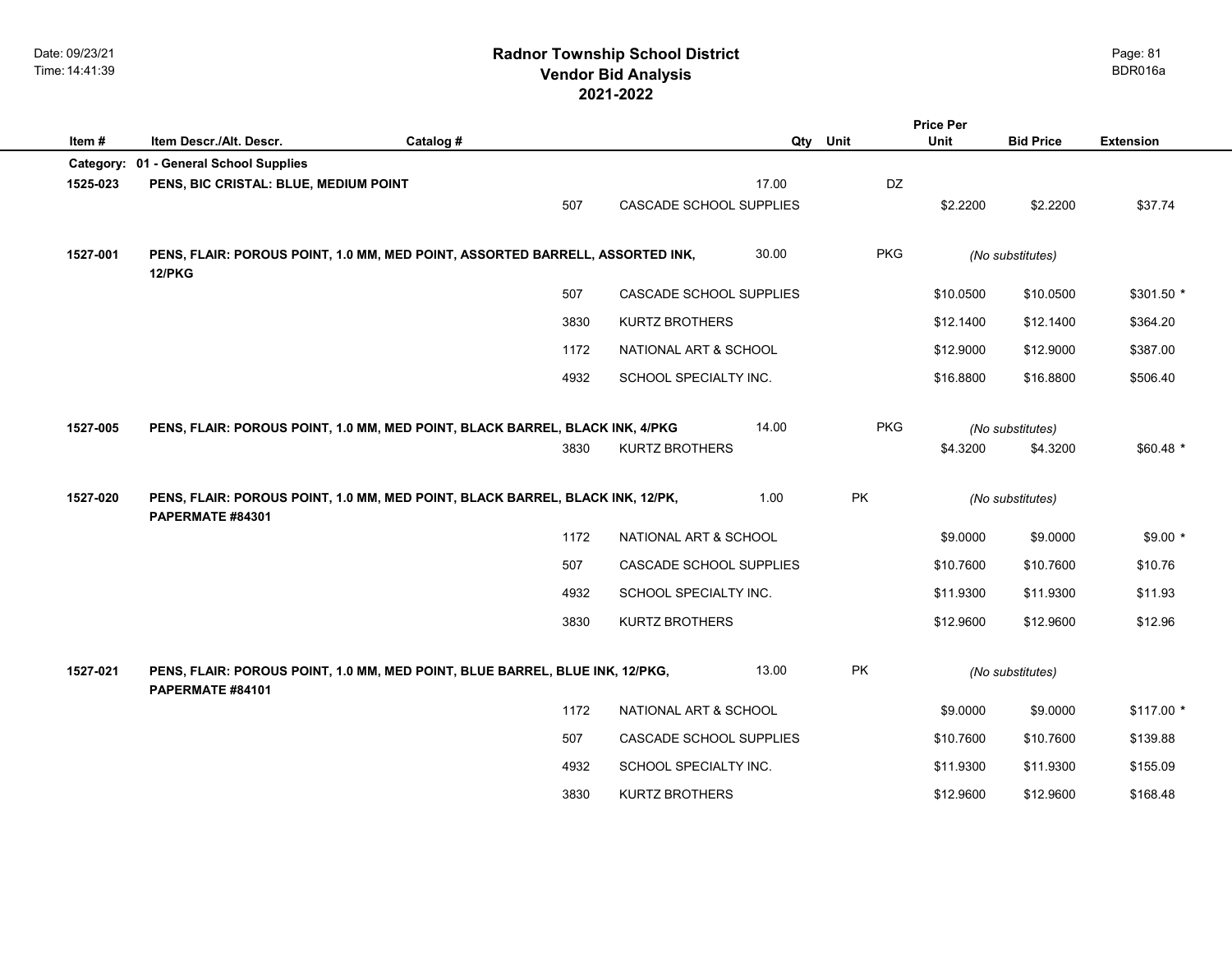|           |                                                                                                    |           |      |                                  |       |           | <b>Price Per</b> |                  |                  |
|-----------|----------------------------------------------------------------------------------------------------|-----------|------|----------------------------------|-------|-----------|------------------|------------------|------------------|
| Item#     | Item Descr./Alt. Descr.                                                                            | Catalog # |      |                                  |       | Qty Unit  | <b>Unit</b>      | <b>Bid Price</b> | <b>Extension</b> |
| Category: | 01 - General School Supplies                                                                       |           |      |                                  |       |           |                  |                  |                  |
| 1527-022  | PENS, FLAIR: POROUS POINT, 1.0 MM, MED POINT, RED BARREL, RED INK, 12/PKG, PAPERMATE<br>#84201     |           |      |                                  | 17.00 | PK        |                  | (No substitutes) |                  |
|           |                                                                                                    |           | 1172 | NATIONAL ART & SCHOOL            |       |           | \$9.0000         | \$9.0000         | $$153.00*$       |
|           |                                                                                                    |           | 507  | CASCADE SCHOOL SUPPLIES          |       |           | \$10.7600        | \$10.7600        | \$182.92         |
|           |                                                                                                    |           | 4932 | SCHOOL SPECIALTY INC.            |       |           | \$11.9300        | \$11.9300        | \$202.81         |
|           |                                                                                                    |           | 3830 | <b>KURTZ BROTHERS</b>            |       |           | \$12.9600        | \$12.9600        | \$220.32         |
| 1527-023  | PENS, FLAIR: POROUS POINT, 1.0 MM, MED POINT, GREEN BARREL, GREEN INK, 12/PKG,<br>PAPERMATE #84401 |           |      |                                  | 4.00  | PK        |                  | (No substitutes) |                  |
|           |                                                                                                    |           | 1172 | <b>NATIONAL ART &amp; SCHOOL</b> |       |           | \$9.0000         | \$9.0000         | $$36.00*$        |
|           |                                                                                                    |           | 4932 | SCHOOL SPECIALTY INC.            |       |           | \$11.9300        | \$11.9300        | \$47.72          |
|           |                                                                                                    |           | 3830 | <b>KURTZ BROTHERS</b>            |       |           | \$12.9600        | \$12.9600        | \$51.84          |
| 1527-024  | PENS, FLAIR: FELT TIP PENS, MEDIUM POINT TROPICAL, PAPER MATE #1978998                             |           |      |                                  | 2.00  | PK        |                  | (No substitutes) |                  |
|           |                                                                                                    |           | 3830 | <b>KURTZ BROTHERS</b>            |       |           | \$22.5200        | \$22.5200        | $$45.04$ *       |
|           |                                                                                                    |           | 4932 | SCHOOL SPECIALTY INC.            |       |           | \$25.9000        | \$25,9000        | \$51.80          |
| 1530-010  | PENS, MISCELLANEOUS: BIC SOFT FEEL RETRACTABLE PEN, BLACK, RUBBERIZED NON-SLIP,<br><b>MEDIUM</b>   |           |      |                                  | 8.00  | DZ        |                  | (No substitutes) |                  |
|           |                                                                                                    |           | 5015 | OFFICE BASICS, INC               |       |           | \$3.5000         | \$3.5000         | $$28.00*$        |
|           |                                                                                                    |           | 507  | CASCADE SCHOOL SUPPLIES          |       |           | \$4.3800         | \$4.3800         | \$35.04          |
|           |                                                                                                    |           | 4932 | SCHOOL SPECIALTY INC.            |       |           | \$7.6900         | \$7.6900         | \$61.52          |
| 1530-015  | PENS, MISCELLANEOUS: PEN, PILOT BETTER BALLPOINT BLACK, #35011X                                    |           |      |                                  | 25.00 | <b>DZ</b> |                  | (No substitutes) |                  |
|           |                                                                                                    |           | 507  | CASCADE SCHOOL SUPPLIES          |       |           | \$6.4200         | \$6.4200         | $$160.50$ *      |
|           |                                                                                                    |           | 5015 | OFFICE BASICS, INC.              |       |           | \$6.5000         | \$6.5000         | \$162.50         |
|           |                                                                                                    |           | 4932 | SCHOOL SPECIALTY INC.            |       |           | \$11.4300        | \$11.4300        | \$285.75         |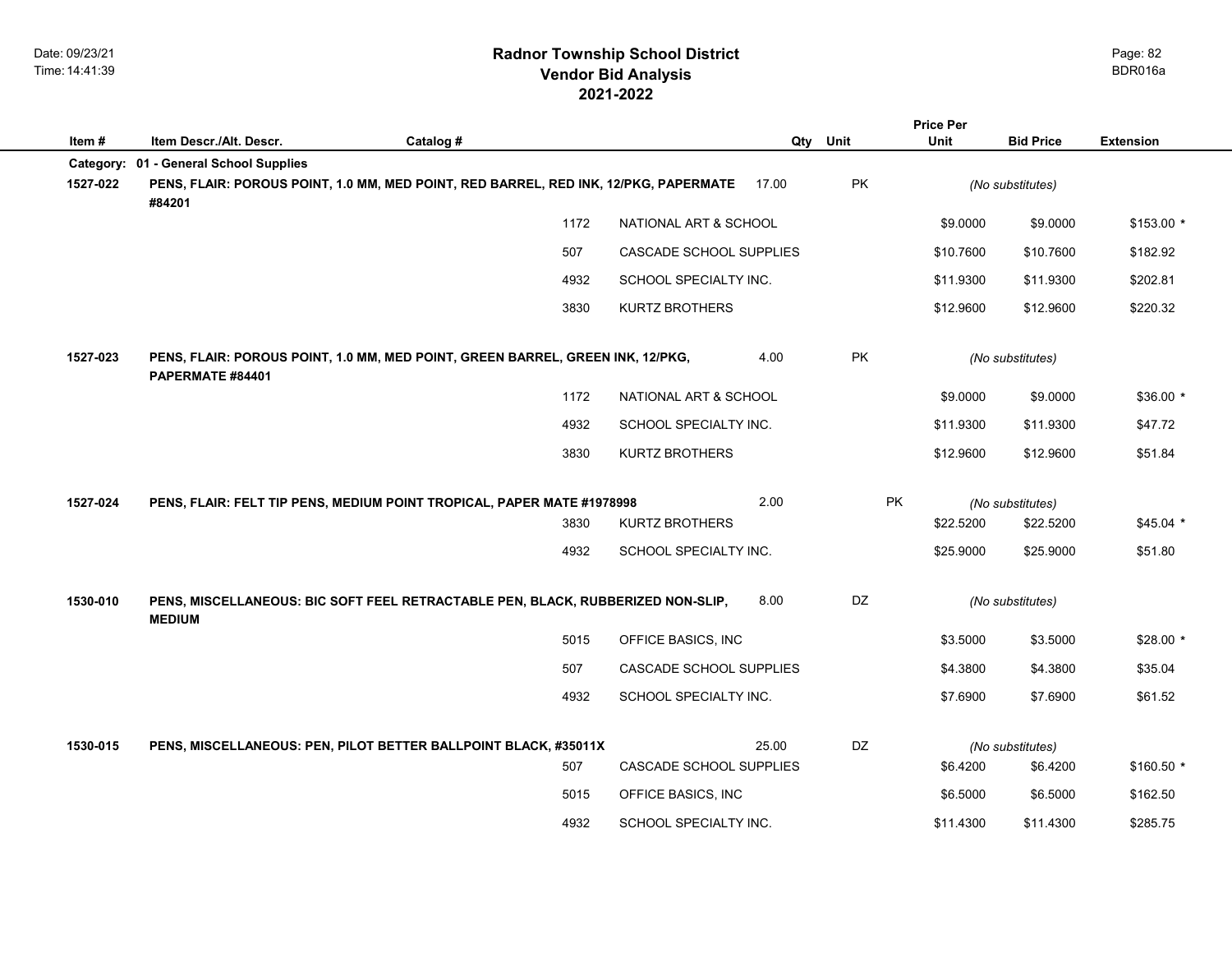|          |                                                                                                                                    |           |      |                         |       |           | <b>Price Per</b> |                  |                  |  |
|----------|------------------------------------------------------------------------------------------------------------------------------------|-----------|------|-------------------------|-------|-----------|------------------|------------------|------------------|--|
| Item #   | Item Descr./Alt. Descr.                                                                                                            | Catalog # |      |                         |       | Qty Unit  | <b>Unit</b>      | <b>Bid Price</b> | <b>Extension</b> |  |
|          | Category: 01 - General School Supplies                                                                                             |           |      |                         |       |           |                  |                  |                  |  |
| 1530-040 | PENS, MISCELLANEOUS: BIC, 4 COLOR, RETRACTABLE BALLPOINT PEN, 1.0 MM MEDIUM<br>POINT, 3/PACK BIC# 14540                            |           |      |                         | 25.00 | <b>PK</b> |                  | (No substitutes) |                  |  |
|          |                                                                                                                                    |           | 3830 | <b>KURTZ BROTHERS</b>   |       |           | \$4.9800         | \$4.9800         | $$124.50*$       |  |
| 1530-050 | PENS, MISCELLANEOUS: PAPERMATE STICK PENS, 1.0 MEDIUM POINT, GREEN INK, 12/PACK,<br>#33411                                         |           |      |                         | 9.00  | DZ        |                  | (No substitutes) |                  |  |
|          |                                                                                                                                    |           | 507  | CASCADE SCHOOL SUPPLIES |       |           | \$1.1100         | \$1.1100         | $$9.99*$         |  |
|          |                                                                                                                                    |           | 3830 | <b>KURTZ BROTHERS</b>   |       |           | \$1.1200         | \$1.1200         | \$10.08          |  |
| 1530-060 | PENS, MISCELLANEOUS: UNI-BALL VISION ROLLERBALL PENS, 0.7 MM FINE POINT, ASSORTED<br>BARREL, ASSORTED INK, 5/PACK, UNI-BALL #60381 |           |      |                         | 40.00 | PK        |                  | (No substitutes) |                  |  |
|          |                                                                                                                                    |           | 4932 | SCHOOL SPECIALTY INC.   |       |           | \$8.5200         | \$8.5200         | \$340.80 *       |  |
| 1530-061 | PENS, MISCELLANEOUS: UNI-BALL VISION ROLLERBALL PENS, 0.7 MM FINE POINT BLACK<br>DOZEN OFFICE DEPOT #193080                        |           |      |                         | 25.00 | DZ        |                  | (No substitutes) |                  |  |
|          |                                                                                                                                    |           | 507  | CASCADE SCHOOL SUPPLIES |       |           | \$13.8600        | \$13.8600        | $$346.50*$       |  |
|          |                                                                                                                                    |           | 3830 | <b>KURTZ BROTHERS</b>   |       |           | \$15.0000        | \$15.0000        | \$375.00         |  |
| 1530-063 | PENS, MISCELLANEOUS: UNI-BALL VISION ROLLERBALL PENS, 0.7 MM FINE POINT BLUE DOZEN<br>OFFICE DEPOT #907336                         |           |      |                         | 3.00  | DZ        |                  | (No substitutes) |                  |  |
|          |                                                                                                                                    |           | 507  | CASCADE SCHOOL SUPPLIES |       |           | \$13.8600        | \$13.8600        | $$41.58$ *       |  |
|          |                                                                                                                                    |           | 3830 | <b>KURTZ BROTHERS</b>   |       |           | \$15.0000        | \$15.0000        | \$45.00          |  |
| 1540-012 | PENS, PAPERMATE: BLUE, #96601, FINE POINT 0.8MM                                                                                    |           |      |                         | 12.00 | BX        |                  | (No substitutes) |                  |  |
|          |                                                                                                                                    |           | 507  | CASCADE SCHOOL SUPPLIES |       |           | \$7.8800         | \$7.8800         | $$94.56*$        |  |
|          |                                                                                                                                    |           | 1172 | NATIONAL ART & SCHOOL   |       |           | \$8.4000         | \$8.4000         | \$100.80         |  |
|          |                                                                                                                                    |           | 3830 | <b>KURTZ BROTHERS</b>   |       |           | \$9.3600         | \$9.3600         | \$112.32         |  |
|          |                                                                                                                                    |           | 4932 | SCHOOL SPECIALTY INC.   |       |           | \$10.2800        | \$10.2800        | \$123.36         |  |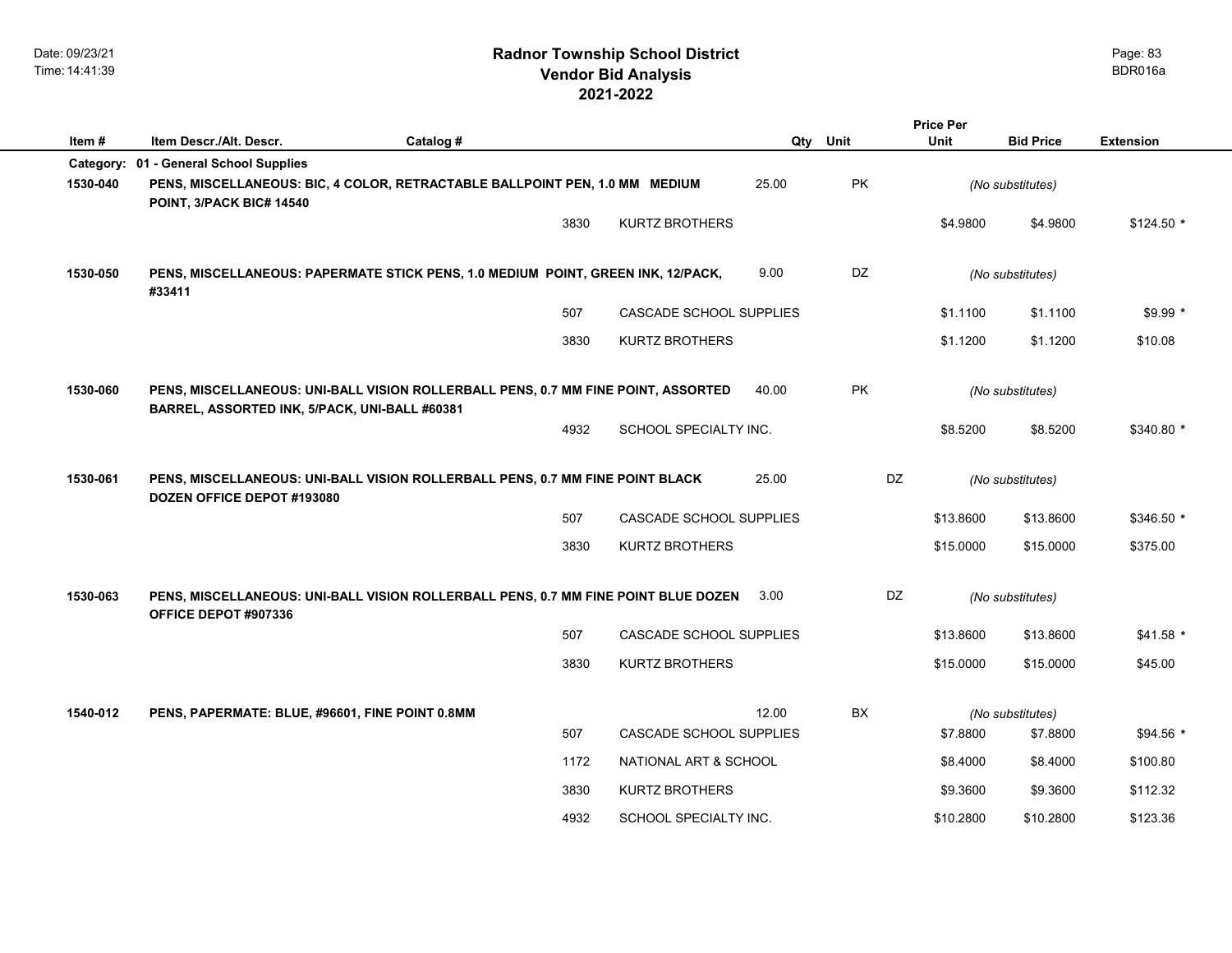# **2021-2022 Radnor Township School District Vendor Bid Analysis** BDR016a

|          |                                                      |           |      |                         |      | <b>Price Per</b> |                              |                  |
|----------|------------------------------------------------------|-----------|------|-------------------------|------|------------------|------------------------------|------------------|
| Item#    | Item Descr./Alt. Descr.                              | Catalog # |      | Qty                     | Unit | Unit             | <b>Bid Price</b>             | <b>Extension</b> |
|          | Category: 01 - General School Supplies               |           |      | 12.00                   | BX   |                  |                              |                  |
| 1540-014 | PENS, PAPERMATE: BLACK, #96801, FINE POINT 0.8MM     |           | 4932 | SCHOOL SPECIALTY INC.   |      | \$8.3900         | (No substitutes)<br>\$8.3900 | $$100.68$ *      |
|          |                                                      |           | 1172 | NATIONAL ART & SCHOOL   |      | \$8,4000         | \$8.4000                     | \$100.80         |
|          |                                                      |           |      |                         |      |                  |                              |                  |
|          |                                                      |           | 507  | CASCADE SCHOOL SUPPLIES |      | \$9.2000         | \$9.2000                     | \$110.40         |
|          |                                                      |           | 3830 | <b>KURTZ BROTHERS</b>   |      | \$9.2400         | \$9.2400                     | \$110.88         |
|          |                                                      |           |      | 6.00                    | BX   |                  |                              |                  |
| 1540-022 | PENS, PAPERMATE: BLUE, #96101, MEDIUM POINT 1.0 MM   |           | 3830 | <b>KURTZ BROTHERS</b>   |      | \$6.3600         | (No substitutes)<br>\$6.3600 | $$38.16*$        |
|          |                                                      |           |      |                         |      |                  |                              |                  |
|          |                                                      |           | 507  | CASCADE SCHOOL SUPPLIES |      | \$7.8800         | \$7.8800                     | \$47.28          |
|          |                                                      |           | 1172 | NATIONAL ART & SCHOOL   |      | \$8.4000         | \$8.4000                     | \$50.40          |
|          |                                                      |           | 4932 | SCHOOL SPECIALTY INC.   |      | \$10.2800        | \$10.2800                    | \$61.68          |
|          |                                                      |           |      |                         |      |                  |                              |                  |
| 1540-023 | PENS, PAPERMATE: RED, #96201, MEDIUM POINT 1.0 MM    |           |      | 13.00                   | BX   |                  | (No substitutes)             |                  |
|          |                                                      |           | 1172 | NATIONAL ART & SCHOOL   |      | \$8.4000         | \$8.4000                     | $$109.20$ *      |
|          |                                                      |           | 507  | CASCADE SCHOOL SUPPLIES |      | \$9.2000         | \$9.2000                     | \$119.60         |
|          |                                                      |           | 4932 | SCHOOL SPECIALTY INC.   |      | \$10.2800        | \$10.2800                    | \$133.64         |
|          |                                                      |           |      |                         |      |                  |                              |                  |
| 1540-024 | PENS, PAPERMATE: BLACK, #96301, MEDIUM POINT 1.0 MM  |           |      | 9.00                    | BX   |                  | (No substitutes)             |                  |
|          |                                                      |           | 3830 | <b>KURTZ BROTHERS</b>   |      | \$6.3600         | \$6.3600                     | $$57.24$ *       |
|          |                                                      |           | 507  | CASCADE SCHOOL SUPPLIES |      | \$7.8800         | \$7.8800                     | \$70.92          |
|          |                                                      |           | 1172 | NATIONAL ART & SCHOOL   |      | \$8.4000         | \$8.4000                     | \$75.60          |
|          |                                                      |           | 4932 | SCHOOL SPECIALTY INC.   |      | \$10.2800        | \$10.2800                    | \$92.52          |
| 1540-026 | PENS, PAPERMATE: MEDIUM POINT 1.0, BLACK INK, 4 PACK |           |      | 5.00                    | PK   |                  |                              |                  |
|          |                                                      |           | 3830 | <b>KURTZ BROTHERS</b>   |      | \$2.1200         | (No substitutes)<br>\$2.1200 | $$10.60*$        |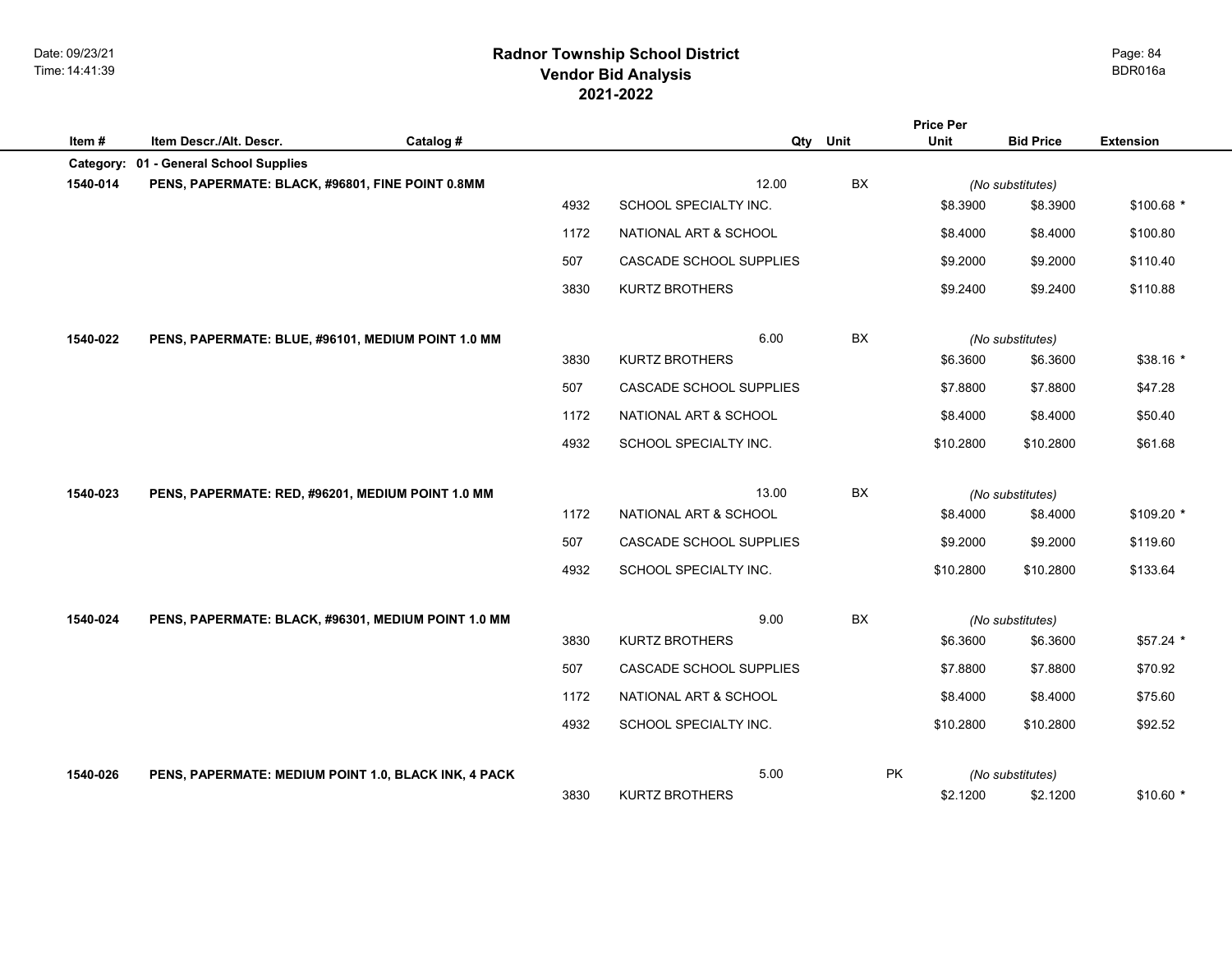|           |                                                    |                                                                                |                         |       |          | <b>Price Per</b> |                  |                  |
|-----------|----------------------------------------------------|--------------------------------------------------------------------------------|-------------------------|-------|----------|------------------|------------------|------------------|
| Item#     | Item Descr./Alt. Descr.                            | Catalog #                                                                      |                         |       | Qty Unit | <b>Unit</b>      | <b>Bid Price</b> | <b>Extension</b> |
| Category: | 01 - General School Supplies                       |                                                                                |                         |       |          |                  |                  |                  |
| 1540-029  | 524912) PACK OF 12 PENS                            | PENS, PAPERMATE: PAPER MATE FLEXGRIP ELITE RETRACTABLE PEN BLACK (OFFICE DEPOT |                         | 3.00  |          | <b>PK</b>        | (No substitutes) |                  |
|           |                                                    | 507                                                                            | CASCADE SCHOOL SUPPLIES |       |          | \$6.8000         | \$6.8000         | $$20.40*$        |
|           |                                                    | 4932                                                                           | SCHOOL SPECIALTY INC.   |       |          | \$7.6300         | \$7.6300         | \$22.89          |
|           |                                                    | 3830                                                                           | <b>KURTZ BROTHERS</b>   |       |          | \$11.5300        | \$11.5300        | \$34.59          |
| 1550-001  |                                                    | PENS, PENTEL ROLLING WRITER, MEDIUM POINT: BLACK, MFG # R100PC12A              |                         | 7.00  | DZ       |                  | (No substitutes) |                  |
|           |                                                    | 1172                                                                           | NATIONAL ART & SCHOOL   |       |          | \$7.2000         | \$7.2000         | $$50.40$ *       |
| 1550-002  |                                                    | PENS, PENTEL ROLLING WRITER, MEDIUM POINT: RED, MFG # R100B-D12                |                         | 11.00 | DZ       |                  | (No substitutes) |                  |
|           |                                                    | 1172                                                                           | NATIONAL ART & SCHOOL   |       |          | \$7.2000         | \$7.2000         | $$79.20$ *       |
| 1550-003  |                                                    | PENS, PENTEL ROLLING WRITER, MEDIUM POINT: BLUE, MFG # R100C-D12               |                         | 2.00  | DZ       |                  | (No substitutes) |                  |
|           |                                                    | 1172                                                                           | NATIONAL ART & SCHOOL   |       |          | \$7.2000         | \$7.2000         | $$14.40*$        |
| 1550-005  | , MED POINT, RED, DZ, STAPLES #343574              | PENS, PENTEL ROLLING WRITER, MEDIUM POINT: PENTEL ENERGEL-X ROLLER RETRACTABLE |                         | 2.00  |          | <b>DZ</b>        | (No substitutes) |                  |
|           |                                                    | 3830                                                                           | <b>KURTZ BROTHERS</b>   |       |          | \$12.0000        | \$12.0000        | $$24.00*$        |
| 1550-006  | , MED POINT, ASSORTED COLOR, 8PK, STAPLES # 798226 | PENS, PENTEL ROLLING WRITER, MEDIUM POINT: PENTEL ENERGEL-X ROLLER RETRACTABLE |                         | 9.00  |          | <b>PK</b>        | (No substitutes) |                  |
|           |                                                    | 3830                                                                           | <b>KURTZ BROTHERS</b>   |       |          | \$8.0700         | \$8.0700         | $$72.63*$        |
| 1551-010  |                                                    | PENS, PENTEL FINE POINT: PENTEL RSVP FINE MODEL #BK90A - BLACK                 |                         | 6.00  |          | DZ               | (No substitutes) |                  |
|           |                                                    | 5015                                                                           | OFFICE BASICS, INC      |       |          | \$4.8000         | \$4.8000         | $$28.80*$        |
|           |                                                    | 507                                                                            | CASCADE SCHOOL SUPPLIES |       |          | \$5.7900         | \$5.7900         | \$34.74          |
|           |                                                    | 3830                                                                           | <b>KURTZ BROTHERS</b>   |       |          | \$6.1200         | \$6.1200         | \$36.72          |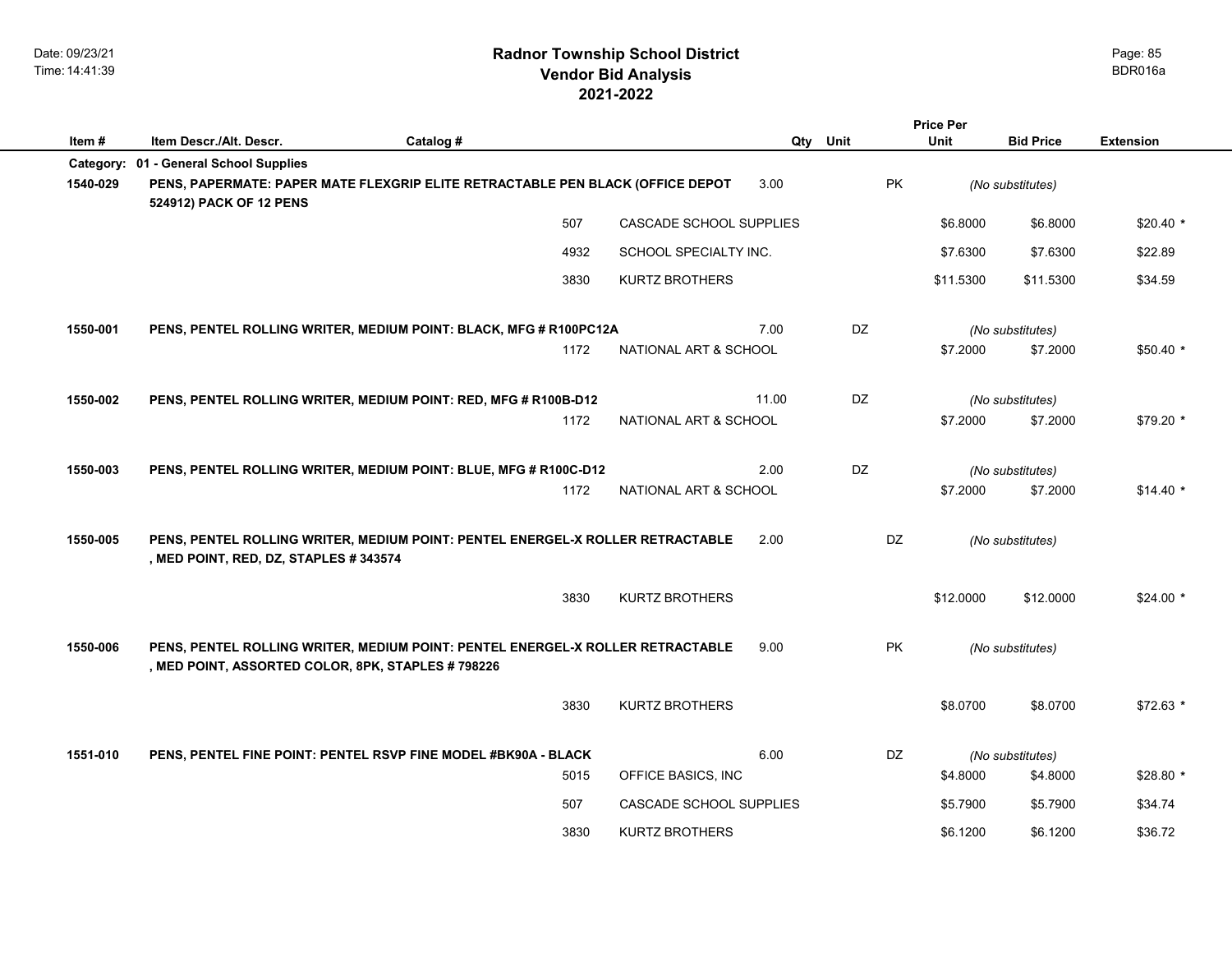# **2021-2022 Radnor Township School District Vendor Bid Analysis** BDR016a

|           |                                                                                             |                                               |      |                         |       |            | <b>Price Per</b> |                  |                  |
|-----------|---------------------------------------------------------------------------------------------|-----------------------------------------------|------|-------------------------|-------|------------|------------------|------------------|------------------|
| Item#     | Item Descr./Alt. Descr.                                                                     | Catalog #                                     |      |                         | Qty   | Unit       | Unit             | <b>Bid Price</b> | <b>Extension</b> |
| Category: | 01 - General School Supplies                                                                |                                               |      |                         |       |            |                  |                  |                  |
| 1551-011  | PENS, PENTEL FINE POINT: PENTEL RSVP FINE MODEL #BK90B - RED                                |                                               |      |                         | 5.00  | DZ         |                  | (No substitutes) |                  |
|           |                                                                                             |                                               | 5015 | OFFICE BASICS, INC      |       |            | \$4.8000         | \$4.8000         | $$24.00*$        |
|           |                                                                                             |                                               | 507  | CASCADE SCHOOL SUPPLIES |       |            | \$5.7900         | \$5.7900         | \$28.95          |
|           |                                                                                             |                                               | 3830 | <b>KURTZ BROTHERS</b>   |       |            | \$6.1200         | \$6.1200         | \$30.60          |
| 1552-001  | PENS, PILOT G-2 RETRACTABLE GEL INK ROLLERBAL, 1.0MM BOLD POINT: BLACK INK, #31256          |                                               |      |                         | 39.00 | DZ         |                  | (No substitutes) |                  |
|           |                                                                                             |                                               | 5015 | OFFICE BASICS, INC      |       |            | \$11.0000        | \$11.0000        | \$429.00 *       |
|           |                                                                                             |                                               | 3830 | <b>KURTZ BROTHERS</b>   |       |            | \$13.4400        | \$13.4400        | \$524.16         |
| 1552-003  | PENS, PILOT G-2 RETRACTABLE GEL INK ROLLERBAL, 1.0MM BOLD POINT: BLUE INK, PILOT<br>#31257  |                                               |      |                         | 31.00 | DZ         |                  | (No substitutes) |                  |
|           |                                                                                             |                                               | 5015 | OFFICE BASICS, INC      |       |            | \$11.0000        | \$11.0000        | $$341.00*$       |
|           |                                                                                             |                                               | 3830 | <b>KURTZ BROTHERS</b>   |       |            | \$13.4400        | \$13.4400        | \$416.64         |
| 1553-001  | PENS, PILOT G-2 RETRACTABLE GEL INK ROLLERBALL, 0.7 MM FINE POINT: RED INK, PILOT<br>#31022 |                                               |      |                         | 8.00  | <b>DZ</b>  |                  | (No substitutes) |                  |
|           |                                                                                             |                                               | 5015 | OFFICE BASICS, INC      |       |            | \$11.0000        | \$11.0000        | \$88.00 *        |
|           |                                                                                             |                                               | 3830 | <b>KURTZ BROTHERS</b>   |       |            | \$12.2400        | \$12.2400        | \$97.92          |
|           |                                                                                             |                                               | 507  | CASCADE SCHOOL SUPPLIES |       |            | \$14.2500        | \$14.2500        | \$114.00         |
| 1555-003  | PENS, PROJECTOR VIS-A-VIS OVERHEAD                                                          | : BLUE, SANFORD #16003                        |      |                         | 8.00  | DZ         |                  | (No substitutes) |                  |
|           |                                                                                             |                                               | 507  | CASCADE SCHOOL SUPPLIES |       |            | \$10.0400        | \$10.0400        | \$80.32 *        |
|           |                                                                                             |                                               | 3830 | <b>KURTZ BROTHERS</b>   |       |            | \$11.7600        | \$11.7600        | \$94.08          |
| 1555-006  | PENS, PROJECTOR VIS-A-VIS OVERHEAD<br>#1574                                                 | : ASST COLORS, CHISEL TIP, WASHABLE, 4 / PKG, |      |                         | 1.00  | <b>PKG</b> |                  | (No substitutes) |                  |
|           |                                                                                             | 507                                           |      | CASCADE SCHOOL SUPPLIES |       |            | \$3.3300         | \$3.3300         | $$3.33*$         |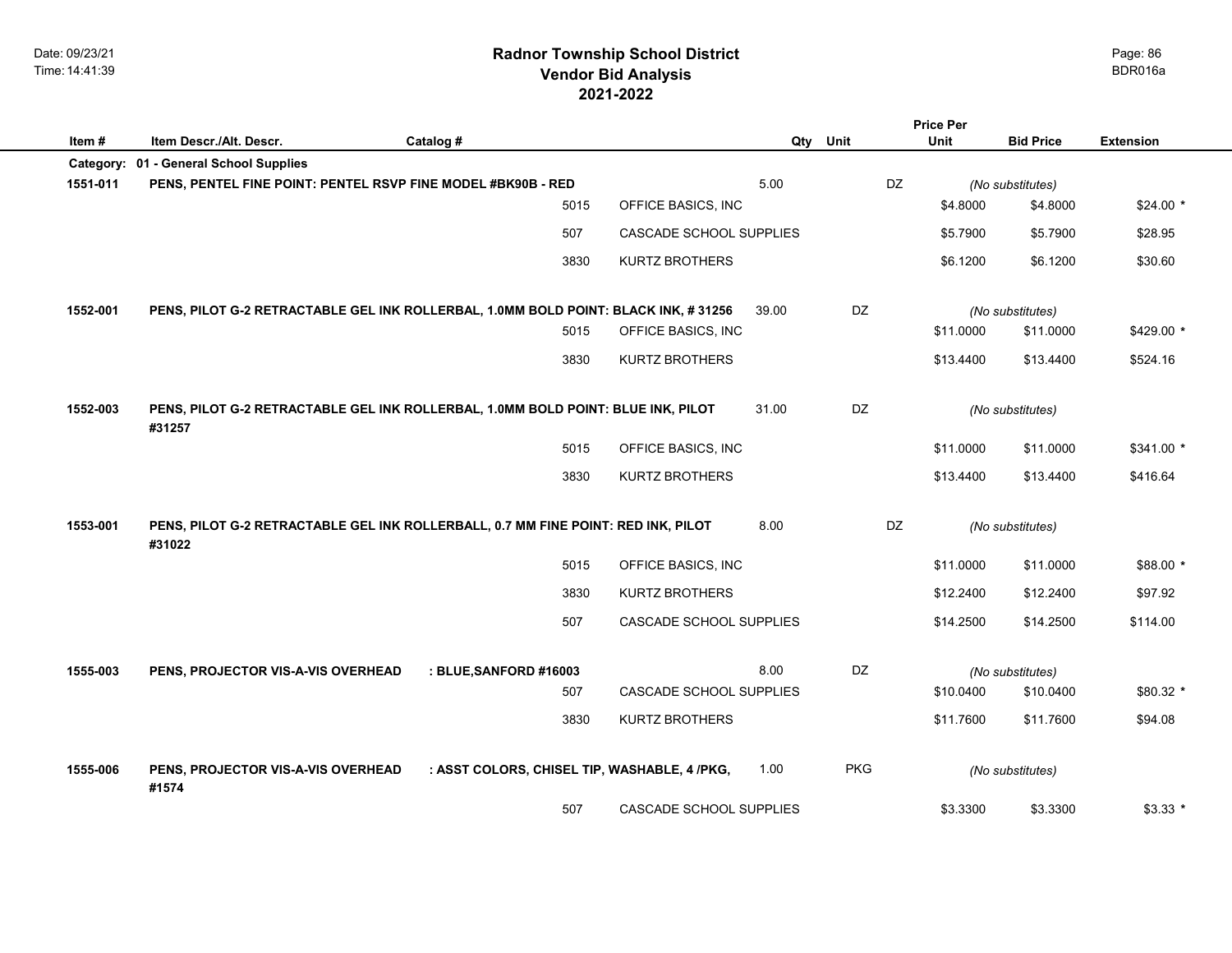# **2021-2022 Radnor Township School District Vendor Bid Analysis** BDR016a

| Item#     | Item Descr./Alt. Descr.                                        | Catalog #                                                                         |                         | Qty Unit |           | <b>Price Per</b><br>Unit | <b>Bid Price</b> | <b>Extension</b> |
|-----------|----------------------------------------------------------------|-----------------------------------------------------------------------------------|-------------------------|----------|-----------|--------------------------|------------------|------------------|
| Category: | 01 - General School Supplies                                   |                                                                                   |                         |          |           |                          |                  |                  |
| 1558-001  | PENS, SHARPIE FINE POINT (0.3 MM): BLACK INK,# 1742663, 12/BOX |                                                                                   |                         | 7.00     | BX        |                          | (No substitutes) |                  |
|           |                                                                | 507                                                                               | CASCADE SCHOOL SUPPLIES |          |           | \$12.0800                | \$12.0800        | \$84.56 *        |
|           |                                                                | 3830                                                                              | <b>KURTZ BROTHERS</b>   |          |           | \$14.5200                | \$14.5200        | \$101.64         |
|           |                                                                | 4932                                                                              | SCHOOL SPECIALTY INC.   |          |           | \$16.4900                | \$16.4900        | \$115.43         |
| 1558-002  | PENS, SHARPIE FINE POINT (0.3 MM): BLUE INK, #1742664, 12/BOX  |                                                                                   |                         | 4.00     | BX        |                          | (No substitutes) |                  |
|           |                                                                | 507                                                                               | CASCADE SCHOOL SUPPLIES |          |           | \$12.0800                | \$12.0800        | $$48.32$ *       |
|           |                                                                | 3830                                                                              | KURTZ BROTHERS          |          |           | \$14.5200                | \$14.5200        | \$58.08          |
|           |                                                                | 4932                                                                              | SCHOOL SPECIALTY INC.   |          |           | \$16.4900                | \$16.4900        | \$65.96          |
| 1558-011  | PENS, SHARPIE FINE POINT (0.3 MM): BLACK INK, #1742661, 4/PACK |                                                                                   |                         | 4.00     | <b>PK</b> |                          | (No substitutes) |                  |
|           |                                                                | 3830                                                                              | <b>KURTZ BROTHERS</b>   |          |           | \$4.8400                 | \$4.8400         | $$19.36*$        |
|           |                                                                | 4932                                                                              | SCHOOL SPECIALTY INC.   |          |           | \$5.4900                 | \$5.4900         | \$21.96          |
| 1558-012  | PENS, SHARPIE FINE POINT (0.3 MM): BLUE INK, #1743231, 4/PACK  |                                                                                   |                         | 2.00     | PK        |                          | (No substitutes) |                  |
|           |                                                                | 3830                                                                              | KURTZ BROTHERS          |          |           | \$4.8400                 | \$4.8400         | $$9.68*$         |
| 1559-002  | COLORS. #505586 OFFICE DEPOT                                   | PENS, UNIBALL: UNIBAL VISION ROLLERBALL PENS, FINE POINT 0.7mm, 5 COUNT, ASSORTED |                         | 12.00    | PK        |                          | (No substitutes) |                  |
|           |                                                                | 507                                                                               | CASCADE SCHOOL SUPPLIES |          |           | \$5.2600                 | \$5.2600         | $$63.12*$        |
| 1580-001  | ESSELTE: #57571, LT BLUE                                       | PORTFOLIOS, 2 POCKET, NO FASTENERS, 10/PKG, HOLDS 8-1/2" X 11" PAPERS, OXFORD     |                         | 7.00     | PK        |                          | (No substitutes) |                  |
|           |                                                                | 507                                                                               | CASCADE SCHOOL SUPPLIES |          |           | \$5.4300                 | \$5.4300         | $$38.01$ *       |
| 1580-003  | ESSELTE: #57572, MEDIUM BLUE                                   | PORTFOLIOS, 2 POCKET, NO FASTENERS, 10/PKG, HOLDS 8-1/2" X 11" PAPERS, OXFORD     |                         | 5.00     | PK        |                          | (No substitutes) |                  |
|           |                                                                | 507                                                                               | CASCADE SCHOOL SUPPLIES |          |           | \$5.4300                 | \$5.4300         | $$27.15$ *       |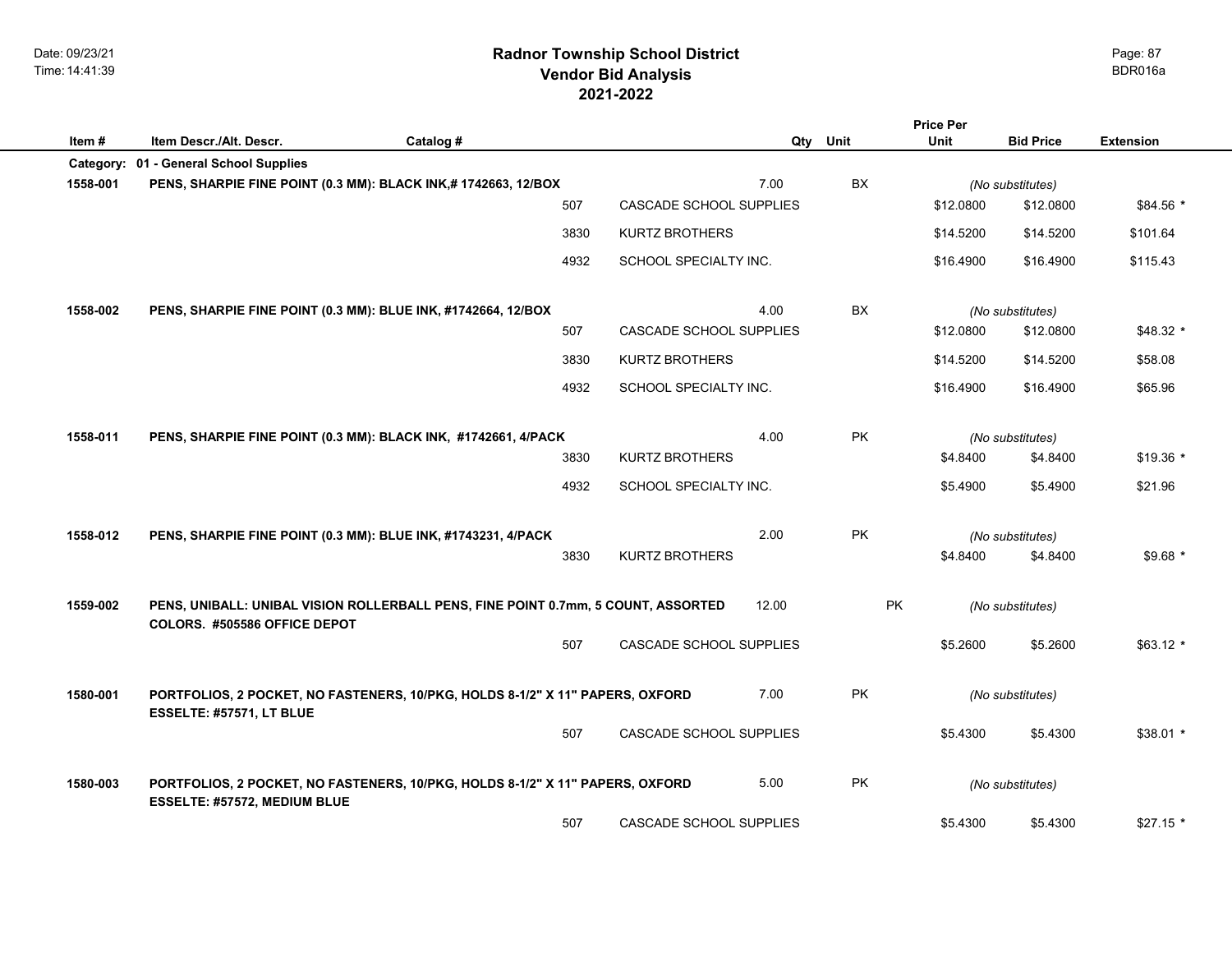|           |                                                                                                          |                                                                                   |                         |       |           | <b>Price Per</b> |                  |                  |
|-----------|----------------------------------------------------------------------------------------------------------|-----------------------------------------------------------------------------------|-------------------------|-------|-----------|------------------|------------------|------------------|
| Item#     | Item Descr./Alt. Descr.                                                                                  | Catalog #                                                                         |                         | Qty   | Unit      | Unit             | <b>Bid Price</b> | <b>Extension</b> |
| Category: | 01 - General School Supplies                                                                             |                                                                                   |                         |       |           |                  |                  |                  |
| 1580-005  | ESSELTE: #57573, GREEN                                                                                   | PORTFOLIOS, 2 POCKET, NO FASTENERS, 10/PKG, HOLDS 8-1/2" X 11" PAPERS, OXFORD     |                         | 1.00  | <b>PK</b> |                  | (No substitutes) |                  |
|           |                                                                                                          | 507                                                                               | CASCADE SCHOOL SUPPLIES |       |           | \$5.4300         | \$5.4300         | $$5.43*$         |
| 1580-007  | ESSELTE: #57574, WHITE                                                                                   | PORTFOLIOS, 2 POCKET, NO FASTENERS, 10/PKG, HOLDS 8-1/2" X 11" PAPERS, OXFORD     |                         | 2.00  | PK        |                  | (No substitutes) |                  |
|           |                                                                                                          | 507                                                                               | CASCADE SCHOOL SUPPLIES |       |           | \$5.4300         | \$5.4300         | $$10.86$ *       |
| 1580-008  | ESSELTE: #57576, BLACK                                                                                   | PORTFOLIOS, 2 POCKET, NO FASTENERS, 10/PKG, HOLDS 8-1/2" X 11" PAPERS, OXFORD     |                         | 5.00  | PK.       |                  | (No substitutes) |                  |
|           |                                                                                                          | 507                                                                               | CASCADE SCHOOL SUPPLIES |       |           | \$5.4300         | \$5.4300         | $$27.15$ *       |
| 1580-010  | PORTFOLIOS, 2 POCKET, NO FASTENERS, 10/PKG, HOLDS 8-1/2" X 11" PAPERS, OXFORD<br>ESSELTE: #57579, YELLOW |                                                                                   |                         |       | <b>PK</b> |                  | (No substitutes) |                  |
|           |                                                                                                          | 507                                                                               | CASCADE SCHOOL SUPPLIES |       |           | \$5.4300         | \$5.4300         | $$65.16*$        |
| 1580-012  | <b>ESSELTE: #57581, RED</b>                                                                              | PORTFOLIOS, 2 POCKET, NO FASTENERS, 10/PKG, HOLDS 8-1/2" X 11" PAPERS, OXFORD     |                         | 7.00  | <b>PK</b> |                  | (No substitutes) |                  |
|           |                                                                                                          | 507                                                                               | CASCADE SCHOOL SUPPLIES |       |           | \$5.4300         | \$5.4300         | $$38.01*$        |
| 1582-001  | PAPERS,: YELLOW, 25/BOX, KURTZ 17226 OR EQUAL                                                            | PORTFOLIOS, EXTRA HEAVY WEIGHT, LARGE, 2 POCKET, NO FASTENERS, HOLDS 8-1/2" X 11" |                         | 10.00 | <b>BX</b> |                  | (No substitutes) |                  |
|           |                                                                                                          | 507                                                                               | CASCADE SCHOOL SUPPLIES |       |           | \$3.3300         | \$3.3300         | $$33.30*$        |
|           |                                                                                                          | 3830                                                                              | <b>KURTZ BROTHERS</b>   |       |           | \$3.4800         | \$3.4800         | \$34.80          |
| 1582-003  | PAPERS,: DARK BLUE, 25/BOX, KURTZ 17224 OR EQUAL                                                         | PORTFOLIOS, EXTRA HEAVY WEIGHT, LARGE, 2 POCKET, NO FASTENERS, HOLDS 8-1/2" X 11" |                         | 11.00 | <b>BX</b> |                  | (No substitutes) |                  |
|           |                                                                                                          | 3830                                                                              | <b>KURTZ BROTHERS</b>   |       |           | \$3.0700         | \$3.0700         | $$33.77$ *       |
|           |                                                                                                          | 507                                                                               | CASCADE SCHOOL SUPPLIES |       |           | \$3.3300         | \$3.3300         | \$36.63          |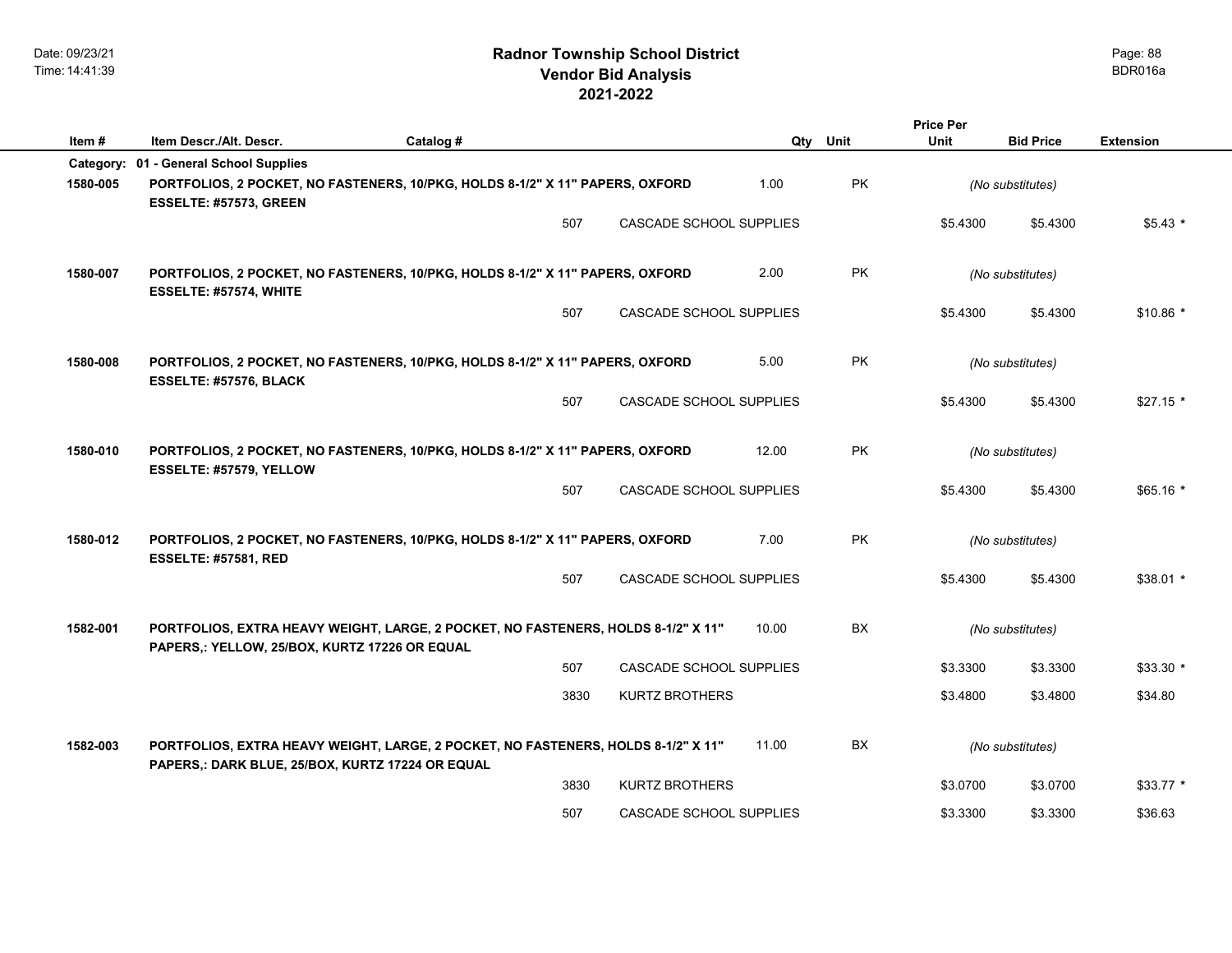|          |                                                                                                                                   |           |      |                         |       |           | <b>Price Per</b> |                  |                  |
|----------|-----------------------------------------------------------------------------------------------------------------------------------|-----------|------|-------------------------|-------|-----------|------------------|------------------|------------------|
| Item #   | Item Descr./Alt. Descr.                                                                                                           | Catalog # |      |                         | Qty   | Unit      | Unit             | <b>Bid Price</b> | <b>Extension</b> |
|          | Category: 01 - General School Supplies                                                                                            |           |      |                         |       |           |                  |                  |                  |
| 1582-005 | PORTFOLIOS, EXTRA HEAVY WEIGHT, LARGE, 2 POCKET, NO FASTENERS, HOLDS 8-1/2" X 11"<br>PAPERS,: RED, 25/BOX, KURTZ 17214 OR EQUAL   |           |      |                         | 17.00 | BX        |                  | (No substitutes) |                  |
|          |                                                                                                                                   |           | 507  | CASCADE SCHOOL SUPPLIES |       |           | \$3.3300         | \$3.3300         | $$56.61*$        |
|          |                                                                                                                                   |           | 3830 | <b>KURTZ BROTHERS</b>   |       |           | \$3.4800         | \$3.4800         | \$59.16          |
| 1582-007 | PORTFOLIOS, EXTRA HEAVY WEIGHT, LARGE, 2 POCKET, NO FASTENERS, HOLDS 8-1/2" X 11"<br>PAPERS,: GREEN, 25/BOX, KURTZ 17225 OR EQUAL |           |      |                         | 15.00 | <b>BX</b> |                  | (No substitutes) |                  |
|          |                                                                                                                                   |           | 3830 | <b>KURTZ BROTHERS</b>   |       |           | \$3.0900         | \$3.0900         | $$46.35$ *       |
|          |                                                                                                                                   |           | 507  | CASCADE SCHOOL SUPPLIES |       |           | \$3.3300         | \$3.3300         | \$49.95          |
| 1584-010 | PORTFOLIOS, EXTRA LARGE, 2 POCKET, NO FASTENERS, HOLDS 9" X 12" PAPERS, 25/BOX:<br>RED, KURTZ 17221 OR EQUAL                      |           |      |                         | 5.00  | <b>BX</b> |                  | (No substitutes) |                  |
|          |                                                                                                                                   |           | 507  | CASCADE SCHOOL SUPPLIES |       |           | \$2.8700         | \$2.8700         | $$14.35$ *       |
|          |                                                                                                                                   |           | 3830 | <b>KURTZ BROTHERS</b>   |       |           | \$3.7500         | \$3.7500         | \$18.75          |
| 1584-015 | PORTFOLIOS, EXTRA LARGE, 2 POCKET, NO FASTENERS, HOLDS 9" X 12" PAPERS, 25/BOX: LT<br>BLUE, KURTZ 17222 OR EQUAL                  |           |      |                         | 12.00 | <b>BX</b> |                  | (No substitutes) |                  |
|          |                                                                                                                                   |           | 507  | CASCADE SCHOOL SUPPLIES |       |           | \$3.3900         | \$3.3900         | $$40.68$ *       |
|          |                                                                                                                                   |           | 3830 | <b>KURTZ BROTHERS</b>   |       |           | \$3.7600         | \$3.7600         | \$45.12          |
| 1584-020 | PORTFOLIOS, EXTRA LARGE, 2 POCKET, NO FASTENERS, HOLDS 9" X 12" PAPERS, 25/BOX:<br>ASSORTED COLORS, KURTZ 17223 OR EQUAL          |           |      |                         | 10.00 | <b>BX</b> |                  | (No substitutes) |                  |
|          |                                                                                                                                   |           | 507  | CASCADE SCHOOL SUPPLIES |       |           | \$3.3900         | \$3.3900         | $$33.90*$        |
|          |                                                                                                                                   |           | 3830 | <b>KURTZ BROTHERS</b>   |       |           | \$3.7500         | \$3.7500         | \$37.50          |
| 1586-010 | <b>POSTER BOARD: 4 PLY, WHITE</b>                                                                                                 |           |      |                         | 10.00 | EA        |                  | (No substitutes) |                  |
|          |                                                                                                                                   |           | 3830 | <b>KURTZ BROTHERS</b>   |       |           | \$0.2000         | \$0.2000         | $$2.00*$         |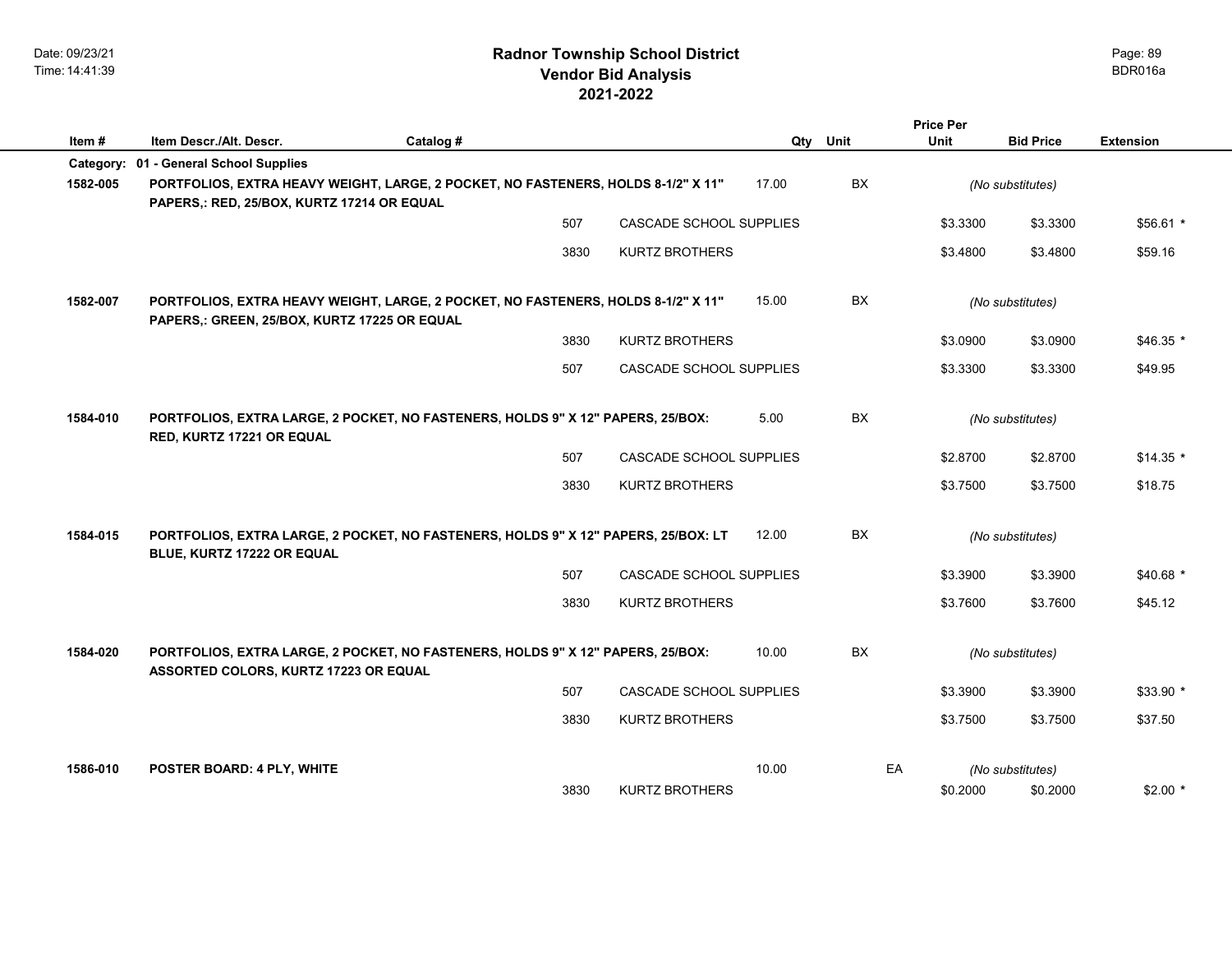|           |                                            |                                                                                 |      |                         |       |             | <b>Price Per</b> |                  |                  |
|-----------|--------------------------------------------|---------------------------------------------------------------------------------|------|-------------------------|-------|-------------|------------------|------------------|------------------|
| Item#     | Item Descr./Alt. Descr.                    | Catalog #                                                                       |      |                         |       | Qty Unit    | Unit             | <b>Bid Price</b> | <b>Extension</b> |
| Category: | 01 - General School Supplies               |                                                                                 |      |                         |       |             |                  |                  |                  |
| 1587-010  | TRIFOLD BOARDS: 36 INCH TRIFOLD BOARDS     |                                                                                 |      |                         | 10.00 | <b>EACH</b> |                  | (No substitutes) |                  |
|           |                                            |                                                                                 | 3830 | <b>KURTZ BROTHERS</b>   |       |             | \$1.6500         | \$1.6500         | $$16.50*$        |
|           |                                            |                                                                                 | 507  | CASCADE SCHOOL SUPPLIES |       |             | \$3.1100         | \$3.1100         | \$31.10          |
| 1645-020  |                                            | RUBBER FINGER GRIPS: RUBBER FINGER GRIPS, MEDIUM, SIZE 11-1/2, 12/PKG           |      |                         | 3.00  | <b>PKG</b>  |                  | (No substitutes) |                  |
|           |                                            |                                                                                 | 507  | CASCADE SCHOOL SUPPLIES |       |             | \$2.0700         | \$2.0700         | $$6.21$ *        |
|           |                                            |                                                                                 | 4932 | SCHOOL SPECIALTY INC.   |       |             | \$2.8500         | \$2.8500         | \$8.55           |
| 1655-010  |                                            | RULERS: 12" HARDWOOD. 7/8"W, 1/16" MARKINGS, STANDARD'S KS-609                  |      |                         | 11.00 | DZ          |                  |                  |                  |
|           |                                            |                                                                                 | 507  | CASCADE SCHOOL SUPPLIES |       |             | \$2.0400         | \$2.0400         | $$22.44*$        |
|           |                                            |                                                                                 | 3830 | <b>KURTZ BROTHERS</b>   |       |             | \$2.6000         | \$2.6000         | \$28.60          |
| 1655-014  |                                            | RULERS: 12" HARDWOOD. 7/8"W, 1/4" MARKINGS, STANDARD'S 2304-12                  |      |                         | 2.00  | DZ          |                  |                  |                  |
|           |                                            |                                                                                 | 507  | CASCADE SCHOOL SUPPLIES |       |             | \$2.0400         | \$2.0400         | $$4.08*$         |
| 1655-060  | <b>RULERS: 12" CLEAR ACRYLIC RULER</b>     |                                                                                 |      |                         | 37.00 | EACH        |                  |                  |                  |
|           | Alt Bid: sold in dozens only - \$0.16/each |                                                                                 | 3830 | <b>KURTZ BROTHERS</b>   |       |             | \$0.1600         | \$0.1600         | \$5.92           |
|           |                                            |                                                                                 | 507  | CASCADE SCHOOL SUPPLIES |       |             | \$0.3600         | \$0.3600         | $$13.32*$        |
|           |                                            |                                                                                 | 4932 | SCHOOL SPECIALTY INC.   |       |             | \$1.4200         | \$1.4200         | \$52.54          |
| 1700-010  |                                            | SCISSORS: SCISSORS, 5" COLD FORGED STEEL, CLIP POINT, NICKEL FINISH, ACME #241C |      |                         | 8.00  | DZ          |                  |                  |                  |

3991 LAKESHORE LEARNING \$1.4200 \$1.4200 \$1.1.36

| 1700-018 | SCISSORS: SCISSORS, 7" SHARP, FORGED STEEL, ACME #101F OR EQUAL | 22.00                   | EA |          |          |            |
|----------|-----------------------------------------------------------------|-------------------------|----|----------|----------|------------|
|          | 507                                                             | CASCADE SCHOOL SUPPLIES |    | \$1.0400 | \$1.0400 | $$22.88$ ' |
|          | 3830                                                            | KURTZ BROTHERS          |    | \$1.3800 | \$1.3800 | \$30.36    |
|          | 4932                                                            | SCHOOL SPECIALTY INC.   |    | \$2.0300 | \$2.0300 | \$44.66    |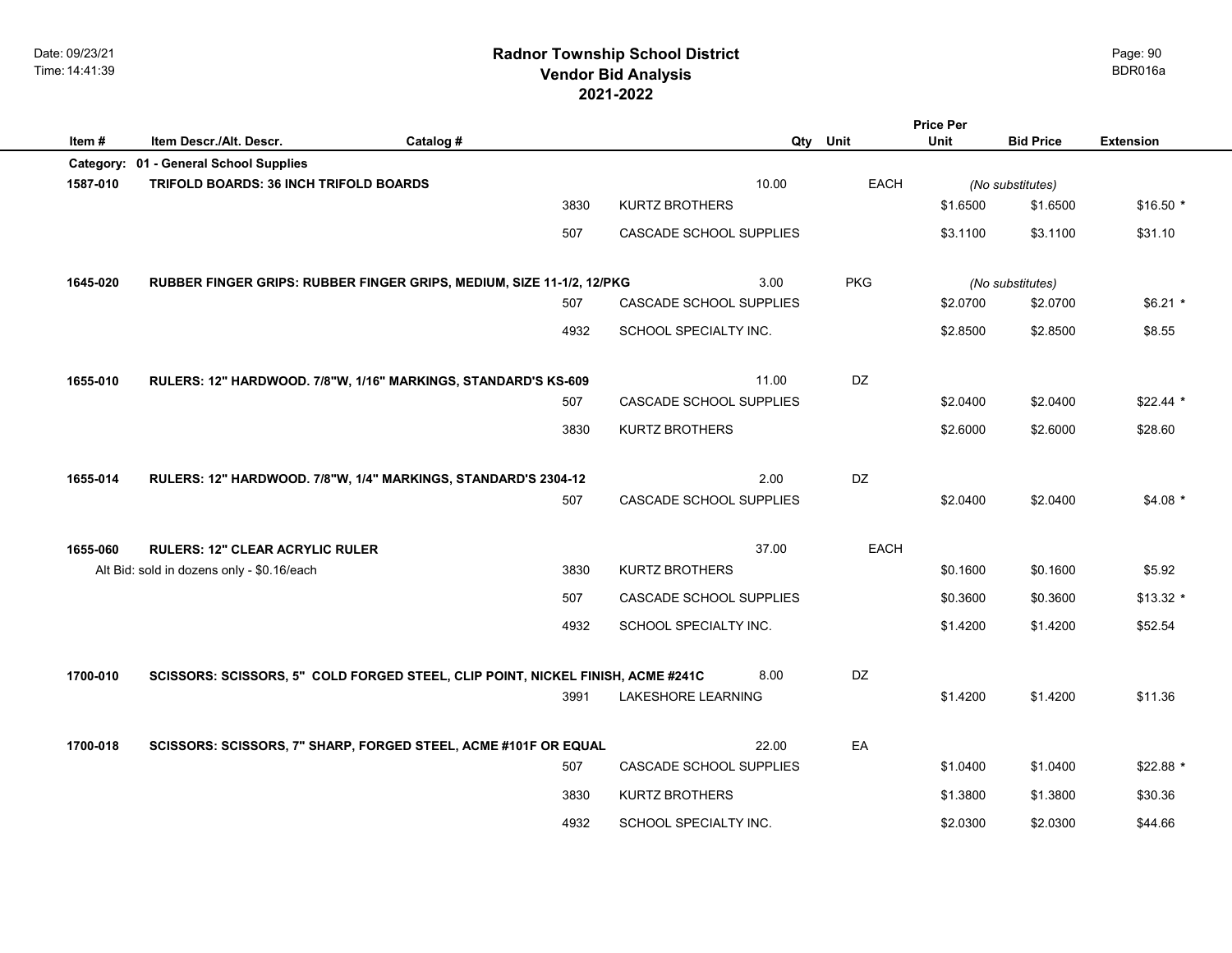|                       |                                                                                                                            |           |      |                         |     |            | <b>Price Per</b> |                  |                  |
|-----------------------|----------------------------------------------------------------------------------------------------------------------------|-----------|------|-------------------------|-----|------------|------------------|------------------|------------------|
| Item#                 | Item Descr./Alt. Descr.                                                                                                    | Catalog # |      |                         | Qty | Unit       | Unit             | <b>Bid Price</b> | <b>Extension</b> |
| Category:<br>1710-010 | 01 - General School Supplies<br>SCISSORS, FISKARS: 8" OFFSET, STAINLESS STEEL, RIGHT HANDED3-1/2" CUT, FISKAR<br>#FSK-9451 |           |      | 14.00                   |     | EA         |                  | (No substitutes) |                  |
|                       |                                                                                                                            |           | 1172 | NATIONAL ART & SCHOOL   |     |            | \$6.9000         | \$6.9000         | $$96.60*$        |
|                       |                                                                                                                            |           | 3830 | <b>KURTZ BROTHERS</b>   |     |            | \$7.5900         | \$7.5900         | \$106.26         |
|                       |                                                                                                                            |           | 507  | CASCADE SCHOOL SUPPLIES |     |            | \$8.3100         | \$8.3100         | \$116.34         |
|                       |                                                                                                                            |           | 4932 | SCHOOL SPECIALTY INC.   |     |            | \$9.3400         | \$9.3400         | \$130.76         |
| 1710-015              | SCISSORS, FISKARS: FISKARS FOR KIDS, CLASS PACK, # 9503, SHARP POINT, 12/SET                                               |           |      | 1.00                    |     | <b>ST</b>  |                  | (No substitutes) |                  |
|                       |                                                                                                                            |           | 4932 | SCHOOL SPECIALTY INC.   |     |            | \$17.3600        | \$17.3600        | $$17.36*$        |
|                       |                                                                                                                            |           | 1172 | NATIONAL ART & SCHOOL   |     |            | \$17.8000        | \$17.8000        | \$17.80          |
|                       |                                                                                                                            |           | 3830 | <b>KURTZ BROTHERS</b>   |     |            | \$18.9100        | \$18.9100        | \$18.91          |
|                       |                                                                                                                            |           | 507  | CASCADE SCHOOL SUPPLIES |     |            | \$20.7000        | \$20.7000        | \$20.70          |
| 1710-020              | SCISSORS, FISKARS: FISKARS FOR KIDS, #9430, 5" SHARP POINT                                                                 |           |      | 19.00                   |     | ${\sf PR}$ |                  | (No substitutes) |                  |
|                       |                                                                                                                            |           | 4932 | SCHOOL SPECIALTY INC.   |     |            | \$1.3300         | \$1.3300         | $$25.27$ *       |
|                       |                                                                                                                            |           | 1172 | NATIONAL ART & SCHOOL   |     |            | \$1.5000         | \$1.5000         | \$28.50          |
|                       |                                                                                                                            |           | 3830 | KURTZ BROTHERS          |     |            | \$1.5100         | \$1.5100         | \$28.69          |
|                       |                                                                                                                            |           | 507  | CASCADE SCHOOL SUPPLIES |     |            | \$1.6400         | \$1.6400         | \$31.16          |
| 1710-025              | SCISSORS, FISKARS: FISKARS FOR KIDS, #9416 5" BLUNT POINT                                                                  |           |      | 10.00                   |     | PR         |                  | (No substitutes) |                  |
|                       |                                                                                                                            |           | 4932 | SCHOOL SPECIALTY INC.   |     |            | \$1.3300         | \$1.3300         | $$13.30$ *       |
|                       |                                                                                                                            |           | 1172 | NATIONAL ART & SCHOOL   |     |            | \$1.5000         | \$1.5000         | \$15.00          |
|                       |                                                                                                                            |           | 507  | CASCADE SCHOOL SUPPLIES |     |            | \$1.6400         | \$1.6400         | \$16.40          |
|                       |                                                                                                                            |           | 3830 | <b>KURTZ BROTHERS</b>   |     |            | \$1.6700         | \$1.6700         | \$16.70          |
| 1710-030              | SCISSORS, FISKARS: FISKAR 8" HOME/OFFICE, #3452, 3-1/2" CUT                                                                |           |      | 29.00                   |     | <b>PR</b>  |                  | (No substitutes) |                  |
|                       |                                                                                                                            |           | 4932 | SCHOOL SPECIALTY INC.   |     |            | \$5.5900         | \$5.5900         | $$162.11$ *      |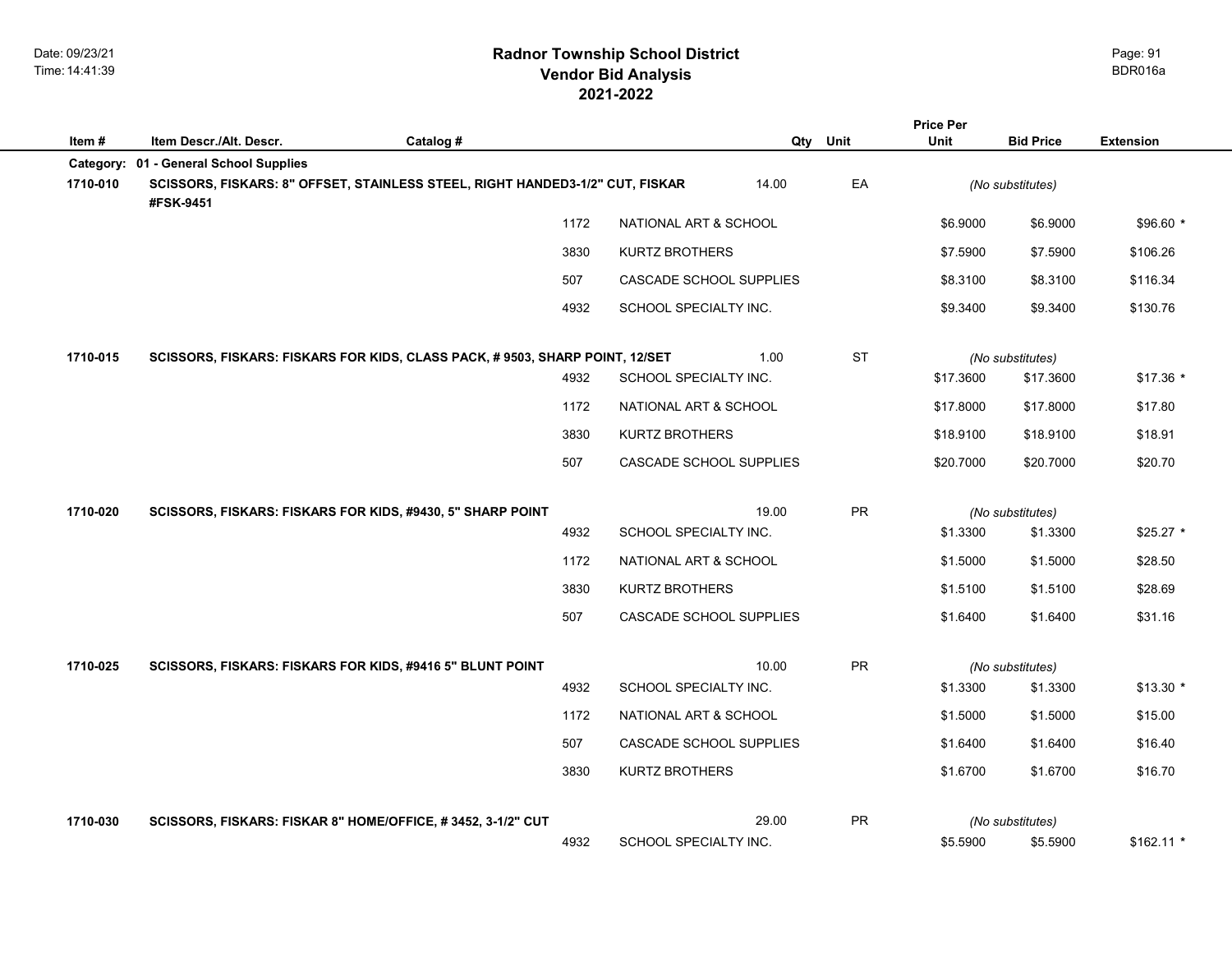# **2021-2022 Radnor Township School District Vendor Bid Analysis** BDR016a

|          |                                                                                                    |           |      |                         |       |             | <b>Price Per</b> |                              |                  |
|----------|----------------------------------------------------------------------------------------------------|-----------|------|-------------------------|-------|-------------|------------------|------------------------------|------------------|
| Item#    | Item Descr./Alt. Descr.                                                                            | Catalog # |      |                         | Qty   | Unit        | <b>Unit</b>      | <b>Bid Price</b>             | <b>Extension</b> |
|          | Category: 01 - General School Supplies                                                             |           |      |                         |       |             |                  |                              |                  |
| 1710-030 | SCISSORS, FISKARS: FISKAR 8" HOME/OFFICE, #3452, 3-1/2" CUT                                        |           |      |                         | 29.00 | PR          |                  | (No substitutes)             |                  |
|          |                                                                                                    |           | 1172 | NATIONAL ART & SCHOOL   |       |             | \$5.9000         | \$5.9000                     | \$171.10         |
|          |                                                                                                    |           | 3830 | <b>KURTZ BROTHERS</b>   |       |             | \$6,2800         | \$6.2800                     | \$182.12         |
| 1710-031 |                                                                                                    |           |      |                         | 1.00  | <b>PACK</b> |                  |                              |                  |
|          | <b>SCISSORS, FISKARS: FISKAR 8" LEFT HANDED SCISSORS</b><br>Alt Bid: Priced each                   |           | 3830 | <b>KURTZ BROTHERS</b>   |       |             | \$7,8600         | (No substitutes)<br>\$7.8600 | $$7.86*$         |
|          |                                                                                                    |           |      |                         |       |             |                  |                              |                  |
|          |                                                                                                    |           | 507  | CASCADE SCHOOL SUPPLIES |       |             | \$8.3100         | \$8.3100                     | \$8.31           |
| 1725-010 | SENTENCE STRIPS: PACON SENTENCE STRIPS, 24" X 3", 100 STRIPS/PKG, 100# TAGBOARD,                   |           |      |                         | 28.00 | <b>PKG</b>  |                  |                              |                  |
|          | RULED 1-1/2" GUIDELINE ON ONE SIDE, SINGLE LINE RULED ON OPPOSITE SIDE, ASST COLOR,                |           |      |                         |       |             |                  |                              |                  |
|          | PACON 5157 OR EQUAL                                                                                |           | 507  | CASCADE SCHOOL SUPPLIES |       |             | \$1.9400         | \$1.9400                     | $$54.32*$        |
|          |                                                                                                    |           |      |                         |       |             |                  |                              |                  |
|          |                                                                                                    |           | 3830 | <b>KURTZ BROTHERS</b>   |       |             | \$2,0700         | \$2.0700                     | \$57.96          |
| 1730-020 |                                                                                                    |           |      |                         | 1.00  | PK          |                  |                              |                  |
|          | SPELLING BOOKS/STRIPS: SPELLING SLIPS, 4" X 10-1/2", 500/PKG, MODERN 702                           |           | 3830 | <b>KURTZ BROTHERS</b>   |       |             | \$1.5700         | \$1.5700                     | $$1.57$ *        |
|          |                                                                                                    |           | 507  | CASCADE SCHOOL SUPPLIES |       |             | \$1.9600         | \$1.9600                     | \$1.96           |
|          |                                                                                                    |           |      |                         |       |             |                  |                              |                  |
|          |                                                                                                    |           | 4932 | SCHOOL SPECIALTY INC.   |       |             | \$1.9800         | \$1.9800                     | \$1.98           |
| 1745-010 | SHEET PROTECTOR: POLY SHEET PROTECTORS, TOP LOADING, STANDARD WEIGHT, 100/BOX,<br><b>UNV-21124</b> |           |      |                         | 31.00 | BX          |                  |                              |                  |
|          | Alt Bid: 084904 - - pack of 50                                                                     |           | 4932 | SCHOOL SPECIALTY INC.   |       |             | \$1.4200         | \$1.4200                     | \$44.02          |
|          |                                                                                                    |           | 5015 | OFFICE BASICS, INC      |       |             | \$2.0000         | \$2.0000                     | $$62.00*$        |
|          |                                                                                                    |           | 3830 | KURTZ BROTHERS          |       |             | \$2.7800         | \$2.7800                     | \$86.18          |
|          |                                                                                                    |           | 507  | CASCADE SCHOOL SUPPLIES |       |             | \$5.9400         | \$5.9400                     | \$184.14         |
|          |                                                                                                    |           |      |                         |       |             |                  |                              |                  |
| 1760-010 | SPONGES: SPONGE, CELLULOSE 1-3/4" X 4-1/2" X 6".                                                   |           |      |                         | 18.00 | EA          |                  |                              |                  |
|          |                                                                                                    |           | 507  | CASCADE SCHOOL SUPPLIES |       |             | \$0.9300         | \$0.9300                     | $$16.74$ *       |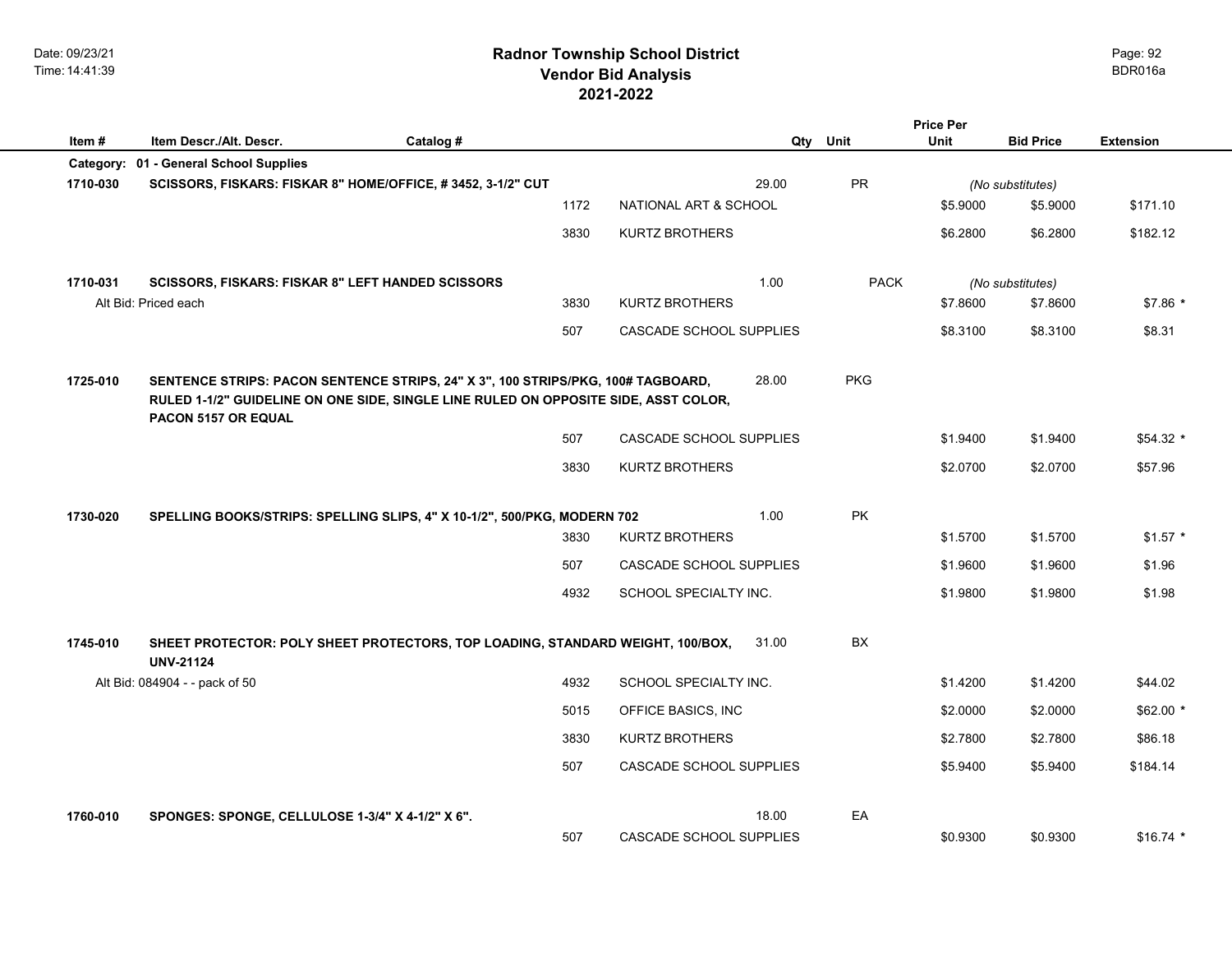# **2021-2022 Radnor Township School District Vendor Bid Analysis** BDR016a

|          |                                                                                            |           |      |                         |          | <b>Price Per</b> |                  |                  |
|----------|--------------------------------------------------------------------------------------------|-----------|------|-------------------------|----------|------------------|------------------|------------------|
| Item#    | Item Descr./Alt. Descr.                                                                    | Catalog # |      |                         | Qty Unit | Unit             | <b>Bid Price</b> | <b>Extension</b> |
| 1760-010 | Category: 01 - General School Supplies<br>SPONGES: SPONGE, CELLULOSE 1-3/4" X 4-1/2" X 6". |           |      | 18.00                   | EA       |                  |                  |                  |
|          |                                                                                            |           | 4932 | SCHOOL SPECIALTY INC.   |          | \$1.6600         | \$1.6600         | \$29.88          |
|          |                                                                                            |           | 3830 | KURTZ BROTHERS          |          | \$1.6900         | \$1.6900         | \$30.42          |
| 1760-020 | SPONGES: SPONGE, CELLULOSE 2" X 4-5/8" X 7".                                               |           |      | 2.00                    | EA       |                  |                  |                  |
|          |                                                                                            |           | 3830 | <b>KURTZ BROTHERS</b>   |          | \$2.1500         | \$2.1500         | $$4.30*$         |
|          |                                                                                            |           | 4932 | SCHOOL SPECIALTY INC.   |          | \$2.5200         | \$2.5200         | \$5.04           |
| 1770-010 | STAMP PADS/INK: BLACK INK, #1, 2-3/4" X 4-1/4"                                             |           |      | 7.00                    | EA       |                  |                  |                  |
|          |                                                                                            |           | 4932 | SCHOOL SPECIALTY INC.   |          | \$0.3100         | \$0.3100         | $$2.17$ *        |
|          |                                                                                            |           | 507  | CASCADE SCHOOL SUPPLIES |          | \$0.8900         | \$0.8900         | \$6.23           |
|          |                                                                                            |           | 3830 | <b>KURTZ BROTHERS</b>   |          | \$1.0000         | \$1.0000         | \$7.00           |
|          |                                                                                            |           | 3991 | LAKESHORE LEARNING      |          | \$3.7900         | \$3.7900         | \$26.53          |
| 1770-012 | STAMP PADS/INK: RED INK, #1, 2-3/4" X 4-1/4"                                               |           |      | 2.00                    | EA       |                  |                  |                  |
|          |                                                                                            |           | 4932 | SCHOOL SPECIALTY INC.   |          | \$0.3100         | \$0.3100         | $$0.62*$         |
|          |                                                                                            |           | 3830 | KURTZ BROTHERS          |          | \$1.0000         | \$1.0000         | \$2.00           |
|          |                                                                                            |           | 507  | CASCADE SCHOOL SUPPLIES |          | \$1.0300         | \$1.0300         | \$2.06           |
|          |                                                                                            |           | 3991 | LAKESHORE LEARNING      |          | \$3.7900         | \$3.7900         | \$7.58           |
| 1770-014 | STAMP PADS/INK: BLUE INK #1, 1-3/4" X 4-1/4"                                               |           |      | 10.00                   | EA       |                  |                  |                  |
|          |                                                                                            |           | 4932 | SCHOOL SPECIALTY INC.   |          | \$0.3100         | \$0.3100         | $$3.10*$         |
|          |                                                                                            |           | 507  | CASCADE SCHOOL SUPPLIES |          | \$0.8900         | \$0.8900         | \$8.90           |
|          |                                                                                            |           | 3830 | KURTZ BROTHERS          |          | \$1.0000         | \$1.0000         | \$10.00          |
|          |                                                                                            |           | 3991 | LAKESHORE LEARNING      |          | \$3.7900         | \$3.7900         | \$37.90          |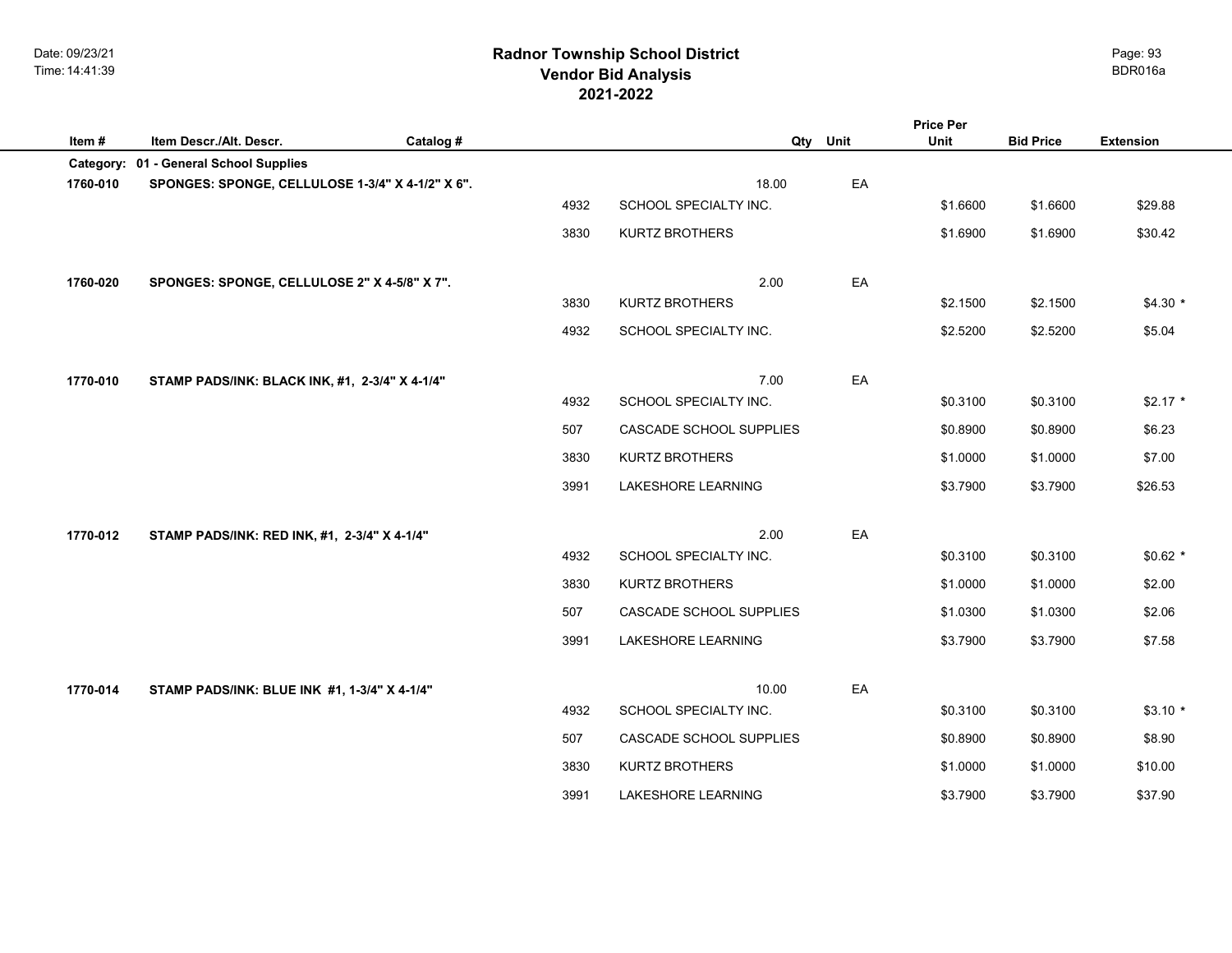# **2021-2022 Radnor Township School District Vendor Bid Analysis** BDR016a

|          |                                                                                           |           |                         |       |           | <b>Price Per</b> |                              |                  |
|----------|-------------------------------------------------------------------------------------------|-----------|-------------------------|-------|-----------|------------------|------------------------------|------------------|
| Item#    | Item Descr./Alt. Descr.                                                                   | Catalog # |                         | Qty   | Unit      | Unit             | <b>Bid Price</b>             | <b>Extension</b> |
| 1800-010 | Category: 01 - General School Supplies<br>STAPLE REMOVER: PLASTIC/METAL JAW TYPE          |           |                         | 6.00  | EA        |                  | (No substitutes)             |                  |
|          |                                                                                           | 4932      | SCHOOL SPECIALTY INC.   |       |           | \$0.2500         | \$0.2500                     | $$1.50*$         |
|          |                                                                                           | 3830      | <b>KURTZ BROTHERS</b>   |       |           | \$0.3300         | \$0.3300                     | \$1.98           |
|          |                                                                                           | 507       | CASCADE SCHOOL SUPPLIES |       |           | \$0.4300         | \$0.4300                     | \$2.58           |
| 1800-020 | STAPLE REMOVER: BLADE TYPE, BUILT-IN MAGNET & SLIDE SWITCH, SWINGLINE #38121              |           |                         | 36.00 | EA        |                  | (No substitutes)             |                  |
|          |                                                                                           | 5015      | OFFICE BASICS, INC      |       |           | \$1.8000         | \$1.8000                     | $$64.80*$        |
|          |                                                                                           | 3830      | <b>KURTZ BROTHERS</b>   |       |           | \$2.2100         | \$2.2100                     | \$79.56          |
| 1805-012 | STAPLES: SWINGLINE HIGH-CAPACITY STAPLES, 3/8", 2500/BOX, ITEM: 854518 MODEL:<br>S7035550 |           |                         | 2.00  |           | BX               | (No substitutes)             |                  |
|          |                                                                                           | 507       | CASCADE SCHOOL SUPPLIES |       |           | \$3.7100         | \$3.7100                     | $$7.42*$         |
|          |                                                                                           | 5015      | OFFICE BASICS, INC      |       |           | \$3.8000         | \$3.8000                     | \$7.60           |
| 1805-020 | STAPLES: FOR STANDARD STAPLERS, 5000/BOX                                                  |           |                         | 72.00 | BX        |                  | (No substitutes)             |                  |
|          |                                                                                           | 5015      | OFFICE BASICS, INC      |       |           | \$0.5000         | \$0.5000                     | $$36.00*$        |
|          |                                                                                           | 507       | CASCADE SCHOOL SUPPLIES |       |           | \$0.6300         | \$0.6300                     | \$45.36          |
|          |                                                                                           | 3830      | <b>KURTZ BROTHERS</b>   |       |           | \$0.6600         | \$0.6600                     | \$47.52          |
|          |                                                                                           | 4932      | SCHOOL SPECIALTY INC.   |       |           | \$0.9200         | \$0.9200                     | \$66.24          |
| 1805-025 | STAPLES: SWINGLINE SPEEDPOINT, 1/4" LEG LENGTH, 210 FULL STRIP, 5000 PER BOX              | 5015      | OFFICE BASICS, INC      | 4.00  | <b>BX</b> | \$2.3000         | (No substitutes)<br>\$2.3000 | $$9.20$ *        |
|          |                                                                                           | 3830      | <b>KURTZ BROTHERS</b>   |       |           | \$2.7100         | \$2.7100                     | \$10.84          |
|          |                                                                                           | 507       | CASCADE SCHOOL SUPPLIES |       |           | \$2.8100         | \$2.8100                     | \$11.24          |
| 1805-030 | STAPLES: STANLEY BOSTITCH, B8 POWERCROWN STAPLES, 1/4", 5000/BOX, MFG<br>#STCRP21151/4    |           |                         | 6.00  |           | <b>BX</b>        | (No substitutes)             |                  |
|          |                                                                                           | 5015      | OFFICE BASICS. INC      |       |           | \$1.9000         | \$1.9000                     | $$11.40$ *       |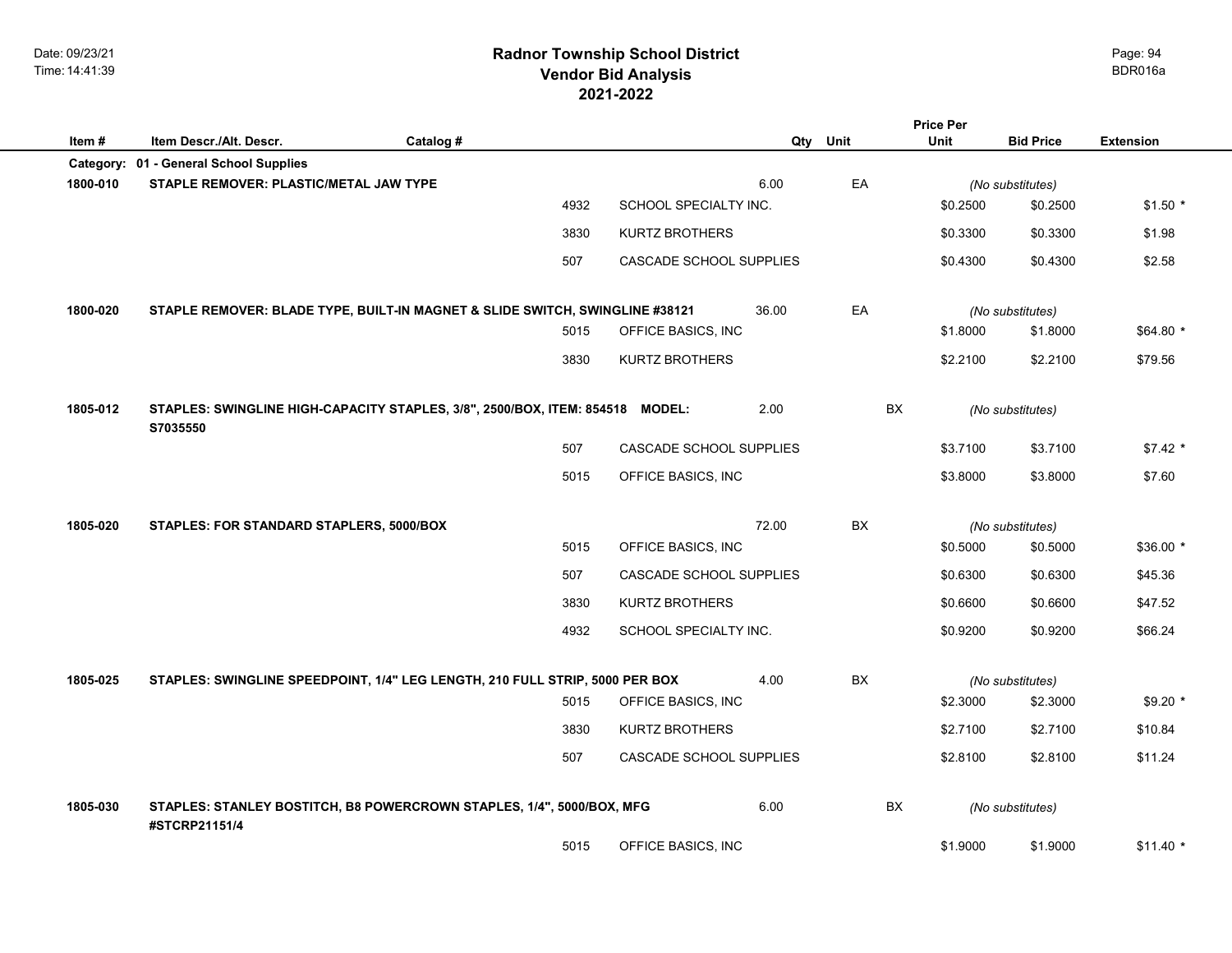|          |                                                                                                             |           |      |                         |      |            | <b>Price Per</b> |                  |                  |
|----------|-------------------------------------------------------------------------------------------------------------|-----------|------|-------------------------|------|------------|------------------|------------------|------------------|
| Item#    | Item Descr./Alt. Descr.                                                                                     | Catalog # |      |                         | Qty  | Unit       | Unit             | <b>Bid Price</b> | <b>Extension</b> |
|          | Category: 01 - General School Supplies                                                                      |           |      |                         |      |            |                  |                  |                  |
| 1805-030 | STAPLES: STANLEY BOSTITCH, B8 POWERCROWN STAPLES, 1/4", 5000/BOX, MFG<br>#STCRP21151/4                      |           |      |                         | 6.00 | BX         |                  | (No substitutes) |                  |
|          |                                                                                                             |           | 3830 | KURTZ BROTHERS          |      |            | \$2.0400         | \$2.0400         | \$12.24          |
|          |                                                                                                             |           | 4932 | SCHOOL SPECIALTY INC.   |      |            | \$12.3300        | \$12.3300        | \$73.98          |
| 1805-054 | STAPLES: Swingline heavy duty staples 1/4" box of 5000                                                      |           |      |                         | 4.00 | <b>BOX</b> |                  | (No substitutes) |                  |
|          |                                                                                                             |           | 4932 | SCHOOL SPECIALTY INC.   |      |            | \$1.1300         | \$1.1300         | $$4.52$ *        |
| 1810-010 | STAPLER: PAPERPRO DESKTOP MODEL #1100, NON-SKID BASE                                                        |           |      |                         | 6.00 | EA         |                  | (No substitutes) |                  |
|          |                                                                                                             |           | 3830 | <b>KURTZ BROTHERS</b>   |      |            | \$14.5100        | \$14.5100        | \$87.06 *        |
|          |                                                                                                             |           | 5015 | OFFICE BASICS, INC      |      |            | \$14.9000        | \$14.9000        | \$89.40          |
|          |                                                                                                             |           | 507  | CASCADE SCHOOL SUPPLIES |      |            | \$15.1600        | \$15.1600        | \$90.96          |
|          |                                                                                                             |           | 4932 | SCHOOL SPECIALTY INC.   |      |            | \$21.9900        | \$21.9900        | \$131.94         |
| 1810-015 | STAPLER: STANDARD, 6" LONG, STEEL CONSTRUCTION, FULL STRIP. RAPID #73602 OR<br>EQUAL.                       |           |      |                         | 1.00 | EA         |                  |                  |                  |
|          |                                                                                                             |           | 507  | CASCADE SCHOOL SUPPLIES |      |            | \$6.6400         | \$6.6400         | \$6.64 *         |
|          |                                                                                                             |           | 3830 | <b>KURTZ BROTHERS</b>   |      |            | \$8.5300         | \$8.5300         | \$8.53           |
| 1810-020 | STAPLER: HAND-SHAPED. BLACK HOLD 105, STANDARD STAPLES, THROAT DEPTH 2-1/2",<br>OVERALL 4-1/2", BOS #42100. |           |      |                         | 8.00 | EA         |                  |                  |                  |
|          |                                                                                                             |           | 5015 | OFFICE BASICS, INC      |      |            | \$6.0000         | \$6.0000         | $$48.00*$        |
|          |                                                                                                             |           | 507  | CASCADE SCHOOL SUPPLIES |      |            | \$6.8000         | \$6.8000         | \$54.40          |
|          |                                                                                                             |           | 3830 | <b>KURTZ BROTHERS</b>   |      |            | \$6.8900         | \$6.8900         | \$55.12          |
| 1810-025 | STAPLER: SWINGLINE, COMMERCIAL DESK #44401, STAPLES UP TO 20 SHEETS                                         |           |      |                         | 2.00 | EA         |                  | (No substitutes) |                  |
|          |                                                                                                             |           | 1172 | NATIONAL ART & SCHOOL   |      |            | \$4,9000         | \$4.9000         | $$9.80*$         |
|          |                                                                                                             |           | 5015 | OFFICE BASICS, INC      |      |            | \$5,5000         | \$5.5000         | \$11.00          |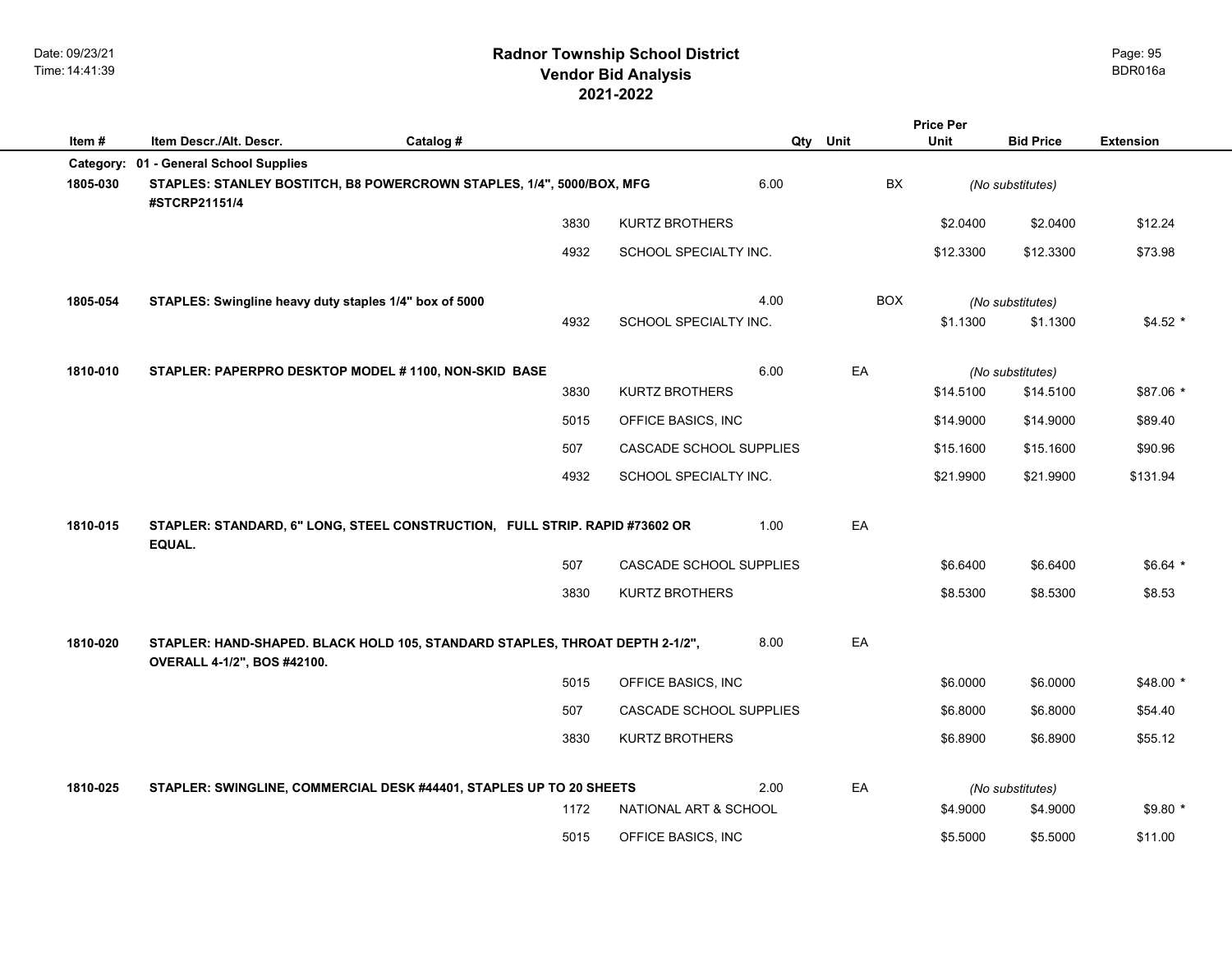| Item#    | Item Descr./Alt. Descr.                                                                                        | Catalog # |      |                         | Qty   | Unit      | <b>Price Per</b><br>Unit | <b>Bid Price</b>              | <b>Extension</b> |
|----------|----------------------------------------------------------------------------------------------------------------|-----------|------|-------------------------|-------|-----------|--------------------------|-------------------------------|------------------|
|          | Category: 01 - General School Supplies                                                                         |           |      |                         |       |           |                          |                               |                  |
| 1810-025 | STAPLER: SWINGLINE, COMMERCIAL DESK #44401, STAPLES UP TO 20 SHEETS                                            |           |      |                         | 2.00  | EA        |                          | (No substitutes)              |                  |
|          |                                                                                                                |           | 507  | CASCADE SCHOOL SUPPLIES |       |           | \$8.4700                 | \$8.4700                      | \$16.94          |
|          |                                                                                                                |           | 3830 | <b>KURTZ BROTHERS</b>   |       |           | \$8.5300                 | \$8.5300                      | \$17.06          |
| 1810-026 | STAPLER: SWINGLINE 747 CLASSIC DESKTOP FULL STRIP STAPLER, 20 SHEET CAPACITY,<br><b>BLACK</b>                  |           |      |                         | 23.00 | EACH      |                          | (No substitutes)              |                  |
|          |                                                                                                                |           | 1172 | NATIONAL ART & SCHOOL   |       |           | \$7.8000                 | \$7.8000                      | $$179.40$ *      |
|          |                                                                                                                |           | 5015 | OFFICE BASICS, INC      |       |           | \$11.0000                | \$11.0000                     | \$253.00         |
|          |                                                                                                                |           | 3830 | <b>KURTZ BROTHERS</b>   |       |           | \$13.8100                | \$13.8100                     | \$317.63         |
|          |                                                                                                                |           | 507  | CASCADE SCHOOL SUPPLIES |       |           | \$14.7300                | \$14.7300                     | \$338.79         |
|          |                                                                                                                |           | 4932 | SCHOOL SPECIALTY INC.   |       |           | \$20.5000                | \$20.5000                     | \$471.50         |
| 1810-027 | STAPLER: SWINGLING HIGH-CAPACITY HEAVY DUTY STAPLER, BLACK, OFFICE DEPOT #495515                               |           | 507  | CASCADE SCHOOL SUPPLIES | 2.00  | EACH      | \$35.1000                | (No substitutes)<br>\$35.1000 | \$70.20 *        |
| 1810-035 | STAPLER: SWINGLINE OPTIMA GRIP, FULL STRIP STAPLER, CAPACITY 25 SHTS OF 20 LB<br>PAPER, SWINGLINE MODEL #87811 |           |      |                         | 4.00  | EA        |                          | (No substitutes)              |                  |
|          |                                                                                                                |           | 5015 | OFFICE BASICS, INC      |       |           | \$14.4000                | \$14.4000                     | \$57.60 *        |
|          |                                                                                                                |           | 4932 | SCHOOL SPECIALTY INC.   |       |           | \$22.9300                | \$22.9300                     | \$91.72          |
| 1830-001 | STARS, 250/BOX, 1/2" DIAMETER                                                                                  | : GOLD    |      |                         | 9.00  | <b>BX</b> |                          |                               |                  |
|          | Alt Bid: Sold 1100 per package                                                                                 |           | 507  | CASCADE SCHOOL SUPPLIES |       |           | \$2.1400                 | \$2.1400                      | $$19.26$ *       |
|          | Alt Bid: Ace Label - 1100/package                                                                              |           | 3830 | <b>KURTZ BROTHERS</b>   |       |           | \$2.1800                 | \$2.1800                      | \$19.62          |
| 1830-003 | STARS, 250/BOX, 1/2" DIAMETER                                                                                  | : SILVER  |      |                         | 5.00  | BX        |                          |                               |                  |
|          | Alt Bid: Sold 1100 per package                                                                                 |           | 507  | CASCADE SCHOOL SUPPLIES |       |           | \$2.1400                 | \$2.1400                      | $$10.70*$        |
|          | Alt Bid: Ace Label - 1100/package                                                                              |           | 3830 | <b>KURTZ BROTHERS</b>   |       |           | \$2.1800                 | \$2.1800                      | \$10.90          |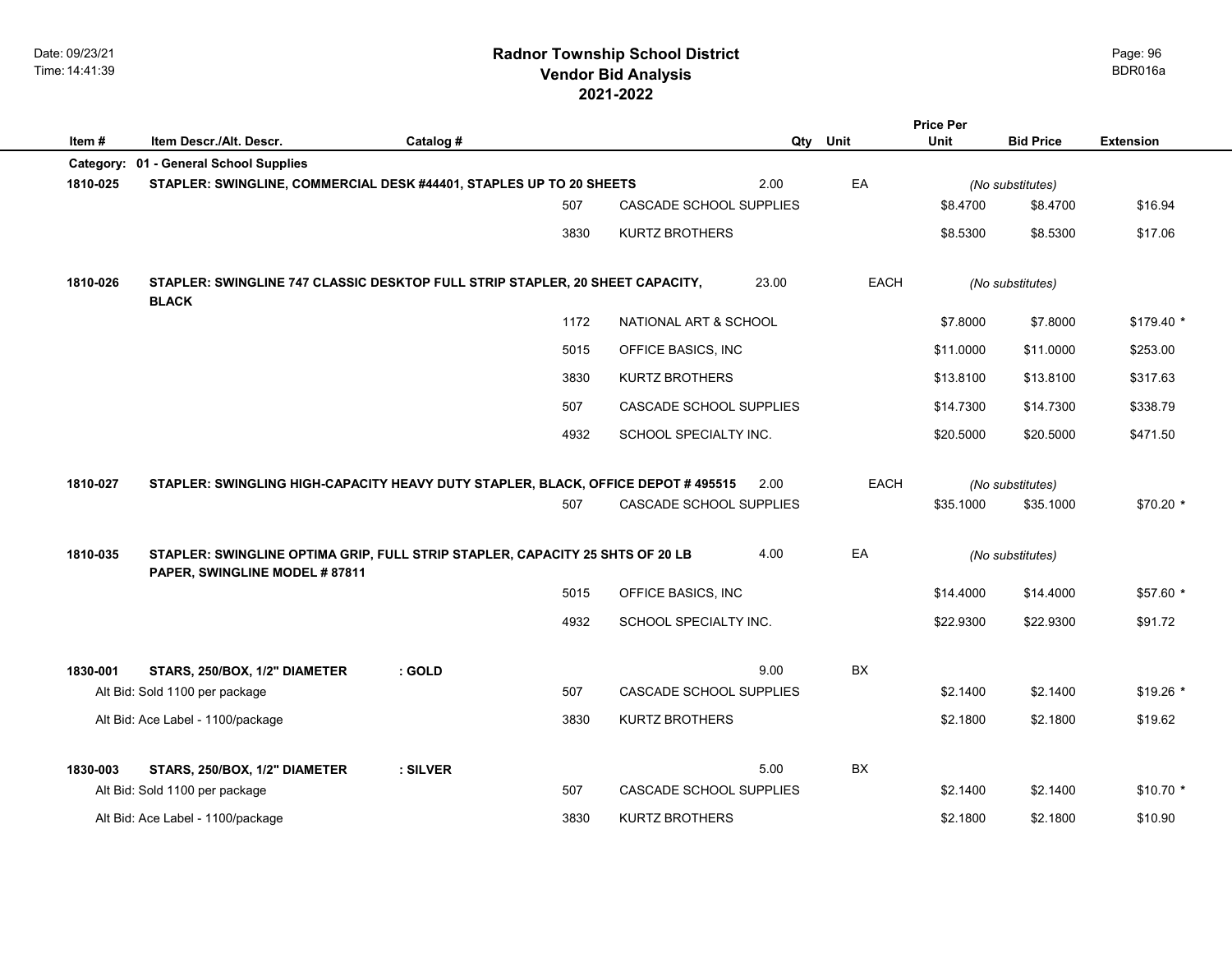# **2021-2022 Radnor Township School District Vendor Bid Analysis** BDR016a

| Item#    | Item Descr./Alt. Descr.                                                       | Catalog # |      | Qty                     | Unit      | <b>Price Per</b><br><b>Unit</b> | <b>Bid Price</b> | <b>Extension</b> |
|----------|-------------------------------------------------------------------------------|-----------|------|-------------------------|-----------|---------------------------------|------------------|------------------|
|          | Category: 01 - General School Supplies                                        |           |      |                         |           |                                 |                  |                  |
| 1830-005 | STARS, 250/BOX, 1/2" DIAMETER                                                 | $:$ RED   |      | 2.00                    | BX        |                                 |                  |                  |
|          | Alt Bid: Sold 1100 per package                                                |           | 507  | CASCADE SCHOOL SUPPLIES |           | \$2.1400                        | \$2.1400         | $$4.28$ *        |
|          | Alt Bid: Ace Label - 1100/package                                             |           | 3830 | <b>KURTZ BROTHERS</b>   |           | \$2.1800                        | \$2.1800         | \$4.36           |
| 1830-007 | STARS, 250/BOX, 1/2" DIAMETER                                                 | : GREEN   |      | 2.00                    | <b>BX</b> |                                 |                  |                  |
|          | Alt Bid: Sold 1100 per package                                                |           | 507  | CASCADE SCHOOL SUPPLIES |           | \$2.1400                        | \$2.1400         | $$4.28$ *        |
|          | Alt Bid: Ace Label - 1100/package                                             |           | 3830 | <b>KURTZ BROTHERS</b>   |           | \$2.1800                        | \$2.1800         | \$4.36           |
| 1830-009 | STARS, 250/BOX, 1/2" DIAMETER                                                 | $:$ BLUE  |      | 2.00                    | <b>BX</b> |                                 |                  |                  |
|          | Alt Bid: Sold 1100 per package                                                |           | 507  | CASCADE SCHOOL SUPPLIES |           | \$2,1400                        | \$2.1400         | $$4.28$ *        |
|          | Alt Bid: Ace Label - 1100/package                                             |           | 3830 | <b>KURTZ BROTHERS</b>   |           | \$2.1800                        | \$2.1800         | \$4.36           |
| 1900-020 | TAPE, BOOK: BOOK TAPE, 4" X 15 YD, SCOTCH 845                                 |           |      | 3.00                    | EA        |                                 | (No substitutes) |                  |
|          |                                                                               |           | 5015 | OFFICE BASICS, INC      |           | \$9.5000                        | \$9.5000         | $$28.50*$        |
|          |                                                                               |           | 507  | CASCADE SCHOOL SUPPLIES |           | \$10.2100                       | \$10.2100        | \$30.63          |
|          |                                                                               |           | 3830 | <b>KURTZ BROTHERS</b>   |           | \$10.7700                       | \$10.7700        | \$32.31          |
|          |                                                                               |           | 4932 | SCHOOL SPECIALTY INC.   |           | \$11.4900                       | \$11.4900        | \$34.47          |
| 1902-005 | TAPE, LABEL MAKER: BROTHER P-TOUCH TZE-231, BLACK ON WHITE TAPE, 0.5" X 26.2' |           |      | 27.00                   |           | EA                              | (No substitutes) |                  |
|          |                                                                               |           | 5015 | OFFICE BASICS, INC      |           | \$9.6000                        | \$9.6000         | \$259.20 *       |
|          |                                                                               |           | 3830 | <b>KURTZ BROTHERS</b>   |           | \$13.6800                       | \$13.6800        | \$369.36         |
|          |                                                                               |           | 4932 | SCHOOL SPECIALTY INC.   |           | \$14.0200                       | \$14.0200        | \$378.54         |
| 1902-008 | TAPE, LABEL MAKER: BROTHER P-TOUCH TZE-221, BLACK ON WHITE TAPE, 3/8" X 26.2' |           |      | 6.00                    |           | EA                              | (No substitutes) |                  |
|          |                                                                               |           | 5015 | OFFICE BASICS, INC      |           | \$8,8000                        | \$8.8000         | $$52.80*$        |
|          |                                                                               |           | 4932 | SCHOOL SPECIALTY INC.   |           | \$13.6900                       | \$13,6900        | \$82.14          |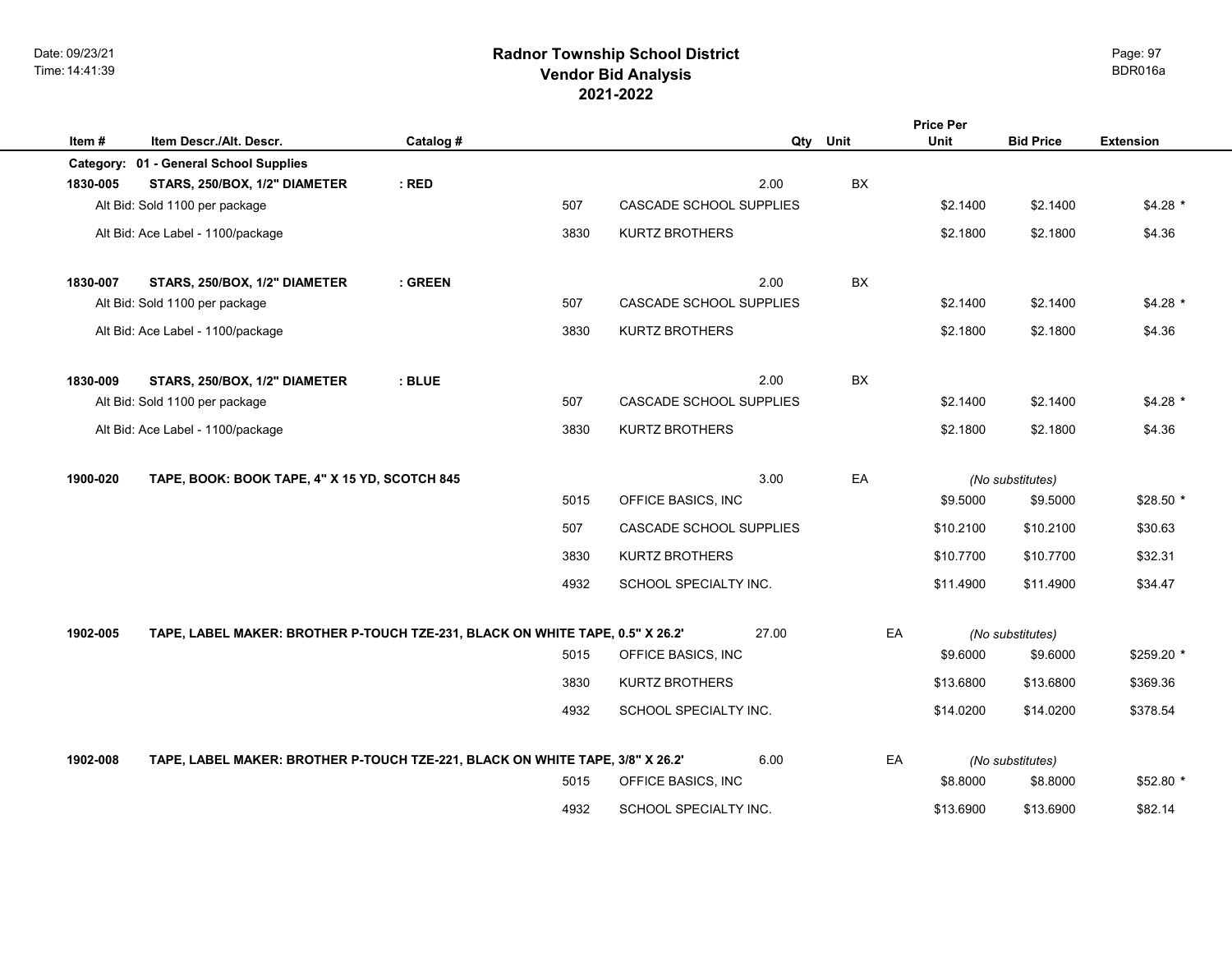|           |                                                                                                                                |           |      |                         |           | <b>Price Per</b> |           |                  |                  |
|-----------|--------------------------------------------------------------------------------------------------------------------------------|-----------|------|-------------------------|-----------|------------------|-----------|------------------|------------------|
| Item#     | Item Descr./Alt. Descr.                                                                                                        | Catalog # |      |                         | Qty Unit  | Unit             |           | <b>Bid Price</b> | <b>Extension</b> |
| Category: | 01 - General School Supplies                                                                                                   |           |      |                         |           |                  |           |                  |                  |
| 1902-010  | TAPE, LABEL MAKER: BROTHER DK-1201 DIE CUT FILE FOLDER PAPER LABELS, WHITE, 400<br>LABELS PER ROLL 1.1" x 3.5"                 |           |      | 1.00                    |           | RL               |           | (No substitutes) |                  |
|           |                                                                                                                                |           | 5015 | OFFICE BASICS, INC      |           |                  | \$8.4000  | \$8.4000         | $$8.40*$         |
|           |                                                                                                                                |           | 4932 | SCHOOL SPECIALTY INC.   |           |                  | \$9.6100  | \$9.6100         | \$9.61           |
| 1905-010  | TAPE, DISPENSER: FOR 3" CORE, SCOTCH #C25                                                                                      |           |      | 7.00                    | <b>PK</b> |                  |           | (No substitutes) |                  |
|           |                                                                                                                                |           | 507  | CASCADE SCHOOL SUPPLIES |           |                  | \$29.2800 | \$29.2800        | $$204.96$ *      |
|           |                                                                                                                                |           | 3830 | <b>KURTZ BROTHERS</b>   |           |                  | \$30.6200 | \$30.6200        | \$214.34         |
| 1905-030  | TAPE, DISPENSER: DESK TOP, W/1" CORE, 3M 900SD, OFFICE BASIC'S #72866                                                          |           |      | 6.00                    | EA        |                  |           |                  |                  |
|           |                                                                                                                                |           | 3830 | <b>KURTZ BROTHERS</b>   |           |                  | \$1.1900  | \$1.1900         | $$7.14*$         |
|           |                                                                                                                                |           | 507  | CASCADE SCHOOL SUPPLIES |           |                  | \$2.1300  | \$2.1300         | \$12.78          |
| 1915-010  | TAPE, DOUBLE SIDED: DOUBLE COATED TRANSPARENT TAPE, STICKY ON BOTH SIDES. 1/2" X<br>1296", 3" CORE SIZE. SCOTCH #665 OR EQUAL. |           |      | 6.00                    | EA        |                  |           |                  |                  |
|           |                                                                                                                                |           | 507  | CASCADE SCHOOL SUPPLIES |           |                  | \$5.4100  | \$5.4100         | $$32.46$ *       |
|           |                                                                                                                                |           | 3830 | <b>KURTZ BROTHERS</b>   |           |                  | \$5.6400  | \$5.6400         | \$33.84          |
|           |                                                                                                                                |           | 4932 | SCHOOL SPECIALTY INC.   |           |                  | \$7.5300  | \$7.5300         | \$45.18          |
| 1925-010  | TAPE, MASKING: 1/2" X 60 YDS, HIGHLAND 2600                                                                                    |           |      | 38.00                   | RL        |                  |           | (No substitutes) |                  |
|           |                                                                                                                                |           | 4932 | SCHOOL SPECIALTY INC.   |           |                  | \$0.7800  | \$0.7800         | $$29.64$ *       |
|           |                                                                                                                                |           | 507  | CASCADE SCHOOL SUPPLIES |           |                  | \$0.9300  | \$0.9300         | \$35.34          |
|           |                                                                                                                                |           | 3830 | <b>KURTZ BROTHERS</b>   |           |                  | \$0.9300  | \$0.9300         | \$35.34          |
| 1925-015  | TAPE, MASKING: 3/4" X 60 YDS, HIGHLAND 2600                                                                                    |           |      | 47.00                   | RL        |                  |           | (No substitutes) |                  |
|           |                                                                                                                                |           | 4932 | SCHOOL SPECIALTY INC.   |           |                  | \$0.9500  | \$0.9500         | $$44.65*$        |
|           |                                                                                                                                |           | 507  | CASCADE SCHOOL SUPPLIES |           |                  | \$1.0900  | \$1.0900         | \$51.23          |
|           |                                                                                                                                |           | 1172 | NATIONAL ART & SCHOOL   |           |                  | \$1.2000  | \$1.2000         | \$56.40          |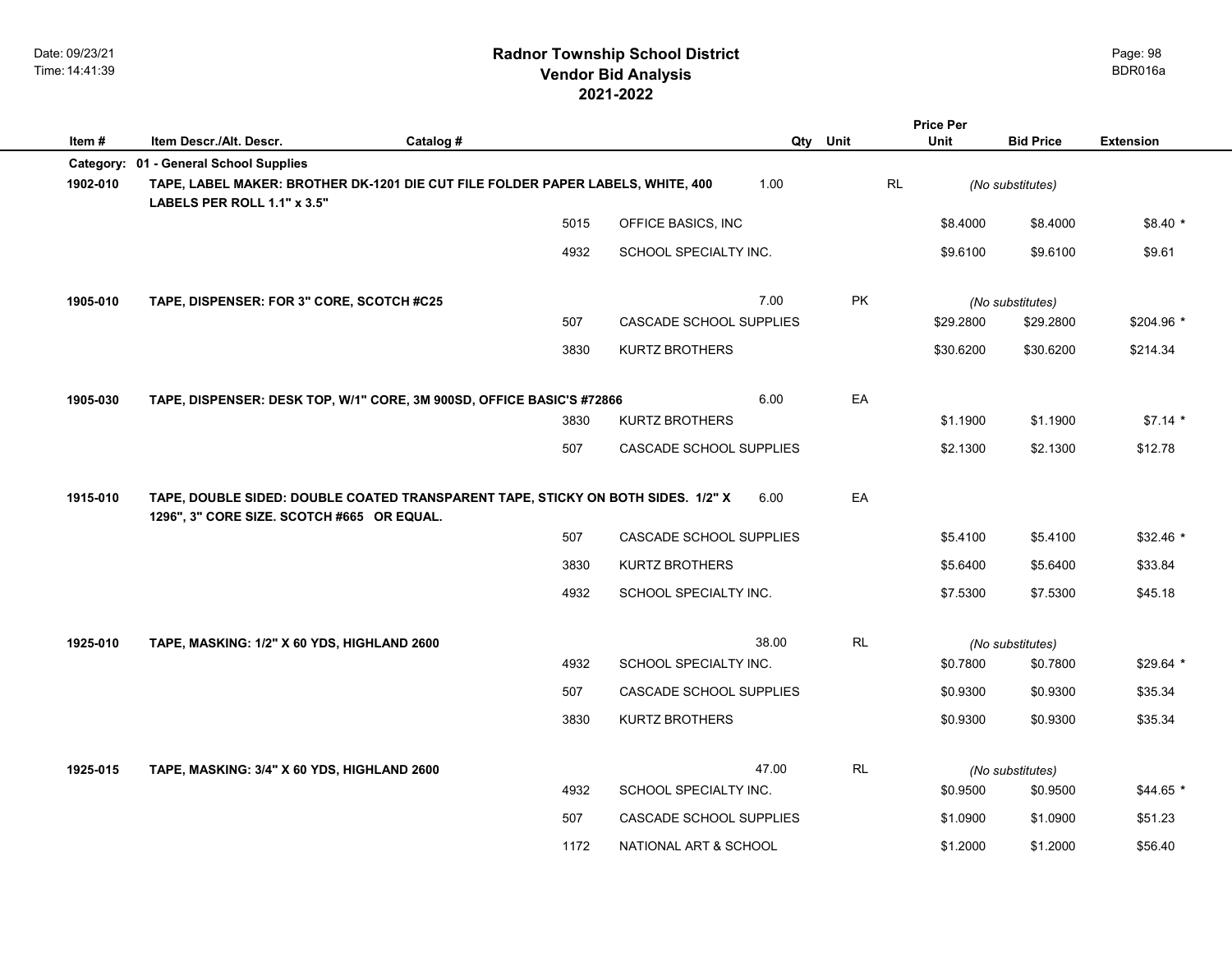# **2021-2022 Radnor Township School District Vendor Bid Analysis** BDR016a

|          |                                             |                                                                                   |                                |          |          | <b>Price Per</b> |                              |                  |
|----------|---------------------------------------------|-----------------------------------------------------------------------------------|--------------------------------|----------|----------|------------------|------------------------------|------------------|
| Item#    | Item Descr./Alt. Descr.                     | Catalog #                                                                         |                                | Qty Unit |          | Unit             | <b>Bid Price</b>             | <b>Extension</b> |
|          | Category: 01 - General School Supplies      |                                                                                   |                                | 47.00    | $\sf RL$ |                  |                              |                  |
| 1925-015 | TAPE, MASKING: 3/4" X 60 YDS, HIGHLAND 2600 | 3830                                                                              | KURTZ BROTHERS                 |          |          | \$1.3900         | (No substitutes)<br>\$1.3900 | \$65.33          |
|          |                                             |                                                                                   |                                |          |          |                  |                              |                  |
| 1925-020 | TAPE, MASKING: 1" X 60 YDS, HIGHLAND 2600   |                                                                                   |                                | 54.00    | RL       |                  | (No substitutes)             |                  |
|          |                                             | 4932                                                                              | SCHOOL SPECIALTY INC.          |          |          | \$1.2000         | \$1.2000                     | \$64.80 *        |
|          |                                             | 507                                                                               | CASCADE SCHOOL SUPPLIES        |          |          | \$1.4200         | \$1.4200                     | \$76.68          |
|          |                                             | 1172                                                                              | NATIONAL ART & SCHOOL          |          |          | \$1.5000         | \$1.5000                     | \$81.00          |
|          |                                             | 3830                                                                              | <b>KURTZ BROTHERS</b>          |          |          | \$1.8500         | \$1.8500                     | \$99.90          |
|          |                                             |                                                                                   |                                |          |          |                  |                              |                  |
| 1925-025 | TAPE, MASKING: 2" X 60 YDS, HIGHLAND 2600   |                                                                                   |                                | 28.00    | RL       |                  | (No substitutes)             |                  |
|          |                                             | 507                                                                               | CASCADE SCHOOL SUPPLIES        |          |          | \$2.8400         | \$2.8400                     | \$79.52 *        |
|          |                                             | 1172                                                                              | NATIONAL ART & SCHOOL          |          |          | \$3.0000         | \$3.0000                     | \$84.00          |
|          |                                             | 4932                                                                              | SCHOOL SPECIALTY INC.          |          |          | \$3.5700         | \$3.5700                     | \$99.96          |
|          |                                             | 3830                                                                              | KURTZ BROTHERS                 |          |          | \$3.6900         | \$3.6900                     | \$103.32         |
|          |                                             |                                                                                   |                                |          |          |                  |                              |                  |
| 1927-006 |                                             | TAPE, MENDING: PLASTIC COATED GREEN CLOTH, 2"X180", KURTZ #12327                  |                                | 1.00     | RL       |                  |                              |                  |
|          |                                             | 3830                                                                              | <b>KURTZ BROTHERS</b>          |          |          | \$3.1100         | \$3.1100                     | $$3.11*$         |
|          |                                             |                                                                                   |                                |          |          |                  |                              |                  |
| 1930-010 | <b>ROLLS/BOX</b>                            | TAPE, PACKAGING: SCOTCH 3M CLEAR, 2" X 60 YDS., 1.9 MILS THICK, HIGHLAND #3710, 6 |                                | 13.00    | BX       |                  | (No substitutes)             |                  |
|          |                                             | 1172                                                                              | NATIONAL ART & SCHOOL          |          |          | \$7.2000         | \$7.2000                     | $$93.60*$        |
|          |                                             | 3830                                                                              | KURTZ BROTHERS                 |          |          | \$7.7400         | \$7.7400                     | \$100.62         |
|          |                                             | 4932                                                                              | SCHOOL SPECIALTY INC.          |          |          | \$7.9600         | \$7.9600                     | \$103.48         |
|          |                                             |                                                                                   |                                |          |          |                  |                              |                  |
| 1930-015 | 142-B                                       | TAPE, PACKAGING: SCOTCH HEAVY DUTY SHIPPING TAPE, 1-7/8" X 2.2 YDS, CLEAR, SCOTCH |                                | 45.00    | EA       |                  | (No substitutes)             |                  |
|          |                                             | 5015                                                                              | OFFICE BASICS, INC             |          |          | \$2.1000         | \$2.1000                     | $$94.50*$        |
|          |                                             | 507                                                                               | <b>CASCADE SCHOOL SUPPLIES</b> |          |          | \$2.2600         | \$2.2600                     | \$101.70         |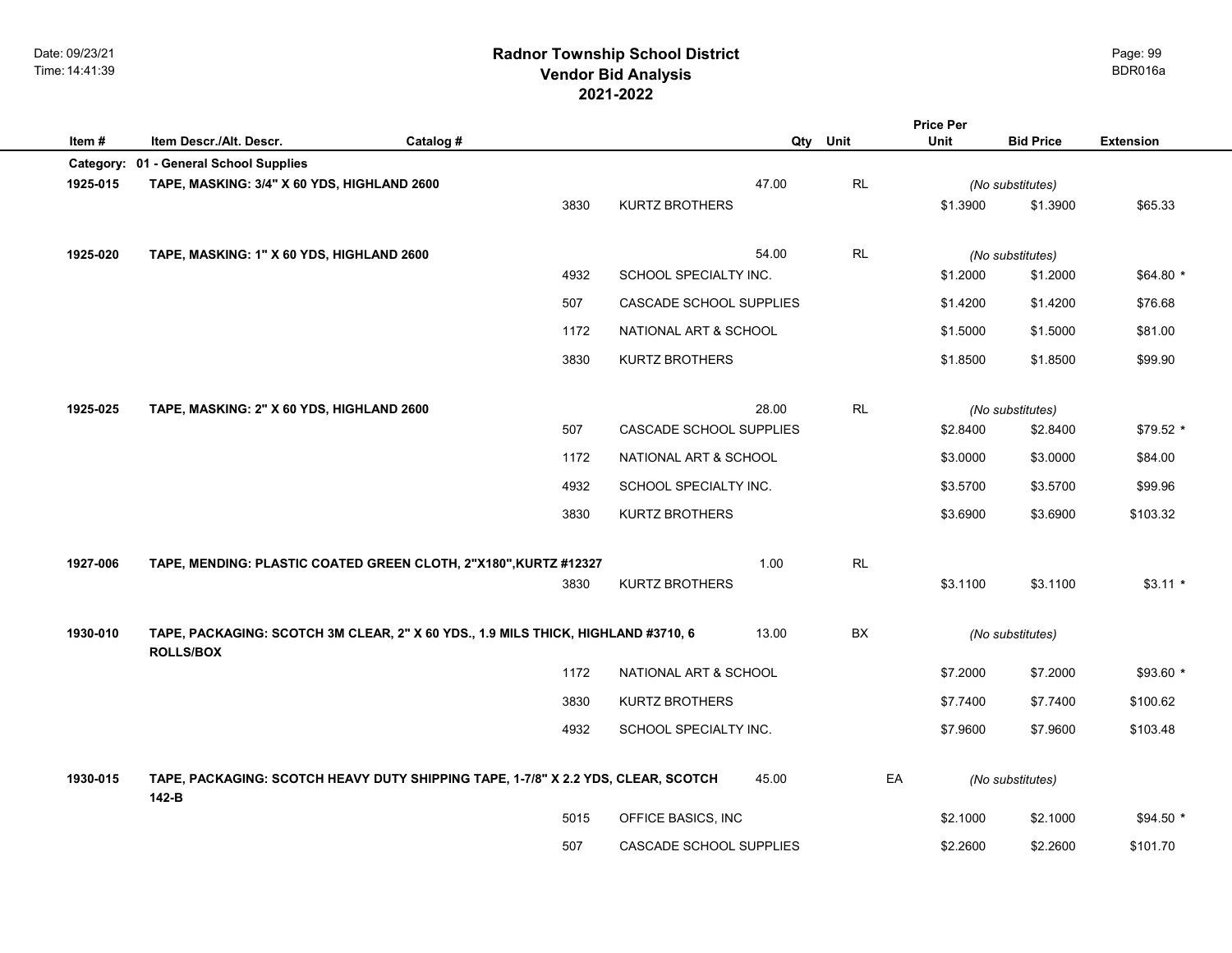|          |                                                                                                                       |           |      |                         |       |             | <b>Price Per</b> |                  |                  |
|----------|-----------------------------------------------------------------------------------------------------------------------|-----------|------|-------------------------|-------|-------------|------------------|------------------|------------------|
| Item#    | Item Descr./Alt. Descr.                                                                                               | Catalog # |      |                         |       | Qty Unit    | Unit             | <b>Bid Price</b> | <b>Extension</b> |
|          | Category: 01 - General School Supplies                                                                                |           |      |                         |       |             |                  |                  |                  |
| 1930-015 | TAPE, PACKAGING: SCOTCH HEAVY DUTY SHIPPING TAPE, 1-7/8" X 2.2 YDS, CLEAR, SCOTCH<br>142-B                            |           |      |                         | 45.00 | EA          |                  | (No substitutes) |                  |
|          |                                                                                                                       |           | 1172 | NATIONAL ART & SCHOOL   |       |             | \$2.3000         | \$2.3000         | \$103.50         |
| 1930-020 | TAPE, PACKAGING: SCOTCH; SURE - START PACKING TAPE "RE-FILLS" 1.88" w X 25 yd's,<br>CLEAR, 6 ROLLS / PKG, #DP-1000RF6 |           |      |                         | 9.00  | <b>PKG</b>  |                  | (No substitutes) |                  |
|          |                                                                                                                       |           | 5015 | OFFICE BASICS, INC      |       |             | \$12.0000        | \$12.0000        | $$108.00*$       |
|          |                                                                                                                       |           | 507  | CASCADE SCHOOL SUPPLIES |       |             | \$28.2500        | \$28.2500        | \$254.25         |
| 1932-010 | TAPE, TRANSPARENT: SCOTCH TAPE, TRANSPARENT 1/2"X 1296", HIGHLAND #5910-1/2"                                          |           |      |                         | 72.00 | RL          |                  | (No substitutes) |                  |
|          |                                                                                                                       |           | 4932 | SCHOOL SPECIALTY INC.   |       |             | \$0.5400         | \$0.5400         | \$38.88 *        |
|          |                                                                                                                       |           | 5015 | OFFICE BASICS, INC      |       |             | \$0.5500         | \$0.5500         | \$39.60          |
|          |                                                                                                                       |           | 507  | CASCADE SCHOOL SUPPLIES |       |             | \$0.6700         | \$0.6700         | \$48.24          |
|          |                                                                                                                       |           | 3830 | <b>KURTZ BROTHERS</b>   |       |             | \$0.8200         | \$0.8200         | \$59.04          |
| 1932-013 | TAPE, TRANSPARENT: SCOTCH TAPE, 1/2" X 800" W/THROW-AWAY DISPENSER. LEPAGE 29C                                        |           |      |                         | 25.00 | EA          |                  |                  |                  |
|          | Alt Bid: 1/2" x 450"                                                                                                  |           | 507  | CASCADE SCHOOL SUPPLIES |       |             | \$0.9500         | \$0.9500         | \$23.75          |
|          | Alt Bid: 12036 - - 1/2" x 1000" - - Scotch 3M                                                                         |           | 3830 | <b>KURTZ BROTHERS</b>   |       |             | \$1.6300         | \$1.6300         | $$40.75$ *       |
| 1932-014 | TAPE, TRANSPARENT: SCOTCH MAGIC 810 TAPE VALUE PACK 10 COUNT (KURTZ #12104)                                           |           |      |                         | 21.00 | <b>EACH</b> |                  | (No substitutes) |                  |
|          |                                                                                                                       |           | 1172 | NATIONAL ART & SCHOOL   |       |             | \$15.8000        | \$15.8000        | $$331.80*$       |
|          |                                                                                                                       |           | 507  | CASCADE SCHOOL SUPPLIES |       |             | \$20.2800        | \$20.2800        | \$425.88         |
|          |                                                                                                                       |           | 3830 | <b>KURTZ BROTHERS</b>   |       |             | \$21.1200        | \$21.1200        | \$443.52         |
| 1932-020 | TAPE, TRANSPARENT: SCOTCH TAPE, TRANSPARENT 3/4"X 1296", HIGHLAND #5910-3/4"                                          |           |      |                         | 59.00 | RL          |                  | (No substitutes) |                  |
|          |                                                                                                                       |           | 5015 | OFFICE BASICS, INC      |       |             | \$0.5300         | \$0.5300         | $$31.27$ *       |
|          |                                                                                                                       |           | 1172 | NATIONAL ART & SCHOOL   |       |             | \$0.7000         | \$0.7000         | \$41.30          |
|          |                                                                                                                       |           | 507  | CASCADE SCHOOL SUPPLIES |       |             | \$0.8900         | \$0.8900         | \$52.51          |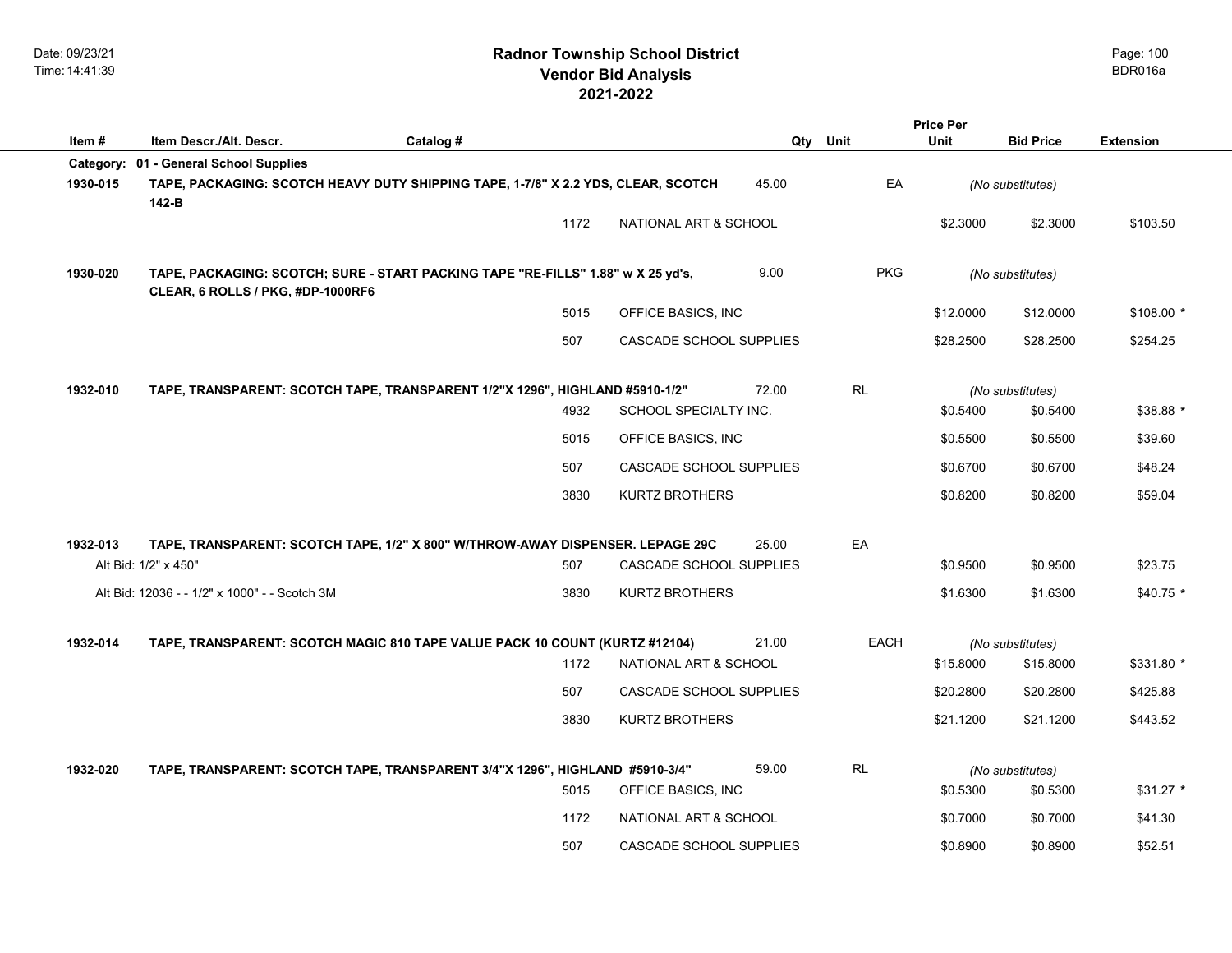| Item#     | Item Descr./Alt. Descr.                                            | Catalog #                                                                       |                         | Unit<br>Qty | <b>Price Per</b><br>Unit | <b>Bid Price</b> | <b>Extension</b> |
|-----------|--------------------------------------------------------------------|---------------------------------------------------------------------------------|-------------------------|-------------|--------------------------|------------------|------------------|
| Category: | 01 - General School Supplies                                       |                                                                                 |                         |             |                          |                  |                  |
| 1932-020  |                                                                    | TAPE, TRANSPARENT: SCOTCH TAPE, TRANSPARENT 3/4"X 1296", HIGHLAND #5910-3/4"    |                         | RL<br>59.00 |                          | (No substitutes) |                  |
|           |                                                                    | 4932                                                                            | SCHOOL SPECIALTY INC.   |             | \$1.1500                 | \$1.1500         | \$67.85          |
|           |                                                                    | 3830                                                                            | KURTZ BROTHERS          |             | \$1.1800                 | \$1.1800         | \$69.62          |
| 1932-022  | <b>ROLLS/PACK</b>                                                  | TAPE, TRANSPARENT: SCOTCH MAGIC INVISIBLE TAPE, 3/4" X 1000", SCOTCH 810, 12    |                         | PK<br>9.00  |                          | (No substitutes) |                  |
|           |                                                                    | 1172                                                                            | NATIONAL ART & SCHOOL   |             | \$18.7600                | \$18.7600        | \$168.84 *       |
|           |                                                                    | 5015                                                                            | OFFICE BASICS, INC      |             | \$21.0000                | \$21.0000        | \$189.00         |
|           |                                                                    | 4932                                                                            | SCHOOL SPECIALTY INC.   |             | \$21.6400                | \$21.6400        | \$194.76         |
|           |                                                                    | 507                                                                             | CASCADE SCHOOL SUPPLIES |             | \$23.7200                | \$23.7200        | \$213.48         |
| 1932-024  |                                                                    | TAPE, TRANSPARENT: SCOTCH TAPE, INVISIBLE TAPE, 3/4"X 1296", HIGHLAND #6200     | 88.00                   | RL          |                          | (No substitutes) |                  |
|           |                                                                    | 5015                                                                            | OFFICE BASICS, INC      |             | \$0.6300                 | \$0.6300         | $$55.44*$        |
|           |                                                                    | 1172                                                                            | NATIONAL ART & SCHOOL   |             | \$0.8000                 | \$0.8000         | \$70.40          |
|           |                                                                    | 507                                                                             | CASCADE SCHOOL SUPPLIES |             | \$1.1000                 | \$1.1000         | \$96.80          |
|           |                                                                    | 4932                                                                            | SCHOOL SPECIALTY INC.   |             | \$1.5300                 | \$1.5300         | \$134.64         |
|           |                                                                    | 3830                                                                            | KURTZ BROTHERS          |             | \$2.5400                 | \$2.5400         | \$223.52         |
| 1950-010  |                                                                    | TENT CARDS: TENT CARDS, WHITE, 2-1/2" X 8-1/2", 100/BOX, AVERY 5305             |                         | BX<br>3.00  |                          | (No substitutes) |                  |
|           |                                                                    | 5015                                                                            | OFFICE BASICS, INC      |             | \$12.5000                | \$12.5000        | \$37.50 *        |
|           |                                                                    | 4932                                                                            | SCHOOL SPECIALTY INC.   |             | \$17.6200                | \$17.6200        | \$52.86          |
| 1950-015  | OR EQUAL                                                           | TENT CARDS: NAME PLATES, STAR STUDENTS, TENT FOLD, 36/PACK, EUREKA #843560-AKOQ |                         | PK<br>3.00  |                          |                  |                  |
|           |                                                                    | 3830                                                                            | KURTZ BROTHERS          |             | \$3.6500                 | \$3.6500         | $$10.95$ *       |
|           | Alt Bid: STD5723 Alphabet Tented Reference<br>Nameplates - 36/pack | 3991                                                                            | LAKESHORE LEARNING      |             | \$7.5900                 | \$7.5900         | \$22.77          |